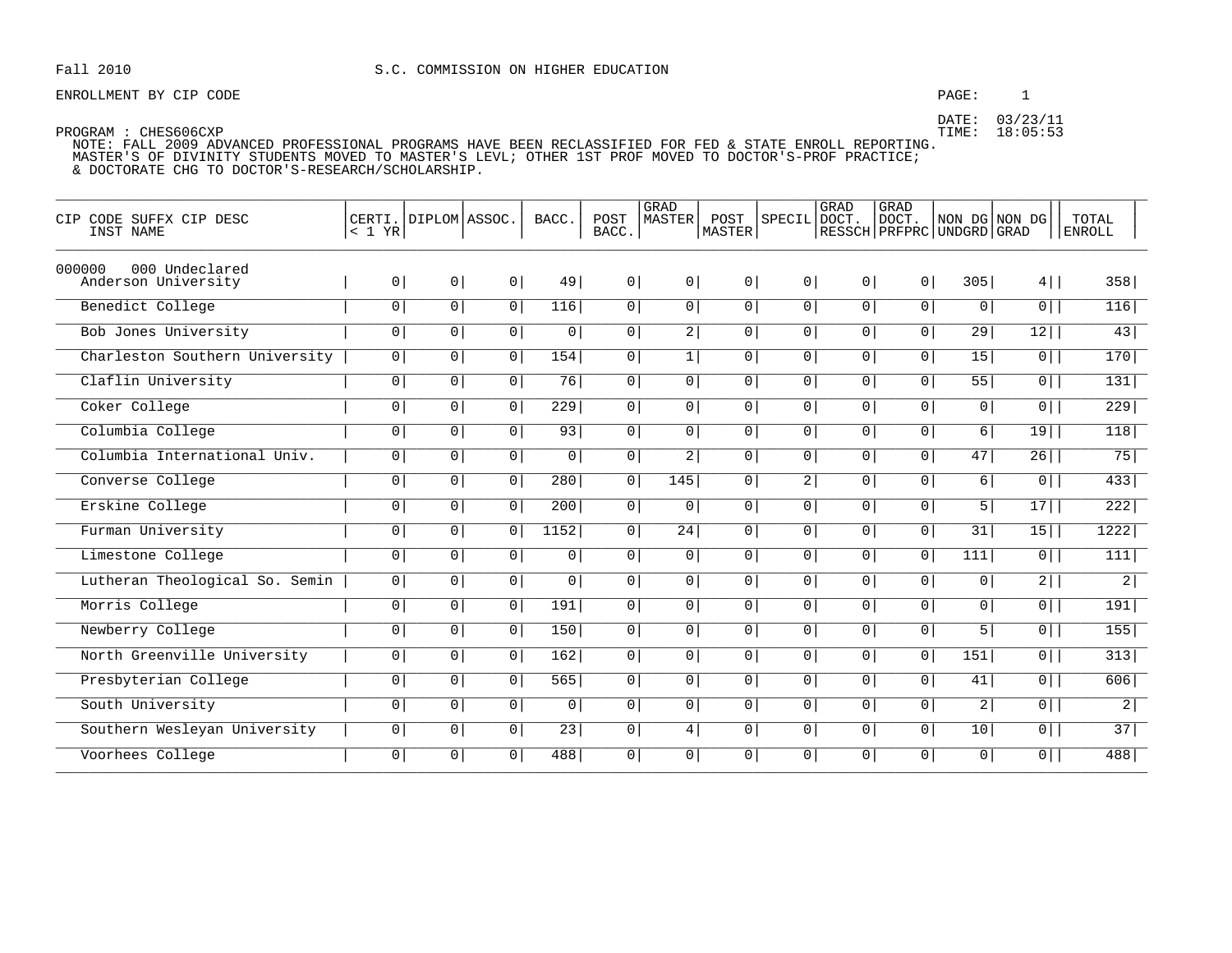### PAGE:  $\overline{a}$

DATE: 03/23/11 TIME: 18:05:53

| CIP CODE SUFFX CIP DESC<br>INST NAME                                            | $< 1$ YR       | CERTI. DIPLOM ASSOC. |                | BACC.          | POST<br>BACC.  | GRAD<br><b>MASTER</b> | POST<br>MASTER | SPECIL DOCT.   | GRAD           | GRAD<br>DOCT.<br>  RESSCH   PRFPRC   UNDGRD   GRAD | NON DG NON DG  |                | TOTAL<br><b>ENROLL</b> |
|---------------------------------------------------------------------------------|----------------|----------------------|----------------|----------------|----------------|-----------------------|----------------|----------------|----------------|----------------------------------------------------|----------------|----------------|------------------------|
| 000000<br>000 Undeclared<br>Wofford College                                     | 0 <sup>1</sup> | 0 <sup>1</sup>       | 0 <sup>1</sup> | 716            | 0 <sup>1</sup> | 0 <sup>1</sup>        | 0 <sup>1</sup> | 0 <sup>1</sup> | 0 <sup>1</sup> | 0 <sup>1</sup>                                     | 10             | $0$            | 726                    |
| Spartanburg Methodist College                                                   | $\overline{0}$ | 0 <sup>1</sup>       | $\overline{0}$ | $\overline{0}$ | 0              | 0 <sup>1</sup>        | 0 <sup>1</sup> | $\overline{0}$ | $\overline{0}$ | $\circ$                                            | 12             | $\overline{0}$ | 12                     |
| SUB TOTAL                                                                       | 0 <sup>1</sup> | 0 <sup>1</sup>       | 0 <sup>1</sup> | 4644           | 0              | 178                   | 0 <sup>1</sup> | 2              | 0 <sup>1</sup> | 0 <sup>1</sup>                                     | 841            | 95             | 5760                   |
| 000 Environmental Studies<br>030103<br>Wofford College                          | 0 <sup>1</sup> | 0 <sup>1</sup>       | 0 <sup>1</sup> | 15             | 0 <sup>1</sup> | 0 <sup>1</sup>        | 0 <sup>1</sup> | 0 <sup>1</sup> | 0 <sup>1</sup> | 0 <sup>1</sup>                                     | 0 <sup>1</sup> | $0$            | 15                     |
| SUB TOTAL                                                                       | $\overline{0}$ | 0 <sup>1</sup>       | 0 <sup>1</sup> | 15             | $\overline{0}$ | 0 <sup>1</sup>        | $\overline{0}$ | $\overline{0}$ | $\overline{0}$ | 0 <sup>1</sup>                                     | $\overline{0}$ | $\overline{0}$ | 15                     |
| 000 Environmental Science<br>030104<br>Claflin University                       | 0 <sup>1</sup> | 0 <sup>1</sup>       | $\circ$        | 5              | 0 <sup>1</sup> | 0 <sup>1</sup>        | 0 <sup>1</sup> | 0 <sup>1</sup> | 0 <sup>1</sup> | 0 <sup>1</sup>                                     | 0              | $0$            | 5                      |
| SUB TOTAL                                                                       | $\overline{0}$ | 0 <sup>1</sup>       | $\overline{0}$ | 5              | 0              | 0                     | $\circ$        | 0 <sup>1</sup> | 0 <sup>1</sup> | 0 <sup>1</sup>                                     | $\circ$        | $\overline{0}$ | $\overline{5}$         |
| 000 American/United States Studies/Civilization<br>050102<br>Claflin University | $\circ$        | $\circ$              | 0              | 2              | 0 <sup>1</sup> | 0 <sup>1</sup>        | 0 <sup>1</sup> | 0 <sup>1</sup> | 0 <sup>1</sup> | 0 <sup>1</sup>                                     | 0 <sup>1</sup> | $0$            | 2                      |
| Erskine College                                                                 | 0 <sup>1</sup> | 0                    | 0 <sup>1</sup> | $\mathbf{1}$   | 0              | 0                     | 0 <sup>1</sup> | 0 <sup>1</sup> | 0 <sup>1</sup> | 0 <sup>1</sup>                                     | 0 <sup>1</sup> | $0$            | 1                      |
| SUB TOTAL                                                                       | $\overline{0}$ | $\overline{0}$       | $\mathbf 0$    | 3 <sup>1</sup> | 0 <sup>1</sup> | $\overline{0}$        | 0 <sup>1</sup> | $\circ$        | $\overline{0}$ | $\overline{0}$                                     | $\overline{0}$ | $\overline{0}$ | $\overline{3}$         |
| 000 Asian Studies/Civilization<br>050103<br>Furman University                   | 0 <sup>1</sup> | 0 <sup>1</sup>       | 0 <sup>1</sup> | 19             | 0 <sup>1</sup> | 0 <sup>1</sup>        | 0 <sup>1</sup> | 0 <sup>1</sup> | 0 <sup>1</sup> | 0 <sup>1</sup>                                     | 0 <sup>1</sup> | $0$            | 19                     |
| SUB TOTAL                                                                       | 0 <sup>1</sup> | 0 <sup>1</sup>       | 0 <sup>1</sup> | 19             | 0              | 0 <sup>1</sup>        | $\overline{0}$ | 0 <sup>1</sup> | 0 <sup>1</sup> | 0 <sup>1</sup>                                     | $\overline{0}$ | $\overline{0}$ | 19                     |
| 000 African-American/Black Studies<br>050201<br>Claflin University              | 0 <sup>1</sup> | 0 <sup>1</sup>       | 0 <sup>1</sup> | 3              | 0 <sup>1</sup> | 0 <sup>1</sup>        | 0 <sup>1</sup> | 0 <sup>1</sup> | 0 <sup>1</sup> | 0 <sup>1</sup>                                     | 0 <sup>1</sup> | $0$            | 3                      |
| SUB TOTAL                                                                       | $\overline{0}$ | 0 <sup>1</sup>       | 0 <sup>1</sup> | 3              | 0              | 0 <sup>1</sup>        | $\overline{0}$ | 0 <sup>1</sup> | 0 <sup>1</sup> | 0 <sup>1</sup>                                     | 0 <sup>1</sup> | $\overline{0}$ | $\overline{3}$         |
| 000 Speech Communication and Rhetoric<br>090101<br>Anderson University          | 0              | 0                    | 0              | 43             | 0 <sup>1</sup> | 0 <sup>1</sup>        | 0 <sup>1</sup> | 0 <sup>1</sup> | 0 <sup>1</sup> | 0 <sup>1</sup>                                     | 0              | $0$            | 43                     |
| Bob Jones University                                                            | $\overline{0}$ | 0 <sup>1</sup>       | $\circ$        | 14             | 0              | $\circ$               | $\circ$        | 0 <sup>1</sup> | 0 <sup>1</sup> | $\circ$                                            | 0 <sup>1</sup> | $\overline{0}$ | 14                     |
| Coker College                                                                   | $\overline{0}$ | 0 <sup>1</sup>       | $\overline{0}$ | 29             | 0 <sup>1</sup> | 0 <sup>1</sup>        | 0 <sup>1</sup> | $\overline{0}$ | $\overline{0}$ | 0 <sup>1</sup>                                     | 0 <sup>1</sup> | $\overline{0}$ | 29                     |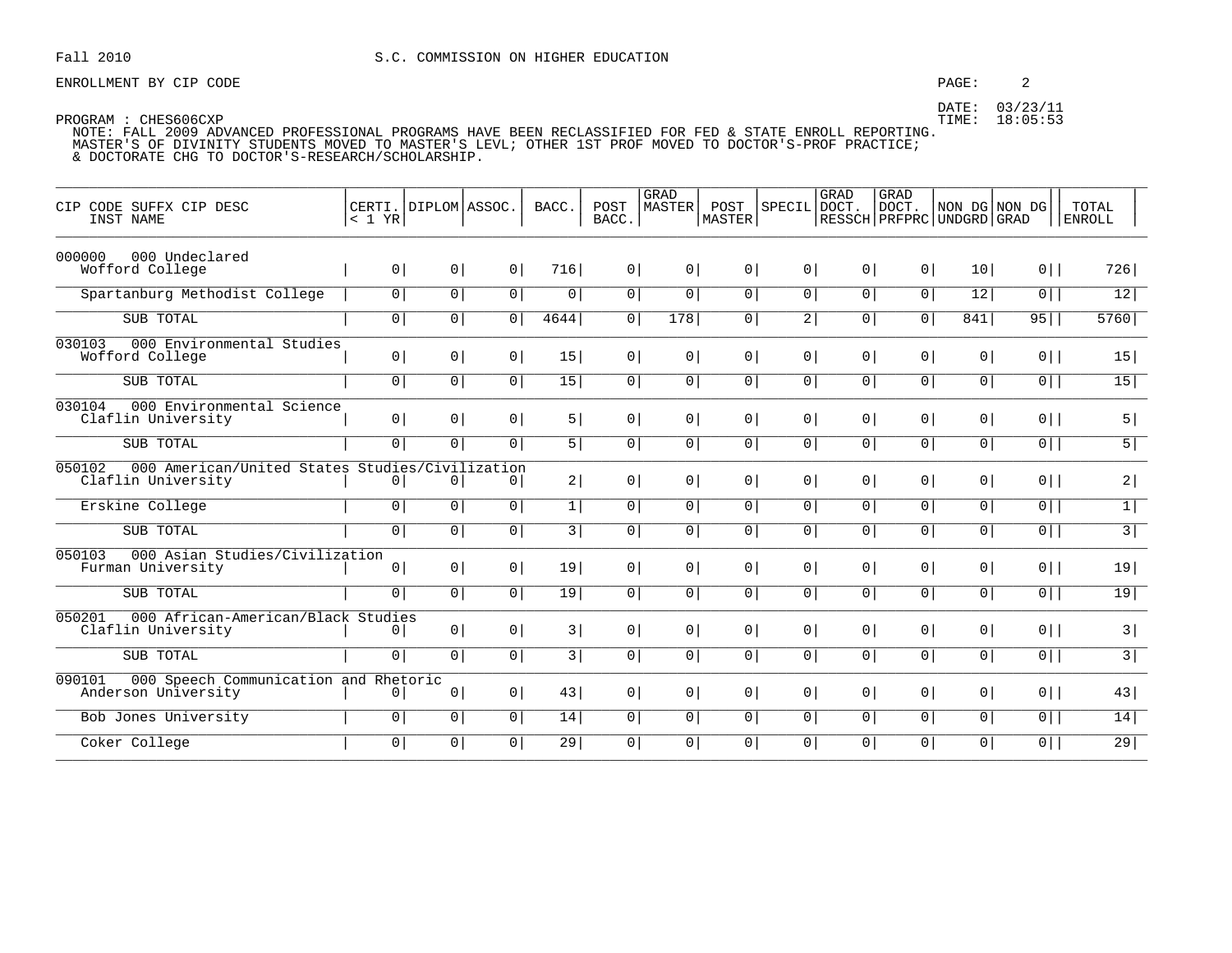### PAGE:  $\overline{3}$

DATE: 03/23/11 TIME: 18:05:53

| CIP CODE SUFFX CIP DESC<br>INST NAME                                              | $< 1$ YR       | CERTI. DIPLOM ASSOC. |                | BACC.          | POST<br>BACC.  | GRAD<br><b>MASTER</b> | POST<br>MASTER | SPECIL DOCT.   | GRAD           | GRAD<br>DOCT.<br>  RESSCH   PRFPRC   UNDGRD   GRAD | NON DG NON DG  |                | TOTAL<br>  ENROLL |
|-----------------------------------------------------------------------------------|----------------|----------------------|----------------|----------------|----------------|-----------------------|----------------|----------------|----------------|----------------------------------------------------|----------------|----------------|-------------------|
| 000 Speech Communication and Rhetoric<br>090101<br>Columbia College               | 0 <sup>1</sup> | 0                    | 0 <sup>1</sup> | 47             | 0 <sup>1</sup> | 0 <sup>1</sup>        | $\circ$        | 0 <sup>1</sup> | 0 <sup>1</sup> | 0 <sup>1</sup>                                     | 0 <sup>1</sup> | $0$            | 47                |
| Furman University                                                                 | $\overline{0}$ | 0 <sup>1</sup>       | $\circ$        | 75             | $\overline{0}$ | 0 <sup>1</sup>        | 0 <sup>1</sup> | $\overline{0}$ | $\overline{0}$ | 0 <sup>1</sup>                                     | 0 <sup>1</sup> | $\overline{0}$ | 75                |
| Southern Wesleyan University                                                      | $\circ$        | $\overline{0}$       | $\mathbf 0$    | 24             | $\mathbf 0$    | $\mathbf 0$           | $\mathbf 0$    | $\circ$        | 0 <sup>1</sup> | 0 <sup>1</sup>                                     | $\overline{0}$ | $\overline{0}$ | 24                |
| SUB TOTAL                                                                         | $\overline{0}$ | 0 <sup>1</sup>       | $\overline{0}$ | 232            | 0              | 0 <sup>1</sup>        | 0 <sup>1</sup> | $\overline{0}$ | $\overline{0}$ | 0 <sup>1</sup>                                     | 0 <sup>1</sup> | $\overline{0}$ | 232               |
| 001 Communication - Public Relations/Advertising<br>090101<br>Anderson University | 0 <sup>1</sup> | $\overline{0}$       | 0 <sup>1</sup> | 27             | 0              | 0 <sup>1</sup>        | 0 <sup>1</sup> | 0 <sup>1</sup> | 0 <sup>1</sup> | 0                                                  | 0              | $0$            | 27                |
| SUB TOTAL                                                                         | $\circ$        | 0 <sup>1</sup>       | $\circ$        | 27             | 0              | $\circ$               | $\circ$        | $\overline{0}$ | $\overline{0}$ | 0 <sup>1</sup>                                     | 0 <sup>1</sup> | $\overline{0}$ | 27                |
| 090101<br>002 Communication - Writing<br>Anderson University                      | 0 <sup>1</sup> | 0 <sup>1</sup>       | 0 <sup>1</sup> | 8 <sup>1</sup> | 0              | 0 <sup>1</sup>        | 0 <sup>1</sup> | 0 <sup>1</sup> | 0 <sup>1</sup> | 0 <sup>1</sup>                                     | 0 <sup>1</sup> | $0$            | 8                 |
| SUB TOTAL                                                                         | 0 <sup>1</sup> | 0 <sup>1</sup>       | 0 <sup>1</sup> | 8              | 0              | 0 <sup>1</sup>        | 0 <sup>1</sup> | 0 <sup>1</sup> | 0              | 0 <sup>1</sup>                                     | 0 <sup>1</sup> | $\overline{0}$ | 8                 |
| 090102<br>000 Mass Communication/Media Studies<br>Benedict College                | 0 <sup>1</sup> | 0 <sup>1</sup>       | 0 <sup>1</sup> | 215            | 0 <sup>1</sup> | $\overline{0}$        | $\overline{0}$ | 0 <sup>1</sup> | 0 <sup>1</sup> | 0                                                  | 0              | $0$            | 215               |
| Bob Jones University                                                              | $\overline{0}$ | 0 <sup>1</sup>       | 0 <sup>1</sup> | 31             | $\overline{0}$ | 0 <sup>1</sup>        | 0 <sup>1</sup> | $\overline{0}$ | $\overline{0}$ | 0 <sup>1</sup>                                     | 0 <sup>1</sup> | $\overline{0}$ | 31                |
| Claflin University                                                                | $\circ$        | 0 <sup>1</sup>       | $\mathbf 0$    | 133            | $\circ$        | $\circ$               | $\circ$        | 0 <sup>1</sup> | 0 <sup>1</sup> | 0 <sup>1</sup>                                     | $\mathbf{0}$   | $\overline{0}$ | 133               |
| Morris College                                                                    | 0 <sup>1</sup> | 0 <sup>1</sup>       | 0 <sup>1</sup> | 35             | 0              | 0 <sup>1</sup>        | 0 <sup>1</sup> | 0 <sup>1</sup> | 0 <sup>1</sup> | 0 <sup>1</sup>                                     | 0 <sup>1</sup> | $0$            | 35                |
| North Greenville University                                                       | $\circ$        | 0 <sup>1</sup>       | $\circ$        | 15             | 0              | 0                     | 0 <sup>1</sup> | 0 <sup>1</sup> | $\circ$        | 0 <sup>1</sup>                                     | 0 <sup>1</sup> | $\overline{0}$ | 15                |
| Voorhees College                                                                  | $\circ$        | 0 <sup>1</sup>       | 0              | 16             | $\mathsf{O}$   | $\mathbf 0$           | 0              | 0 <sup>1</sup> | $\overline{0}$ | 0 <sup>1</sup>                                     | $\overline{0}$ | 0              | 16                |
| SUB TOTAL                                                                         | 0 <sup>1</sup> | 0 <sup>1</sup>       | 0 <sup>1</sup> | 445            | 0              | $\overline{0}$        | $\overline{0}$ | 0 <sup>1</sup> | 0 <sup>1</sup> | 0 <sup>1</sup>                                     | 0 <sup>1</sup> | $0$            | 445               |
| 090401<br>000 Journalism<br>North Greenville University                           | 0 <sup>1</sup> | 0 <sup>1</sup>       | $\overline{0}$ | 48             | 0 <sup>1</sup> | $\overline{0}$        | 0 <sup>1</sup> | 0 <sup>1</sup> | 0 <sup>1</sup> | $\overline{0}$                                     | $\overline{0}$ | $0$            | 48                |
| SUB TOTAL                                                                         | $\overline{0}$ | 0                    | $\circ$        | 48             | $\overline{0}$ | 0 <sup>1</sup>        | 0 <sup>1</sup> | $\overline{0}$ | $\overline{0}$ | 0 <sup>1</sup>                                     | 0 <sup>1</sup> | $\overline{0}$ | 48                |
| 090401<br>001 Print Journalism<br>Bob Jones University                            | 0 <sup>1</sup> | 0 <sup>1</sup>       | 0 <sup>1</sup> | 4              | 0              | $\overline{0}$        | $\overline{0}$ | 0 <sup>1</sup> | 0 <sup>1</sup> | $\overline{0}$                                     | 0              | $0$            | 4                 |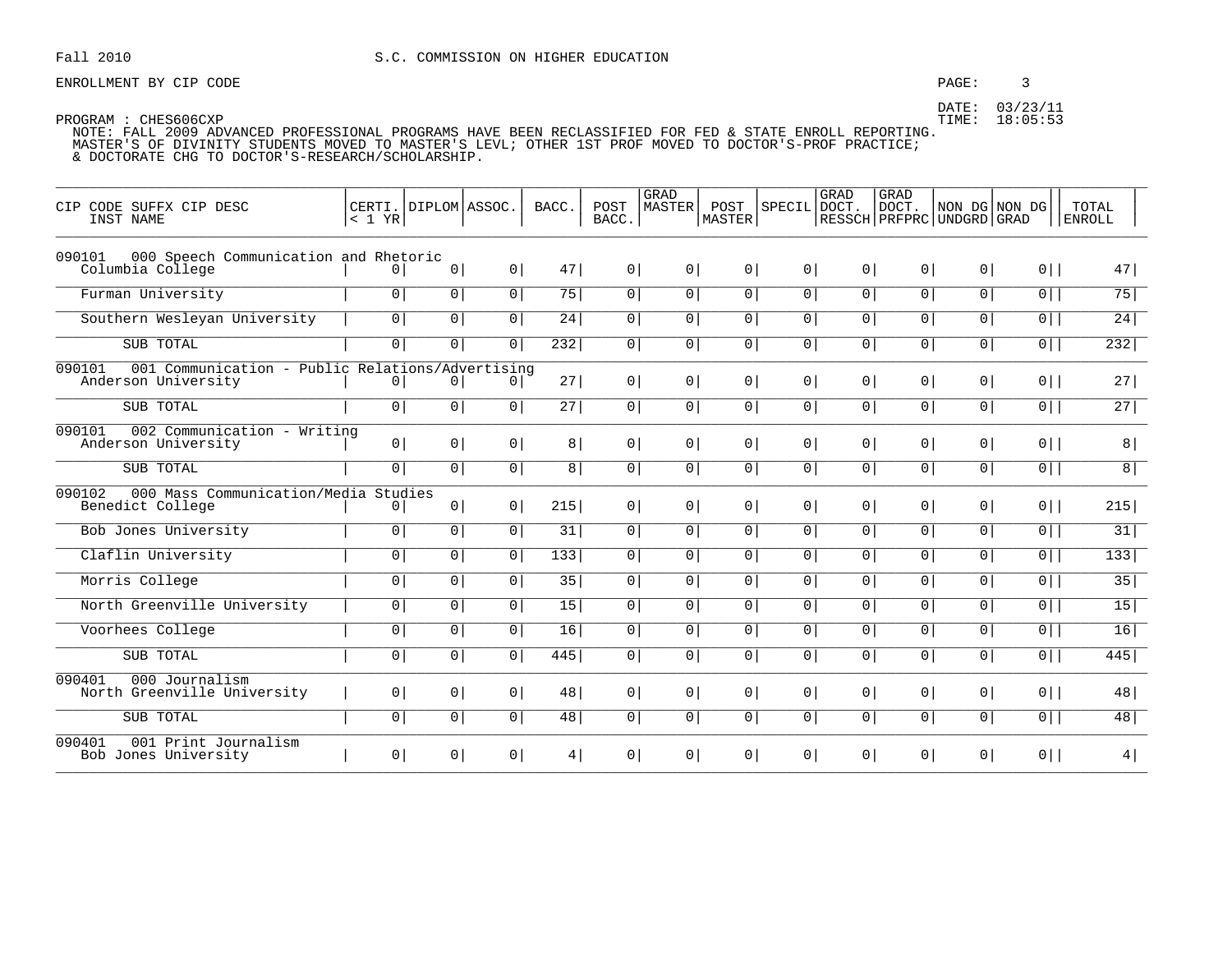### PAGE:  $\overline{4}$

DATE: 03/23/11 TIME: 18:05:53

| CIP CODE SUFFX CIP DESC<br>INST NAME                                                     | < 1 YR         | CERTI. DIPLOM ASSOC. |                | BACC. | POST<br>BACC.  | GRAD<br>MASTER | POST  <br><b>MASTER</b> | SPECIL         | GRAD<br>DOCT.  | GRAD<br>DOCT.<br>RESSCH PRFPRC UNDGRD GRAD | NON DG NON DG  |                | TOTAL<br><b>ENROLL</b> |
|------------------------------------------------------------------------------------------|----------------|----------------------|----------------|-------|----------------|----------------|-------------------------|----------------|----------------|--------------------------------------------|----------------|----------------|------------------------|
| 090401<br>001 Print Journalism<br>SUB TOTAL                                              | 0 <sup>1</sup> | 0 <sup>1</sup>       | 0 <sup>1</sup> | 4     | 0 <sup>1</sup> | 0 <sup>1</sup> | 0 <sup>1</sup>          | 0 <sup>1</sup> | 0 <sup>1</sup> | 0 <sup>1</sup>                             | 0 <sup>1</sup> | $0$            | 4                      |
| 090402<br>000 Broadcast Journalism<br>Morris College                                     | 0 <sup>1</sup> | 0 <sup>1</sup>       | 0 <sup>1</sup> | 1     | 0 <sup>1</sup> | 0 <sup>1</sup> | 0 <sup>1</sup>          | 0 <sup>1</sup> | 0 <sup>1</sup> | 0 <sup>1</sup>                             | 0 <sup>1</sup> | $0$            | 1                      |
| North Greenville University                                                              | 0 <sup>1</sup> | $\circ$              | 0 <sup>1</sup> | 98    | 0 <sup>1</sup> | 0 <sup>1</sup> | 0 <sup>1</sup>          | $\overline{0}$ | 0              | 0 <sup>1</sup>                             | 0 <sup>1</sup> | $\overline{0}$ | 98                     |
| SUB TOTAL                                                                                | 0 <sup>1</sup> | 0 <sup>1</sup>       | 0 <sup>1</sup> | 99    | 0 <sup>1</sup> | 0 <sup>1</sup> | 0                       | 0 <sup>1</sup> | 0 <sup>1</sup> | 0 <sup>1</sup>                             | 0 <sup>1</sup> | $\overline{0}$ | 99                     |
| 000 Journalism, Other<br>090499<br>Bob Jones University                                  | 0 <sup>1</sup> | $\overline{0}$       | 0 <sup>1</sup> | 2     | 0 <sup>1</sup> | 0 <sup>1</sup> | 0 <sup>1</sup>          | $\overline{0}$ | $\overline{0}$ | $\overline{0}$                             | 0 <sup>1</sup> | $0$            | 2                      |
| Columbia College                                                                         | $\mathbf 0$    | 0 <sup>1</sup>       | 0 <sup>1</sup> | 15    | 0 <sup>1</sup> | 0 <sup>1</sup> | 0 <sup>1</sup>          | 0 <sup>1</sup> | 0 <sup>1</sup> | 0 <sup>1</sup>                             | 0 <sup>1</sup> | $\overline{0}$ | $\overline{15}$        |
| SUB TOTAL                                                                                | $\overline{0}$ | 0 <sup>1</sup>       | $\overline{0}$ | 17    | $\overline{0}$ | 0 <sup>1</sup> | 0 <sup>1</sup>          | $\overline{0}$ | 0 <sup>1</sup> | $\overline{0}$                             | 0              | $0$            | 17                     |
| 090701<br>000 Radio and Television<br>Bob Jones University                               | 0 <sup>1</sup> | 0 <sup>1</sup>       | 0 <sup>1</sup> | 15    | 0 <sup>1</sup> | 0 <sup>1</sup> | 0 <sup>1</sup>          | 0 <sup>1</sup> | $\overline{0}$ | 0 <sup>1</sup>                             | 0 <sup>1</sup> | $0$            | 15                     |
| SUB TOTAL                                                                                | 0 <sup>1</sup> | 0 <sup>1</sup>       | 0 <sup>1</sup> | 15    | 0 <sup>1</sup> | 0 <sup>1</sup> | 0 <sup>1</sup>          | 0 <sup>1</sup> | 0 <sup>1</sup> | 0 <sup>1</sup>                             | 0 <sup>1</sup> | $\overline{0}$ | 15                     |
| 090902<br>000 Public Relations/Image Management<br>Bob Jones University                  | $\Omega$       | $\circ$              | 0 <sup>1</sup> | 1     | 0 <sup>1</sup> | 0 <sup>1</sup> | 0 <sup>1</sup>          | 0 <sup>1</sup> | 0 <sup>1</sup> | 0 <sup>1</sup>                             | 0 <sup>1</sup> | $0$            | 1                      |
| SUB TOTAL                                                                                | $\overline{0}$ | $\overline{0}$       | $\overline{0}$ | 1     | $\overline{0}$ | $\overline{0}$ | 0                       | 0 <sup>1</sup> | 0 <sup>1</sup> | 0 <sup>1</sup>                             | $\overline{0}$ | $\overline{0}$ | $\overline{1}$         |
| 000 Communication, Journalism, and Related Programs, Other<br>099999<br>Newberry College | 0 <sup>1</sup> | 0                    | $\overline{0}$ | 48    | 0 <sup>1</sup> | 0 <sup>1</sup> | 0 <sup>1</sup>          | $\overline{0}$ | $\overline{0}$ | 0                                          | $\circ$        | $0$            | 48                     |
| SUB TOTAL                                                                                | $\overline{0}$ | 0 <sup>1</sup>       | 0 <sup>1</sup> | 48    | 0 <sup>1</sup> | 0 <sup>1</sup> | 0 <sup>1</sup>          | $\overline{0}$ | 0 <sup>1</sup> | 0                                          | $\circ$        | $\overline{0}$ | 48                     |
| 000 Computer and Information Sciences, General<br>110101<br>Benedict College             | 0              | $\Omega$             | $\Omega$       | 15    | 0 <sup>1</sup> | 0 <sup>1</sup> | 0 <sup>1</sup>          | $\overline{0}$ | $\overline{0}$ | $\overline{0}$                             | 0 <sup>1</sup> | $0$            | 15                     |
| Southern Wesleyan University                                                             | 0 <sup>1</sup> | 0 <sup>1</sup>       | 0              | 19    | 0 <sup>1</sup> | 0 <sup>1</sup> | 0 <sup>1</sup>          | 0 <sup>1</sup> | 0 <sup>1</sup> | 0 <sup>1</sup>                             | 0 <sup>1</sup> | $\overline{0}$ | 19                     |
| Voorhees College                                                                         | 0 <sup>1</sup> | 0                    | $\overline{0}$ | 12    | $\overline{0}$ | 0 <sup>1</sup> | 0 <sup>1</sup>          | 0 <sup>1</sup> | 0 <sup>1</sup> | 0 <sup>1</sup>                             | 0 <sup>1</sup> | $\overline{0}$ | 12                     |
| SUB TOTAL                                                                                | $\mathbf 0$    | 0 <sup>1</sup>       | 0              | 46    | $\circ$        | 0 <sup>1</sup> | 0 <sup>1</sup>          | 0              | 0              | 0                                          | $\overline{0}$ | $\overline{0}$ | 46                     |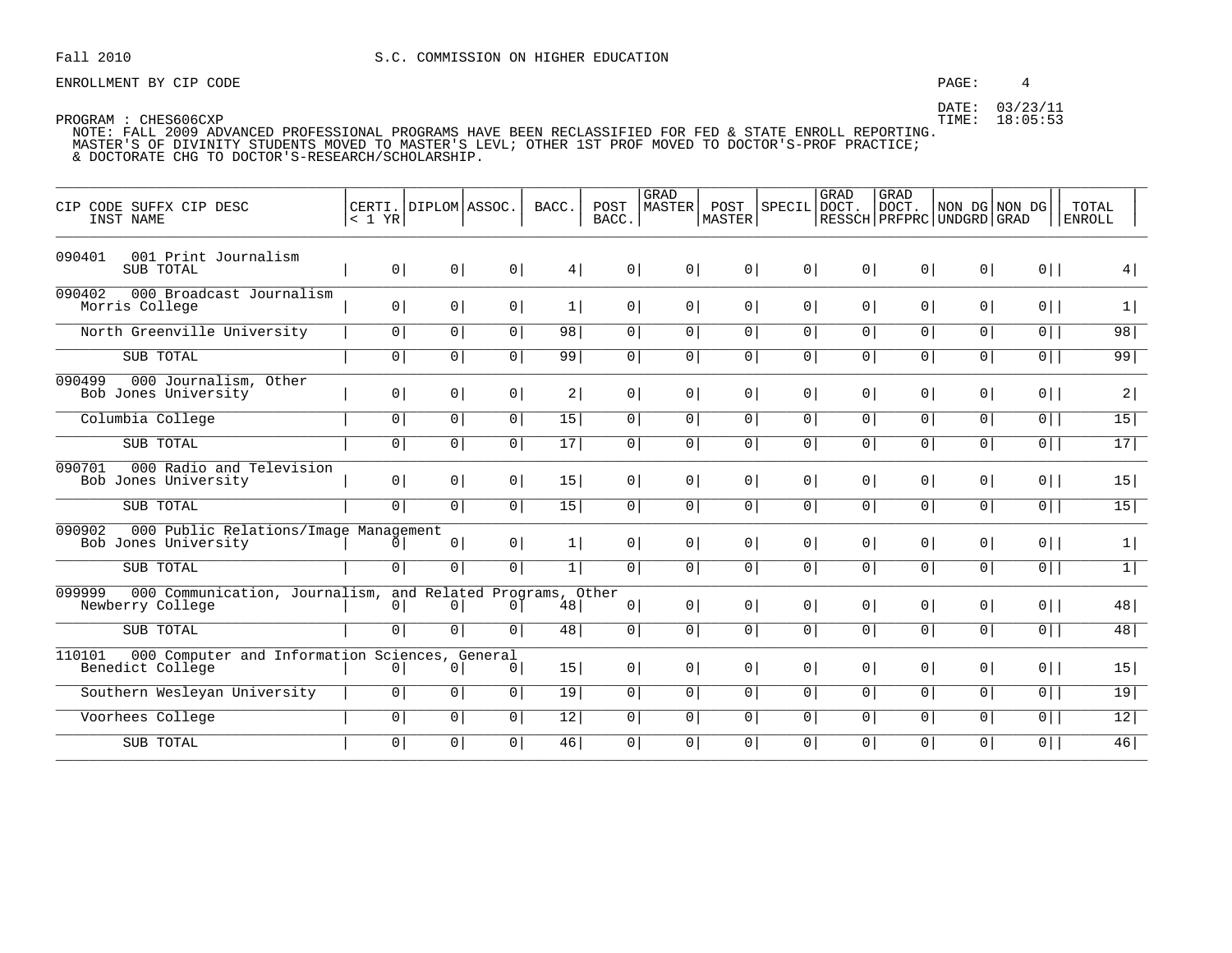### PAGE: 5

DATE: 03/23/11 TIME: 18:05:53

| CIP CODE SUFFX CIP DESC<br>INST NAME                                  | < 1 YR         | CERTI. DIPLOM ASSOC. |                 | BACC.           | POST<br>BACC.  | <b>GRAD</b><br>MASTER | POST<br>MASTER | SPECIL DOCT.   | GRAD           | GRAD<br>DOCT.<br>RESSCH   PRFPRC   UNDGRD   GRAD | NON DG NON DG  |                | TOTAL<br><b>ENROLL</b> |
|-----------------------------------------------------------------------|----------------|----------------------|-----------------|-----------------|----------------|-----------------------|----------------|----------------|----------------|--------------------------------------------------|----------------|----------------|------------------------|
| 110103<br>000 Information Technology<br>Bob Jones University          | 0              | 0 <sup>1</sup>       | 0               | 28              | 0 <sup>1</sup> | 0                     | 0 <sup>1</sup> | 0 <sup>1</sup> | 0 <sup>1</sup> | 0 <sup>1</sup>                                   | 0 <sup>1</sup> | $0$            | 28                     |
| SUB TOTAL                                                             | 0 <sup>1</sup> | 0                    | $\overline{0}$  | 28              | 0 <sup>1</sup> | 0 <sup>1</sup>        | 0 <sup>1</sup> | $\overline{0}$ | $\overline{0}$ | 0 <sup>1</sup>                                   | $\circ$        | $\overline{0}$ | 28                     |
| 000 Computer and Information Sciences,<br>110199<br>Limestone College | $\Omega$       | $\mathbf 0$          | Other<br>4      | 16              | 0 <sup>1</sup> | 0 <sup>1</sup>        | 0 <sup>1</sup> | 0 <sup>1</sup> | 0 <sup>1</sup> | 0 <sup>1</sup>                                   | $\circ$        | $0$            | 20                     |
| SUB TOTAL                                                             | $\overline{0}$ | $\circ$              | 4               | 16              | 0 <sup>1</sup> | 0 <sup>1</sup>        | 0 <sup>1</sup> | 0 <sup>1</sup> | 0 <sup>1</sup> | 0 <sup>1</sup>                                   | 0 <sup>1</sup> | $0$            | 20                     |
| 110201<br>000 Computer Programming/Programmer,<br>Limestone College   | $\Omega$       | 0 <sup>1</sup>       | General<br>10   | 28              | $\overline{0}$ | $\overline{0}$        | 0 <sup>1</sup> | 0 <sup>1</sup> | 0 <sup>1</sup> | 0                                                | $\circ$        | $0$            | 38                     |
| SUB TOTAL                                                             | $\mathbf 0$    | 0                    | 10              | 28              | 0              | 0                     | 0              | $\overline{0}$ | $\overline{0}$ | 0 <sup>1</sup>                                   | $\circ$        | $\overline{0}$ | 38                     |
| 000 Information Science/Studies<br>110401<br>Furman University        | $\overline{0}$ | 0 <sup>1</sup>       | 0 <sup>1</sup>  | 10 <sup>1</sup> | $\overline{0}$ | 0 <sup>1</sup>        | 0 <sup>1</sup> | 0 <sup>1</sup> | 0 <sup>1</sup> | 0 <sup>1</sup>                                   | 0 <sup>1</sup> | $0$            | 10 <sup>1</sup>        |
| Limestone College                                                     | $\circ$        | 0 <sup>1</sup>       | $\overline{0}$  | 6               | $\circ$        | 0 <sup>1</sup>        | $\overline{0}$ | 0 <sup>1</sup> | 0 <sup>1</sup> | 0 <sup>1</sup>                                   | $\circ$        | $\overline{0}$ | 6                      |
| South University                                                      | 0 <sup>1</sup> | $\circ$              | 15              | 45              | 0 <sup>1</sup> | 0 <sup>1</sup>        | 0              | 0 <sup>1</sup> | 0 <sup>1</sup> | 0 <sup>1</sup>                                   | $\overline{0}$ | $\overline{0}$ | 60                     |
| SUB TOTAL                                                             | $\overline{0}$ | $\circ$              | $\overline{15}$ | 61              | $\mathbf{0}$   | 0                     | 0 <sup>1</sup> | 0 <sup>1</sup> | 0              | 0                                                | 0              | 0              | 76                     |
| 000 Computer Science<br>110701<br>Benedict College                    | 0 <sup>1</sup> | 0 <sup>1</sup>       | 0 <sup>1</sup>  | 62              | 0 <sup>1</sup> | 0 <sup>1</sup>        | 0 <sup>1</sup> | 0 <sup>1</sup> | 0 <sup>1</sup> | 0 <sup>1</sup>                                   | $\circ$        | $0$            | 62                     |
| <b>Bob Jones University</b>                                           | 0 <sup>1</sup> | $\circ$              | 0 <sup>1</sup>  | 36              | $\circ$        | 0 <sup>1</sup>        | 0 <sup>1</sup> | $\overline{0}$ | $\overline{0}$ | 0 <sup>1</sup>                                   | $\overline{0}$ | 0              | 36                     |
| Charleston Southern University                                        | $\overline{0}$ | $\circ$              | 0 <sup>1</sup>  | 71              | 0 <sup>1</sup> | 0 <sup>1</sup>        | 0 <sup>1</sup> | 0 <sup>1</sup> | 0 <sup>1</sup> | 0 <sup>1</sup>                                   | $\circ$        | $\overline{0}$ | 71                     |
| Claflin University                                                    | 0 <sup>1</sup> | $\circ$              | $\overline{0}$  | 28              | 0              | 0                     | 0              | $\overline{0}$ | 0 <sup>1</sup> | 0 <sup>1</sup>                                   | $\overline{0}$ | 0              | 28                     |
| Coker College                                                         | $\overline{0}$ | $\overline{0}$       | $\overline{0}$  | 10              | $\overline{0}$ | $\overline{0}$        | $\overline{0}$ | $\overline{0}$ | 0              | $\overline{0}$                                   | $\overline{0}$ | $\overline{0}$ | 10                     |
| Converse College                                                      | $\mathbf 0$    | $\circ$              | $\overline{0}$  | 2               | 0 <sup>1</sup> | 0 <sup>1</sup>        | 0 <sup>1</sup> | $\overline{0}$ | 0 <sup>1</sup> | 0 <sup>1</sup>                                   | 0 <sup>1</sup> | $\overline{0}$ | 2                      |
| Furman University                                                     | $\overline{0}$ | $\overline{0}$       | $\overline{0}$  | 13              | $\overline{0}$ | $\overline{0}$        | 0              | $\overline{0}$ | 0 <sup>1</sup> | 0 <sup>1</sup>                                   | $\overline{0}$ | $\overline{0}$ | 13                     |
| Presbyterian College                                                  | $\mathbf{0}$   | 0                    | 0               | 16              | $\circ$        | $\circ$               | 0 <sup>1</sup> | 0 <sup>1</sup> | 0              | 0                                                | 0              | $0$            | 16                     |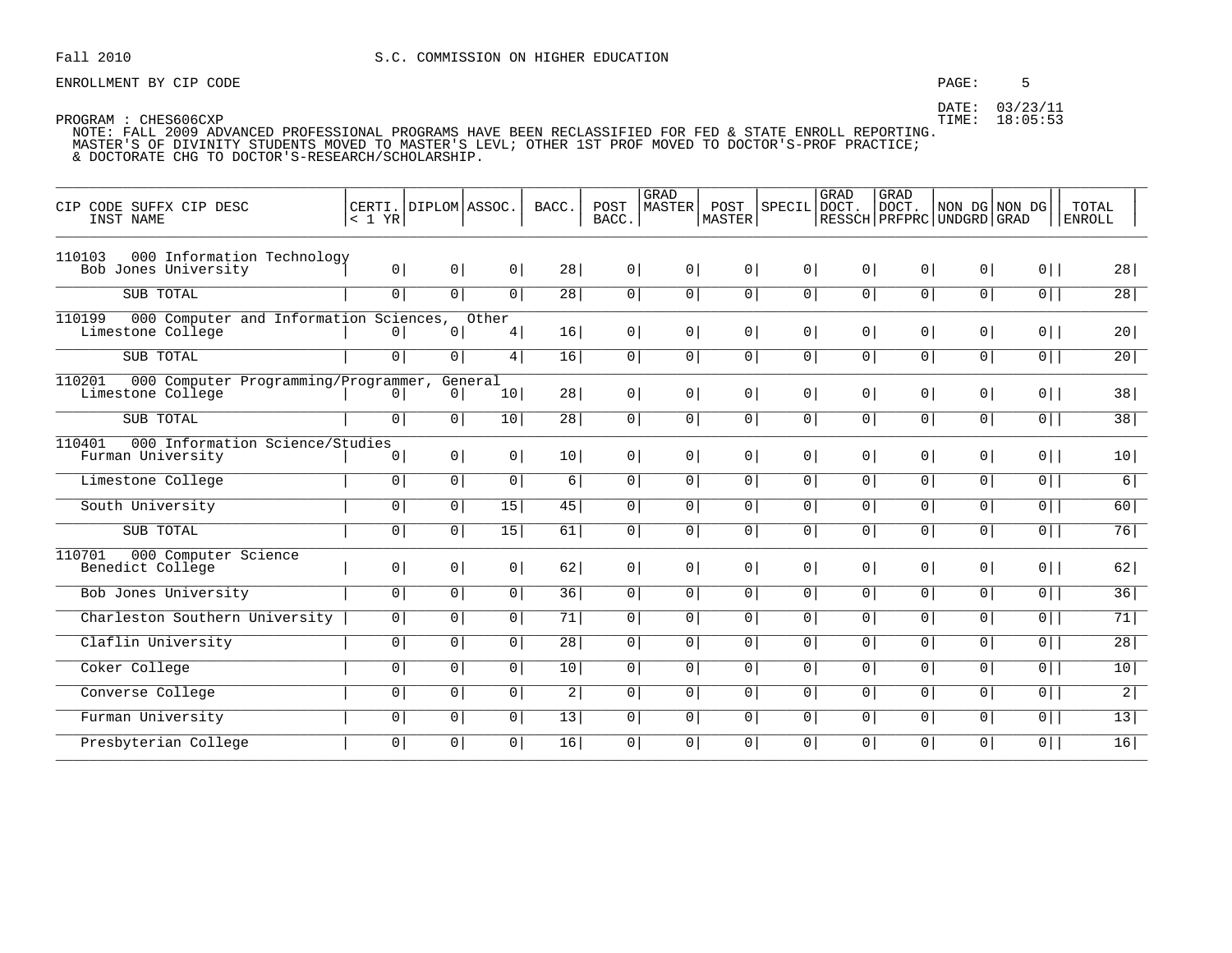ENROLLMENT BY CIP CODE  $\qquad \qquad 6$ 

| CIP CODE SUFFX CIP DESC<br>INST NAME                                                                      | < 1 YR         | CERTI. DIPLOM ASSOC.      |                           | BACC.          | POST<br>BACC.         | GRAD<br>MASTER  | POST<br>MASTER  | SPECIL DOCT.            | GRAD           | <b>GRAD</b><br>DOCT.<br>  RESSCH   PRFPRC   UNDGRD   GRAD | NON DG NON DG  |                | TOTAL<br><b>ENROLL</b> |
|-----------------------------------------------------------------------------------------------------------|----------------|---------------------------|---------------------------|----------------|-----------------------|-----------------|-----------------|-------------------------|----------------|-----------------------------------------------------------|----------------|----------------|------------------------|
| 000 Computer Science<br>110701<br>Wofford College                                                         | 0 <sup>1</sup> | 0 <sup>1</sup>            | 0                         | 11             | 0                     | 0 <sup>1</sup>  | 0               | 0 <sup>1</sup>          | 0 <sup>1</sup> | 0 <sup>1</sup>                                            | 0              | $0$            | 11                     |
| SUB TOTAL                                                                                                 | 0 <sup>1</sup> | $\overline{0}$            | $\overline{0}$            | 249            | $\overline{0}$        | $\circ$         | $\overline{0}$  | $\overline{0}$          | 0              | $\overline{0}$                                            | $\overline{0}$ | $\overline{0}$ | 249                    |
| 000 Computer and Information Systems Security/Information Assurance<br>111003<br>Limestone College        | 0              | 0 <sup>1</sup>            | 0 <sup>1</sup>            | 67             | $\circ$               | $\overline{0}$  | 0               | 0 <sup>1</sup>          | 0 <sup>1</sup> | 0 <sup>1</sup>                                            | 0 <sup>1</sup> | $0$            | 67                     |
| SUB TOTAL                                                                                                 | 0 <sup>1</sup> | $\overline{0}$            | 0 <sup>1</sup>            | 67             | 0 <sup>1</sup>        | $\circ$         | $\overline{0}$  | 0 <sup>1</sup>          | 0 <sup>1</sup> | 0                                                         | 0 <sup>1</sup> | $\overline{0}$ | 67                     |
| 111099<br>000 Computer/Information Technology Services Administration and Management<br>Limestone College | $\circ$        | 0                         | 13                        | 132            | 0 <sup>1</sup>        | $\overline{0}$  | 0 <sup>1</sup>  | Other<br>0 <sup>1</sup> | 0 <sup>1</sup> | 0 <sup>1</sup>                                            | 0 <sup>1</sup> | $0$            | 145                    |
| SUB TOTAL                                                                                                 | $\overline{0}$ | 0 <sup>1</sup>            | 13                        | 132            | 0                     | $\overline{0}$  | 0 <sup>1</sup>  | 0 <sup>1</sup>          | 0 <sup>1</sup> | 0 <sup>1</sup>                                            | 0 <sup>1</sup> | $0$            | 145                    |
| 000 Computer and Information Sciences and<br>119999<br>Columbia College                                   | $\overline{0}$ | 0 <sup>1</sup>            | Support<br>0 <sup>1</sup> | 21             | Services, Other<br> 0 | $\circ$         | $0 \mid$        | 0 <sup>1</sup>          | 0              | 0                                                         | 0 <sup>1</sup> | $0$            | 21                     |
| SUB TOTAL                                                                                                 | 0              | 0                         | $\overline{0}$            | 21             | $\overline{0}$        | $\circ$         | $\overline{0}$  | $\overline{0}$          | 0              | $\overline{0}$                                            | $\overline{0}$ | $\overline{0}$ | 21                     |
| 000 Cosmetology/Cosmetologist,<br>120401<br>Bob Jones University                                          | $\overline{0}$ | General<br>0 <sup>1</sup> | 28                        | 0 <sup>1</sup> | 0 <sup>1</sup>        | $\circ$         | 0 <sup>1</sup>  | 0 <sup>1</sup>          | 0 <sup>1</sup> | 0 <sup>1</sup>                                            | 0 <sup>1</sup> | $0$            | 28                     |
| SUB TOTAL                                                                                                 | 0              | $\overline{0}$            | 28                        | 0 <sup>1</sup> | $\overline{0}$        | $\circ$         | $\overline{0 }$ | 0 <sup>1</sup>          | 0 <sup>1</sup> | 0                                                         | $\overline{0}$ | $\overline{0}$ | $\overline{28}$        |
| 120504<br>000 Restaurant, Culinary, and Catering Management/Manager<br>Bob Jones University               | $\circ$        | 0 <sup>1</sup>            | 42                        | 0 <sup>1</sup> | 0                     | 0 <sup>1</sup>  | 0               | 0 <sup>1</sup>          | 0              | 0 <sup>1</sup>                                            | 0 <sup>1</sup> | $0$            | 42                     |
| SUB TOTAL                                                                                                 | 0 <sup>1</sup> | 0                         | 42                        | 0              | $\overline{0}$        | 0 <sup>1</sup>  | $\overline{0}$  | $\overline{0}$          | 0 <sup>1</sup> | 0 <sup>1</sup>                                            | $\circ$        | $\overline{0}$ | 42                     |
| 000 Education, General<br>130101<br>Anderson University                                                   | 0              | 0 <sup>1</sup>            | 0                         | 0 <sup>1</sup> | 0 <sup>1</sup>        | 33              | 0               | 0 <sup>1</sup>          | 0 <sup>1</sup> | 0 <sup>1</sup>                                            | 0 <sup>1</sup> | $0$            | 33                     |
| Claflin University                                                                                        | 0 <sup>1</sup> | 0                         | $\boxed{0}$               | $\overline{0}$ | $\overline{0}$        | 6               | $\overline{0}$  | $\overline{0}$          | $\overline{0}$ | $\overline{0}$                                            | $\overline{0}$ | $\overline{0}$ | $\overline{6}$         |
| Coker College                                                                                             | $\overline{0}$ | 0 <sup>1</sup>            | $\overline{0}$            | 1              | $\overline{0}$        | 0 <sup>1</sup>  | 0               | 0 <sup>1</sup>          | 0 <sup>1</sup> | 0                                                         | 0 <sup>1</sup> | $\overline{0}$ | 1                      |
| Furman University                                                                                         | $\overline{0}$ | $\boxed{0}$               | $\overline{0}$            | $\overline{2}$ | $\overline{0}$        | 1               | $\overline{0}$  | 0 <sup>1</sup>          | 0              | $\overline{0}$                                            | $\overline{0}$ | $\overline{0}$ | $\overline{3}$         |
| SUB TOTAL                                                                                                 | 0 <sup>1</sup> | $\overline{0}$            | 0 <sup>1</sup>            | 3              | $\overline{0}$        | 40 <sup>1</sup> | 0               | 0 <sup>1</sup>          | 0 <sup>1</sup> | 0                                                         | $\circ$        | $0$            | 43                     |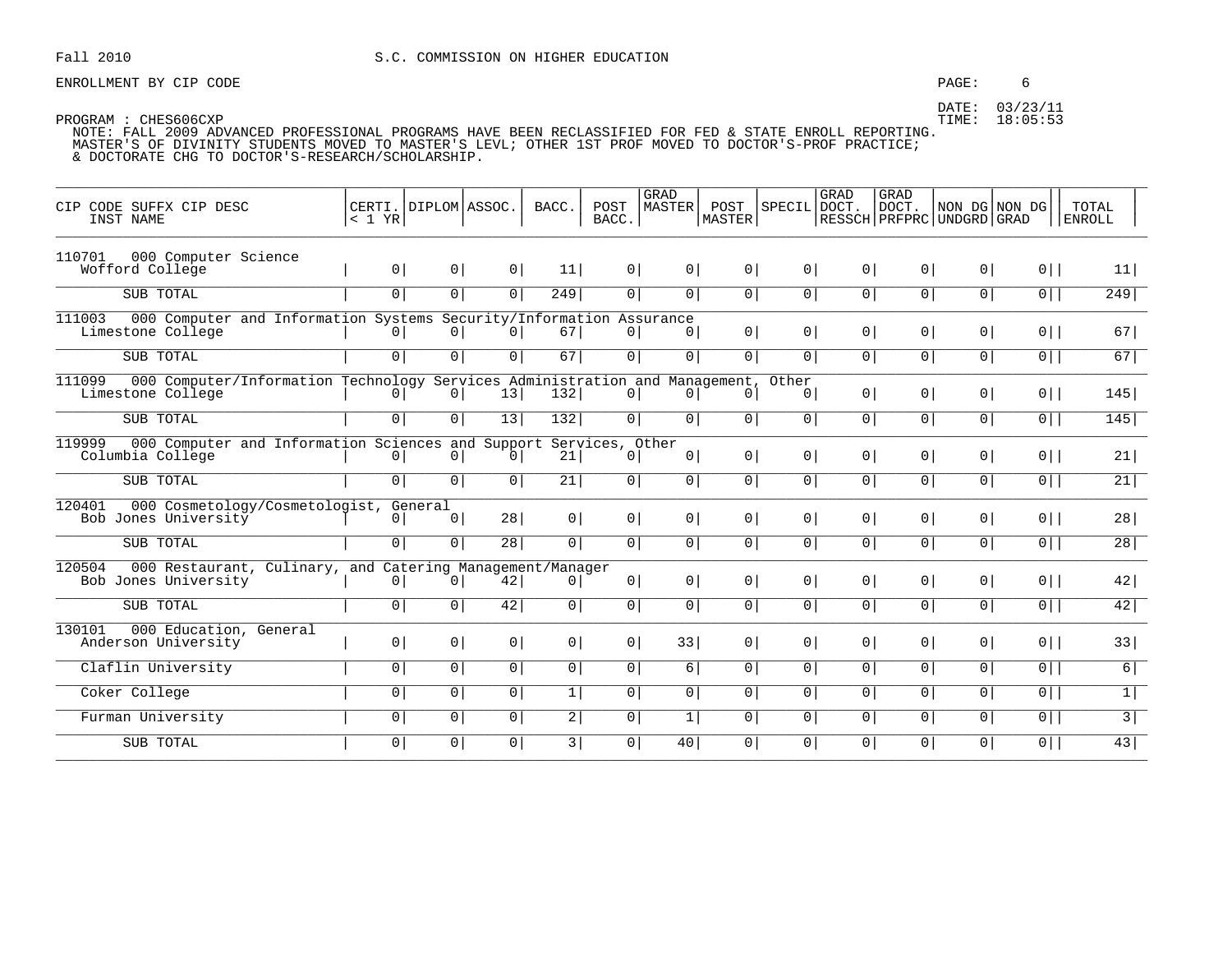ENROLLMENT BY CIP CODE  $\qquad \qquad$  7

DATE: 03/23/11

| CIP CODE SUFFX CIP DESC<br>INST NAME                                                     | < 1 YR         | CERTI.   DIPLOM   ASSOC. |                | BACC.                   | POST<br>BACC.  | GRAD<br>MASTER | POST<br>MASTER | SPECIAL DOCT.  | GRAD            | <b>GRAD</b><br>DOCT.<br>RESSCH PRFPRC UNDGRD GRAD | NON DG NON DG  |                | TOTAL<br>ENROLL |
|------------------------------------------------------------------------------------------|----------------|--------------------------|----------------|-------------------------|----------------|----------------|----------------|----------------|-----------------|---------------------------------------------------|----------------|----------------|-----------------|
| 000 Curriculum and Instruction<br>130301                                                 |                |                          |                |                         |                |                |                |                |                 |                                                   |                |                |                 |
| Bob Jones University                                                                     | $\circ$        | 0                        | 0              | 0 <sup>1</sup>          | 0 <sup>1</sup> | 0 <sup>1</sup> | $0 \mid$       | 0 <sup>1</sup> | 13              | 0 <sup>1</sup>                                    | 0 <sup>1</sup> | $0$            | 13              |
| Columbia International Univ.                                                             | 0              | $\boxed{0}$              | $\overline{0}$ | $\overline{0}$          | $\overline{0}$ | 8              | 0              | $\overline{0}$ | $\overline{0}$  | $\overline{0}$                                    | $\overline{0}$ | $\overline{0}$ | 8               |
| Converse College                                                                         | 0 <sup>1</sup> | $\overline{0}$           | $\overline{0}$ | 0 <sup>1</sup>          | $\overline{0}$ | 0 <sup>1</sup> | $\overline{0}$ | 3              | 0 <sup>1</sup>  | 0                                                 | 0 <sup>1</sup> | $\overline{0}$ | $\overline{3}$  |
| SUB TOTAL                                                                                | 0              | 0                        | $\overline{0}$ | 0 <sup>1</sup>          | $\overline{0}$ | 8              | $\overline{0}$ | $\overline{3}$ | $\overline{13}$ | $\overline{0}$                                    | $\overline{0}$ | $\overline{0}$ | 24              |
| 000 Educational Leadership and Administration, General<br>130401<br>Bob Jones University | 0              | 0 <sup>1</sup>           | 0 <sup>1</sup> | 0 <sup>1</sup>          | 0              | 0 <sup>1</sup> | 0 <sup>1</sup> | 6              | 0 <sup>1</sup>  | 0 <sup>1</sup>                                    | 0 <sup>1</sup> | $0$            | 6               |
| Columbia International Univ.                                                             | $\overline{0}$ | $\boxed{0}$              | $\overline{0}$ | $\overline{0}$          | $\overline{0}$ | 10             | 0              | $\overline{0}$ | 16              | $\overline{0}$                                    | $\overline{0}$ | 0              | 26              |
| Converse College                                                                         | 0              | $\overline{0}$           | $\overline{0}$ | 0 <sup>1</sup>          | $\overline{0}$ | 48             | $\overline{0}$ | $\overline{1}$ | 0 <sup>1</sup>  | 0 <sup>1</sup>                                    | $\overline{0}$ | $\overline{0}$ | 49              |
| SUB TOTAL                                                                                | $\overline{0}$ | 0                        | $\overline{0}$ | 0 <sup>1</sup>          | $\overline{0}$ | 58             | $\overline{0}$ | 7              | 16              | 0                                                 | $\circ$        | $\overline{0}$ | 81              |
| 001 Educational Leadership and Administration, General<br>130401<br>Bob Jones University | 0              | 0                        | 0 <sup>1</sup> | 0 <sup>1</sup>          | 0              | 0 <sup>1</sup> | 0              | 0 <sup>1</sup> | 4               | 0 <sup>1</sup>                                    | 0 <sup>1</sup> | $0$            | 4               |
| SUB TOTAL                                                                                | 0 <sup>1</sup> | $\overline{0}$           | $\overline{0}$ | $\overline{0}$          | $\overline{0}$ | $\overline{0}$ | $\overline{0}$ | $\overline{0}$ | 4               | 0 <sup>1</sup>                                    | $\circ$        | $0$            | 4               |
| 000 Elementary and Middle School Administration/Principalship<br>130408                  |                |                          |                |                         |                |                |                |                |                 |                                                   |                |                |                 |
| Furman University                                                                        | 0              | 0 <sup>1</sup>           | 0 <sup>1</sup> | 0 <sup>1</sup>          | 0 <sup>1</sup> | 33             | 0 <sup>1</sup> | 0 <sup>1</sup> | 0 <sup>1</sup>  | 0 <sup>1</sup>                                    | 0 <sup>1</sup> | $0$            | 33              |
| SUB TOTAL                                                                                | $\circ$        | 0 <sup>1</sup>           | 0 <sup>1</sup> | 0 <sup>1</sup>          | 0              | 33             | 0              | $\overline{0}$ | 0 <sup>1</sup>  | 0 <sup>1</sup>                                    | 0 <sup>1</sup> | $0$            | 33              |
| 000 Secondary School Administration/Principalship<br>130409                              |                |                          |                |                         |                |                |                |                |                 |                                                   |                |                |                 |
| Charleston Southern University                                                           | 0              | 0                        | 0 <sup>1</sup> | 0 <sup>1</sup>          | 0              | 36             | 0 <sup>1</sup> | 0 <sup>1</sup> | 0 <sup>1</sup>  | 0 <sup>1</sup>                                    | 0 <sup>1</sup> | $0$            | 36              |
| Furman University                                                                        | $\overline{0}$ | $\overline{0}$           | $\overline{0}$ | 0 <sup>1</sup>          | 0              | 33             | 0              | 0 <sup>1</sup> | 0 <sup>1</sup>  | 0 <sup>1</sup>                                    | $\circ$        | $0$            | $\overline{33}$ |
| SUB TOTAL                                                                                | $\overline{0}$ | $\overline{0}$           | $\overline{0}$ | $\overline{0}$          | $\overline{0}$ | 69             | $\overline{0}$ | 0 <sup>1</sup> | 0               | $\overline{0}$                                    | $\overline{0}$ | $\overline{0}$ | 69              |
| 000 Educational Administration and Supervision,<br>130499<br>Anderson University         | 0 <sup>1</sup> | 0 <sup>1</sup>           | 0 <sup>1</sup> | Other<br>0 <sup>1</sup> | 0              | 8              | $0 \mid$       | 0 <sup>1</sup> | 0 <sup>1</sup>  | 0 <sup>1</sup>                                    | 0 <sup>1</sup> | $0$            | 8               |
| Converse College                                                                         | 0              | $\overline{0}$           | $\overline{0}$ | 0                       | $\overline{0}$ | 4              | $\overline{0}$ | 24             | 0 <sup>1</sup>  | 0 <sup>1</sup>                                    | 0 <sup>1</sup> | $\overline{0}$ | 28              |
| SUB TOTAL                                                                                | 0 <sup>1</sup> | 0 <sup>1</sup>           | 0 <sup>1</sup> | 0 <sup>1</sup>          | 0              | 12             | 0              | 24             | 0 <sup>1</sup>  | 0                                                 | $\circ$        | $0$            | 36              |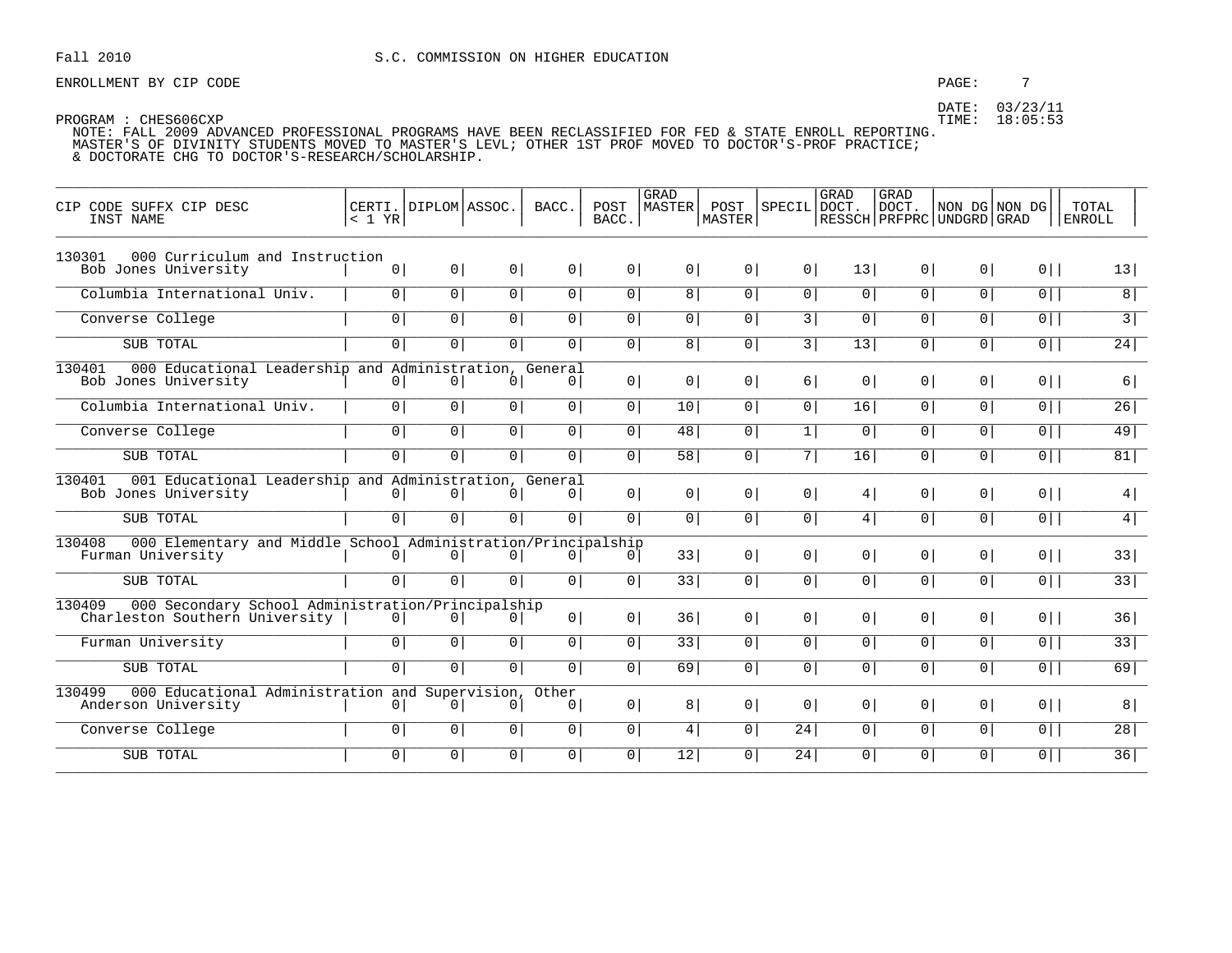ENROLLMENT BY CIP CODE  $\begin{array}{ccc} 8 \end{array}$ 

| CODE SUFFX CIP DESC<br>CTP<br>INST NAME                                                     | CERTI.   DIPLOM   ASSOC.<br>< 1 YR |                |                | BACC.           | POST<br>BACC.  | GRAD<br>MASTER | POST<br>MASTER <sup>1</sup> | SPECIL DOCT.   | GRAD           | <b>GRAD</b><br>DOCT.<br>  RESSCH   PRFPRC   UNDGRD   GRAD | NON DG NON DG  |                | TOTAL<br>ENROLL |
|---------------------------------------------------------------------------------------------|------------------------------------|----------------|----------------|-----------------|----------------|----------------|-----------------------------|----------------|----------------|-----------------------------------------------------------|----------------|----------------|-----------------|
| 000 Special Education and Teaching, General<br>131001                                       |                                    |                |                |                 |                |                |                             |                |                |                                                           |                |                |                 |
| Anderson University                                                                         | 0 <sup>1</sup>                     | 0 <sup>1</sup> | 0              | 28 <sup>1</sup> | 0              | 0 <sup>1</sup> | 0                           | 0 <sup>1</sup> | 0 <sup>1</sup> | 0 <sup>1</sup>                                            | 0 <sup>1</sup> | $0$            | 28              |
| Bob Jones University                                                                        | 0                                  | 0              | $\overline{0}$ | $\overline{23}$ | $\overline{0}$ | $\overline{2}$ | $\overline{0}$              | $\overline{0}$ | 0              | $\overline{0}$                                            | $\overline{0}$ | $\overline{0}$ | 25              |
| Columbia College                                                                            | 0 <sup>1</sup>                     | $\overline{0}$ | 0 <sup>1</sup> | 18              | 0              | 0 <sup>1</sup> | 0 <sup>1</sup>              | 0 <sup>1</sup> | 0 <sup>1</sup> | 0                                                         | 0 <sup>1</sup> | $\overline{0}$ | 18              |
| Converse College                                                                            | 0 <sup>1</sup>                     | $\overline{0}$ | $\overline{0}$ | 5               | $\overline{0}$ | 12             | $\overline{0}$              | $\overline{0}$ | $\overline{0}$ | 0 <sup>1</sup>                                            | $\overline{0}$ | $\overline{0}$ | $\overline{17}$ |
| Erskine College                                                                             | 0                                  | $\overline{0}$ | $\overline{0}$ | 8 <sup>1</sup>  | $\overline{0}$ | $\circ$        | $\overline{0}$              | 0 <sup>1</sup> | $\overline{0}$ | 0 <sup>1</sup>                                            | 0 <sup>1</sup> | $\overline{0}$ | 8               |
| Presbyterian College                                                                        | $\overline{0}$                     | $\overline{0}$ | $\overline{0}$ | 1               | 0 <sup>1</sup> | $\circ$        | 0                           | 0 <sup>1</sup> | 0 <sup>1</sup> | 0                                                         | 0 <sup>1</sup> | $0$            | 1               |
| SUB TOTAL                                                                                   | $\overline{0}$                     | 0 <sup>1</sup> | $\overline{0}$ | $\overline{83}$ | $\overline{0}$ | 14             | 0 <sup>1</sup>              | 0 <sup>1</sup> | 0 <sup>1</sup> | 0                                                         | $\circ$        | $0$            | 97              |
| 000 Education/Teaching of Individuals with Hearing Impairments Including Deafness<br>131003 |                                    |                |                |                 |                |                |                             |                |                |                                                           |                |                |                 |
| Converse College                                                                            | 0 <sup>1</sup>                     | 0 <sup>1</sup> | 0 <sup>1</sup> | 10              | 0 <sup>1</sup> | $\overline{0}$ | 0 <sup>1</sup>              | 0 <sup>1</sup> | 0 <sup>1</sup> | 0 <sup>1</sup>                                            | 0 <sup>1</sup> | $0$            | 10 <sup>1</sup> |
| SUB TOTAL                                                                                   | $\overline{0}$                     | $\overline{0}$ | $\overline{0}$ | 10 <sup>1</sup> | $\overline{0}$ | $\circ$        | 0                           | 0 <sup>1</sup> | 0 <sup>1</sup> | 0 <sup>1</sup>                                            | $\circ$        | $\overline{0}$ | 10              |
| 000 Education/Teaching of the Gifted and Talented<br>131004                                 |                                    |                |                |                 |                |                |                             |                |                |                                                           |                |                |                 |
| Converse College                                                                            | 0                                  | 0 <sup>1</sup> | 0 <sup>1</sup> | 0 <sup>1</sup>  | 0              | 9              | 0 <sup>1</sup>              | 0 <sup>1</sup> | 0 <sup>1</sup> | 0 <sup>1</sup>                                            | 0 <sup>1</sup> | $0$            | 9               |
| SUB TOTAL                                                                                   | $\overline{0}$                     | $\overline{0}$ | $\overline{0}$ | 0 <sup>1</sup>  | 0              | 9              | 0                           | 0 <sup>1</sup> | 0 <sup>1</sup> | 0 <sup>1</sup>                                            | 0 <sup>1</sup> | $\overline{0}$ | 9               |
| 000 Education/Teaching of Individuals with Emotional Disturbances<br>131005                 |                                    |                |                |                 |                |                |                             |                |                |                                                           |                |                |                 |
| Furman University                                                                           | 0 <sup>1</sup>                     | 0 <sup>1</sup> | 0 <sup>1</sup> | $\circ$         | 0 <sup>1</sup> | 3              | 0                           | 0 <sup>1</sup> | 0 <sup>1</sup> | 0 <sup>1</sup>                                            | 0 <sup>1</sup> | $0$            | 3               |
| SUB TOTAL                                                                                   | $\overline{0}$                     | $\overline{0}$ | $\overline{0}$ | 0 <sup>1</sup>  | $\overline{0}$ | $\overline{3}$ | $\overline{0}$              | $\overline{0}$ | $\overline{0}$ | $\overline{0}$                                            | $\overline{0}$ | $\overline{0}$ | $\overline{3}$  |
| 000 Education/Teaching of Individuals with Mental Retardation<br>131006                     |                                    |                |                |                 |                |                |                             |                |                |                                                           |                |                |                 |
| Converse College                                                                            | 0 <sup>1</sup>                     | 0 <sup>1</sup> | 0 <sup>1</sup> | 10 <sup>1</sup> | 0              | 6              | 0 <sup>1</sup>              | 0 <sup>1</sup> | 0 <sup>1</sup> | 0 <sup>1</sup>                                            | 0 <sup>1</sup> | $0$            | 16              |
| Southern Wesleyan University                                                                | 0 <sup>1</sup>                     | 0              | $\overline{0}$ | $\overline{17}$ | $\overline{0}$ | $\circ$        | $\overline{0}$              | 0 <sup>1</sup> | $\circ$        | 0 <sup>1</sup>                                            | 0 <sup>1</sup> | $\overline{0}$ | 17              |
| SUB TOTAL                                                                                   | 0 <sup>1</sup>                     | $\overline{0}$ | $\overline{0}$ | $\overline{27}$ | $\overline{0}$ | 6              | 0 <sup>1</sup>              | 0 <sup>1</sup> | 0 <sup>1</sup> | 0 <sup>1</sup>                                            | 0 <sup>1</sup> | $\overline{0}$ | $\overline{33}$ |
| 000 Education/Teaching of Individuals with Specific Learning Disabilities<br>131011         |                                    |                |                |                 |                |                |                             |                |                |                                                           |                |                |                 |
| Bob Jones University                                                                        | 0 <sup>1</sup>                     | 0              | 0 <sup>1</sup> | 0 <sup>1</sup>  | 0 <sup>1</sup> | 1              | 0 <sup>1</sup>              | 0 <sup>1</sup> | 0              | 0 <sup>1</sup>                                            | 0 <sup>1</sup> | $0$            | 1               |
| Converse College                                                                            | $\circ$                            | 0 <sup>1</sup> | 0 <sup>1</sup> | 9               | 0              | 17             | 0                           | 0 <sup>1</sup> | 0 <sup>1</sup> | $\circ$                                                   | $\circ$        | $0$            | 26              |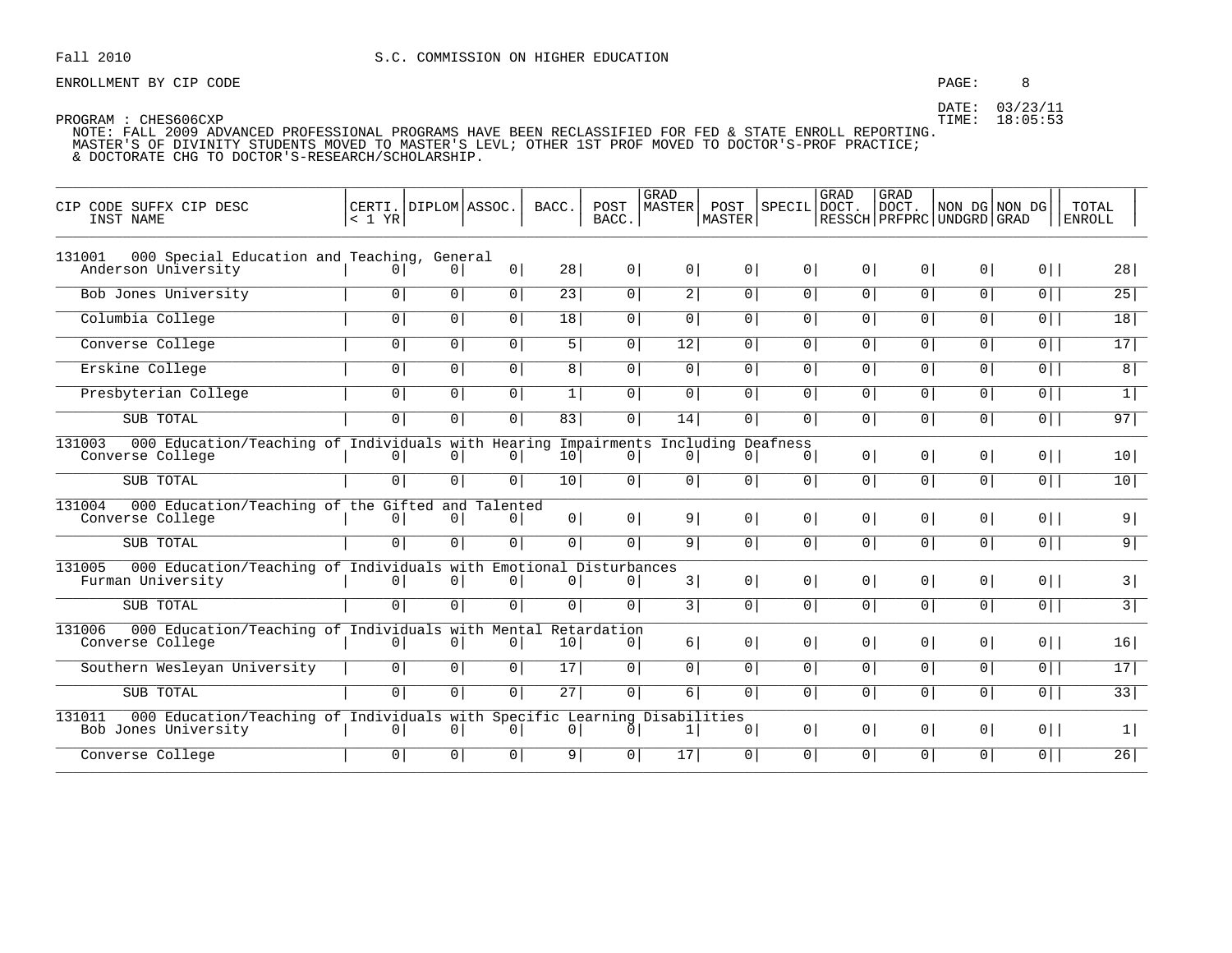### PAGE:  $\overline{9}$

DATE: 03/23/11 TIME: 18:05:53

| CIP CODE SUFFX CIP DESC<br>INST NAME                                                                     | < 1 YR         | CERTI. DIPLOM ASSOC. |                | BACC.          | POST<br>BACC.  | <b>GRAD</b><br>MASTER | POST<br>MASTER | SPECIL DOCT.   | <b>GRAD</b>    | GRAD<br>DOCT.<br>  RESSCH   PRFPRC   UNDGRD   GRAD | NON DG NON DG  |                | TOTAL<br><b>ENROLL</b> |
|----------------------------------------------------------------------------------------------------------|----------------|----------------------|----------------|----------------|----------------|-----------------------|----------------|----------------|----------------|----------------------------------------------------|----------------|----------------|------------------------|
| 000 Education/Teaching of Individuals with Specific Learning Disabilities<br>131011<br>Furman University | 0 I            | 0 <sup>1</sup>       | 0 <sup>1</sup> | 0 <sup>1</sup> | 0 <sup>1</sup> | 3                     | 0 <sup>1</sup> | 0 <sup>1</sup> | 0 <sup>1</sup> | 0 <sup>1</sup>                                     | 0 <sup>1</sup> | $0$            | 3                      |
| SUB TOTAL                                                                                                | $\Omega$       | 0 <sup>1</sup>       | 0 <sup>1</sup> | 9 <sup>1</sup> | 0              | $\overline{21}$       | 0 <sup>1</sup> | 0 <sup>1</sup> | $\overline{0}$ | $\overline{0}$                                     | $\overline{0}$ | $\overline{0}$ | 30                     |
| 131102<br>000 College Student Counseling and Personnel Services<br>Bob Jones University                  | $\Omega$       | 0 <sup>1</sup>       | 0 <sup>1</sup> | 0 <sup>1</sup> | 0 <sup>1</sup> | 2                     | 0 <sup>1</sup> | 0 <sup>1</sup> | 0 <sup>1</sup> | 0 <sup>1</sup>                                     | $\overline{0}$ | $0$            | 2                      |
| SUB TOTAL                                                                                                | 0 <sup>1</sup> | 0 <sup>1</sup>       | 0 <sup>1</sup> | 0 <sup>1</sup> | 0              | 2                     | 0 <sup>1</sup> | 0 <sup>1</sup> | 0 <sup>1</sup> | 0 <sup>1</sup>                                     | 0 <sup>1</sup> | $0$            | $\overline{2}$         |
| 000 Elementary Education and Teaching<br>131202<br>Anderson University                                   | $\overline{0}$ | 0 <sup>1</sup>       | 0 <sup>1</sup> | 102            | 0 <sup>1</sup> | 30                    | $\overline{0}$ | 0 <sup>1</sup> | 0 <sup>1</sup> | 0 <sup>1</sup>                                     | $\overline{0}$ | $1$            | 133                    |
| Benedict College                                                                                         | 0 <sup>1</sup> | $\overline{0}$       | $\overline{0}$ | 138            | $\overline{0}$ | $\overline{0}$        | 0 <sup>1</sup> | $\overline{0}$ | $\overline{0}$ | $\overline{0}$                                     | 0 <sup>1</sup> | $\overline{0}$ | 138                    |
| Bob Jones University                                                                                     | $\circ$        | $\overline{0}$       | 0 <sup>1</sup> | 98             | $\overline{0}$ | $\overline{23}$       | 0 <sup>1</sup> | $\circ$        | $\overline{0}$ | 0 <sup>1</sup>                                     | 0 <sup>1</sup> | $\overline{0}$ | 121                    |
| Charleston Southern University                                                                           | 0 <sup>1</sup> | 0 <sup>1</sup>       | 0 <sup>1</sup> | 124            | 0              | 19                    | 0 <sup>1</sup> | 0 <sup>1</sup> | 0 <sup>1</sup> | 0 <sup>1</sup>                                     | 0 <sup>1</sup> | $0$            | 143                    |
| Claflin University                                                                                       | 0 <sup>1</sup> | $\overline{0}$       | 0 <sup>1</sup> | 69             | 0 <sup>1</sup> | 0                     | 0 <sup>1</sup> | 0 <sup>1</sup> | $\overline{0}$ | 0 <sup>1</sup>                                     | 0 <sup>1</sup> | $\overline{0}$ | 69                     |
| Coker College                                                                                            | $\overline{0}$ | $\overline{0}$       | 0 <sup>1</sup> | 58             | 0 <sup>1</sup> | $\overline{0}$        | $\overline{0}$ | 0 <sup>1</sup> | $\overline{0}$ | $\overline{0}$                                     | $\mathsf{O}$   | 0              | 58                     |
| Columbia College                                                                                         | 0 <sup>1</sup> | 0 <sup>1</sup>       | $\circ$        | 91             | 0              | 0 <sup>1</sup>        | 0 <sup>1</sup> | 0 <sup>1</sup> | 0 <sup>1</sup> | 0 <sup>1</sup>                                     | $\circ$        | $0$            | 91                     |
| Converse College                                                                                         | 0 <sup>1</sup> | $\overline{0}$       | 0 <sup>1</sup> | 28             | 0 <sup>1</sup> | 63                    | 0 <sup>1</sup> | 0 <sup>1</sup> | 0 <sup>1</sup> | 0 <sup>1</sup>                                     | 0 <sup>1</sup> | $\overline{0}$ | 91                     |
| Erskine College                                                                                          | $\overline{0}$ | $\overline{0}$       | 0 <sup>1</sup> | 11             | $\overline{0}$ | $\overline{0}$        | $\overline{0}$ | $\overline{0}$ | $\overline{0}$ | 0 <sup>1</sup>                                     | $\overline{0}$ | 0              | 11                     |
| Furman University                                                                                        | 0 <sup>1</sup> | 0 <sup>1</sup>       | 0 <sup>1</sup> | 53             | 0              | 0 <sup>1</sup>        | 0 <sup>1</sup> | 0 <sup>1</sup> | 0 <sup>1</sup> | 0 <sup>1</sup>                                     | 0 <sup>1</sup> | $0$            | 53                     |
| Limestone College                                                                                        | 0 <sup>1</sup> | 0 <sup>1</sup>       | 0 <sup>1</sup> | 75             | 0 <sup>1</sup> | 0                     | 0 <sup>1</sup> | 0 <sup>1</sup> | 0 <sup>1</sup> | 0 <sup>1</sup>                                     | 0 <sup>1</sup> | $0$            | 75                     |
| Morris College                                                                                           | 0 <sup>1</sup> | $\overline{0}$       | 0 <sup>1</sup> | 67             | 0 <sup>1</sup> | $\overline{0}$        | 0 <sup>1</sup> | $\circ$        | $\overline{0}$ | $\overline{0}$                                     | 0 <sup>1</sup> | $\overline{0}$ | 67                     |
| Newberry College                                                                                         | 0 <sup>1</sup> | $\overline{0}$       | 0 <sup>1</sup> | 38             | 0 <sup>1</sup> | $\overline{0}$        | $\overline{0}$ | 0 <sup>1</sup> | $\overline{0}$ | 0 <sup>1</sup>                                     | 0              | $\overline{0}$ | $\overline{38}$        |
| North Greenville University                                                                              | $\overline{0}$ | 0 <sup>1</sup>       | $\overline{0}$ | 137            | 0 <sup>1</sup> | 0                     | 0 <sup>1</sup> | 0 <sup>1</sup> | 0 <sup>1</sup> | $\circ$                                            | $\overline{0}$ | $\overline{0}$ | 137                    |
| Southern Wesleyan University                                                                             | $\circ$        | $\overline{0}$       | 0 <sup>1</sup> | 63             | 0 <sup>1</sup> | $\circ$               | 0 <sup>1</sup> | 0 <sup>1</sup> | $\overline{0}$ | 0 <sup>1</sup>                                     | 0 <sup>1</sup> | $\overline{0}$ | 63                     |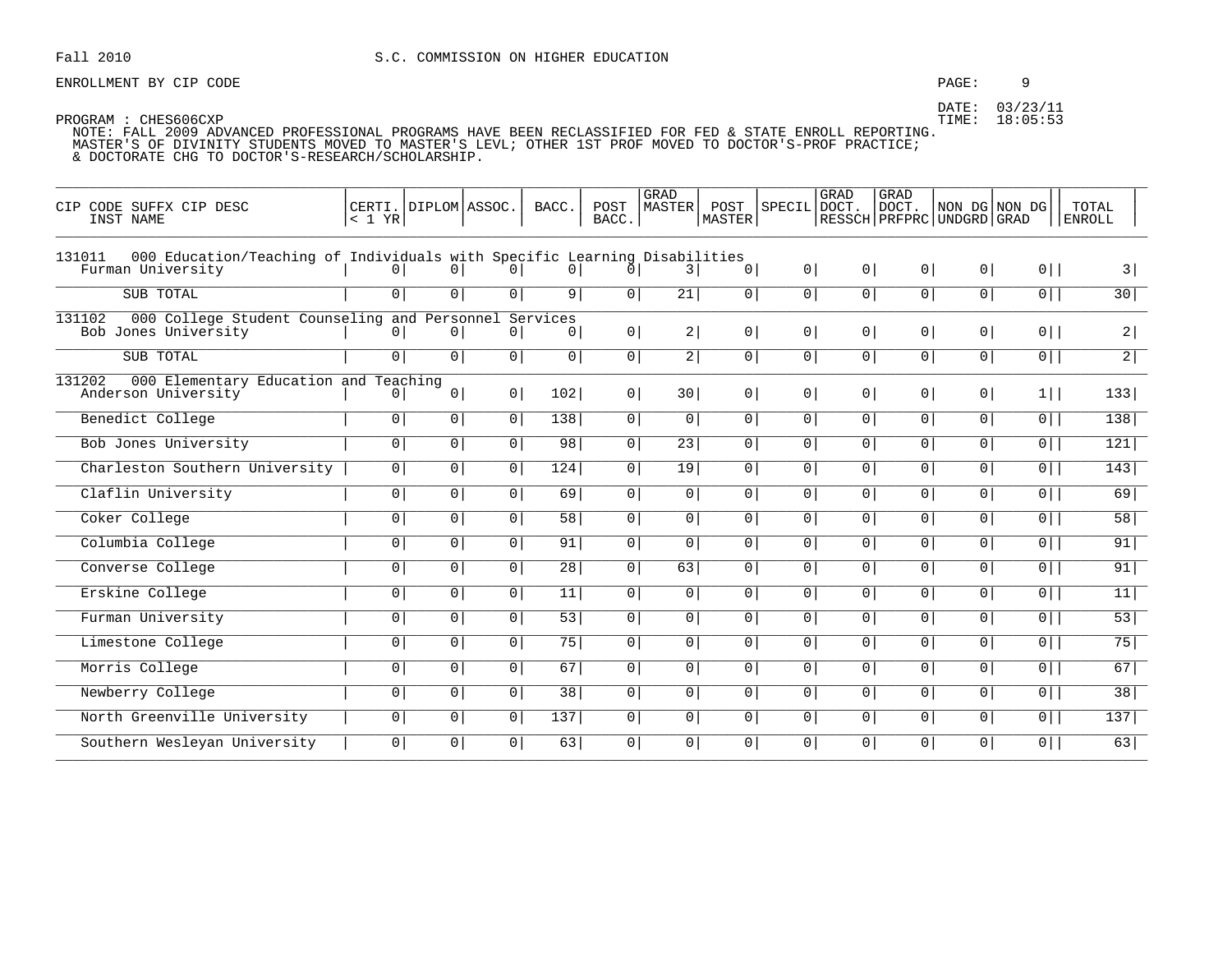ENROLLMENT BY CIP CODE  $PAGE: 10$ 

DATE: 03/23/11

| CIP CODE SUFFX CIP DESC<br>INST NAME                                                              | CERTI. DIPLOM ASSOC.<br>< 1 YR |                |                | BACC.           | POST<br>BACC.  | <b>GRAD</b><br>MASTER | POST<br><b>MASTER</b> | SPECIL DOCT.   | GRAD             | <b>GRAD</b><br>DOCT.<br>RESSCH   PRFPRC   UNDGRD   GRAD | NON DG NON DG  |                | TOTAL<br><b>ENROLL</b> |
|---------------------------------------------------------------------------------------------------|--------------------------------|----------------|----------------|-----------------|----------------|-----------------------|-----------------------|----------------|------------------|---------------------------------------------------------|----------------|----------------|------------------------|
| 000 Elementary Education and Teaching<br>131202<br>SUB TOTAL                                      | 0 <sup>1</sup>                 | 0              | 0 <sup>1</sup> | 1152            | 0 <sup>1</sup> | 135                   | 0 <sup>1</sup>        | $0 \mid$       | 0                | 0                                                       | 0              | $1$            | 1288                   |
| 131203<br>000 Junior High/Intermediate/Middle School Education and Teaching<br>Claflin University | 0 <sup>1</sup>                 | 0 <sup>1</sup> | 0 <sup>1</sup> | 26              | $\overline{0}$ | 0 <sup>1</sup>        | 0 <sup>1</sup>        | 0 <sup>1</sup> | 0 <sup>1</sup>   | 0 <sup>1</sup>                                          | 0 <sup>1</sup> | $0$            | 26                     |
| Converse College                                                                                  | 0                              | 0              | 0 <sup>1</sup> | 0               | 0 <sup>1</sup> | 32                    | $\overline{0}$        | $\overline{0}$ | 0 <sup>1</sup>   | $\circ$                                                 | $\overline{0}$ | $\overline{0}$ | 32                     |
| Presbyterian College                                                                              | 0                              | $\overline{0}$ | 0 <sup>1</sup> | 6               | 0 <sup>1</sup> | 0 <sup>1</sup>        | 0                     | 0 <sup>1</sup> | 0                | 0 <sup>1</sup>                                          | 0 <sup>1</sup> | $\overline{0}$ | 6                      |
| SUB TOTAL                                                                                         | 0 <sup>1</sup>                 | 0              | 0 <sup>1</sup> | $\overline{32}$ | 0 <sup>1</sup> | $\overline{32}$       | 0 <sup>1</sup>        | $\overline{0}$ | 0 <sup>1</sup>   | $\circ$                                                 | $\circ$        | 0              | 64                     |
| 131203<br>001 Middle Level Education, Mathematics/Science<br>Bob Jones University                 | 0 <sup>1</sup>                 | 0 <sup>1</sup> | 0 <sup>1</sup> | 9               | $\circ$        | 0 <sup>1</sup>        | 0 <sup>1</sup>        | 0 <sup>1</sup> | $\circ$          | 0 <sup>1</sup>                                          | 0 <sup>1</sup> | 0              | 9                      |
| Columbia College                                                                                  | $\overline{0}$                 | $\overline{0}$ | $\overline{0}$ | 1               | 0 <sup>1</sup> | $\overline{0}$        | 0 <sup>1</sup>        | $\overline{0}$ | 0 <sup>1</sup>   | $\overline{0}$                                          | $\overline{0}$ | $\overline{0}$ | $\overline{1}$         |
| SUB TOTAL                                                                                         | 0 <sup>1</sup>                 | $\overline{0}$ | 0 <sup>1</sup> | 10 <sup>1</sup> | 0 <sup>1</sup> | 0 <sup>1</sup>        | 0                     | 0 <sup>1</sup> | 0 <sup>1</sup>   | 0 <sup>1</sup>                                          | 0 <sup>1</sup> | $0$            | 10                     |
| 131203<br>002 Middle Level Education, Mathematics/Social Studies<br>Columbia College              | $\circ$                        | 0 <sup>1</sup> | 0 <sup>1</sup> | 6               | $\circ$        | 0 <sup>1</sup>        | 0 <sup>1</sup>        | 0 <sup>1</sup> | 0 <sup>1</sup>   | 0 <sup>1</sup>                                          | 0 <sup>1</sup> | $0$            | 6                      |
| SUB TOTAL                                                                                         | $\overline{0}$                 | $\overline{0}$ | 0 <sup>1</sup> | 6               | 0 <sup>1</sup> | $\overline{0}$        | $\overline{0}$        | $\overline{0}$ | $\overline{0}$   | $\overline{0}$                                          | $\overline{0}$ | $\overline{0}$ | $\overline{6}$         |
| 131203<br>003 Middle Level Education, Mathematics/English<br>Columbia College                     | $\circ$                        | 0 <sup>1</sup> | 0 <sup>1</sup> | 2               | 0 <sup>1</sup> | 0 <sup>1</sup>        | 0 <sup>1</sup>        | 0 <sup>1</sup> | 0 <sup>1</sup>   | 0 <sup>1</sup>                                          | 0 <sup>1</sup> | $0$            | 2                      |
| SUB TOTAL                                                                                         | $\overline{0}$                 | 0 <sup>1</sup> | 0 <sup>1</sup> | $\overline{2}$  | 0 <sup>1</sup> | $\circ$               | 0 <sup>1</sup>        | 0 <sup>1</sup> | 0                | $\circ$                                                 | 0 <sup>1</sup> | $\overline{0}$ | $\overline{2}$         |
| 131203<br>006 Middle Level Education, Social Studies/English<br>Bob Jones University              | 0                              | 0 <sup>1</sup> | 0              | 4               | 0 <sup>1</sup> | 0                     | 0 <sup>1</sup>        | 0 <sup>1</sup> | 0 <sup>1</sup>   | 0 <sup>1</sup>                                          | 0 <sup>1</sup> | $0$            | 4                      |
| Columbia College                                                                                  | 0 <sup>1</sup>                 | 0              | 0 <sup>1</sup> | 7               | 0 <sup>1</sup> | $\overline{0}$        | 0 <sup>1</sup>        | 0 <sup>1</sup> | $\circ$          | 0 <sup>1</sup>                                          | 0 <sup>1</sup> | $\overline{0}$ | $\overline{7}$         |
| SUB TOTAL                                                                                         | 0 <sup>1</sup>                 | $\overline{0}$ | 0 <sup>1</sup> | $\overline{11}$ | 0 <sup>1</sup> | $\overline{0}$        | 0 <sup>1</sup>        | 0 <sup>1</sup> | $\overline{0}$ 1 | $\circ$                                                 | 0 <sup>1</sup> | $\overline{0}$ | 11                     |
| 000 Secondary Education and Teaching<br>131205<br>Bob Jones University                            | $\circ$                        | 0              | 0 <sup>1</sup> | 0               | 0 <sup>1</sup> | 7                     | 0 <sup>1</sup>        | 0 <sup>1</sup> | 0 <sup>1</sup>   | 0 <sup>1</sup>                                          | 0 <sup>1</sup> | $0$            | 7                      |
| Charleston Southern University                                                                    | $\circ$                        | 0              | 0 <sup>1</sup> | $\overline{0}$  | $\circ$        | 2                     | 0 <sup>1</sup>        | 0 <sup>1</sup> | 0 <sup>1</sup>   | $\circ$                                                 | $\circ$        | 0 <sup>1</sup> | 2 <sup>T</sup>         |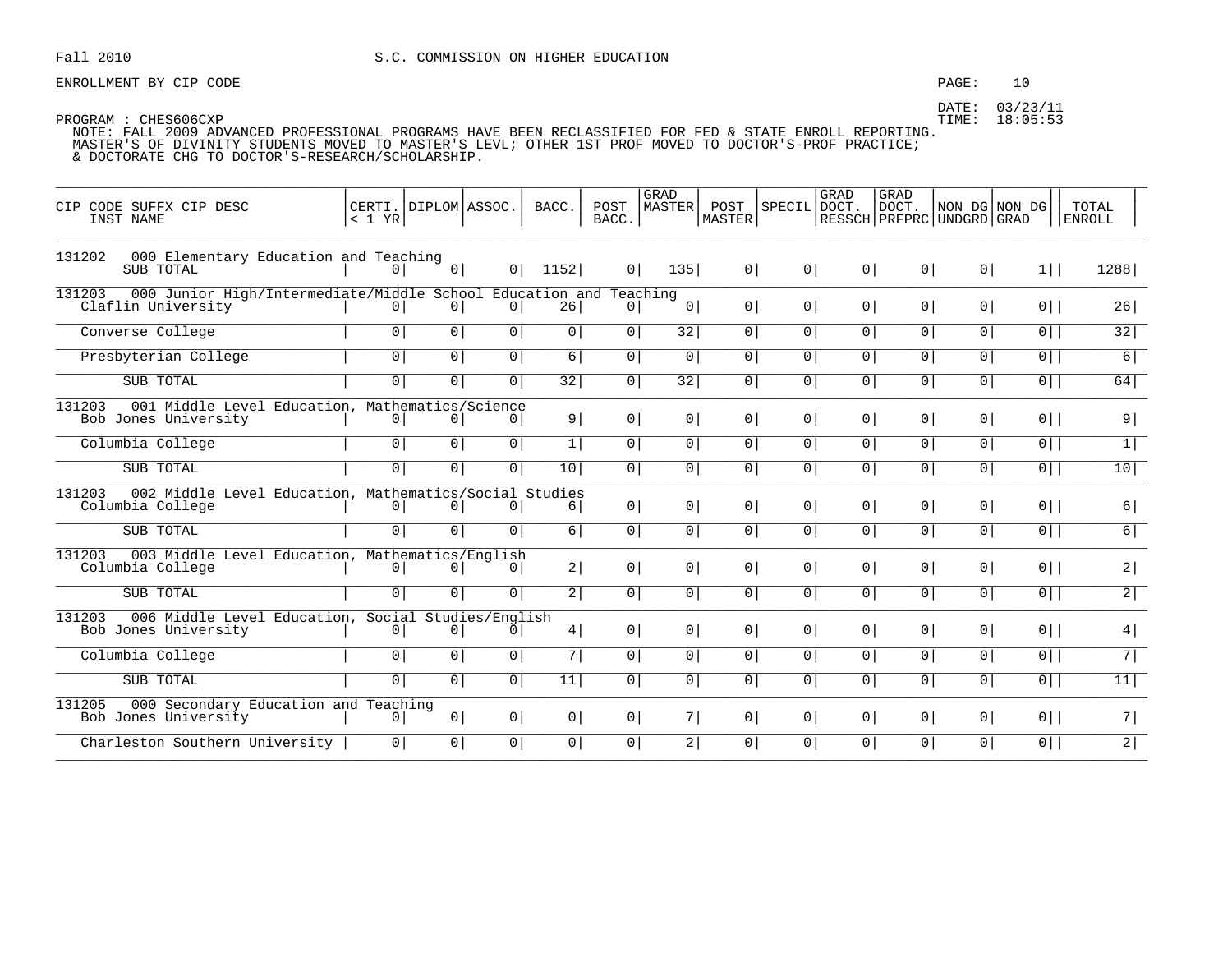# PAGE: 11

DATE: 03/23/11 TIME: 18:05:53

| CIP CODE SUFFX CIP DESC<br>INST NAME                                           | < 1 YR         | CERTI. DIPLOM ASSOC.       |                | BACC.            | POST<br>BACC.  | <b>GRAD</b><br>MASTER | POST<br>MASTER | SPECIL         | GRAD<br> DOCT. | GRAD<br>DOCT.<br>RESSCH   PRFPRC   UNDGRD   GRAD | NON DG NON DG  |                | TOTAL<br><b>ENROLL</b> |
|--------------------------------------------------------------------------------|----------------|----------------------------|----------------|------------------|----------------|-----------------------|----------------|----------------|----------------|--------------------------------------------------|----------------|----------------|------------------------|
| 131205<br>000 Secondary Education and Teaching<br>Converse College             |                | 0                          | 0 <sup>1</sup> | 0 <sup>1</sup>   | 0 <sup>1</sup> | 77                    | 0 <sup>1</sup> | 0 <sup>1</sup> | 0 <sup>1</sup> | 0 <sup>1</sup>                                   | 0 <sup>1</sup> | $0$            | 77                     |
| SUB TOTAL                                                                      | $\overline{0}$ | $\overline{0}$             | $\overline{0}$ | 0 <sup>1</sup>   | $\overline{0}$ | 86                    | 0 <sup>1</sup> | 0 <sup>1</sup> | $\overline{0}$ | $\overline{0}$                                   | 0              | $\overline{0}$ | 86                     |
| 131209<br>000 Kindergarten/Preschool Education and Teaching<br>Erskine College | $\Omega$       | 0 <sup>1</sup>             | $\Omega$       | 9                | 0 <sup>1</sup> | 0 <sup>1</sup>        | 0 <sup>1</sup> | 0 <sup>1</sup> | 0 <sup>1</sup> | 0 <sup>1</sup>                                   | 0 <sup>1</sup> | $0$            | 9                      |
| Furman University                                                              | $\circ$        | 0 <sup>1</sup>             | 0 <sup>1</sup> | 0 <sup>1</sup>   | 0              | 4                     | 0 <sup>1</sup> | 0 <sup>1</sup> | 0 <sup>1</sup> | 0 <sup>1</sup>                                   | 0 <sup>1</sup> | $0$            | 4                      |
| SUB TOTAL                                                                      | $\overline{0}$ | $\overline{0}$             | 0 <sup>1</sup> | 9                | 0 <sup>1</sup> | 4                     | 0 <sup>1</sup> | 0 <sup>1</sup> | $\overline{0}$ | 0 <sup>1</sup>                                   | 0 <sup>1</sup> | $\overline{0}$ | 13                     |
| 131210<br>000 Early Childhood Education and<br>Anderson University             | 0 <sup>1</sup> | Teaching<br>0 <sup>1</sup> | 0 <sup>1</sup> | 160              | 0 <sup>1</sup> | 0 <sup>1</sup>        | 0 <sup>1</sup> | 0 <sup>1</sup> | 0 <sup>1</sup> | 0 <sup>1</sup>                                   | 0 <sup>1</sup> | $0$            | 160                    |
| Benedict College                                                               | $\circ$        | $\overline{0}$             | $\overline{0}$ | 97               | $\overline{0}$ | $\overline{0}$        | 0 <sup>1</sup> | 0 <sup>1</sup> | $\overline{0}$ | 0 <sup>1</sup>                                   | 0 <sup>1</sup> | $\overline{0}$ | 97                     |
| Bob Jones University                                                           | 0 <sup>1</sup> | 0 <sup>1</sup>             | 0 <sup>1</sup> | 67               | 0 <sup>1</sup> | 0                     | 0 <sup>1</sup> | 0 <sup>1</sup> | 0 <sup>1</sup> | 0 <sup>1</sup>                                   | 0 <sup>1</sup> | $\overline{0}$ | 67                     |
| Charleston Southern University                                                 | $\overline{0}$ | $\overline{0}$             | $\overline{0}$ | 76               | $\overline{0}$ | $\overline{0}$        | $\overline{0}$ | $\overline{0}$ | $\overline{0}$ | $\overline{0}$                                   | $\overline{0}$ | 0              | 76                     |
| Claflin University                                                             | 0 <sup>1</sup> | $\overline{0}$             | 0 <sup>1</sup> | 67               | 0 <sup>1</sup> | 0                     | 0 <sup>1</sup> | 0 <sup>1</sup> | 0 <sup>1</sup> | 0 <sup>1</sup>                                   | $\mathsf{O}$   | $\overline{0}$ | 67                     |
| Coker College                                                                  | 0 <sup>1</sup> | 0 <sup>1</sup>             | 0 <sup>1</sup> | 48               | 0 <sup>1</sup> | $\circ$               | 0 <sup>1</sup> | 0 <sup>1</sup> | 0 <sup>1</sup> | 0 <sup>1</sup>                                   | 0 <sup>1</sup> | $0$            | 48                     |
| Columbia College                                                               | 0 <sup>1</sup> | 0                          | 0 <sup>1</sup> | 86               | 0 <sup>1</sup> | $\overline{0}$        | 0 <sup>1</sup> | 0 <sup>1</sup> | $\overline{0}$ | 0 <sup>1</sup>                                   | 0 <sup>1</sup> | $\overline{0}$ | 86                     |
| Converse College                                                               | $\overline{0}$ | $\overline{0}$             | 0 <sup>1</sup> | $\overline{24}$  | 0 <sup>1</sup> | $\overline{48}$       | 0 <sup>1</sup> | $\circ$        | $\overline{0}$ | 0 <sup>1</sup>                                   | 0 <sup>1</sup> | 0              | 72                     |
| Morris College                                                                 | 0 <sup>1</sup> | 0 <sup>1</sup>             | 0 <sup>1</sup> | 60               | 0 <sup>1</sup> | 0                     | 0 <sup>1</sup> | 0 <sup>1</sup> | 0 <sup>1</sup> | 0 <sup>1</sup>                                   | $\overline{0}$ | $0$            | 60                     |
| Newberry College                                                               | 0 <sup>1</sup> | 0                          | $\overline{0}$ | $\overline{56}$  | 0 <sup>1</sup> | $\circ$               | 0 <sup>1</sup> | 0 <sup>1</sup> | $\overline{0}$ | $\overline{0}$                                   | 1              | $\overline{0}$ | 57                     |
| North Greenville University                                                    | $\overline{0}$ | $\overline{0}$             | $\overline{0}$ | $\overline{127}$ | $\overline{0}$ | $\overline{0}$        | $\overline{0}$ | $\overline{0}$ | $\overline{0}$ | 0 <sup>1</sup>                                   | $\overline{0}$ | $\overline{0}$ | 127                    |
| Presbyterian College                                                           | 0 <sup>1</sup> | 0 <sup>1</sup>             | 0 <sup>1</sup> | 41               | 0 <sup>1</sup> | $\overline{0}$        | 0 <sup>1</sup> | 0 <sup>1</sup> | $\overline{0}$ | $\overline{0}$                                   | 0 <sup>1</sup> | $\overline{0}$ | 41                     |
| Southern Wesleyan University                                                   | $\overline{0}$ | $\overline{0}$             | $\overline{0}$ | 34               | $\overline{0}$ | 0                     | $\overline{0}$ | 0 <sup>1</sup> | $\overline{0}$ | 0 <sup>1</sup>                                   | 0 <sup>1</sup> | $\overline{0}$ | 34                     |
| SUB TOTAL                                                                      | $\overline{0}$ | 0 <sup>1</sup>             | 0 <sup>1</sup> | 943              | $\circ$        | 48                    | $\overline{0}$ | $\circ$        | 0 <sup>1</sup> | $\circ$                                          | 1              | $0$            | 992                    |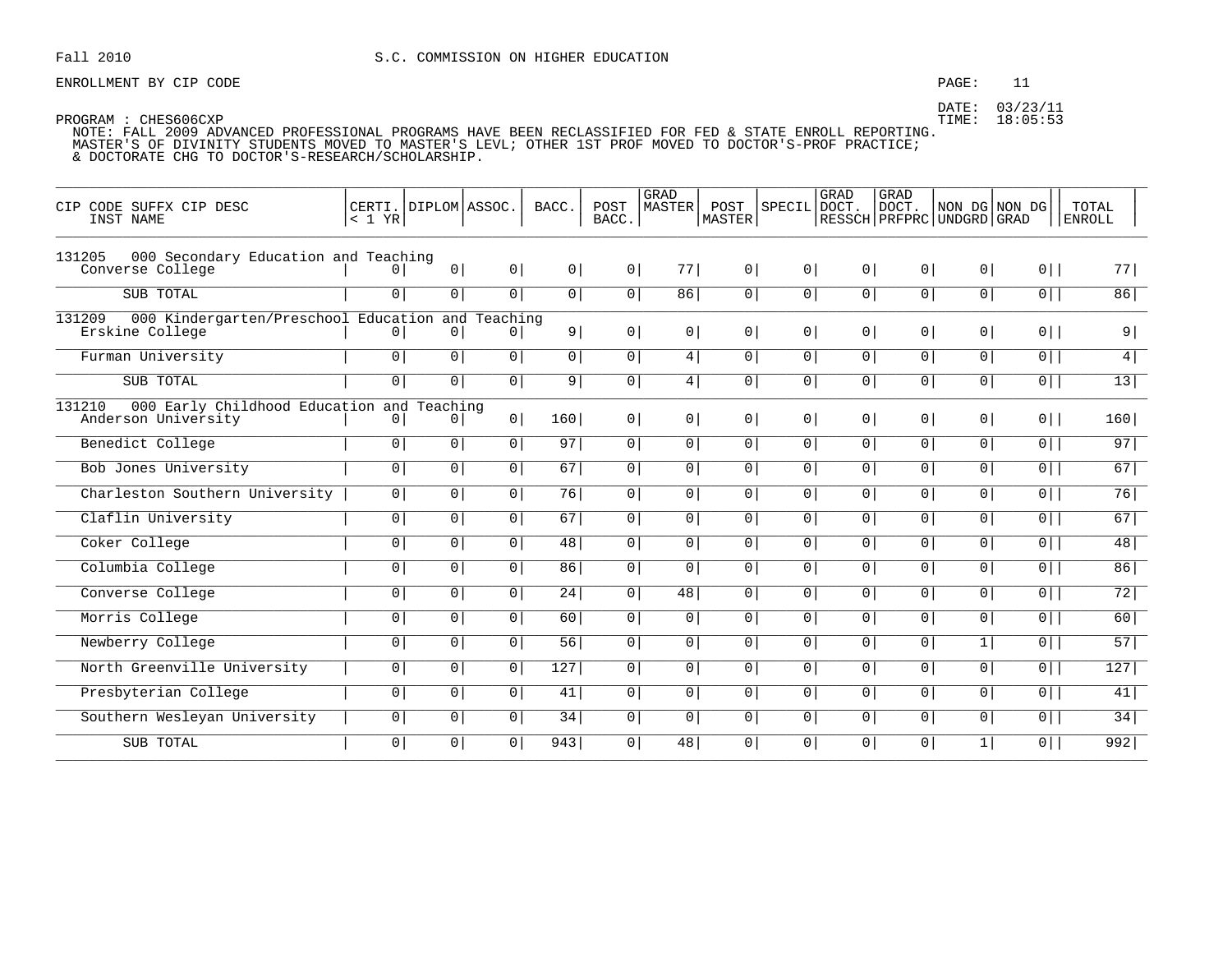# PAGE: 12

DATE: 03/23/11 TIME: 18:05:53

PROGRAM : CHES606CXP

| CODE SUFFX CIP DESC<br>CTP.<br>INST NAME                                                                              | < 1 YR         | CERTI. DIPLOM ASSOC. |                | BACC.           | POST<br>BACC.  | <b>GRAD</b><br><b>MASTER</b> | POST<br>MASTER | SPECIL DOCT.   | GRAD           | <b>GRAD</b><br>DOCT.<br>  RESSCH   PRFPRC   UNDGRD   GRAD |                | NON DG NON DG  | TOTAL<br><b>ENROLL</b> |
|-----------------------------------------------------------------------------------------------------------------------|----------------|----------------------|----------------|-----------------|----------------|------------------------------|----------------|----------------|----------------|-----------------------------------------------------------|----------------|----------------|------------------------|
| 000 Teacher Education and Professional Development, Specific Levels and Methods, Oth<br>131299<br>Anderson University | 0 <sup>1</sup> | $\overline{0}$       | 0              | 112             | 0              | $\overline{0}$               | $\overline{0}$ | 0 <sup>1</sup> | 0 <sup>1</sup> | 0 <sup>1</sup>                                            | $\overline{0}$ | $0$            | 112                    |
| Furman University                                                                                                     | $\circ$        | 0 <sup>1</sup>       | $\circ$        | 0 <sup>1</sup>  | 10             | $\circ$                      | $\circ$        | $\overline{0}$ | $\overline{0}$ | 0 <sup>1</sup>                                            | 0 <sup>1</sup> | 74             | 84                     |
| Southern Wesleyan University                                                                                          | 0 <sup>1</sup> | 0 <sup>1</sup>       | 0 <sup>1</sup> | 0 <sup>1</sup>  | 0 <sup>1</sup> | 178                          | 0 <sup>1</sup> | 0 <sup>1</sup> | 0 <sup>1</sup> | 0 <sup>1</sup>                                            | 0 <sup>1</sup> | 0              | 178                    |
| SUB TOTAL                                                                                                             | $\overline{0}$ | 0 <sup>1</sup>       | 0              | 112             | 10             | 178                          | 0 <sup>1</sup> | $\overline{0}$ | $\overline{0}$ | 0 <sup>1</sup>                                            | $\mathsf{O}$   | 74             | 374                    |
| 000 Art Teacher Education<br>131302<br>Anderson University                                                            | 0 <sup>1</sup> | 0 <sup>1</sup>       | $\circ$        | 31              | 0 <sup>1</sup> | 0 <sup>1</sup>               | 0 <sup>1</sup> | 0 <sup>1</sup> | 0 <sup>1</sup> | $\overline{0}$                                            | 0              | $0$            | 31                     |
| Benedict College                                                                                                      | $\circ$        | $\overline{0}$       | $\overline{0}$ | $\overline{8}$  | $\overline{0}$ | $\overline{0}$               | $\overline{0}$ | $\overline{0}$ | $\overline{0}$ | $\overline{0}$                                            | $\overline{0}$ | $\overline{0}$ | $\overline{8}$         |
| Bob Jones University                                                                                                  | 0 <sup>1</sup> | 0 <sup>1</sup>       | 0 <sup>1</sup> | 12              | 0 <sup>1</sup> | 0 <sup>1</sup>               | 0 <sup>1</sup> | $\overline{0}$ | $\overline{0}$ | 0 <sup>1</sup>                                            | 0 <sup>1</sup> | $\overline{0}$ | 12                     |
| Claflin University                                                                                                    | $\circ$        | $\overline{0}$       | $\overline{0}$ | $\mathbf{1}$    | 0              | $\overline{0}$               | $\mathbf 0$    | 0 <sup>1</sup> | 0 <sup>1</sup> | 0 <sup>1</sup>                                            | $\mathsf{O}$   | $\overline{0}$ | $\boxed{1}$            |
| Coker College                                                                                                         | $\circ$        | 0                    | 0 <sup>1</sup> | 4               | 0 <sup>1</sup> | $\overline{0}$               | 0 <sup>1</sup> | $\overline{0}$ | 0 <sup>1</sup> | 0 <sup>1</sup>                                            | $\mathsf{O}$   | $\overline{0}$ | $\overline{4}$         |
| Converse College                                                                                                      | 0 <sup>1</sup> | 0 <sup>1</sup>       | 0 <sup>1</sup> | 10              | 0 <sup>1</sup> | 7 <sup>1</sup>               | 0 <sup>1</sup> | 0 <sup>1</sup> | 0 <sup>1</sup> | 0 <sup>1</sup>                                            | 0 <sup>1</sup> | $0$            | 17                     |
| SUB TOTAL                                                                                                             | $\circ$        | $\overline{0}$       | $\mathbf 0$    | 66              | $\mathbf 0$    | $\overline{7}$               | $\overline{0}$ | $\circ$        | $\overline{0}$ | $\overline{0}$                                            | $\overline{0}$ | $\overline{0}$ | 73                     |
| 000 English/Language Arts Teacher Education<br>131305<br>Anderson University                                          | $\circ$        | $\circ$              | 0 <sup>1</sup> | 36              | 0              | 0 <sup>1</sup>               | 0 <sup>1</sup> | 0 <sup>1</sup> | 0 <sup>1</sup> | 0 <sup>1</sup>                                            | 0 <sup>1</sup> | $0$            | 36                     |
| Benedict College                                                                                                      | $\circ$        | $\overline{0}$       | $\overline{0}$ | 18              | 0 <sup>1</sup> | $\overline{0}$               | $\overline{0}$ | $\overline{0}$ | $\overline{0}$ | 0 <sup>1</sup>                                            | $\overline{0}$ | $0$            | 18                     |
| Bob Jones University                                                                                                  | $\circ$        | 0 <sup>1</sup>       | 0              | 47              | 0              | $\overline{17}$              | 0 <sup>1</sup> | 0 <sup>1</sup> | 0 <sup>1</sup> | 0 <sup>1</sup>                                            | $\overline{0}$ | 0              | 64                     |
| Claflin University                                                                                                    | $\overline{0}$ | 0 <sup>1</sup>       | 0 <sup>1</sup> | $\overline{15}$ | 0 <sup>1</sup> | 0 <sup>1</sup>               | 0 <sup>1</sup> | $\overline{0}$ | $\overline{0}$ | 0 <sup>1</sup>                                            | 0 <sup>1</sup> | $\overline{0}$ | 15                     |
| Coker College                                                                                                         | $\circ$        | 0 <sup>1</sup>       | 0              | 4 <sup>1</sup>  | 0              | 0 <sup>1</sup>               | 0 <sup>1</sup> | 0 <sup>1</sup> | 0 <sup>1</sup> | 0                                                         | $\overline{0}$ | $\overline{0}$ | 4                      |
| Limestone College                                                                                                     | 0 <sup>1</sup> | 0 <sup>1</sup>       | 0 <sup>1</sup> | 11              | 0 <sup>1</sup> | 0 <sup>1</sup>               | 0 <sup>1</sup> | 0 <sup>1</sup> | 0 <sup>1</sup> | 0 <sup>1</sup>                                            | 0 <sup>1</sup> | $0$            | 11                     |
| Morris College                                                                                                        | $\circ$        | 0 <sup>1</sup>       | 0              | 3               | $\mathsf{O}$   | $\mathsf{O}$                 | 0 <sup>1</sup> | 0 <sup>1</sup> | 0 <sup>1</sup> | 0 <sup>1</sup>                                            | $\overline{0}$ | $\overline{0}$ | $\overline{3}$         |
| Southern Wesleyan University                                                                                          | $\circ$        | 0 <sup>1</sup>       | 0              | 10              | 0 <sup>1</sup> | $\mathbf 0$                  | 0              | 0 <sup>1</sup> | $\overline{0}$ | 0 <sup>1</sup>                                            | $\overline{0}$ | $\overline{0}$ | 10                     |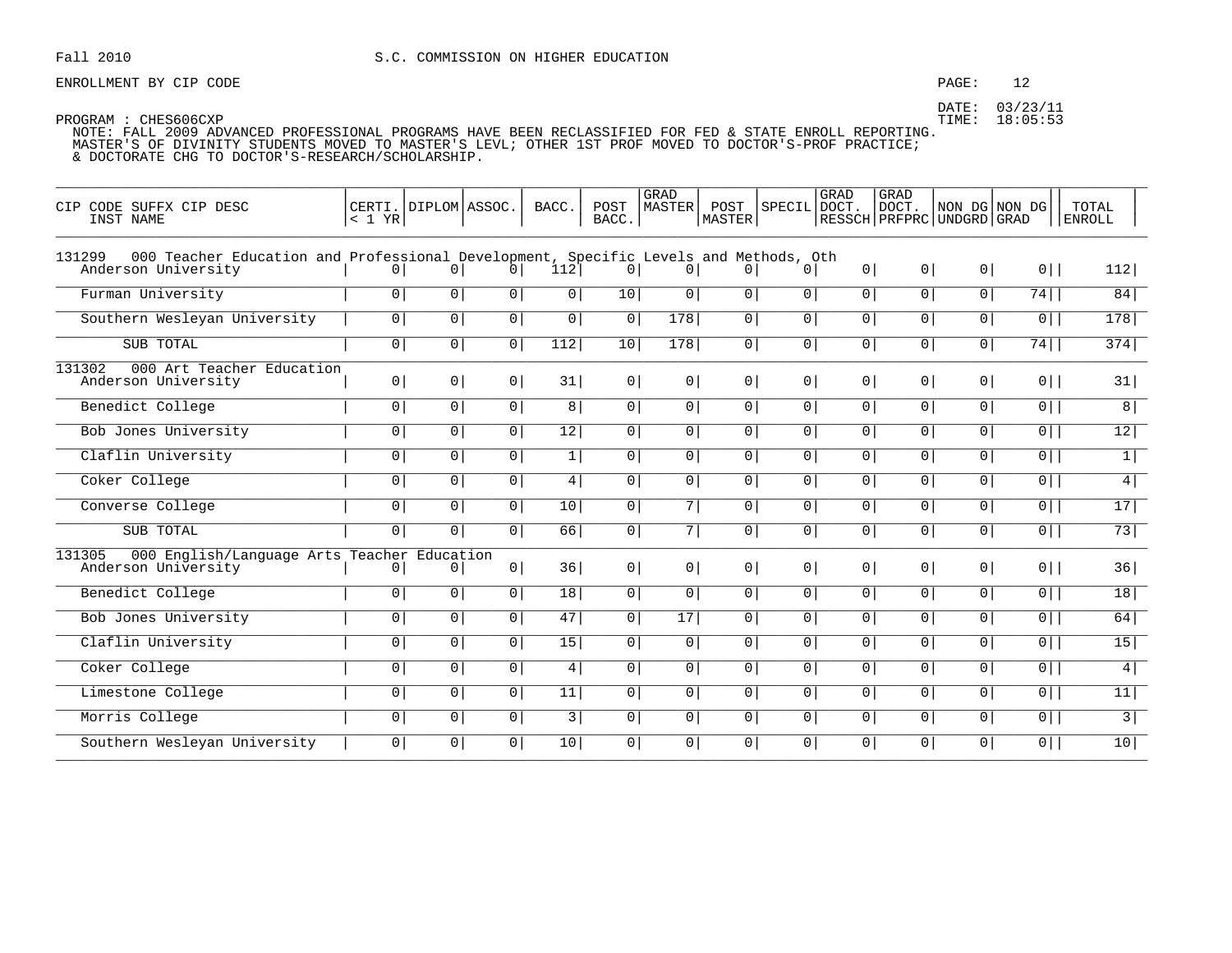# $PAGE: 13$

DATE: 03/23/11 TIME: 18:05:53

| CIP CODE SUFFX CIP DESC<br>INST NAME                               | < 1 YR         | CERTI. DIPLOM ASSOC. |                | BACC.            | POST<br>BACC.  | GRAD<br>MASTER   | POST<br>MASTER | SPECIL         | GRAD<br>DOCT.  | <b>GRAD</b><br>DOCT.<br>RESSCH PRFPRC UNDGRD GRAD | NON DG NON DG  |                | TOTAL<br><b>ENROLL</b> |
|--------------------------------------------------------------------|----------------|----------------------|----------------|------------------|----------------|------------------|----------------|----------------|----------------|---------------------------------------------------|----------------|----------------|------------------------|
| 131305<br>000 English/Language Arts Teacher Education<br>SUB TOTAL | $\Omega$       | 0 <sup>1</sup>       | 0              | 144              | 0 <sup>1</sup> | 17               | 0              | 0 <sup>1</sup> | 0 <sup>1</sup> | 0 <sup>1</sup>                                    | 0 <sup>1</sup> | $0$            | 161                    |
| 131311<br>000 Mathematics Teacher Education<br>Anderson University |                | 0 <sup>1</sup>       | 0 <sup>1</sup> | 23               | 0 <sup>1</sup> | 0 <sup>1</sup>   | 0 <sup>1</sup> | 0 <sup>1</sup> | 0 <sup>1</sup> | 0 <sup>1</sup>                                    | 0 <sup>1</sup> | $0$            | 23                     |
| Benedict College                                                   | 0              | 0 <sup>1</sup>       | $\circ$        | 3                | 0              | $\overline{0}$   | 0 <sup>1</sup> | 0 <sup>1</sup> | 0 <sup>1</sup> | 0 <sup>1</sup>                                    | $\overline{0}$ | $\overline{0}$ | $\overline{3}$         |
| Bob Jones University                                               | $\overline{0}$ | 0                    | 0 <sup>1</sup> | 38               | $\overline{0}$ | $\overline{2}$   | $\overline{0}$ | 0 <sup>1</sup> | $\overline{0}$ | 0 <sup>1</sup>                                    | 0 <sup>1</sup> | $\overline{0}$ | 40                     |
| Charleston Southern University                                     | $\overline{0}$ | 0 <sup>1</sup>       | 0 <sup>1</sup> | 14               | 0 <sup>1</sup> | $\overline{0}$   | $\overline{0}$ | 0 <sup>1</sup> | 0 <sup>1</sup> | 0                                                 | $\overline{0}$ | $\overline{0}$ | 14                     |
| Claflin University                                                 | $\overline{0}$ | 0 <sup>1</sup>       | 0 <sup>1</sup> | 10               | $\overline{0}$ | $\overline{0}$   | $\overline{0}$ | 0              | $\overline{0}$ | $\overline{0}$                                    | $\overline{0}$ | $\overline{0}$ | 10                     |
| Coker College                                                      | 0              | 0                    | 0 <sup>1</sup> | 5                | 0 <sup>1</sup> | $\overline{0}$   | 0              | 0 <sup>1</sup> | 0 <sup>1</sup> | 0 <sup>1</sup>                                    | 0 <sup>1</sup> | $\overline{0}$ | $\overline{5}$         |
| Limestone College                                                  | $\circ$        | $\overline{0}$       | $\overline{0}$ | $\overline{16}$  | $\overline{0}$ | $\overline{0}$   | $\overline{0}$ | 0              | 0 <sup>1</sup> | $\overline{0}$                                    | $\overline{0}$ | 0              | 16                     |
| Morris College                                                     | 0 <sup>1</sup> | $\overline{0}$       | 0 <sup>1</sup> | 3                | 0 <sup>1</sup> | $\overline{0}$   | 0 <sup>1</sup> | 0 <sup>1</sup> | 0 <sup>1</sup> | 0 <sup>1</sup>                                    | $\overline{0}$ | $\overline{0}$ | $\overline{3}$         |
| Southern Wesleyan University                                       | $\overline{0}$ | 0                    | 0 <sup>1</sup> | 16               | 0              | $\overline{0}$   | 0 <sup>1</sup> | 0 <sup>1</sup> | 0 <sup>1</sup> | 0 <sup>1</sup>                                    | $\overline{0}$ | $\overline{0}$ | 16                     |
| SUB TOTAL                                                          | $\overline{0}$ | 0 <sup>1</sup>       | $\overline{0}$ | $\overline{128}$ | $\overline{0}$ | $\overline{2}$   | $\overline{0}$ | 0 <sup>1</sup> | 0 <sup>1</sup> | 0                                                 | $\overline{0}$ | $0$            | $130$                  |
| 131312<br>000 Music Teacher Education<br>Anderson University       | 0              | 0 <sup>1</sup>       | 0 <sup>1</sup> | 11               | 0 <sup>1</sup> | 0 <sup>1</sup>   | 0 <sup>1</sup> | 0 <sup>1</sup> | 0 <sup>1</sup> | 0 <sup>1</sup>                                    | 0 <sup>1</sup> | $0$            | 11                     |
| Benedict College                                                   | 0              | 0                    | $\circ$        | 2                | 0              | 0 <sup>1</sup>   | 0 <sup>1</sup> | 0 <sup>1</sup> | 0 <sup>1</sup> | 0 <sup>1</sup>                                    | $\overline{0}$ | $\overline{0}$ | $\overline{2}$         |
| Bob Jones University                                               | $\overline{0}$ | 0                    | 0 <sup>1</sup> | 83               | 0 <sup>1</sup> | $\overline{13 }$ | 0 <sup>1</sup> | 0 <sup>1</sup> | $\overline{0}$ | 0 <sup>1</sup>                                    | 0 <sup>1</sup> | $\overline{0}$ | 96                     |
| Charleston Southern University                                     | $\overline{0}$ | 0                    | 0 <sup>1</sup> | 21               | $\overline{0}$ | $\overline{0}$   | $\overline{0}$ | 0 <sup>1</sup> | 0 <sup>1</sup> | 0 <sup>1</sup>                                    | $\overline{0}$ | $\overline{0}$ | 21                     |
| Claflin University                                                 | 0 <sup>1</sup> | $\overline{0}$       | $\overline{0}$ | $\overline{21}$  | $\overline{0}$ | $\overline{0}$   | $\overline{0}$ | 0              | $\overline{0}$ | $\overline{0}$                                    | $\overline{0}$ | 0              | 21                     |
| Coker College                                                      | 0              | 0                    | 0 <sup>1</sup> | 8                | 0              | 0 <sup>1</sup>   | 0 <sup>1</sup> | 0 <sup>1</sup> | 0 <sup>1</sup> | 0 <sup>1</sup>                                    | 0 <sup>1</sup> | $0$            | 8                      |
| Columbia College                                                   | $\overline{0}$ | 0                    | 0 <sup>1</sup> | 5                | $\overline{0}$ | $\overline{0}$   | $\overline{0}$ | 0 <sup>1</sup> | 0 <sup>1</sup> | 0 <sup>1</sup>                                    | $\overline{0}$ | $\overline{0}$ | $\overline{5}$         |
| Converse College                                                   | 0 <sup>1</sup> | 0 <sup>1</sup>       | 0              | $\overline{21}$  | 0 <sup>1</sup> | 1                | 0 <sup>1</sup> | 0 <sup>1</sup> | 0 <sup>1</sup> | 0                                                 | 0              | $\overline{0}$ | $\overline{22}$        |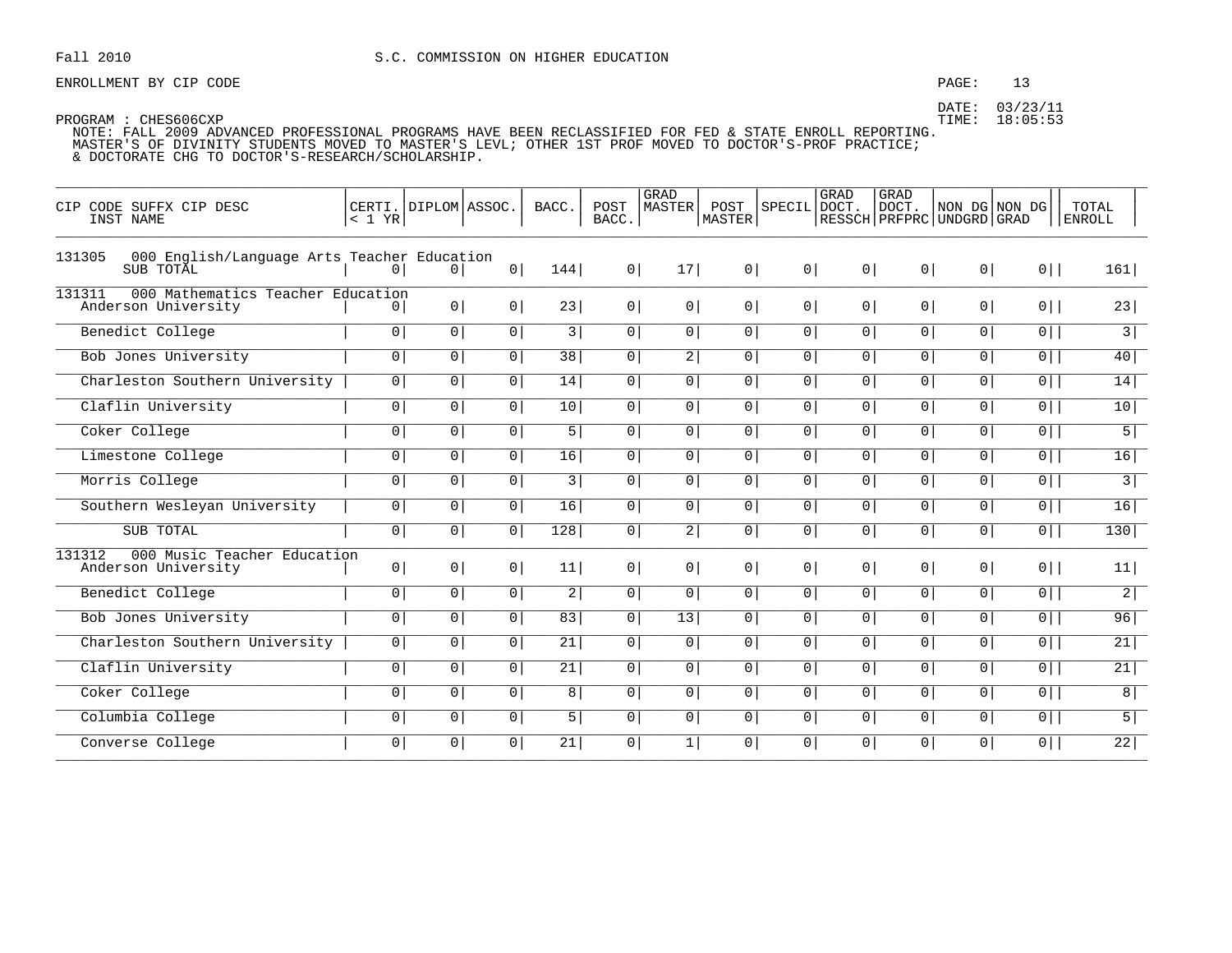# PAGE: 14

DATE: 03/23/11 TIME: 18:05:53

| CIP CODE SUFFX CIP DESC<br>INST NAME                                                              | $< 1$ YR       | CERTI. DIPLOM ASSOC. |                | BACC.           | POST<br>BACC.  | <b>GRAD</b><br><b>MASTER</b> | POST<br>MASTER | SPECIL DOCT.   | GRAD           | <b>GRAD</b><br>DOCT.<br>  RESSCH   PRFPRC   UNDGRD   GRAD | NON DG NON DG  |                | TOTAL<br><b>ENROLL</b> |
|---------------------------------------------------------------------------------------------------|----------------|----------------------|----------------|-----------------|----------------|------------------------------|----------------|----------------|----------------|-----------------------------------------------------------|----------------|----------------|------------------------|
| 131312<br>000 Music Teacher Education<br>Furman University                                        | 0 <sup>1</sup> | 0 <sup>1</sup>       | 0 <sup>1</sup> | 21              | 0 <sup>1</sup> | $\circ$                      | $\circ$        | 0 <sup>1</sup> | 0 <sup>1</sup> | 0 <sup>1</sup>                                            | 0 <sup>1</sup> | $0$            | 21                     |
| Limestone College                                                                                 | $\overline{0}$ | 0                    | $\circ$        | 14              | $\overline{0}$ | 0 <sup>1</sup>               | 0 <sup>1</sup> | $\overline{0}$ | $\overline{0}$ | 0 <sup>1</sup>                                            | $\overline{0}$ | $\overline{0}$ | 14                     |
| Newberry College                                                                                  | 0 <sup>1</sup> | $\circ$              | $\circ$        | 21              | $\circ$        | $\circ$                      | $\circ$        | 0 <sup>1</sup> | 0 <sup>1</sup> | 0 <sup>1</sup>                                            | 0 <sup>1</sup> | $\overline{0}$ | 21                     |
| North Greenville University                                                                       | $\circ$        | 0 <sup>1</sup>       | 0 <sup>1</sup> | 35              | $\overline{0}$ | 0 <sup>1</sup>               | 0 <sup>1</sup> | $\overline{0}$ | 0 <sup>1</sup> | 0 <sup>1</sup>                                            | 0 <sup>1</sup> | $\overline{0}$ | 35                     |
| SUB TOTAL                                                                                         | 0 <sup>1</sup> | 0 <sup>1</sup>       | $\mathbf 0$    | 263             | 0              | 14                           | 0              | $\overline{0}$ | 0              | 0                                                         | $\overline{0}$ | $0$            | 277                    |
| 131312<br>001 Music Teacher Education, Instrumental Music<br>Anderson University                  | 0 <sup>1</sup> | $\circ$              | 0              | 26              | 0              | 0 <sup>1</sup>               | 0 <sup>1</sup> | 0 <sup>1</sup> | 0 <sup>1</sup> | 0 <sup>1</sup>                                            | 0 <sup>1</sup> | $0$            | 26                     |
| SUB TOTAL                                                                                         | 0 <sup>1</sup> | 0 <sup>1</sup>       | $\overline{0}$ | 26              | 0 <sup>1</sup> | $\overline{0}$               | $\overline{0}$ | 0 <sup>1</sup> | 0 <sup>1</sup> | 0                                                         | $\overline{0}$ | $\overline{0}$ | 26                     |
| 000 Physical Education Teaching and Coaching<br>131314<br>Anderson University                     | 0 <sup>1</sup> | 0 <sup>1</sup>       | 0 <sup>1</sup> | 147             | 0 <sup>1</sup> | $\overline{0}$               | $\circ$        | 0 <sup>1</sup> | 0 <sup>1</sup> | 0                                                         | 1              | $0$            | 148                    |
| Charleston Southern University                                                                    | $\circ$        | 0 <sup>1</sup>       | $\circ$        | 44              | $\overline{0}$ | 0 <sup>1</sup>               | 0 <sup>1</sup> | $\overline{0}$ | $\overline{0}$ | 0 <sup>1</sup>                                            | 0 <sup>1</sup> | $\overline{0}$ | 44                     |
| Coker College                                                                                     | $\overline{0}$ | 0 <sup>1</sup>       | 0 <sup>1</sup> | $\overline{20}$ | 0              | 0 <sup>1</sup>               | 0 <sup>1</sup> | $\overline{0}$ | 0 <sup>1</sup> | 0 <sup>1</sup>                                            | $\overline{0}$ | $\overline{0}$ | 20                     |
| Erskine College                                                                                   | $\circ$        | 0 <sup>1</sup>       | 0 <sup>1</sup> | 12              | 0              | 0 <sup>1</sup>               | 0 <sup>1</sup> | $\overline{0}$ | $\overline{0}$ | 0 <sup>1</sup>                                            | 0 <sup>1</sup> | $\overline{0}$ | $\overline{12}$        |
| Limestone College                                                                                 | 0 <sup>1</sup> | 0 <sup>1</sup>       | 0              | 43              | 0              | $\mathbf 0$                  | 0 <sup>1</sup> | $\overline{0}$ | $\overline{0}$ | 0 <sup>1</sup>                                            | 0 <sup>1</sup> | $0$            | $\overline{43}$        |
| Newberry College                                                                                  | $\overline{0}$ | 0 <sup>1</sup>       | $\overline{0}$ | 47              | 0              | 0 <sup>1</sup>               | 0 <sup>1</sup> | $\overline{0}$ | $\overline{0}$ | 0 <sup>1</sup>                                            | 0 <sup>1</sup> | $\overline{0}$ | 47                     |
| Southern Wesleyan University                                                                      | 0 <sup>1</sup> | 0 <sup>1</sup>       | $\circ$        | 45              | 0              | $\overline{0}$               | 0 <sup>1</sup> | 0 <sup>1</sup> | 0 <sup>1</sup> | 0 <sup>1</sup>                                            | 0 <sup>1</sup> | $0$            | 45                     |
| SUB TOTAL                                                                                         | 0              | 0                    | 0              | 358             | 0              | $\overline{0}$               | 0 <sup>1</sup> | 0              | 0 <sup>1</sup> | 0 <sup>1</sup>                                            | $\mathbf{1}$   | $\overline{0}$ | $\overline{359}$       |
| 131315<br>000 Reading Teacher Education<br>Furman University                                      | 0 <sup>1</sup> | 0 <sup>1</sup>       | 0 <sup>1</sup> | 0 <sup>1</sup>  | 0 <sup>1</sup> | 26                           | 0 <sup>1</sup> | 0 <sup>1</sup> | 0 <sup>1</sup> | 0 <sup>1</sup>                                            | 0 <sup>1</sup> | $0$            | 26                     |
| SUB TOTAL                                                                                         | $\overline{0}$ | 0 <sup>1</sup>       | 0              | $\overline{0}$  | $\overline{0}$ | 26                           | 0 <sup>1</sup> | $\overline{0}$ | $\overline{0}$ | 0 <sup>1</sup>                                            | 0 <sup>1</sup> | $\overline{0}$ | 26                     |
| 131316<br>000 Science Teacher Education/General Science Teacher Education<br>Bob Jones University | 0 <sup>1</sup> | 0 <sup>1</sup>       | 0              | 3               | 0              | 0 <sup>1</sup>               | 0 <sup>1</sup> | 0 <sup>1</sup> | 0 <sup>1</sup> | 0 <sup>1</sup>                                            | 0 <sup>1</sup> | $0$            | 3                      |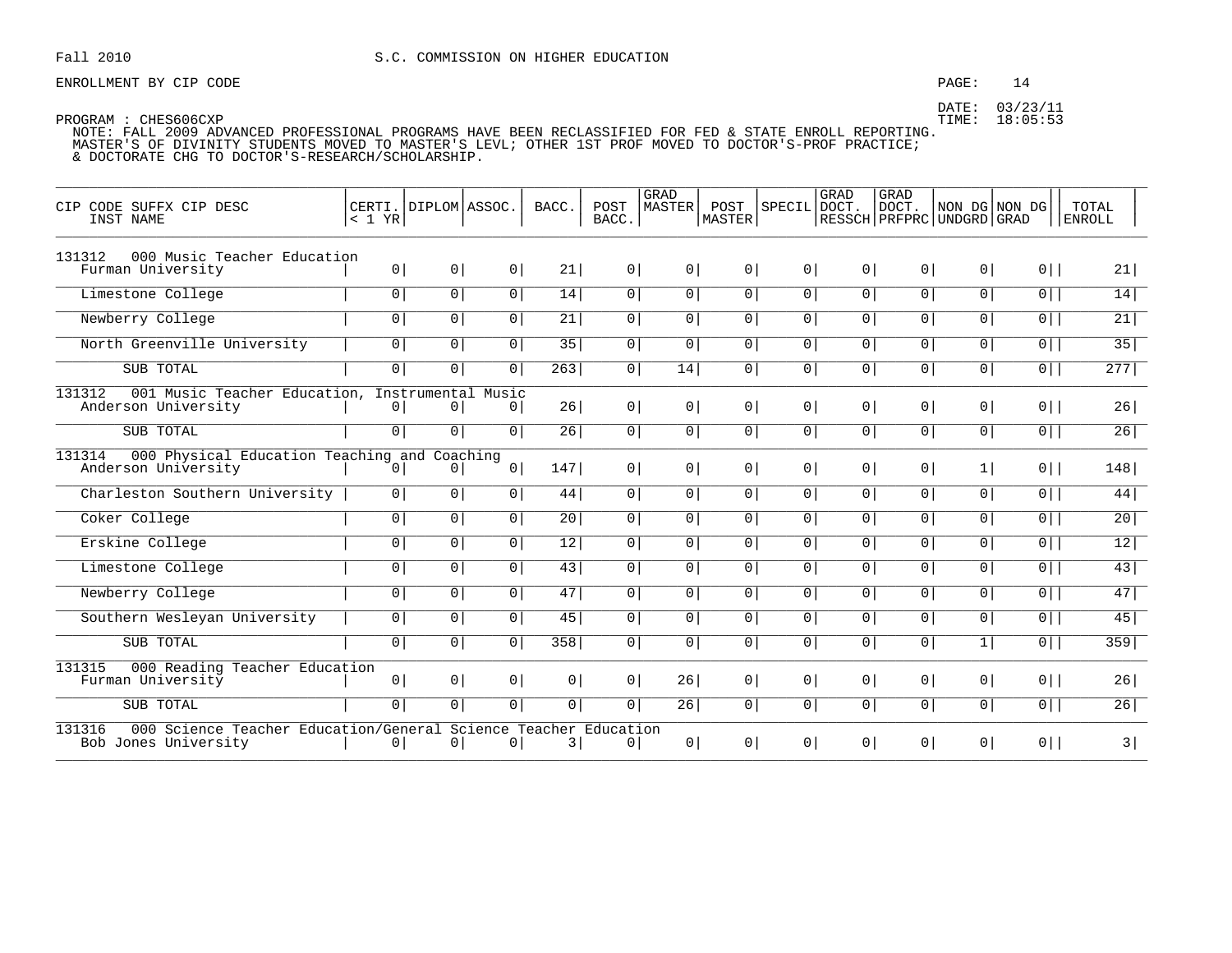ENROLLMENT BY CIP CODE  $PAGE: 15$ 

DATE: 03/23/11

| CIP CODE SUFFX CIP DESC<br>INST NAME                                                   | $< 1$ YR       | CERTI. DIPLOM ASSOC. |                | BACC.          | POST<br>BACC.  | <b>GRAD</b><br>MASTER | POST<br> MASTER | SPECIL DOCT.   | GRAD           | GRAD<br> DOCT.<br>  RESSCH   PRFPRC   UNDGRD   GRAD | NON DG NON DG  |                | TOTAL<br><b>ENROLL</b> |
|----------------------------------------------------------------------------------------|----------------|----------------------|----------------|----------------|----------------|-----------------------|-----------------|----------------|----------------|-----------------------------------------------------|----------------|----------------|------------------------|
| 000 Science Teacher Education/General Science Teacher Education<br>131316<br>SUB TOTAL | 0              | 0 <sup>1</sup>       | 0 <sup>1</sup> | 3              | $\circ$        | 0                     | 0               | 0              | 0              | 0                                                   | 0              | $0$            | 3                      |
| 131316<br>001 Science Teacher Education, Biology<br>Bob Jones University               | 0 <sup>1</sup> | 0 <sup>1</sup>       | 0 <sup>1</sup> | 13             | 0 <sup>1</sup> | 0 <sup>1</sup>        | 0               | 0 <sup>1</sup> | 0 <sup>1</sup> | 0 <sup>1</sup>                                      | 0 <sup>1</sup> | $0$            | 13                     |
| SUB TOTAL                                                                              | $\overline{0}$ | 0                    | $\overline{0}$ | 13             | $\overline{0}$ | $\overline{0}$        | $\overline{0}$  | $\overline{0}$ | $\overline{0}$ | 0 <sup>1</sup>                                      | $\overline{0}$ | $\overline{0}$ | 13                     |
| 131318<br>000 Social Studies Teacher Education<br>Bob Jones University                 | 0 <sup>1</sup> | 0 <sup>1</sup>       | 0 <sup>1</sup> | 28             | 0 <sup>1</sup> | 0 <sup>1</sup>        | 0 <sup>1</sup>  | 0 <sup>1</sup> | 0 <sup>1</sup> | 0 <sup>1</sup>                                      | 0 <sup>1</sup> | $0$            | 28                     |
| Charleston Southern University                                                         | $\overline{0}$ | 0 <sup>1</sup>       | $\overline{0}$ | 20             | 0 <sup>1</sup> | $\overline{0}$        | $\overline{0}$  | 0 <sup>1</sup> | 0 <sup>1</sup> | 0 <sup>1</sup>                                      | $\overline{0}$ | $\overline{0}$ | 20                     |
| Coker College                                                                          | $\overline{0}$ | $\overline{0}$       | 0 <sup>1</sup> | $\overline{5}$ | 0 <sup>1</sup> | $\overline{0}$        | 0               | 0              | $\overline{0}$ | 0 <sup>1</sup>                                      | $\overline{0}$ | $\overline{0}$ | $\overline{5}$         |
| Erskine College                                                                        | $\overline{0}$ | $\overline{0}$       | $\overline{0}$ | 5 <sup>1</sup> | 0 <sup>1</sup> | $\overline{0}$        | $\overline{0}$  | $\overline{0}$ | 0              | $\overline{0}$                                      | $\overline{0}$ | $\overline{0}$ | $\overline{5}$         |
| Morris College                                                                         | $\overline{0}$ | 0 <sup>1</sup>       | 0 <sup>1</sup> | 5              | 0 <sup>1</sup> | 0 <sup>1</sup>        | 0 <sup>1</sup>  | 0              | 0 <sup>1</sup> | 0 <sup>1</sup>                                      | 0 <sup>1</sup> | $0$            | $\overline{5}$         |
| SUB TOTAL                                                                              | $\overline{0}$ | 0 <sup>1</sup>       | 0 <sup>1</sup> | 63             | 0              | 0 l                   | $\overline{0}$  | $\overline{0}$ | $\overline{0}$ | $\overline{0}$                                      | $\overline{0}$ | $\overline{0}$ | 63                     |
| 131322<br>000 Biology Teacher Education<br>Coker College                               | 0 <sup>1</sup> | 0 <sup>1</sup>       | 0 <sup>1</sup> | 4              | 0 <sup>1</sup> | 0 <sup>1</sup>        | 0 <sup>1</sup>  | 0 <sup>1</sup> | 0              | 0 <sup>1</sup>                                      | 0 <sup>1</sup> | $0$            | 4                      |
| SUB TOTAL                                                                              | $\overline{0}$ | 0 <sup>1</sup>       | 0 <sup>1</sup> | 4              | 0 <sup>1</sup> | $\overline{0}$        | $\overline{0}$  | $\overline{0}$ | $\overline{0}$ | $\overline{0}$                                      | $\overline{0}$ | $\overline{0}$ | $\overline{4}$         |
| 131324<br>000 Drama and Dance Teacher Education<br>Columbia College                    | 0 <sup>1</sup> | 0 <sup>1</sup>       | 0 <sup>1</sup> | 11             | 0 <sup>1</sup> | 0 <sup>1</sup>        | 0 <sup>1</sup>  | 0 <sup>1</sup> | 0 <sup>1</sup> | 0 <sup>1</sup>                                      | 0 <sup>1</sup> | $0$            | 11                     |
| SUB TOTAL                                                                              | 0 <sup>1</sup> | 0 <sup>1</sup>       | 0 <sup>1</sup> | 11             | 0 <sup>1</sup> | 0 <sup>1</sup>        | 0 <sup>1</sup>  | 0 <sup>1</sup> | 0 <sup>1</sup> | 0 <sup>1</sup>                                      | 0 <sup>1</sup> | $0$            | 11                     |
| 131328<br>000 History Teacher Education<br>Anderson University                         | 0 <sup>1</sup> | 0 <sup>1</sup>       | 0 <sup>1</sup> | 19             | 0 <sup>1</sup> | 0 <sup>1</sup>        | 0 <sup>1</sup>  | 0 <sup>1</sup> | 0 <sup>1</sup> | 0 <sup>1</sup>                                      | 0 <sup>1</sup> | $0$            | 19                     |
| Bob Jones University                                                                   | $\overline{0}$ | 0 <sup>1</sup>       | $\overline{0}$ | 0 <sup>1</sup> | 0 <sup>1</sup> | 5                     | 0 <sup>1</sup>  | $\overline{0}$ | $\overline{0}$ | $\overline{0}$                                      | $\overline{0}$ | $\overline{0}$ | $\overline{5}$         |
| SUB TOTAL                                                                              | $\overline{0}$ | 0                    | $\overline{0}$ | 19             | $\overline{0}$ | $\overline{5}$        | 0               | $\overline{0}$ | $\overline{0}$ | $\overline{0}$                                      | $\overline{0}$ | $\overline{0}$ | 24                     |
| 131330<br>000 Spanish Language Teacher Education<br>Bob Jones University               | 0 <sup>1</sup> | 0 <sup>1</sup>       | 0 <sup>1</sup> | 12             | 0 <sup>1</sup> | 0 <sup>1</sup>        | 0 <sup>1</sup>  | 0 <sup>1</sup> | 0 <sup>1</sup> | 0 <sup>1</sup>                                      | 0 <sup>1</sup> | $0$            | 12                     |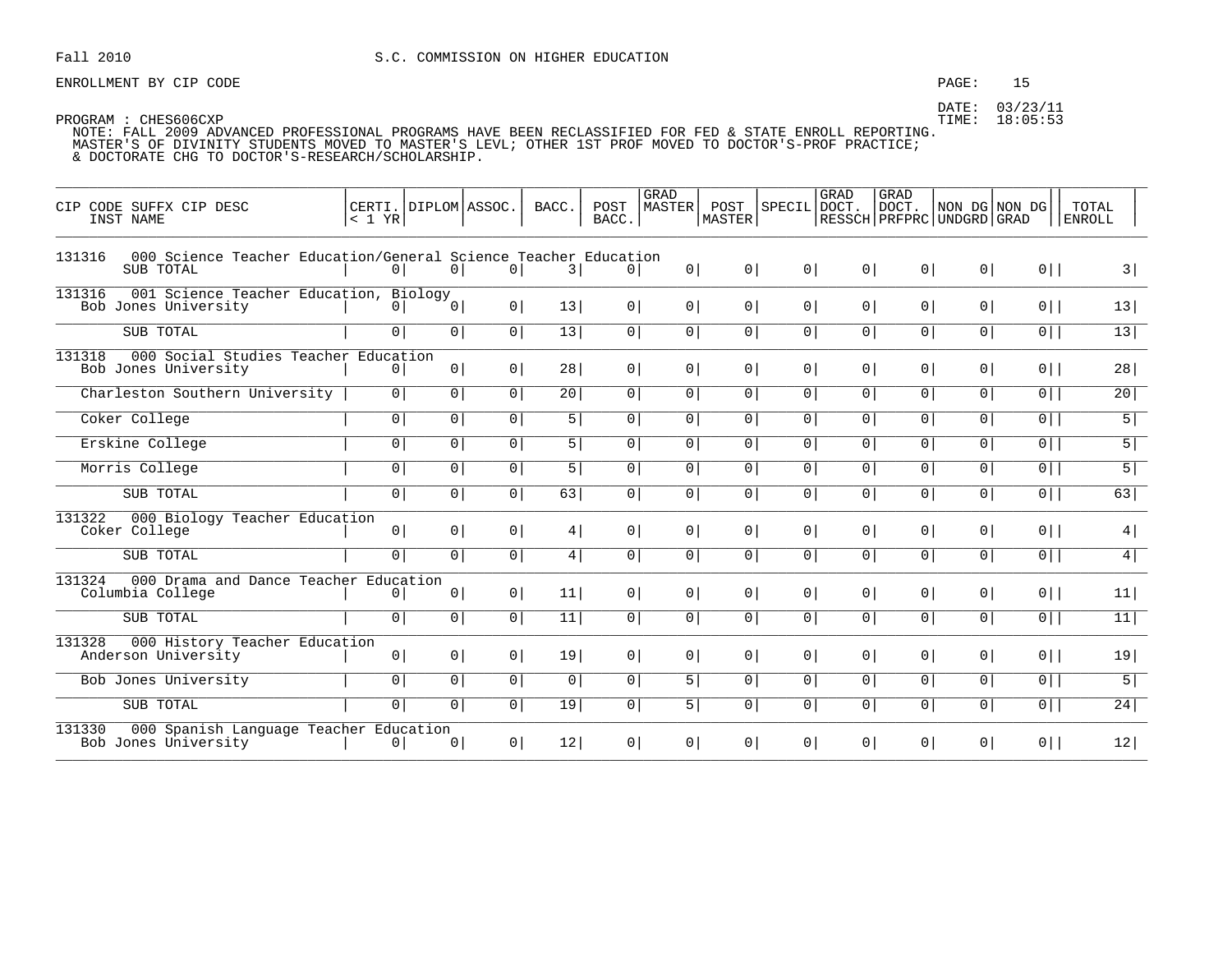ENROLLMENT BY CIP CODE  $PAGE: 16$ 

| CIP CODE SUFFX CIP DESC<br>INST NAME                                                                                   | CERTI.   DIPLOM   ASSOC.<br>< 1 YR |                |                | BACC.           | POST<br>BACC.  | GRAD<br>MASTER | POST<br>MASTER | SPECIL DOCT.   | GRAD           | <b>GRAD</b><br>DOCT. | NON DG NON DG<br>  RESSCH   PRFPRC   UNDGRD   GRAD |                | TOTAL<br>ENROLL |
|------------------------------------------------------------------------------------------------------------------------|------------------------------------|----------------|----------------|-----------------|----------------|----------------|----------------|----------------|----------------|----------------------|----------------------------------------------------|----------------|-----------------|
| 131330<br>000 Spanish Language Teacher Education<br>SUB TOTAL                                                          | 0                                  | 0 <sup>1</sup> | 0              | 12              | 0              | 0 <sup>1</sup> | 0 <sup>1</sup> | 0 <sup>1</sup> | 0              | 0                    | 0 <sup>1</sup>                                     | $0$            | 12              |
| 131401<br>000 Teaching English as a Second or Foreign Language/ESL Language Instructor<br>Columbia International Univ. | $\circ$                            | 0 <sup>1</sup> | 0 <sup>1</sup> | 0 <sup>1</sup>  | 0 <sup>1</sup> | 21             | 0              | 0 <sup>1</sup> | 0 <sup>1</sup> | 0 <sup>1</sup>       | 0 <sup>1</sup>                                     | $0$            | 21              |
| Furman University                                                                                                      | 0 <sup>1</sup>                     | $\overline{0}$ | $\overline{0}$ | 0 <sup>1</sup>  | 0              | 9 <sup>1</sup> | 0 <sup>1</sup> | 0 <sup>1</sup> | 0 <sup>1</sup> | 0                    | $\circ$                                            | $0$            | $\overline{9}$  |
| SUB TOTAL                                                                                                              | 0 <sup>1</sup>                     | $\overline{0}$ | 0 <sup>1</sup> | 0 <sup>1</sup>  | 0              | 30             | 0 <sup>1</sup> | 0 <sup>1</sup> | 0 <sup>1</sup> | 0 <sup>1</sup>       | 0 <sup>1</sup>                                     | $0$            | 30              |
| 139999<br>000 Education, Other<br>Columbia College                                                                     | 0 <sup>1</sup>                     | 0 <sup>1</sup> | 0              | 0 <sup>1</sup>  | 0              | 185            | 0              | 0 <sup>1</sup> | 0 <sup>1</sup> | 0                    | 0 <sup>1</sup>                                     | $0$            | 185             |
| SUB TOTAL                                                                                                              | 0 <sup>1</sup>                     | $\overline{0}$ | $\overline{0}$ | $\overline{0}$  | $\overline{0}$ | 185            | 0 <sup>1</sup> | 0 <sup>1</sup> | 0 <sup>1</sup> | 0 <sup>1</sup>       | $\circ$                                            | $0$            | 185             |
| 140901<br>000 Computer Engineering, General<br>Benedict College                                                        | 0 <sup>1</sup>                     | 0              | 0              | 115             | 0              | $\circ$        | 0 <sup>1</sup> | 0 <sup>1</sup> | 0 <sup>1</sup> | 0 <sup>1</sup>       | 0 <sup>1</sup>                                     | $0$            | 115             |
| Claflin University                                                                                                     | 0 <sup>1</sup>                     | $\overline{0}$ | $\overline{0}$ | $\overline{36}$ | $\overline{0}$ | $\circ$        | $\overline{0}$ | 0 <sup>1</sup> | 0 <sup>1</sup> | 0                    | $\circ$                                            | $\overline{0}$ | 36              |
| SUB TOTAL                                                                                                              | 0                                  | $\overline{0}$ | $\overline{0}$ | 151             | $\overline{0}$ | $\circ$        | $\overline{0}$ | 0 <sup>1</sup> | 0 <sup>1</sup> | 0 <sup>1</sup>       | 0 <sup>1</sup>                                     | $\overline{0}$ | 151             |
| 000 Electrical and Electronics Engineering<br>141001<br>Benedict College                                               | 0                                  | 0 <sup>1</sup> | 0              | 68              | 0              | 0 <sup>1</sup> | 0 <sup>1</sup> | 0 <sup>1</sup> | 0 <sup>1</sup> | 0 <sup>1</sup>       | 0 <sup>1</sup>                                     | $0$            | 68              |
| Bob Jones University                                                                                                   | $\overline{0}$                     | $\boxed{0}$    | $\boxed{0}$    | 10              | $\overline{0}$ | $\circ$        | $\overline{0}$ | $\overline{0}$ | $\overline{0}$ | $\overline{0}$       | $\overline{0}$                                     | $\overline{0}$ | 10              |
| SUB TOTAL                                                                                                              | $\overline{0}$                     | $\overline{0}$ | $\overline{0}$ | $\overline{78}$ | $\overline{0}$ | $\circ$        | $\overline{0}$ | 0 <sup>1</sup> | $\overline{0}$ | $\overline{0}$       | $\circ$                                            | $\overline{0}$ | 78              |
| 141001<br>002 Broadcast Engineering<br>Bob Jones University                                                            | 0                                  | 0 <sup>1</sup> | 0              | 2               | 0              | 3              | 0              | 0 <sup>1</sup> | 0 <sup>1</sup> | 0 <sup>1</sup>       | 0 <sup>1</sup>                                     | $0$            | 5               |
| SUB TOTAL                                                                                                              | 0                                  | $\overline{0}$ | 0 <sup>1</sup> | 2               | 0              | 3              | 0              | 0 <sup>1</sup> | 0 <sup>1</sup> | 0                    | 0 <sup>1</sup>                                     | $0$            | 5               |
| 141201<br>000 Engineering Physics/Applied Physics<br>Benedict College                                                  | 0 <sup>1</sup>                     | 0              | 0              | 8               | 0              | 0 <sup>1</sup> | 0              | 0 <sup>1</sup> | 0 <sup>1</sup> | 0 <sup>1</sup>       | 0 <sup>1</sup>                                     | $0$            | 8               |
| SUB TOTAL                                                                                                              | $\overline{0}$                     | $\boxed{0}$    | $\overline{0}$ | 8 <sup>1</sup>  | $\overline{0}$ | $\circ$        | $\overline{0}$ | 0 <sup>1</sup> | 0              | $\overline{0}$       | $\overline{0}$                                     | $\overline{0}$ | $\overline{8}$  |
| 141301<br>000 Engineering Science<br>Bob Jones University                                                              | 0 <sup>1</sup>                     | 0 <sup>1</sup> | 0              | 67              | 0              | $\circ$        | 0 <sup>1</sup> | 0 <sup>1</sup> | 0 <sup>1</sup> | 0 <sup>1</sup>       | 0 <sup>1</sup>                                     | $0$            | 67              |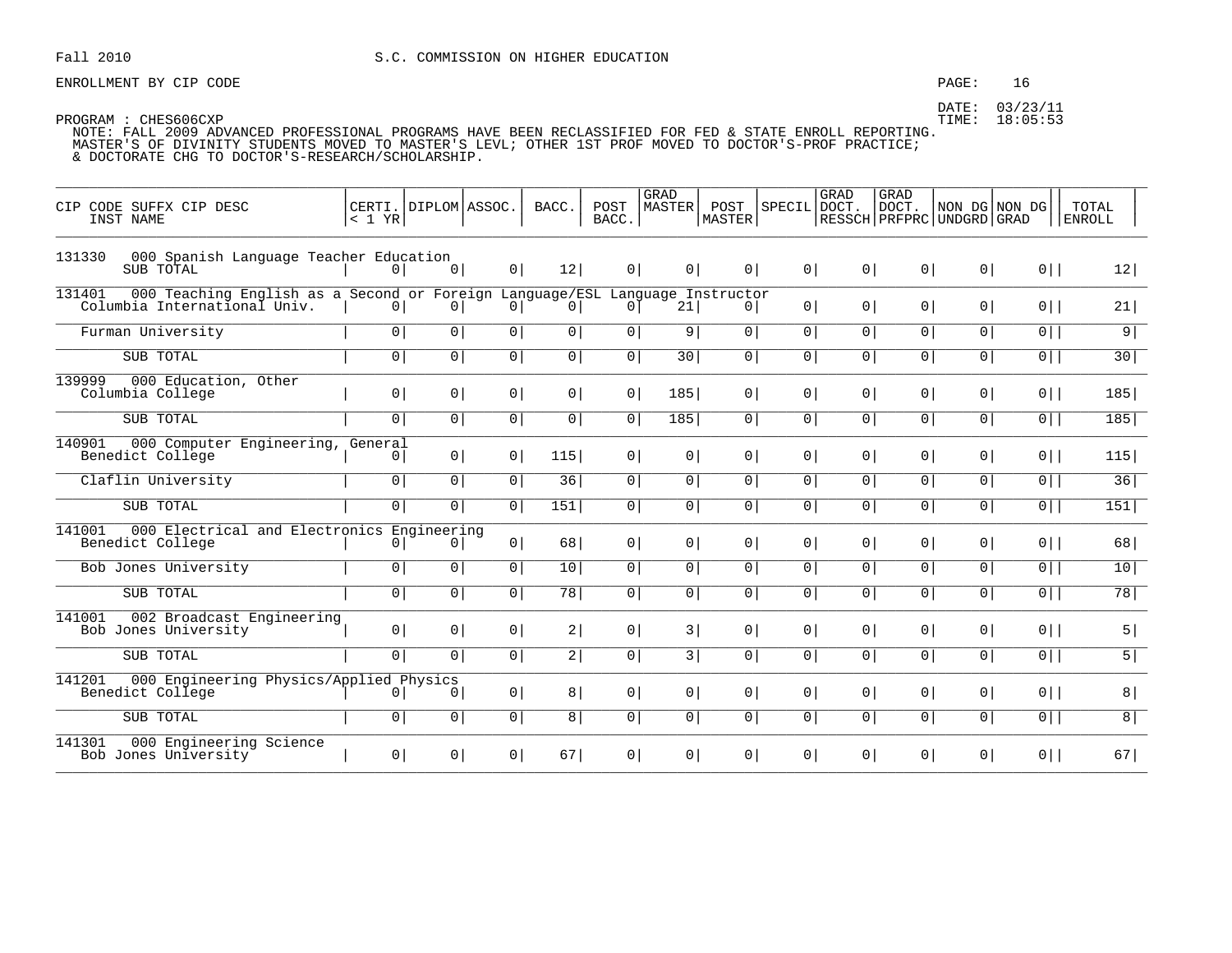## $PAGE: 17$

DATE: 03/23/11 TIME: 18:05:53

| CIP CODE SUFFX CIP DESC<br>INST NAME                                                  | CERTI.<br>< 1 YR | DIPLOM ASSOC.  |                | BACC.           | POST<br>BACC.  | <b>GRAD</b><br><b>MASTER</b> | POST<br>MASTER | SPECIL         | <b>GRAD</b><br>DOCT. | <b>GRAD</b><br>DOCT.<br>RESSCH   PRFPRC   UNDGRD   GRAD | NON DG NON DG  |                | TOTAL<br><b>ENROLL</b> |
|---------------------------------------------------------------------------------------|------------------|----------------|----------------|-----------------|----------------|------------------------------|----------------|----------------|----------------------|---------------------------------------------------------|----------------|----------------|------------------------|
| 141301<br>000 Engineering Science<br>SUB TOTAL                                        | 0                | 0 <sup>1</sup> | 0 <sup>1</sup> | 67              | 0 <sup>1</sup> | 0                            | 0              | 0 <sup>1</sup> | 0 <sup>1</sup>       | 0 <sup>1</sup>                                          | 0 <sup>1</sup> | $0$            | 67                     |
| 149999<br>000 Engineering, Other<br>Anderson University                               | 0 <sup>1</sup>   | 0 <sup>1</sup> | 0 <sup>1</sup> | 29              | $\overline{0}$ | 0                            | 0 <sup>1</sup> | 0 <sup>1</sup> | 0 <sup>1</sup>       | 0 <sup>1</sup>                                          | $\overline{0}$ | $0$            | 29                     |
| Furman University                                                                     | $\mathbf 0$      | $\circ$        | $\overline{0}$ | 4               | $\circ$        | 0 <sup>1</sup>               | 0 <sup>1</sup> | 0 <sup>1</sup> | 0 <sup>1</sup>       | 0                                                       | 0              | $\overline{0}$ | $\overline{4}$         |
| SUB TOTAL                                                                             | 0 <sup>1</sup>   | 0 <sup>1</sup> | 0 <sup>1</sup> | 33              | 0 <sup>1</sup> | 0 <sup>1</sup>               | 0 <sup>1</sup> | 0 <sup>1</sup> | 0 <sup>1</sup>       | 0 <sup>1</sup>                                          | $\overline{0}$ | $\overline{0}$ | 33                     |
| 151202<br>000 Computer Technology/Computer Systems Technology<br>Bob Jones University | $\overline{0}$   | $\mathbf 0$    | $\overline{0}$ | 15 <sup>1</sup> | $\overline{0}$ | $\overline{0}$               | 0 <sup>1</sup> | 0 <sup>1</sup> | 0 <sup>1</sup>       | 0 <sup>1</sup>                                          | $\overline{0}$ | $0$            | 15                     |
| SUB TOTAL                                                                             | $\mathbf 0$      | 0              | 0 <sup>1</sup> | 15              | 0 <sup>1</sup> | 0 <sup>1</sup>               | 0 <sup>1</sup> | 0 <sup>1</sup> | 0 <sup>1</sup>       | 0                                                       | 0              | $\overline{0}$ | 15                     |
| 160101<br>000 Foreign Languages and Literatures, General<br>Converse College          | $\mathbf{0}$     | $\mathbf 0$    | 0 <sup>1</sup> | 1               | 0 <sup>1</sup> | 0 <sup>1</sup>               | 0 <sup>1</sup> | 0 <sup>1</sup> | 0 <sup>1</sup>       | 0 <sup>1</sup>                                          | $\circ$        | $0$            | 1                      |
| SUB TOTAL                                                                             | $\overline{0}$   | $\circ$        | $\overline{0}$ | $1\vert$        | 0 <sup>1</sup> | 0 <sup>1</sup>               | 0 <sup>1</sup> | $\overline{0}$ | 0 <sup>1</sup>       | 0                                                       | 0              | $\overline{0}$ | 1                      |
| 160301<br>000 Chinese Language and Literature<br>Wofford College                      | $\mathbf{0}$     | 0 <sup>1</sup> | 0              | 6               | 0 <sup>1</sup> | 0 <sup>1</sup>               | 0 <sup>1</sup> | 0 <sup>1</sup> | 0 <sup>1</sup>       | 0 <sup>1</sup>                                          | 0 <sup>1</sup> | $0$            | 6                      |
| SUB TOTAL                                                                             | $\overline{0}$   | $\circ$        | 0 <sup>1</sup> | 6               | $\circ$        | $\overline{0}$               | 0 <sup>1</sup> | 0 <sup>1</sup> | $\overline{0}$       | $\overline{0}$                                          | $\overline{0}$ | $\overline{0}$ | 6                      |
| 160501<br>000 German Language and Literature<br>Bob Jones University                  | $\circ$          | 0 <sup>1</sup> | 0 <sup>1</sup> | 3               | 0 <sup>1</sup> | 0 <sup>1</sup>               | 0 <sup>1</sup> | 0 <sup>1</sup> | 0 <sup>1</sup>       | 0 <sup>1</sup>                                          | $\overline{0}$ | $0$            | 3                      |
| Furman University                                                                     | $\mathbf 0$      | 0              | 0 <sup>1</sup> | $\overline{2}$  | $\circ$        | $\circ$                      | 0 <sup>1</sup> | 0 <sup>1</sup> | 0                    | 0                                                       | 0              | $\overline{0}$ | 2                      |
| Presbyterian College                                                                  | $\mathbf 0$      | $\mathbf 0$    | $\overline{0}$ | $1\vert$        | 0 <sup>1</sup> | $\overline{0}$               | 0              | $\overline{0}$ | $\overline{0}$       | 0                                                       | 0              | $\overline{0}$ | $\overline{1}$         |
| Wofford College                                                                       | $\mathbf 0$      | $\mathbf 0$    | 0 <sup>1</sup> | 5               | $\mathsf{O}$   | 0                            | 0              | 0 <sup>1</sup> | 0 <sup>1</sup>       | 0                                                       | 0              | $\overline{0}$ | 5                      |
| SUB TOTAL                                                                             | $\mathbf 0$      | 0              | 0 <sup>1</sup> | $\overline{11}$ | 0 <sup>1</sup> | 0 <sup>1</sup>               | 0 <sup>1</sup> | 0 <sup>1</sup> | 0 <sup>1</sup>       | 0                                                       | 0              | $\overline{0}$ | 11                     |
| 000 French Language and Literature<br>160901<br>Bob Jones University                  | 0 <sup>1</sup>   | 0 <sup>1</sup> | 0 <sup>1</sup> | 7               | $\overline{0}$ | 0 <sup>1</sup>               | 0 <sup>1</sup> | 0 <sup>1</sup> | 0 <sup>1</sup>       | 0 <sup>1</sup>                                          | $\circ$        | $0$            | 7                      |
| Columbia College                                                                      | $\mathbf 0$      | $\mathbf 0$    | 0 <sup>1</sup> | $1\vert$        | $\mathsf{O}$   | 0                            | 0              | 0 <sup>1</sup> | 0 <sup>1</sup>       | 0                                                       | 0              | $\boxed{0}$    | 1                      |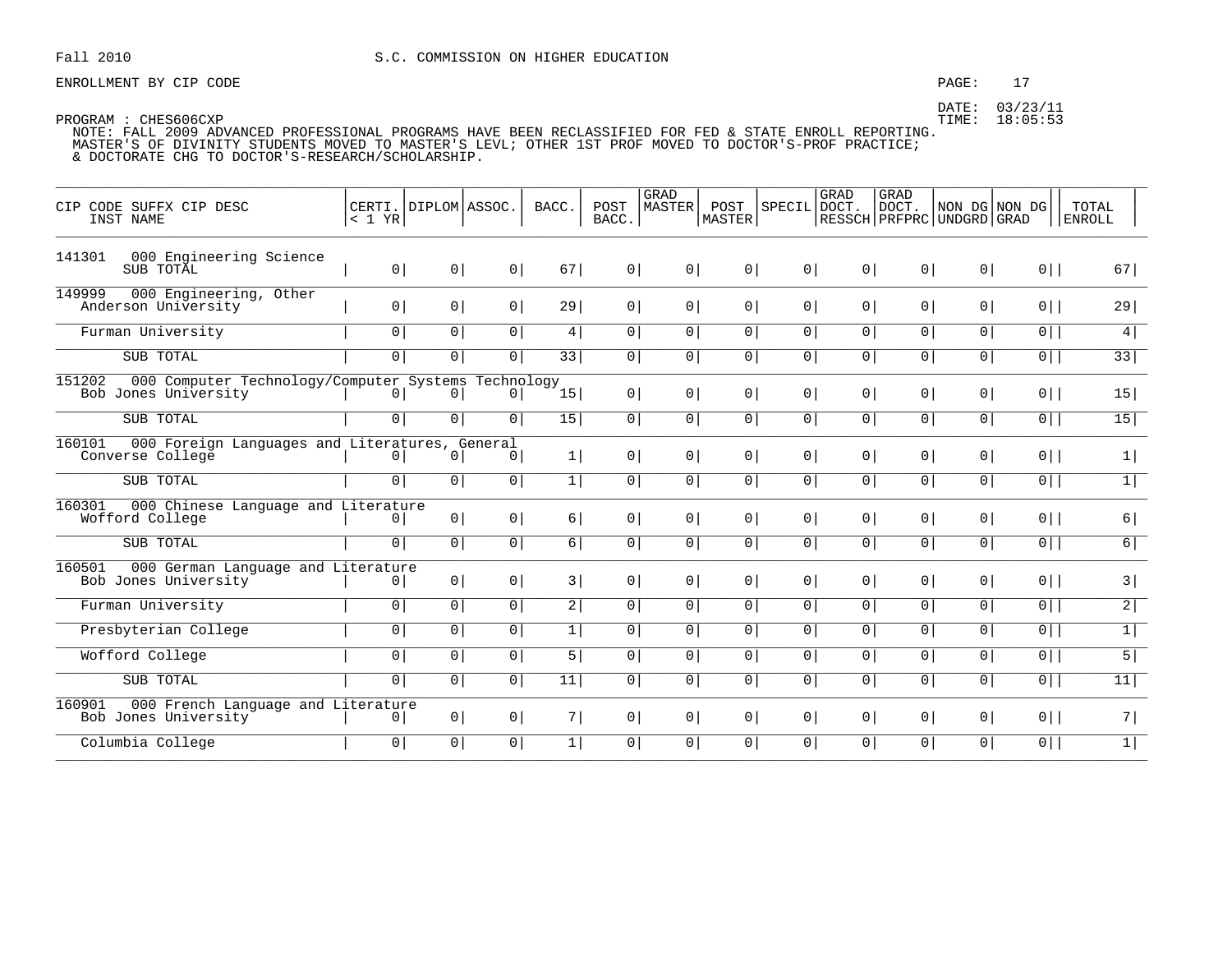## PAGE: 18

DATE: 03/23/11 TIME: 18:05:53

| CIP CODE SUFFX CIP DESC<br>INST NAME                                                            | < 1 YR         | CERTI. DIPLOM ASSOC. |                | BACC.          | POST<br>BACC.                  | GRAD<br><b>MASTER</b> | POST<br>MASTER | SPECIL         | GRAD<br>DOCT.  | GRAD<br>DOCT.<br>RESSCH   PRFPRC   UNDGRD   GRAD | NON DG NON DG  |                | TOTAL<br><b>ENROLL</b> |
|-------------------------------------------------------------------------------------------------|----------------|----------------------|----------------|----------------|--------------------------------|-----------------------|----------------|----------------|----------------|--------------------------------------------------|----------------|----------------|------------------------|
| 160901<br>000 French Language and Literature<br>Erskine College                                 | $\overline{0}$ | 0 <sup>1</sup>       | 0 <sup>1</sup> | 2              | 0 <sup>1</sup>                 | 0                     | 0 <sup>1</sup> | 0 <sup>1</sup> | 0 <sup>1</sup> | 0 <sup>1</sup>                                   | 0 <sup>1</sup> | $0$            | 2                      |
| Furman University                                                                               | 0 <sup>1</sup> | 0                    | $\boxed{0}$    | 14             | 0                              | 0                     | 0              | $\overline{0}$ | $\overline{0}$ | 0 <sup>1</sup>                                   | $\overline{0}$ | $\overline{0}$ | 14                     |
| Presbyterian College                                                                            | $\overline{0}$ | $\overline{0}$       | 0              | $6 \mid$       | $\circ$                        | 0 <sup>1</sup>        | 0 <sup>1</sup> | 0 <sup>1</sup> | $\overline{0}$ | 0 <sup>1</sup>                                   | $\overline{0}$ | $\overline{0}$ | 6                      |
| Wofford College                                                                                 | $\mathbf 0$    | $\mathbf 0$          | $\overline{0}$ | $6 \mid$       | 0 <sup>1</sup>                 | 0 <sup>1</sup>        | 0 <sup>1</sup> | $\overline{0}$ | 0 <sup>1</sup> | 0                                                | $\overline{0}$ | 0              | 6                      |
| SUB TOTAL                                                                                       | $\overline{0}$ | 0                    | $\overline{0}$ | 36             | 0 <sup>1</sup>                 | 0 <sup>1</sup>        | 0 <sup>1</sup> | $\overline{0}$ | 0 <sup>1</sup> | 0                                                | $\overline{0}$ | $\overline{0}$ | 36                     |
| 000 Spanish Language and Literature<br>160905<br>Anderson University                            | 0              | 0 <sup>1</sup>       | 0              | 8              | 0 <sup>1</sup>                 | 0 <sup>1</sup>        | 0 <sup>1</sup> | 0 <sup>1</sup> | 0 <sup>1</sup> | 0 <sup>1</sup>                                   | 1              | $0$            | 9                      |
| Bob Jones University                                                                            | $\overline{0}$ | $\overline{0}$       | 0              | 11             | $\circ$                        | 0 <sup>1</sup>        | 0 <sup>1</sup> | 0 <sup>1</sup> | 0              | $\overline{0}$                                   | $\overline{0}$ | $\overline{0}$ | 11                     |
| Charleston Southern University                                                                  | 0 <sup>1</sup> | $\circ$              | $\overline{0}$ | 10             | $\overline{0}$                 | 0                     | $\overline{0}$ | $\overline{0}$ | $\overline{0}$ | 0 <sup>1</sup>                                   | $\overline{0}$ | $\overline{0}$ | 10                     |
| Coker College                                                                                   | $\mathbf 0$    | $\mathbf 0$          | $\overline{0}$ | 4              | 0 <sup>1</sup>                 | 0 <sup>1</sup>        | 0 <sup>1</sup> | 0 <sup>1</sup> | 0 <sup>1</sup> | 0                                                | $\overline{0}$ | $\overline{0}$ | 4                      |
| Columbia College                                                                                | $\mathbf 0$    | $\circ$              | 0 <sup>1</sup> | 9              | 0 <sup>1</sup>                 | $\overline{0}$        | 0 <sup>1</sup> | 0 <sup>1</sup> | 0 <sup>1</sup> | 0 <sup>1</sup>                                   | $\overline{0}$ | $\overline{0}$ | 9                      |
| Converse College                                                                                | $\mathbf 0$    | $\circ$              | $\overline{0}$ | 3              | 0 <sup>1</sup>                 | 0 <sup>1</sup>        | 0 <sup>1</sup> | $\overline{0}$ | 0 <sup>1</sup> | 0                                                | $\overline{0}$ | $\overline{0}$ | $\overline{3}$         |
| Erskine College                                                                                 | $\mathbf 0$    | $\circ$              | $\overline{0}$ | 11             | 0 <sup>1</sup>                 | 0 <sup>1</sup>        | 0 <sup>1</sup> | 0 <sup>1</sup> | $\overline{0}$ | 0                                                | $\overline{0}$ | $\overline{0}$ | 11                     |
| Furman University                                                                               | $\mathbf 0$    | $\circ$              | 0              | 35             | 0 <sup>1</sup>                 | 0 <sup>1</sup>        | 0 <sup>1</sup> | 0 <sup>1</sup> | 0 <sup>1</sup> | 0                                                | $\overline{0}$ | $0$            | 35                     |
| Presbyterian College                                                                            | $\overline{0}$ | $\overline{0}$       | $\overline{0}$ | 3              | 0 <sup>1</sup>                 | $\overline{0}$        | 0              | $\overline{0}$ | $\overline{0}$ | 0                                                | $\overline{0}$ | 0              | $\overline{3}$         |
| Wofford College                                                                                 | $\mathbf{0}$   | $\circ$              | $\overline{0}$ | 19             | 0 <sup>1</sup>                 | 0 <sup>1</sup>        | 0 <sup>1</sup> | $\overline{0}$ | 0 <sup>1</sup> | 0                                                | 0              | $\overline{0}$ | 19                     |
| SUB TOTAL                                                                                       | $\mathbf 0$    | $\mathbf 0$          | 0 <sup>1</sup> | 113            | 0 <sup>1</sup>                 | $\circ$               | 0 <sup>1</sup> | 0 <sup>1</sup> | 0 <sup>1</sup> | 0                                                | $1\vert$       | $\overline{0}$ | 114                    |
| 161200<br>000 Classics and Classical Languages, Literatures,<br>Furman University               | $\overline{0}$ | 0                    | $\overline{0}$ | 7 <sup>1</sup> | and Linquistics<br>$\mathbf 0$ | $\overline{0}$        | 0 <sup>1</sup> | 0 <sup>1</sup> | 0 <sup>1</sup> | 0                                                | $\circ$        | $0$            | 7                      |
| SUB TOTAL                                                                                       | $\mathbf 0$    | $\mathbf 0$          | $\overline{0}$ | 7              | $\circ$                        | $\circ$               | $\overline{0}$ | $\overline{0}$ | $\overline{0}$ | 0 <sup>1</sup>                                   | $\overline{0}$ | $\overline{0}$ | 71                     |
| 190499<br>000 Family and Consumer Economics and Related Services, Other<br>Bob Jones University | $\overline{0}$ | 0                    | 0 <sup>1</sup> | 48             | 0 <sup>1</sup>                 | 0 <sup>1</sup>        | 0 <sup>1</sup> | 0 <sup>1</sup> | 0 <sup>1</sup> | 0 <sup>1</sup>                                   | 0 <sup>1</sup> | $0$            | 48                     |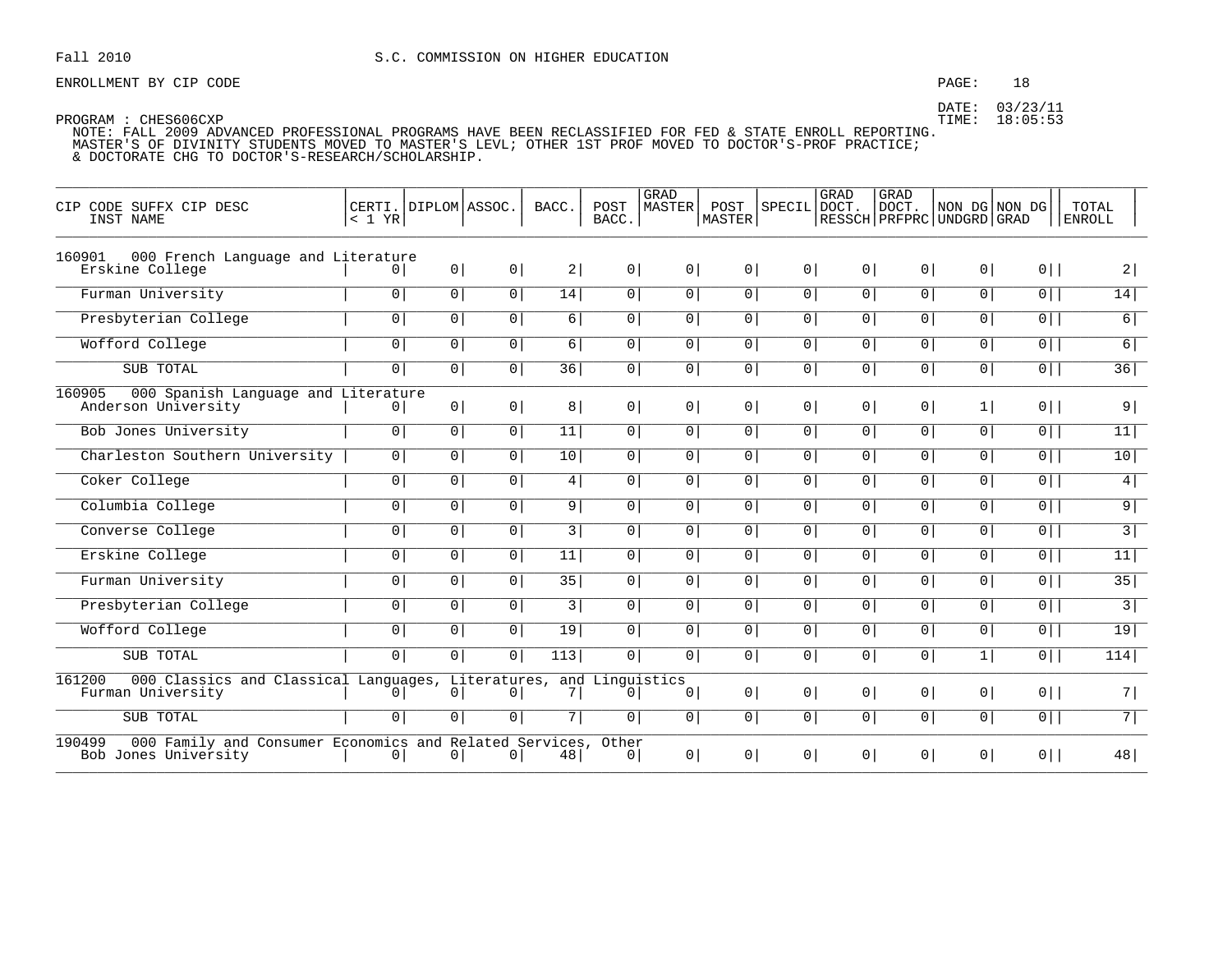ENROLLMENT BY CIP CODE  $PAGE: 19$ 

DATE: 03/23/11

|                                                                                               |                                  |                |                 |                 |                | GRAD           |                |                   | GRAD           | <b>GRAD</b>    |                                                    |                |                 |
|-----------------------------------------------------------------------------------------------|----------------------------------|----------------|-----------------|-----------------|----------------|----------------|----------------|-------------------|----------------|----------------|----------------------------------------------------|----------------|-----------------|
| CIP CODE SUFFX CIP DESC<br>INST NAME                                                          | CERTI. DIPLOM ASSOC.<br>$< 1$ YR |                |                 | BACC.           | POST<br>BACC.  | MASTER         | MASTER         | POST SPECIL DOCT. |                | DOCT.          | NON DG NON DG<br>  RESSCH   PRFPRC   UNDGRD   GRAD |                | TOTAL<br>ENROLL |
| 000 Family and Consumer Economics and Related Services, Other<br>190499<br>SUB TOTAL          | 0                                | 0 <sup>1</sup> | $0 \mid$        | 48              | 0              | 0 <sup>1</sup> | $0 \mid$       | 0 <sup>1</sup>    | $0 \mid$       | 0              | 0                                                  | $0$            | 48              |
| 190501<br>000 Foods, Nutrition, and Wellness Studies, General<br>Bob Jones University         | 0                                | 0              | 0               | 13 <sup>1</sup> | 0              | $\circ$        | $0 \mid$       | 0 <sup>1</sup>    | 0              | 0 <sup>1</sup> | 0 <sup>1</sup>                                     | $0$            | 13              |
| SUB TOTAL                                                                                     | 0 <sup>1</sup>                   | 0 <sup>1</sup> | 0               | 13              | 0              | $\circ$        | 0              | 0 <sup>1</sup>    | 0              | 0              | $\circ$                                            | $0$            | 13              |
| 190699<br>000 Housing and Human Environments, Other<br>Bob Jones University                   | $\circ$                          | 0              | 0               | 8               | 0 <sup>1</sup> | 0 <sup>1</sup> | 0              | 0 <sup>1</sup>    | 0              | 0 <sup>1</sup> | 0 <sup>1</sup>                                     | $0$            | 8               |
| SUB TOTAL                                                                                     | 0                                | 0 <sup>1</sup> | $\overline{0}$  | 8               | 0              | 0 <sup>1</sup> | 0              | 0 <sup>1</sup>    | 0              | 0 <sup>1</sup> | 0                                                  | $\overline{0}$ | 8               |
| 190701 000 Human Development and Family Studies,<br>Benedict College                          | $\circ$                          | 0 <sup>1</sup> | General<br>0    | 116             | 0              | 0 <sup>1</sup> | 0              | 0 <sup>1</sup>    | 0 <sup>1</sup> | 0 <sup>1</sup> | 0 <sup>1</sup>                                     | $0$            | 116             |
| SUB TOTAL                                                                                     | 0 <sup>1</sup>                   | $\overline{0}$ | 0 <sup>1</sup>  | 116             | $\overline{0}$ | $\circ$        | 0              | 0 <sup>1</sup>    | 0              | 0              | $\circ$                                            | $\overline{0}$ | 116             |
| 190708<br>000 Child Care and Support Services Management<br>Bob Jones University              | $\circ$                          | 0              | 25              | 0               | 0              | $\circ$        | 0              | 0 <sup>1</sup>    | 0 <sup>1</sup> | 0 <sup>1</sup> | 0 <sup>1</sup>                                     | $0$            | 25              |
| SUB TOTAL                                                                                     | $\overline{0}$                   | 0 <sup>1</sup> | $\overline{25}$ | $\overline{0}$  | $\overline{0}$ | 0 <sup>1</sup> | 0 <sup>1</sup> | $\overline{0}$    | 0 <sup>1</sup> | 0 <sup>1</sup> | $\circ$                                            | $0$            | 25              |
| 190799 000 Human Development, Family Studies, and Related Services, Other<br>Columbia College | $\circ$                          | 0              | 0 <sup>1</sup>  | 46              | 0 <sup>1</sup> | $\overline{0}$ | 0 <sup>1</sup> | 0 <sup>1</sup>    | 0 <sup>1</sup> | 0 <sup>1</sup> | 0 <sup>1</sup>                                     | $0$            | 46              |
| SUB TOTAL                                                                                     | $\circ$                          | 0 <sup>1</sup> | 0               | 46              | 0              | $\circ$        | 0              | 0 <sup>1</sup>    | 0 <sup>1</sup> | 0 <sup>1</sup> | 0 <sup>1</sup>                                     | $0$            | 46              |
| 220000<br>000 LEGAL PROFESSIONS AND STUDIES<br>Anderson University                            | $\circ$                          | 0              | 0               | 5               | 0              | 0 <sup>1</sup> | 0 <sup>1</sup> | 0 <sup>1</sup>    | 0 <sup>1</sup> | 0 <sup>1</sup> | 0 <sup>1</sup>                                     | $0$            | 5               |
| SUB TOTAL                                                                                     | 0                                | 0 <sup>1</sup> | 0               | 5               | 0              | $\circ$        | 0              | 0 <sup>1</sup>    | 0 <sup>1</sup> | 0 <sup>1</sup> | 0 <sup>1</sup>                                     | $0$            | $\overline{5}$  |
| 220001<br>000 Pre-Law Studies<br>Bob Jones University                                         | 0 <sup>1</sup>                   | 0 <sup>1</sup> | 0               | 2               | 0 <sup>1</sup> | 0 <sup>1</sup> | 0 <sup>1</sup> | 0 <sup>1</sup>    | 0 <sup>1</sup> | 0 <sup>1</sup> | 0 <sup>1</sup>                                     | $0$            | 2               |
| Limestone College                                                                             | 0 <sup>1</sup>                   | $\overline{0}$ | $\overline{0}$  | 10              | $\overline{0}$ | $\circ$        | $\overline{0}$ | $\overline{0}$    | 0              | $\overline{0}$ | $\overline{0}$                                     | $\overline{0}$ | 10              |
| Newberry College                                                                              | 0                                | $\overline{0}$ | $\overline{0}$  | 16              | $\overline{0}$ | 0 <sup>1</sup> | $\overline{0}$ | 0 <sup>1</sup>    | 0              | 0              | 0 <sup>1</sup>                                     | $\overline{0}$ | 16              |
| SUB TOTAL                                                                                     | 0 <sup>1</sup>                   | 0 <sup>1</sup> | 0               | 28              | 0              | $\overline{0}$ | 0              | 0 <sup>1</sup>    | 0 <sup>1</sup> | 0              | $\circ$                                            | $0$            | 28              |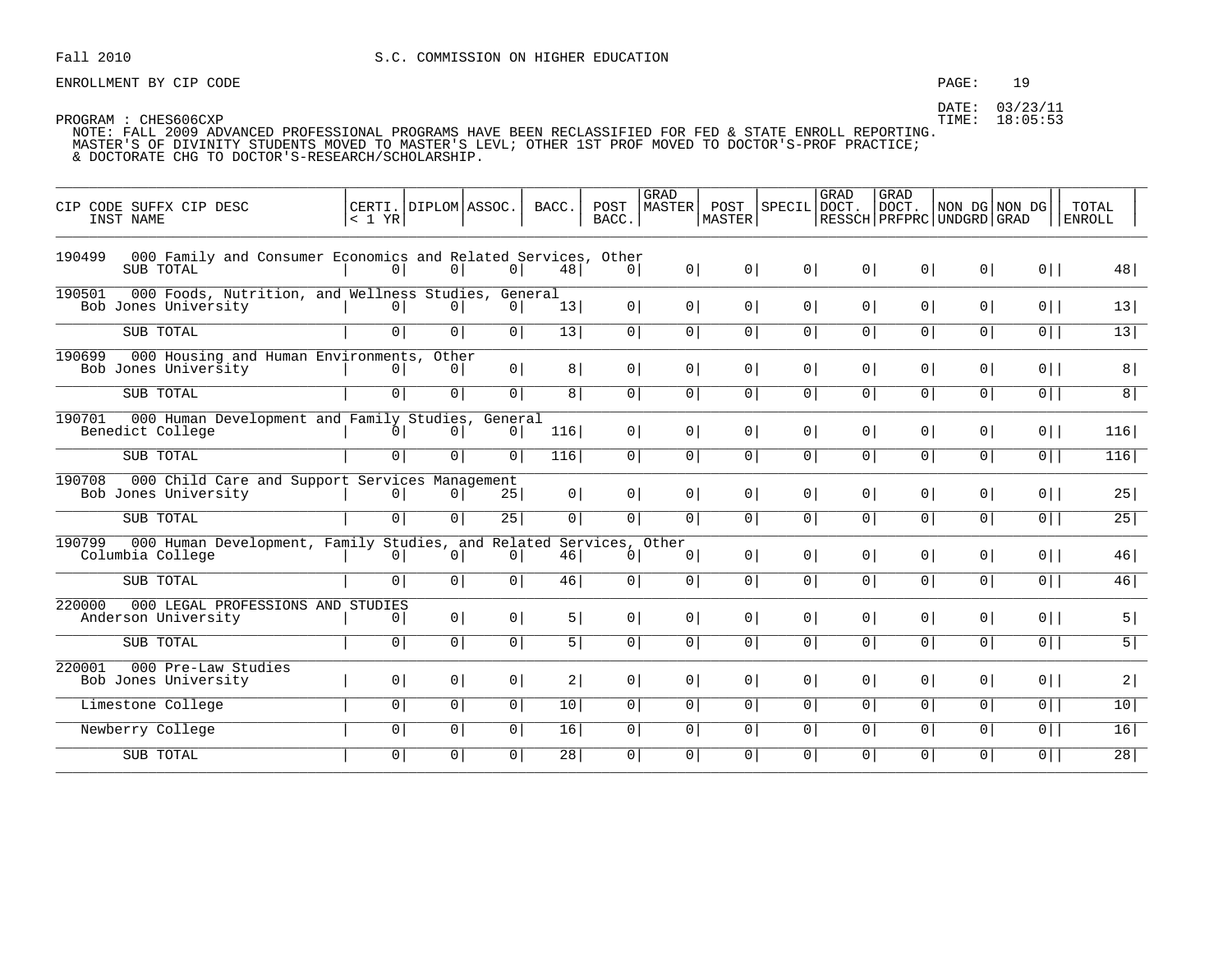### PAGE:  $20$

DATE: 03/23/11 TIME: 18:05:53

| CIP CODE SUFFX CIP DESC<br>INST NAME                               | CERTI.<br>< 1 YR | DIPLOM ASSOC.  |                           | BACC.           | POST<br>BACC.  | GRAD<br><b>MASTER</b> | POST<br>MASTER | <b>SPECIL</b>  | GRAD<br>DOCT.  | GRAD<br>DOCT.<br>RESSCH   PRFPRC   UNDGRD   GRAD | NON DG NON DG  |                | TOTAL<br><b>ENROLL</b> |
|--------------------------------------------------------------------|------------------|----------------|---------------------------|-----------------|----------------|-----------------------|----------------|----------------|----------------|--------------------------------------------------|----------------|----------------|------------------------|
| 220302<br>000 Legal Assistant/Paralegal<br>South University        | 0 <sup>1</sup>   | 0              | 14                        | 48              | 0 <sup>1</sup> | 0                     | 0 <sup>1</sup> | $\overline{0}$ | $\circ$        | 0                                                | 0 <sup>1</sup> | $0$            | 62                     |
| SUB TOTAL                                                          | 0 <sup>1</sup>   | $\overline{0}$ | $\overline{14}$           | 48              | 0              | 0 <sup>1</sup>        | $\overline{0}$ | 0 <sup>1</sup> | $\overline{0}$ | $\overline{0}$                                   | 0 <sup>1</sup> | $\overline{0}$ | 62                     |
| 230101<br>000 English Language and Literature,<br>Allen University | 0                | 0 <sup>1</sup> | General<br>0 <sup>1</sup> | 51              | 0              | 0 <sup>1</sup>        | 0 <sup>1</sup> | 0 <sup>1</sup> | 0 <sup>1</sup> | 0                                                | 0 <sup>1</sup> | $0$            | 51                     |
| Anderson University                                                | 0 <sup>1</sup>   | 0 <sup>1</sup> | 0                         | 28              | 0 <sup>1</sup> | 0 <sup>1</sup>        | 0 <sup>1</sup> | 0 <sup>1</sup> | 0 <sup>1</sup> | 0 <sup>1</sup>                                   | 0 <sup>1</sup> | $\overline{0}$ | $\overline{28}$        |
| Benedict College                                                   | $\overline{0}$   | $\overline{0}$ | $\circ$                   | 32              | 0              | 0 <sup>1</sup>        | $\overline{0}$ | 0 <sup>1</sup> | $\overline{0}$ | 0 <sup>1</sup>                                   | $\overline{0}$ | $\overline{0}$ | 32                     |
| Bob Jones University                                               | 0 <sup>1</sup>   | $\overline{0}$ | $\circ$                   | $\overline{56}$ | $\circ$        | 10                    | 0 <sup>1</sup> | 0 <sup>1</sup> | 0 <sup>1</sup> | 0 <sup>1</sup>                                   | $\overline{0}$ | $\overline{0}$ | 66                     |
| Charleston Southern University                                     | 0 <sup>1</sup>   | $\overline{0}$ | 0 <sup>1</sup>            | 48              | 0              | 0 <sup>1</sup>        | 0 <sup>1</sup> | 0 <sup>1</sup> | $\overline{0}$ | 0 <sup>1</sup>                                   | 0 <sup>1</sup> | $\overline{0}$ | 48                     |
| Claflin University                                                 | $\overline{0}$   | $\overline{0}$ | $\overline{0}$            | $\overline{43}$ | $\overline{0}$ | 0 <sup>1</sup>        | $\overline{0}$ | $\overline{0}$ | $\overline{0}$ | $\overline{0}$                                   | 0 <sup>1</sup> | $\overline{0}$ | 43                     |
| Coker College                                                      | $\overline{0}$   | $\overline{0}$ | 0 <sup>1</sup>            | 11              | $\overline{0}$ | 0                     | $\overline{0}$ | $\overline{0}$ | $\overline{0}$ | $\overline{0}$                                   | 0              | $\overline{0}$ | 11                     |
| Columbia College                                                   | 0 <sup>1</sup>   | 0 <sup>1</sup> | 0 <sup>1</sup>            | 18              | $\mathsf{O}$   | 0 <sup>1</sup>        | 0 <sup>1</sup> | 0 <sup>1</sup> | 0              | 0 <sup>1</sup>                                   | 0 <sup>1</sup> | $\overline{0}$ | 18                     |
| Converse College                                                   | 0 <sup>1</sup>   | 0              | $\circ$                   | $\overline{23}$ | 0 <sup>1</sup> | 2                     | $\overline{0}$ | 0 <sup>1</sup> | $\overline{0}$ | $\overline{0}$                                   | 0              | $\overline{0}$ | 25                     |
| Erskine College                                                    | 0 <sup>1</sup>   | 0              | 0 <sup>1</sup>            | 7               | 0              | 0 <sup>1</sup>        | 0 <sup>1</sup> | 0 <sup>1</sup> | $\overline{0}$ | $\overline{0}$                                   | 0 <sup>1</sup> | $\overline{0}$ | $\overline{7}$         |
| Furman University                                                  | $\overline{0}$   | $\overline{0}$ | $\overline{0}$            | 64              | $\mathbf 0$    | 0 <sup>1</sup>        | 0 <sup>1</sup> | $\overline{0}$ | $\mathbf{0}$   | 0 <sup>1</sup>                                   | $\overline{0}$ | $\overline{0}$ | 64                     |
| Limestone College                                                  | $\overline{0}$   | $\overline{0}$ | 0 <sup>1</sup>            | 6               | $\overline{0}$ | $\overline{0}$        | $\overline{0}$ | $\overline{0}$ | $\overline{0}$ | $\overline{0}$                                   | $\overline{0}$ | 0              | 6                      |
| Morris College                                                     | $\overline{0}$   | $\overline{0}$ | 0 <sup>1</sup>            | 11              | 0 <sup>1</sup> | 0 <sup>1</sup>        | $\overline{0}$ | 0 <sup>1</sup> | $\overline{0}$ | $\overline{0}$                                   | 0 <sup>1</sup> | $\overline{0}$ | 11                     |
| Newberry College                                                   | 0 <sup>1</sup>   | 0 <sup>1</sup> | 0 <sup>1</sup>            | 26              | 0 <sup>1</sup> | 0 <sup>1</sup>        | 0 <sup>1</sup> | 0 <sup>1</sup> | 0 <sup>1</sup> | 0 <sup>1</sup>                                   | 0 <sup>1</sup> | $0$            | 26                     |
| North Greenville University                                        | 0 <sup>1</sup>   | 0              | 0 <sup>1</sup>            | 59              | 0              | 0 <sup>1</sup>        | 0 <sup>1</sup> | 0 <sup>1</sup> | $\overline{0}$ | $\overline{0}$                                   | 0 <sup>1</sup> | $\overline{0}$ | 59                     |
| Presbyterian College                                               | 0 <sup>1</sup>   | $\overline{0}$ | $\circ$                   | 48              | 0              | $\overline{0}$        | $\overline{0}$ | 0 <sup>1</sup> | $\overline{0}$ | $\overline{0}$                                   | $\overline{0}$ | $\overline{0}$ | 48                     |
| Southern Wesleyan University                                       | 0 <sup>1</sup>   | 0 <sup>1</sup> | 0 <sup>1</sup>            | 11              | 0              | 0 <sup>1</sup>        | 0 <sup>1</sup> | 0 <sup>1</sup> | 0 <sup>1</sup> | 0 <sup>1</sup>                                   | 0 <sup>1</sup> | $0$            | 11                     |
| Wofford College                                                    | $\overline{0}$   | $\overline{0}$ | 0 <sup>1</sup>            | 61              | 0              | 0 <sup>1</sup>        | $\overline{0}$ | 0 <sup>1</sup> | 0              | $\overline{0}$                                   | $\overline{0}$ | $\overline{0}$ | 61                     |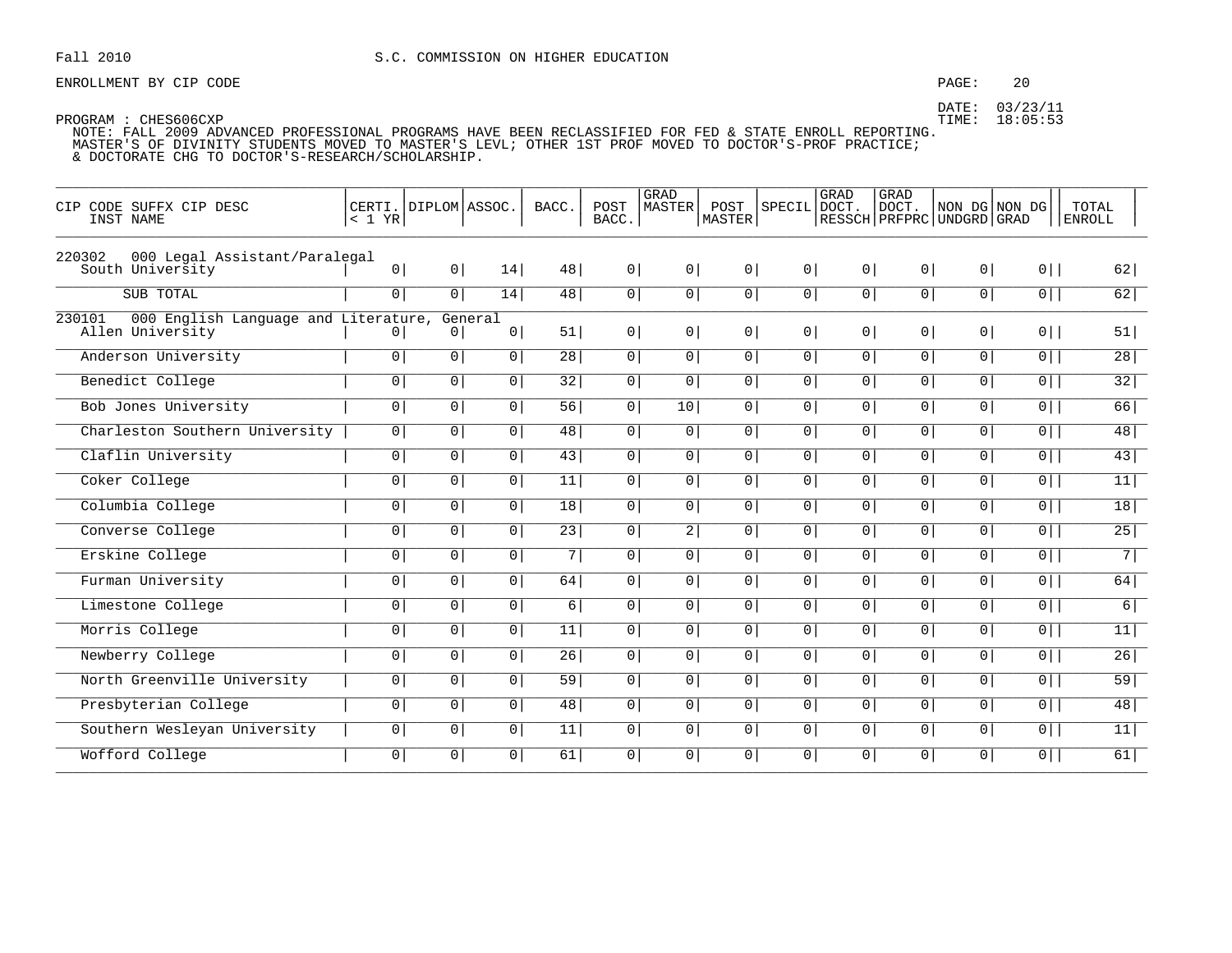ENROLLMENT BY CIP CODE **ENROLLMENT BY CIP** CODE

|                                                                                                |                                |                |                |                 |                | GRAD           |                |                | GRAD           | <b>GRAD</b>    |                                                    |                |                 |
|------------------------------------------------------------------------------------------------|--------------------------------|----------------|----------------|-----------------|----------------|----------------|----------------|----------------|----------------|----------------|----------------------------------------------------|----------------|-----------------|
| CIP CODE SUFFX CIP DESC<br>INST NAME                                                           | CERTI. DIPLOM ASSOC.<br>< 1 YR |                |                | BACC.           | POST<br>BACC.  | MASTER         | POST<br>MASTER | SPECIL DOCT.   |                | DOCT.          | NON DG NON DG<br>  RESSCH   PRFPRC   UNDGRD   GRAD |                | TOTAL<br>ENROLL |
| 000 English Language and Literature, General<br>230101<br>SUB TOTAL                            | 0 <sup>1</sup>                 | 0              | 0              | 603             | 0              | 12             | 0              | 0 <sup>1</sup> | 0              | 0              | 0 <sup>1</sup>                                     | $0$            | 615             |
| 231301<br>000 Writing, General<br>Limestone College                                            | $\circ$                        | 0 <sup>1</sup> | 0              | 3               | 0 <sup>1</sup> | $\circ$        | 0              | 0 <sup>1</sup> | 0 <sup>1</sup> | 0 <sup>1</sup> | 0 <sup>1</sup>                                     | $0$            | 3               |
| SUB TOTAL                                                                                      | 0 <sup>1</sup>                 | 0              | $\overline{0}$ | 3               | 0              | $\circ$        | 0              | 0 <sup>1</sup> | 0 <sup>1</sup> | 0              | $\circ$                                            | $\overline{0}$ | $\overline{3}$  |
| 231302<br>000 Creative Writing<br>Bob Jones University                                         | 0 <sup>1</sup>                 | 0              | 0              | 42              | 0 <sup>1</sup> | 0 <sup>1</sup> | 0              | 0 <sup>1</sup> | 0 <sup>1</sup> | 0 <sup>1</sup> | 0 <sup>1</sup>                                     | $0$            | 42              |
| Converse College                                                                               | 0 <sup>1</sup>                 | $\overline{0}$ | $\overline{0}$ | 4               | 0              | $\circ$        | 0              | 0 <sup>1</sup> | 0              | 0              | 0 <sup>1</sup>                                     | $0$            | 4               |
| SUB TOTAL                                                                                      | $\overline{0}$                 | 0 <sup>1</sup> | $\overline{0}$ | 46              | $\overline{0}$ | $\circ$        | 0 <sup>1</sup> | 0 <sup>1</sup> | 0 <sup>1</sup> | 0              | $\circ$                                            | $0$            | 46              |
| 231303<br>000 Professional, Technical, Business, and Scientific Writing<br>Coker College       | 0                              | 0 <sup>1</sup> | 0 <sup>1</sup> | 3               | 0 <sup>1</sup> | $\circ$        | 0              | 0 <sup>1</sup> | 0 <sup>1</sup> | 0 <sup>1</sup> | 0 <sup>1</sup>                                     | $0$            | 3               |
| SUB TOTAL                                                                                      | 0 <sup>1</sup>                 | 0              | $\overline{0}$ | 3               | $\overline{0}$ | $\circ$        | $\overline{0}$ | 0 <sup>1</sup> | 0 <sup>1</sup> | 0              | $\circ$                                            | $\overline{0}$ | $\overline{3}$  |
| 231304<br>000 Rhetoric and Composition<br>Bob Jones University                                 | 0                              | 0              | 0              | 22              | 0              | 17             | 0              | 0 <sup>1</sup> | 0 <sup>1</sup> | 0 <sup>1</sup> | 0 <sup>1</sup>                                     | $0$            | 39              |
| SUB TOTAL                                                                                      | 0                              | 0 <sup>1</sup> | 0 <sup>1</sup> | 22              | 0              | 17             | 0              | 0 <sup>1</sup> | 0 <sup>1</sup> | 0              | 0 <sup>1</sup>                                     | $\overline{0}$ | 39              |
| 231304<br>001 Speech and Rhetorical Studies, Rhetoric & Public Address<br>Bob Jones University | $\overline{0}$                 | 0 <sup>1</sup> | 0 <sup>1</sup> | 0 <sup>1</sup>  | $\circ$        | $1\vert$       | 0              | 0 <sup>1</sup> | 0 <sup>1</sup> | 0 <sup>1</sup> | 0 <sup>1</sup>                                     | $0$            | 1               |
| SUB TOTAL                                                                                      | $\overline{0}$                 | $\overline{0}$ | $\overline{0}$ | 0 <sup>1</sup>  | $\overline{0}$ | 1              | $\overline{0}$ | $\overline{0}$ | 0              | $\overline{0}$ | $\overline{0}$                                     | $\overline{0}$ | 1               |
| 239999<br>000 English Language and Literature/Letters, Other<br>Columbia College               | 0 <sup>1</sup>                 | 0 <sup>1</sup> | 0 <sup>1</sup> | 19              | 0              | $\circ$        | 0 <sup>1</sup> | 0 <sup>1</sup> | 0 <sup>1</sup> | 0 <sup>1</sup> | 0 <sup>1</sup>                                     | $0$            | 19              |
| SUB TOTAL                                                                                      | $\overline{0}$                 | 0 <sup>1</sup> | $\overline{0}$ | $\overline{19}$ | $\overline{0}$ | $\circ$        | $\overline{0}$ | 0 <sup>1</sup> | $\overline{0}$ | 0 <sup>1</sup> | 0 <sup>1</sup>                                     | $\overline{0}$ | 19              |
| 000 Liberal Arts and Sciences/Liberal Studies<br>240101<br>Columbia College                    | 0 <sup>1</sup>                 | 0 <sup>1</sup> | 0 <sup>1</sup> | 17 <sup>1</sup> | 0              | 0 <sup>1</sup> | 0              | 0 <sup>1</sup> | 0 <sup>1</sup> | 0 <sup>1</sup> | 0 <sup>1</sup>                                     | $0$            | 17 <sup>1</sup> |
| Limestone College                                                                              | 0 <sup>1</sup>                 | $\overline{0}$ | 30             | 575             | $\overline{0}$ | 0 <sup>1</sup> | $\overline{0}$ | 0 <sup>1</sup> | 0              | 0              | 0 <sup>1</sup>                                     | $\overline{0}$ | 605             |
| Morris College                                                                                 | 0 <sup>1</sup>                 | 0 <sup>1</sup> | 0 <sup>1</sup> | 7               | 0              | $\overline{0}$ | 0 <sup>1</sup> | 0 <sup>1</sup> | 0 <sup>1</sup> | $\circ$        | $\circ$                                            | $0$            | 7               |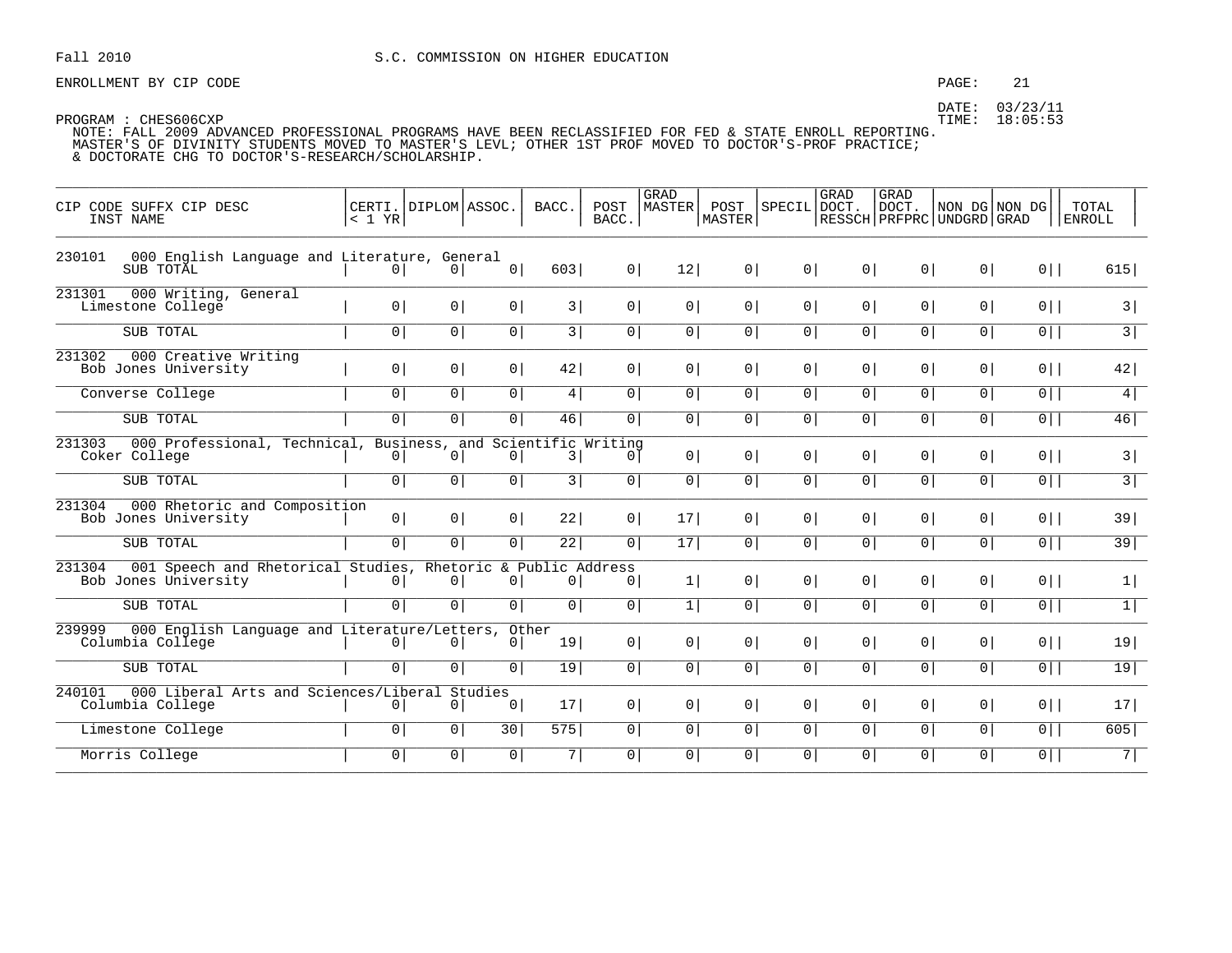### PAGE: 22

DATE: 03/23/11 TIME: 18:05:53

| CODE SUFFX CIP DESC<br>CIP<br>INST NAME                                                | < 1 YR         | CERTI. DIPLOM ASSOC. |                 | BACC.           | POST<br>BACC.                 | <b>GRAD</b><br>MASTER   | POST<br><b>MASTER</b> | SPECIL DOCT.   | GRAD            | <b>GRAD</b><br>DOCT.<br>RESSCH   PRFPRC   UNDGRD   GRAD | NON DG NON DG  |                | TOTAL<br><b>ENROLL</b> |
|----------------------------------------------------------------------------------------|----------------|----------------------|-----------------|-----------------|-------------------------------|-------------------------|-----------------------|----------------|-----------------|---------------------------------------------------------|----------------|----------------|------------------------|
| 000 Liberal Arts and Sciences/Liberal Studies<br>240101<br>North Greenville University | $\overline{0}$ | $\overline{0}$       | $\overline{0}$  | 129             | 0 <sup>1</sup>                | 0 <sup>1</sup>          | $\overline{0}$        | 0 <sup>1</sup> | 0 <sup>1</sup>  | 0 <sup>1</sup>                                          | 0 <sup>1</sup> | $0$            | 129                    |
| Spartanburg Methodist College                                                          | 0 <sup>1</sup> | 0                    | 712             | 0 <sup>1</sup>  | $\overline{0}$                | 0 <sup>1</sup>          | 0 <sup>1</sup>        | 0 <sup>1</sup> | $\overline{0}$  | $\overline{0}$                                          | 0 <sup>1</sup> | $\overline{0}$ | 712                    |
| SUB TOTAL                                                                              | 0 <sup>1</sup> | 0                    | 742             | 728             | 0 <sup>1</sup>                | 0 <sup>1</sup>          | 0 <sup>1</sup>        | 0 <sup>1</sup> | 0 <sup>1</sup>  | $\circ$                                                 | $\overline{0}$ | $\overline{0}$ | 1470                   |
| 240102<br>000 General Studies<br>Benedict College                                      | 0 <sup>1</sup> | 0 <sup>1</sup>       | 0               | 19              | 0 <sup>1</sup>                | 0 <sup>1</sup>          | 0 <sup>1</sup>        | 0 <sup>1</sup> | 0 <sup>1</sup>  | 0 <sup>1</sup>                                          | 0 <sup>1</sup> | $0$            | 19                     |
| Bob Jones University                                                                   | 0 <sup>1</sup> | 0 <sup>1</sup>       | $\overline{0}$  | 9               | $\overline{0}$                | 0 <sup>1</sup>          | 0 <sup>1</sup>        | $\overline{0}$ | $\overline{0}$  | 0 <sup>1</sup>                                          | $\overline{0}$ | $\overline{0}$ | $\overline{9}$         |
| Southern Wesleyan University                                                           | $\mathbf 0$    | $\mathbf 0$          | $\overline{26}$ | 0               | $\overline{0}$                | 0 <sup>1</sup>          | 0 <sup>1</sup>        | $\overline{0}$ | $\overline{0}$  | 0 <sup>1</sup>                                          | 0 <sup>1</sup> | $\overline{0}$ | 26                     |
| SUB TOTAL                                                                              | $\overline{0}$ | 0 <sup>1</sup>       | 26              | 28              | 0 <sup>1</sup>                | 0 <sup>1</sup>          | 0 <sup>1</sup>        | $\overline{0}$ | $\overline{0 }$ | 0 <sup>1</sup>                                          | 0 <sup>1</sup> | $\overline{0}$ | 54                     |
| 000 Humanities/Humanistic Studies<br>240103<br>Bob Jones University                    | 0 <sup>1</sup> | 0 <sup>1</sup>       | 0               | 120             | 0 <sup>1</sup>                | 0 <sup>1</sup>          | 0 <sup>1</sup>        | 0 <sup>1</sup> | 0 <sup>1</sup>  | 0 <sup>1</sup>                                          | 0 <sup>1</sup> | $0$            | 120                    |
| Charleston Southern University                                                         | 0 <sup>1</sup> | $\overline{0}$       | 0               | 7               | $\overline{0}$                | $\overline{0}$          | 0 <sup>1</sup>        | 0 <sup>1</sup> | $\overline{0}$  | 0 <sup>1</sup>                                          | $\overline{0}$ | $\overline{0}$ | $\overline{7}$         |
| Wofford College                                                                        | 0 <sup>1</sup> | 0 <sup>1</sup>       | 0 <sup>1</sup>  | 8               | $\overline{0}$                | 0 <sup>1</sup>          | 0 <sup>1</sup>        | 0 <sup>1</sup> | $\overline{0}$  | 0 <sup>1</sup>                                          | 0 <sup>1</sup> | $\overline{0}$ | $\overline{8}$         |
| SUB TOTAL                                                                              | $\mathsf{O}$   | $\overline{0}$       | 0 <sup>1</sup>  | 135             | 0 <sup>1</sup>                | 0                       | 0 <sup>1</sup>        | $\overline{0}$ | 0 <sup>1</sup>  | 0 <sup>1</sup>                                          | $\overline{0}$ | $\overline{0}$ | $\overline{135}$       |
| 240199<br>000 Liberal Arts and Sciences, General Studies and<br>Anderson University    | 0              | 0                    | 0 <sup>1</sup>  | 16              | Humanities,<br>0 <sup>1</sup> | Other<br>0 <sup>1</sup> | 0 <sup>1</sup>        | 0 <sup>1</sup> | 0 <sup>1</sup>  | 0 <sup>1</sup>                                          | $\overline{0}$ | $0$            | 16                     |
| SUB TOTAL                                                                              | $\mathbf{0}$   | $\mathbf 0$          | $\overline{0}$  | 16              | 0 <sup>1</sup>                | $\overline{0}$          | 0 <sup>1</sup>        | $\overline{0}$ | 0 <sup>1</sup>  | 0 <sup>1</sup>                                          | $\overline{0}$ | $\overline{0}$ | 16                     |
| 000 Biology/Biological Sciences,<br>260101<br>Allen University                         | 0              | General<br>0         | 0               | 163             | 0 <sup>1</sup>                | 0 <sup>1</sup>          | 0                     | 0 <sup>1</sup> | 0 <sup>1</sup>  | 0 <sup>1</sup>                                          | 0 <sup>1</sup> | $0$            | 163                    |
| Anderson University                                                                    | $\mathbf 0$    | 0                    | 0 <sup>1</sup>  | $\overline{89}$ | $\overline{0}$                | $\overline{0}$          | 0 <sup>1</sup>        | $\overline{0}$ | $\overline{0}$  | 0 <sup>1</sup>                                          | 0 <sup>1</sup> | 0              | 89                     |
| Benedict College                                                                       | $\mathbf 0$    | $\overline{0}$       | 0 <sup>1</sup>  | 277             | 0 <sup>1</sup>                | $\overline{0}$          | $\overline{0}$        | $\overline{0}$ | 0 <sup>1</sup>  | 0 <sup>1</sup>                                          | $\overline{0}$ | $0$            | 277                    |
| Bob Jones University                                                                   | $\mathsf{O}$   | $\overline{0}$       | 0 <sup>1</sup>  | 92              | $\overline{0}$                | 0 <sup>1</sup>          | $\overline{0}$        | $\overline{0}$ | $\overline{0}$  | 0 <sup>1</sup>                                          | $\overline{0}$ | $\overline{0}$ | 92                     |
| Charleston Southern University                                                         | $\overline{0}$ | $\overline{0}$       | $\overline{0}$  | 208             | $\overline{0}$                | $\overline{0}$          | 0 <sup>1</sup>        | $\overline{0}$ | $\overline{0}$  | $\overline{0}$                                          | $\overline{0}$ | $\overline{0}$ | 208                    |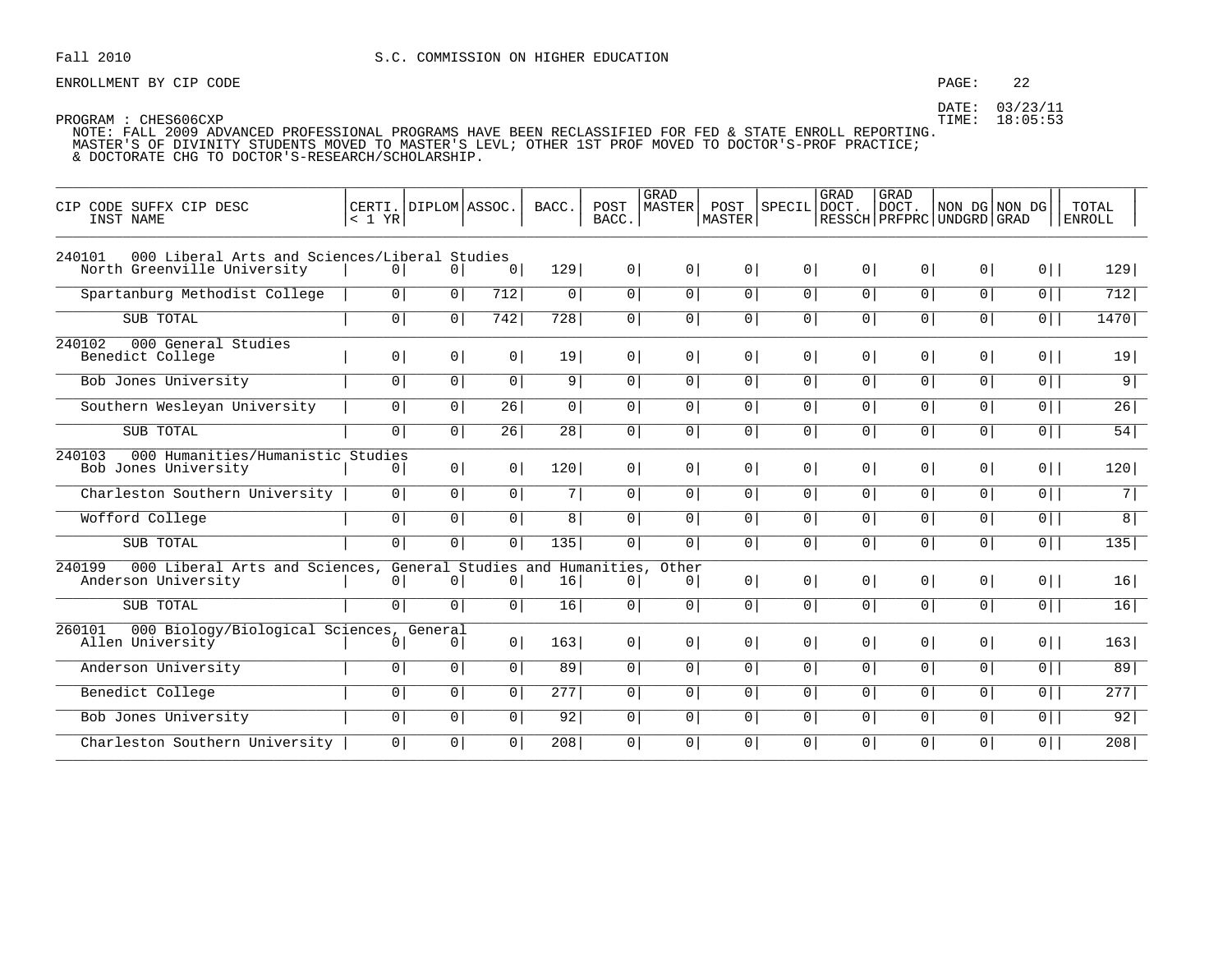### PAGE: 23

DATE: 03/23/11 TIME: 18:05:53

PROGRAM : CHES606CXP NOTE: FALL 2009 ADVANCED PROFESSIONAL PROGRAMS HAVE BEEN RECLASSIFIED FOR FED & STATE ENROLL REPORTING. MASTER'S OF DIVINITY STUDENTS MOVED TO MASTER'S LEVL; OTHER 1ST PROF MOVED TO DOCTOR'S-PROF PRACTICE;

& DOCTORATE CHG TO DOCTOR'S-RESEARCH/SCHOLARSHIP.

| CODE SUFFX CIP DESC<br>C <sub>T</sub> P<br>INST NAME                     | CERTI.<br>< 1 YR | DIPLOM ASSOC.  |                | BACC.           | POST<br>BACC.  | <b>GRAD</b><br>MASTER | POST<br><b>MASTER</b> | <b>SPECIL</b>  | GRAD<br>DOCT.  | GRAD<br>DOCT.<br>RESSCH PRFPRC UNDGRD GRAD | NON DG NON DG  |                | TOTAL<br><b>ENROLL</b> |
|--------------------------------------------------------------------------|------------------|----------------|----------------|-----------------|----------------|-----------------------|-----------------------|----------------|----------------|--------------------------------------------|----------------|----------------|------------------------|
| 000 Biology/Biological Sciences, General<br>260101<br>Claflin University | $\Omega$         | 0              | 0 <sup>1</sup> | 232             | 0 <sup>1</sup> | 0 <sup>1</sup>        | 0 <sup>1</sup>        | 0 <sup>1</sup> | 0 <sup>1</sup> | 0 <sup>1</sup>                             | 0 <sup>1</sup> | $0$            | 232                    |
| Coker College                                                            | $\overline{0}$   | 0 <sup>1</sup> | 0 <sup>1</sup> | 41              | 0              | 0                     | 0 <sup>1</sup>        | $\overline{0}$ | 0 <sup>1</sup> | 0 <sup>1</sup>                             | 0 <sup>1</sup> | $\overline{0}$ | 41                     |
| Columbia College                                                         | $\overline{0}$   | 0 <sup>1</sup> | 0 <sup>1</sup> | 77              | 0 <sup>1</sup> | 0 <sup>1</sup>        | 0 <sup>1</sup>        | 0 <sup>1</sup> | 0 <sup>1</sup> | 0                                          | 0 <sup>1</sup> | $\overline{0}$ | $\overline{77}$        |
| Converse College                                                         | $\mathbf 0$      | $\overline{0}$ | $\overline{0}$ | 30              | $\overline{0}$ | 0 <sup>1</sup>        | $\mathbf 0$           | $\overline{0}$ | $\overline{0}$ | 0                                          | $\overline{0}$ | $\overline{0}$ | 30                     |
| Erskine College                                                          | 0 <sup>1</sup>   | 0 <sup>1</sup> | 0 <sup>1</sup> | 61              | 0 <sup>1</sup> | 0 <sup>1</sup>        | 0                     | $\overline{0}$ | 0 <sup>1</sup> | 0                                          | 0 <sup>1</sup> | $\overline{0}$ | 61                     |
| Furman University                                                        | $\overline{0}$   | 0 <sup>1</sup> | $\overline{0}$ | 113             | 0 <sup>1</sup> | 0 <sup>1</sup>        | $\overline{0}$        | 0 <sup>1</sup> | $\overline{0}$ | 0                                          | 0 <sup>1</sup> | $\overline{0}$ | 113                    |
| Limestone College                                                        | $\overline{0}$   | 0 <sup>1</sup> | $\overline{0}$ | $\overline{54}$ | $\circ$        | 0 <sup>1</sup>        | $\mathbf 0$           | $\overline{0}$ | $\overline{0}$ | $\overline{0}$                             | 0 <sup>1</sup> | $\overline{0}$ | 54                     |
| Morris College                                                           | $\overline{0}$   | 0 <sup>1</sup> | 0 <sup>1</sup> | 126             | 0 <sup>1</sup> | 0                     | 0 <sup>1</sup>        | $\overline{0}$ | 0 <sup>1</sup> | 0                                          | 0 <sup>1</sup> | $\overline{0}$ | 126                    |
| Newberry College                                                         | 0 <sup>1</sup>   | 0 <sup>1</sup> | 0 <sup>1</sup> | 140             | 0 <sup>1</sup> | 0 <sup>1</sup>        | 0 <sup>1</sup>        | 0 <sup>1</sup> | 0 <sup>1</sup> | 0                                          | 1              | $\overline{0}$ | 141                    |
| North Greenville University                                              | 0 <sup>1</sup>   | 0 <sup>1</sup> | 0 <sup>1</sup> | 117             | 0 <sup>1</sup> | $\overline{0}$        | 0                     | $\overline{0}$ | 0 <sup>1</sup> | 0                                          | 0 <sup>1</sup> | $\overline{0}$ | 117                    |
| Presbyterian College                                                     | $\overline{0}$   | 0 <sup>1</sup> | $\overline{0}$ | 102             | 0 <sup>1</sup> | 0 <sup>1</sup>        | $\overline{0}$        | $\overline{0}$ | $\overline{0}$ | 0 <sup>1</sup>                             | $\circ$        | $\overline{0}$ | 102                    |
| Southern Wesleyan University                                             | 0 <sup>1</sup>   | 0 <sup>1</sup> | 0 <sup>1</sup> | 48              | 0 <sup>1</sup> | 0 <sup>1</sup>        | 0 <sup>1</sup>        | 0 <sup>1</sup> | 0 <sup>1</sup> | 0                                          | 0 <sup>1</sup> | $\overline{0}$ | 48                     |
| Voorhees College                                                         | $\overline{0}$   | 0 <sup>1</sup> | $\overline{0}$ | 32              | 0 <sup>1</sup> | 0 <sup>1</sup>        | $\mathbf 0$           | $\circ$        | 0              | 0                                          | 0 <sup>1</sup> | $\overline{0}$ | 32                     |
| Wofford College                                                          | 0 <sup>1</sup>   | 0 <sup>1</sup> | 0 <sup>1</sup> | 205             | 0 <sup>1</sup> | 0 <sup>1</sup>        | 0 <sup>1</sup>        | $\overline{0}$ | 0 <sup>1</sup> | 0                                          | 1              | $\overline{0}$ | 206                    |
| SUB TOTAL                                                                | $\overline{0}$   | 0 <sup>1</sup> | 0 <sup>1</sup> | 2207            | 0 <sup>1</sup> | 0 <sup>1</sup>        | 0 <sup>1</sup>        | 0 <sup>1</sup> | 0 <sup>1</sup> | 0                                          | 2              | $\overline{0}$ | 2209                   |
| 260202<br>000 Biochemistry<br>Charleston Southern University             | 0 <sup>1</sup>   | 0 <sup>1</sup> | 0 <sup>1</sup> | 48              | 0 <sup>1</sup> | 0 <sup>1</sup>        | 0 <sup>1</sup>        | 0 <sup>1</sup> | 0 <sup>1</sup> | 0 <sup>1</sup>                             | 0 <sup>1</sup> | $0$            | 48                     |
| Claflin University                                                       | $\overline{0}$   | 0 <sup>1</sup> | $\overline{0}$ | 30              | 0 <sup>1</sup> | 0                     | 0 <sup>1</sup>        | $\overline{0}$ | $\overline{0}$ | 0 <sup>1</sup>                             | 0 <sup>1</sup> | $\overline{0}$ | 30                     |
| Converse College                                                         | 0 <sup>1</sup>   | 0 <sup>1</sup> | 0 <sup>1</sup> | 3               | 0 <sup>1</sup> | 0 <sup>1</sup>        | 0                     | $\overline{0}$ | 0 <sup>1</sup> | 0                                          | 0 <sup>1</sup> | $\overline{0}$ | $\overline{3}$         |
| SUB TOTAL                                                                | 0 <sup>1</sup>   | 0 <sup>1</sup> | 0 <sup>1</sup> | 81              | 0 <sup>1</sup> | 0 <sup>1</sup>        | 0                     | 0 <sup>1</sup> | 0 <sup>1</sup> | 0                                          | 0 <sup>1</sup> | $\overline{0}$ | 81                     |

261103 000 Bioinformatics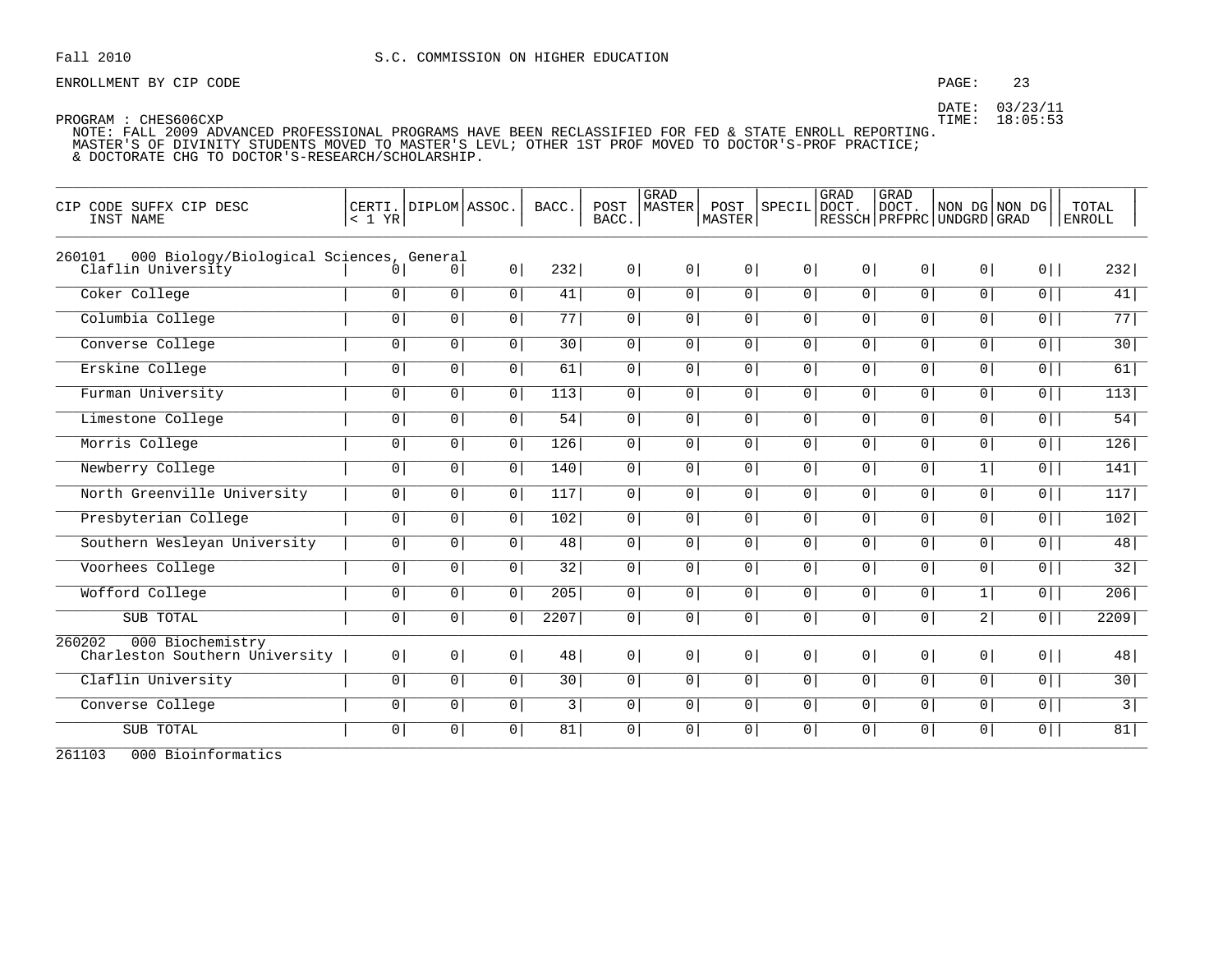### PAGE: 24

DATE: 03/23/11 TIME: 18:05:53

PROGRAM : CHES606CXP

| CIP CODE SUFFX CIP DESC<br>INST NAME                                      | < 1 YR         | CERTI. DIPLOM ASSOC.        |                | BACC.           | POST<br>BACC.  | <b>GRAD</b><br><b>MASTER</b> | POST<br><b>MASTER</b> | <b>SPECIL</b>  | GRAD<br>DOCT.  | <b>GRAD</b><br>DOCT.<br>RESSCH   PRFPRC   UNDGRD   GRAD | NON DG NON DG  |                | TOTAL<br><b>ENROLL</b> |
|---------------------------------------------------------------------------|----------------|-----------------------------|----------------|-----------------|----------------|------------------------------|-----------------------|----------------|----------------|---------------------------------------------------------|----------------|----------------|------------------------|
| 261103<br>000 Bioinformatics<br>Claflin University                        | 0 <sup>1</sup> | 0 <sup>1</sup>              | 0              | 1               | 0 <sup>1</sup> | 0 <sup>1</sup>               | 0                     | 0 <sup>1</sup> | 0 <sup>1</sup> | $0 \mid$                                                | 0              | $0$            | 1                      |
| SUB TOTAL                                                                 | 0 <sup>1</sup> | 0 <sup>1</sup>              | 0              | 1               | 0 <sup>1</sup> | $\overline{0}$               | $\overline{0}$        | $\overline{0}$ | 0 <sup>1</sup> | $\overline{0}$                                          | $\overline{0}$ | $\overline{0}$ | 1                      |
| 261201<br>000 Biotechnology<br>Claflin University                         | 0 <sup>1</sup> | 0 <sup>1</sup>              | 0 <sup>1</sup> | 10 <sup>1</sup> | 0 <sup>1</sup> | 19                           | 0 <sup>1</sup>        | 0 <sup>1</sup> | 0 <sup>1</sup> | 0 <sup>1</sup>                                          | 0 <sup>1</sup> | $0$            | 29                     |
| SUB TOTAL                                                                 | 0              | 0 <sup>1</sup>              | 0 <sup>1</sup> | 10              | 0 <sup>1</sup> | $\overline{19}$              | $\overline{0 }$       | 0 <sup>1</sup> | 0 <sup>1</sup> | $\overline{0}$                                          | $\overline{0}$ | $\overline{0}$ | $\overline{29}$        |
| 261501<br>000 Neuroscience<br>Furman University                           | 0 <sup>1</sup> | 0 <sup>1</sup>              | 0 <sup>1</sup> | 30 <sup>1</sup> | 0 <sup>1</sup> | 0 <sup>1</sup>               | 0 <sup>1</sup>        | 0 <sup>1</sup> | 0 <sup>1</sup> | 0 <sup>1</sup>                                          | 0 <sup>1</sup> | $0 \mid$       | 30                     |
| SUB TOTAL                                                                 | $\overline{0}$ | 0                           | 0 <sup>1</sup> | 30              | 0 <sup>1</sup> | $\overline{0}$               | $\overline{0}$        | 0 <sup>1</sup> | 0 <sup>1</sup> | $\overline{0}$                                          | $\overline{0}$ | $\overline{0}$ | 30                     |
| 269999<br>000 Biological and Biomedical<br>Charleston Southern University | $\overline{0}$ | Sciences, Other<br>$\Omega$ | 0 <sup>1</sup> | 4               | $\overline{0}$ | 0 <sup>1</sup>               | 0 <sup>1</sup>        | 0 <sup>1</sup> | 0 <sup>1</sup> | 0 <sup>1</sup>                                          | 0              | $0 \mid$       | 4                      |
| SUB TOTAL                                                                 | 0              | 0 <sup>1</sup>              | 0 <sup>1</sup> | 4               | 0 <sup>1</sup> | 0 <sup>1</sup>               | $\overline{0}$        | 0 <sup>1</sup> | 0 <sup>1</sup> | $\overline{0}$                                          | $\overline{0}$ | $\overline{0}$ | $\overline{4}$         |
| 000 Mathematics, General<br>270101<br>Allen University                    | 0 <sup>1</sup> | 0 <sup>1</sup>              | 0 <sup>1</sup> | 53              | 0 <sup>1</sup> | 0 <sup>1</sup>               | 0 <sup>1</sup>        | 0 <sup>1</sup> | 0 <sup>1</sup> | 0 <sup>1</sup>                                          | 0              | $0$            | 53                     |
| Anderson University                                                       | 0 <sup>1</sup> | 0 <sup>1</sup>              | 0              | 9 <sup>1</sup>  | 0 <sup>1</sup> | 0                            | 0 <sup>1</sup>        | 0 <sup>1</sup> | 0 <sup>1</sup> | 0 <sup>1</sup>                                          | 0 <sup>1</sup> | $\overline{0}$ | 9                      |
| Benedict College                                                          | $\overline{0}$ | $\overline{0}$              | $\overline{0}$ | 37              | $\overline{0}$ | $\overline{0}$               | $\overline{0}$        | $\overline{0}$ | $\overline{0}$ | $\overline{0}$                                          | $\overline{0}$ | $\overline{0}$ | 37                     |
| <b>Bob Jones University</b>                                               | $\overline{0}$ | $\circ$                     | $\overline{0}$ | 13              | 0 <sup>1</sup> | 0 <sup>1</sup>               | $\overline{0}$        | 0 <sup>1</sup> | 0 <sup>1</sup> | 0 <sup>1</sup>                                          | $\overline{0}$ | $\overline{0}$ | $\overline{13}$        |
| Charleston Southern University                                            | 0 <sup>1</sup> | $\mathbf 0$                 | 0 <sup>1</sup> | 38              | 0 <sup>1</sup> | 0 <sup>1</sup>               | 0 <sup>1</sup>        | 0 <sup>1</sup> | 0 <sup>1</sup> | 0 <sup>1</sup>                                          | 0 <sup>1</sup> | 0              | 38                     |
| Claflin University                                                        | $\overline{0}$ | 0                           | $\overline{0}$ | 26              | $\overline{0}$ | $\overline{0}$               | $\overline{0}$        | $\overline{0}$ | 0 <sup>1</sup> | $\overline{0}$                                          | $\overline{0}$ | $\overline{0}$ | 26                     |
| Coker College                                                             | $\mathbf 0$    | 0                           | 0 <sup>1</sup> | 10              | $\circ$        | 0 <sup>1</sup>               | $\overline{0}$        | 0 <sup>1</sup> | 0              | 0 <sup>1</sup>                                          | $\overline{0}$ | $\overline{0}$ | 10                     |
| Columbia College                                                          | 0 <sup>1</sup> | 0 <sup>1</sup>              | 0              | 11              | 0 <sup>1</sup> | 0 <sup>1</sup>               | 0 <sup>1</sup>        | 0 <sup>1</sup> | 0 <sup>1</sup> | 0 <sup>1</sup>                                          | 0 <sup>1</sup> | 0              | 11                     |
| Converse College                                                          | 0 <sup>1</sup> | 0 <sup>1</sup>              | $\overline{0}$ | 11              | 0 <sup>1</sup> | 0 <sup>1</sup>               | $\overline{0}$        | 0 <sup>1</sup> | 0 <sup>1</sup> | $\overline{0}$                                          | $\overline{0}$ | $\overline{0}$ | $\overline{11}$        |
| Erskine College                                                           | 0 <sup>1</sup> | 0                           | 0 <sup>1</sup> | 7               | $\mathsf{O}$   | 0 <sup>1</sup>               | $\overline{0}$        | 0 <sup>1</sup> | 0              | $\overline{0}$                                          | $\overline{0}$ | $\overline{0}$ | 7                      |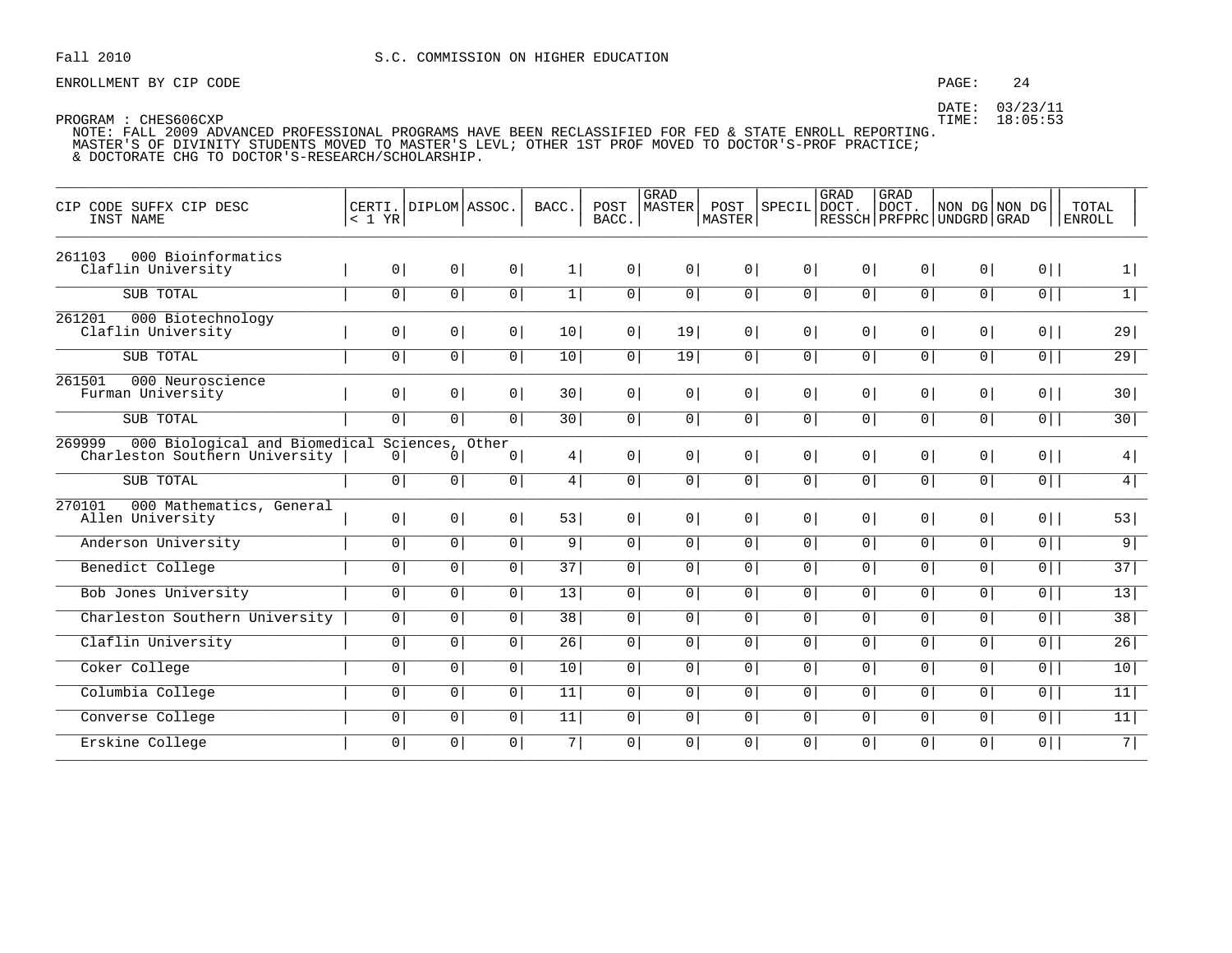### PAGE: 25

DATE: 03/23/11 TIME: 18:05:53

| CIP CODE SUFFX CIP DESC<br>INST NAME                                          | < 1 YR         | CERTI. DIPLOM ASSOC. |                | BACC.          | POST<br>BACC.  | GRAD<br><b>MASTER</b> | POST<br>MASTER | SPECIL         | GRAD<br>DOCT.  | GRAD<br>DOCT.<br>  RESSCH   PRFPRC   UNDGRD   GRAD |                | NON DG NON DG  | TOTAL<br><b>ENROLL</b> |
|-------------------------------------------------------------------------------|----------------|----------------------|----------------|----------------|----------------|-----------------------|----------------|----------------|----------------|----------------------------------------------------|----------------|----------------|------------------------|
| 270101<br>000 Mathematics, General<br>Furman University                       | 0 <sup>1</sup> | 0 <sup>1</sup>       | 0 <sup>1</sup> | 16             | 0 <sup>1</sup> | $\circ$               | 0 <sup>1</sup> | $\circ$        | 0 <sup>1</sup> | 0 <sup>1</sup>                                     | 0 <sup>1</sup> | $0$            | 16                     |
| Limestone College                                                             | 0 <sup>1</sup> | 0 <sup>1</sup>       | 0 <sup>1</sup> | 4              | $\overline{0}$ | $\overline{0}$        | 0 <sup>1</sup> | 0 <sup>1</sup> | $\overline{0}$ | $\overline{0}$                                     | $\overline{0}$ | $\overline{0}$ | 4                      |
| Morris College                                                                | $\mathbf{0}$   | $\circ$              | $\overline{0}$ | 31             | $\circ$        | 0 <sup>1</sup>        | $\overline{0}$ | 0 <sup>1</sup> | $\overline{0}$ | 0 <sup>1</sup>                                     | $\circ$        | 0 <sup>1</sup> | 31                     |
| Newberry College                                                              | 0 <sup>1</sup> | 0 <sup>1</sup>       | $\overline{0}$ | 39             | $\overline{0}$ | $\circ$               | 0 <sup>1</sup> | 0 <sup>1</sup> | 0 <sup>1</sup> | 0 <sup>1</sup>                                     | 0 <sup>1</sup> | 0              | 39                     |
| North Greenville University                                                   | $\overline{0}$ | $\overline{0}$       | $\overline{0}$ | 59             | $\overline{0}$ | $\overline{0}$        | $\overline{0}$ | 0              | $\overline{0}$ | $\overline{0}$                                     | 0              | $\overline{0}$ | 59                     |
| Presbyterian College                                                          | 0 <sup>1</sup> | 0 <sup>1</sup>       | $\overline{0}$ | 21             | 0              | 0 <sup>1</sup>        | $\overline{0}$ | 0 <sup>1</sup> | $\overline{0}$ | 0 <sup>1</sup>                                     | 0 <sup>1</sup> | 0 <sup>1</sup> | 21                     |
| Southern Wesleyan University                                                  | 0 <sup>1</sup> | 0 <sup>1</sup>       | $\mathbf 0$    | $\overline{2}$ | 0              | 0 <sup>1</sup>        | $\overline{0}$ | 0 <sup>1</sup> | 0 <sup>1</sup> | $\overline{0}$                                     | 0 <sup>1</sup> | $\overline{0}$ | $\overline{2}$         |
| Voorhees College                                                              | $\overline{0}$ | 0 <sup>1</sup>       | $\overline{0}$ | 4 <sup>1</sup> | 0              | 0                     | 0 <sup>1</sup> | 0              | 0 <sup>1</sup> | $\overline{0}$                                     | 0 <sup>1</sup> | $\overline{0}$ | 4                      |
| Wofford College                                                               | $\mathbf 0$    | $\mathbf 0$          | $\mathbf 0$    | 24             | 0 <sup>1</sup> | 0 <sup>1</sup>        | $\overline{0}$ | $\overline{0}$ | 0 <sup>1</sup> | 0 <sup>1</sup>                                     | $\overline{0}$ | $\overline{0}$ | 24                     |
| SUB TOTAL                                                                     | 0 <sup>1</sup> | 0 <sup>1</sup>       | $\overline{0}$ | 415            | $\overline{0}$ | 0 <sup>1</sup>        | 0 <sup>1</sup> | 0 <sup>1</sup> | 0 <sup>1</sup> | $\overline{0}$                                     | $\overline{0}$ | $\overline{0}$ | 415                    |
| 270301<br>000 Applied Mathematics, General<br>Charleston Southern University  | 0 <sup>1</sup> | 0 <sup>1</sup>       | 0 <sup>1</sup> | 12             | 0 <sup>1</sup> | $\circ$               | $\overline{0}$ | $\overline{0}$ | $\overline{0}$ | 0 <sup>1</sup>                                     | 0 <sup>1</sup> | $0$            | 12                     |
| SUB TOTAL                                                                     | 0 <sup>1</sup> | 0                    | 0 <sup>1</sup> | 12             | $\overline{0}$ | $\overline{0}$        | 0 <sup>1</sup> | 0 <sup>1</sup> | 0              | $\overline{0}$                                     | $\overline{0}$ | $\overline{0}$ | 12                     |
| 270503<br>000 Mathematics and Statistics<br>Anderson University               | $\overline{0}$ | 0 <sup>1</sup>       | 0 <sup>1</sup> | 2              | 0 <sup>1</sup> | 0 <sup>1</sup>        | 0 <sup>1</sup> | 0 <sup>1</sup> | 0 <sup>1</sup> | 0 <sup>1</sup>                                     | 0 <sup>1</sup> | $0$            | 2                      |
| SUB TOTAL                                                                     | $\circ$        | 0 <sup>1</sup>       | 0 <sup>1</sup> | 2              | 0              | $\circ$               | $\circ$        | 0 <sup>1</sup> | 0 <sup>1</sup> | 0 <sup>1</sup>                                     | 0 <sup>1</sup> | 0              | $\overline{2}$         |
| 300101<br>000 Biological and Physical Sciences<br>North Greenville University | $\circ$        | 0 <sup>1</sup>       | 0 <sup>1</sup> | 5              | 0 <sup>1</sup> | 0 <sup>1</sup>        | 0 <sup>1</sup> | $\circ$        | $\overline{0}$ | 0 <sup>1</sup>                                     | 0 <sup>1</sup> | $0$            | 5                      |
| SUB TOTAL                                                                     | 0 <sup>1</sup> | 0 <sup>1</sup>       | 0 <sup>1</sup> | 5              | $\overline{0}$ | $\circ$               | $\overline{0}$ | 0 <sup>1</sup> | $\overline{0}$ | $\overline{0}$                                     | $\overline{0}$ | $\overline{0}$ | $\overline{5}$         |
| 300801<br>000 Mathematics and Computer Science<br>Furman University           | $\overline{0}$ | 0 <sup>1</sup>       | 0 <sup>1</sup> | 2              | 0 <sup>1</sup> | 0 <sup>1</sup>        | 0 <sup>1</sup> | 0 <sup>1</sup> | 0 <sup>1</sup> | 0 <sup>1</sup>                                     | 0 <sup>1</sup> | $0$            | 2                      |
| SUB TOTAL                                                                     | $\circ$        | 0                    | 0              | $\overline{2}$ | $\circ$        | 0 <sup>1</sup>        | $\circ$        | $\circ$        | 0 <sup>1</sup> | 0 <sup>1</sup>                                     | $\circ$        | 0 <sup>1</sup> | $\overline{2}$         |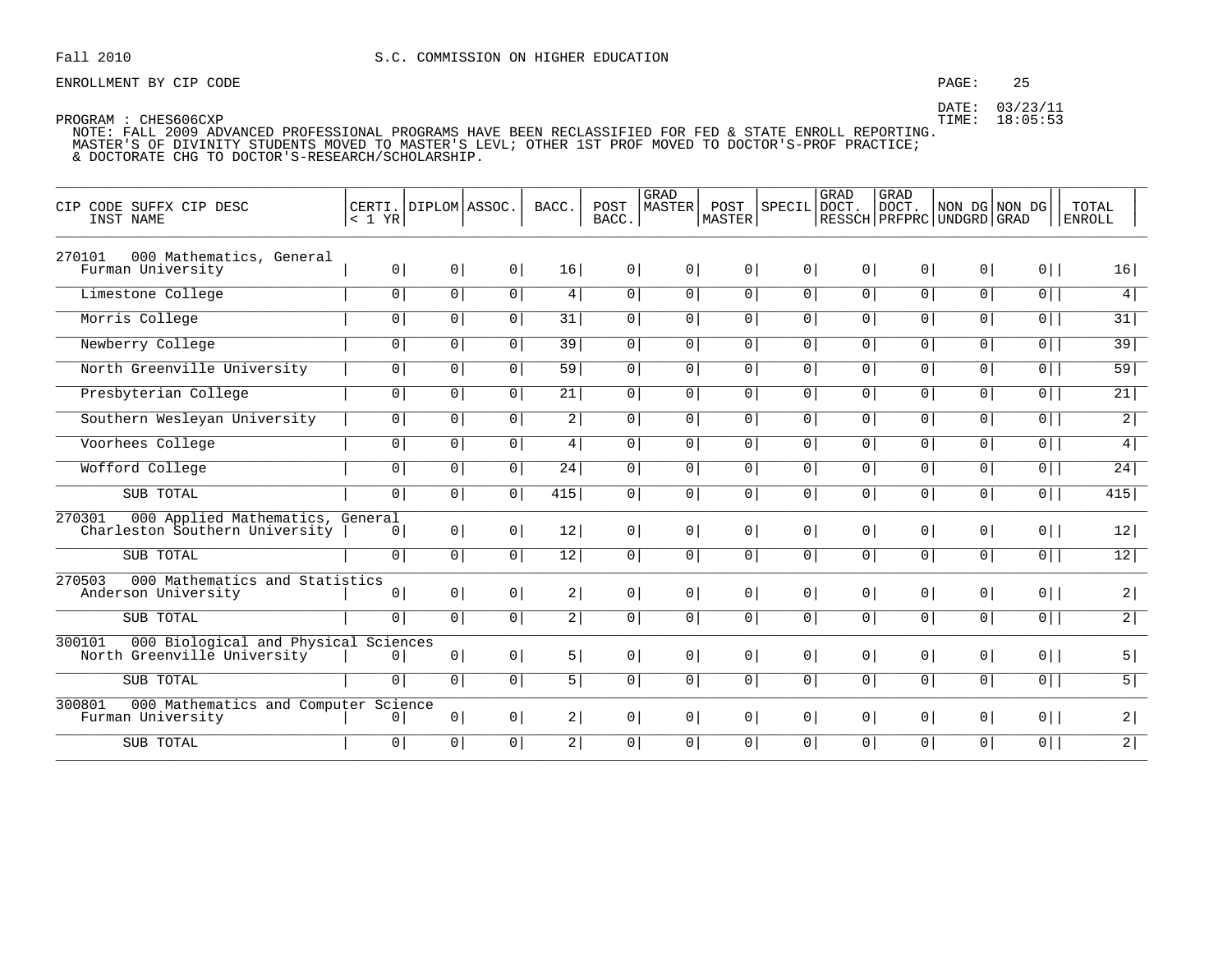ENROLLMENT BY CIP CODE **ENROLLMENT BY CIP** CODE

DATE: 03/23/11

| CIP CODE SUFFX CIP DESC<br>INST NAME                                                            | CERTI. DIPLOM ASSOC.<br>$< 1$ YR |                |                           | BACC. | POST<br>BACC.  | GRAD<br>MASTER | POST<br><b>MASTER</b> | SPECIL DOCT.   | GRAD           | <b>GRAD</b><br>  DOCT.<br>RESSCH   PRFPRC   UNDGRD   GRAD | NON DG NON DG  |                | TOTAL<br><b>ENROLL</b> |
|-------------------------------------------------------------------------------------------------|----------------------------------|----------------|---------------------------|-------|----------------|----------------|-----------------------|----------------|----------------|-----------------------------------------------------------|----------------|----------------|------------------------|
| 301701<br>000 Behavioral Sciences<br>Anderson University                                        | 0                                | 0              | 0 <sup>1</sup>            | 32    | 0 <sup>1</sup> | 0 <sup>1</sup> | 0 <sup>1</sup>        | 0 <sup>1</sup> | 0 <sup>1</sup> | 0 <sup>1</sup>                                            | 1              | $0$            | 33                     |
|                                                                                                 |                                  |                |                           |       |                |                |                       |                |                |                                                           |                |                |                        |
| Columbia College                                                                                | 0                                | $\overline{0}$ | $\overline{0}$            | 24    | $\overline{0}$ | $\overline{0}$ | $\overline{0}$        | $\overline{0}$ | $\overline{0}$ | $\overline{0}$                                            | $\overline{0}$ | 0              | 24                     |
| SUB TOTAL                                                                                       | 0 <sup>1</sup>                   | 0              | 0 <sup>1</sup>            | 56    | 0 <sup>1</sup> | 0 <sup>1</sup> | 0 <sup>1</sup>        | 0 <sup>1</sup> | 0 <sup>1</sup> | 0 <sup>1</sup>                                            | 1              | $\overline{0}$ | 57                     |
| 302301<br>000 Intercultural/Multicultural and Diversity Studies<br>Columbia International Univ. | $\circ$                          | 0 <sup>1</sup> | 0 <sup>1</sup>            | 0     | 0 <sup>1</sup> | 13             | 0 <sup>1</sup>        | 0 <sup>1</sup> | 0 <sup>1</sup> | 0 <sup>1</sup>                                            | 0 <sup>1</sup> | $0$            | 13                     |
| Wofford College                                                                                 | 0 <sup>1</sup>                   | $\overline{0}$ | 0 <sup>1</sup>            | 19    | 0 <sup>1</sup> | $\overline{0}$ | 0 <sup>1</sup>        | $\overline{0}$ | $\overline{0}$ | 0 <sup>1</sup>                                            | $\circ$        | $\overline{0}$ | 19                     |
| SUB TOTAL                                                                                       | $\overline{0}$                   | $\overline{0}$ | $\overline{0}$            | 19    | 0 <sup>1</sup> | 13             | 0 <sup>1</sup>        | $\overline{0}$ | $\circ$        | $\overline{0}$                                            | $\circ$        | 0              | 32                     |
| 000 Multi-/Interdisciplinary Studies, Other<br>309999<br>Converse College                       | $\mathbf{0}$                     | 01             | 0 <sup>1</sup>            | 1     | 0 <sup>1</sup> | 0 <sup>1</sup> | $\overline{0}$        | 0 <sup>1</sup> | 0 <sup>1</sup> | 0 <sup>1</sup>                                            | 0 <sup>1</sup> | $0$            | 1                      |
| Furman University                                                                               | 0 <sup>1</sup>                   | $\overline{0}$ | 0 <sup>1</sup>            | 27    | 0 <sup>1</sup> | 0 <sup>1</sup> | 0 <sup>1</sup>        | $\overline{0}$ | $\overline{0}$ | 0 <sup>1</sup>                                            | 0 <sup>1</sup> | $\overline{0}$ | 27                     |
| SUB TOTAL                                                                                       | $\overline{0}$                   | $\overline{0}$ | $\overline{0}$            | 28    | 0 <sup>1</sup> | $\overline{0}$ | 0 <sup>1</sup>        | 0 <sup>1</sup> | 0 <sup>1</sup> | 0                                                         | 0 <sup>1</sup> | $\overline{0}$ | 28                     |
| 000 Parks, Recreation and Leisure Studies<br>310101<br>Benedict College                         | 0 <sup>1</sup>                   | 0 <sup>1</sup> | 0 <sup>1</sup>            | 131   | $\circ$        | 0 <sup>1</sup> | 0 <sup>1</sup>        | 0 <sup>1</sup> | 0 <sup>1</sup> | 0 <sup>1</sup>                                            | 0 <sup>1</sup> | $0$            | 131                    |
| Newberry College                                                                                | 0                                | 0              | 0 <sup>1</sup>            | 13    | 0 <sup>1</sup> | $\overline{0}$ | 0 <sup>1</sup>        | 0 <sup>1</sup> | 0 <sup>1</sup> | 0 <sup>1</sup>                                            | 0 <sup>1</sup> | $\overline{0}$ | 13                     |
| North Greenville University                                                                     | 0 <sup>1</sup>                   | $\overline{0}$ | 0 <sup>1</sup>            | 37    | $\circ$        | $\overline{0}$ | 0 <sup>1</sup>        | $\overline{0}$ | 0 <sup>1</sup> | 0 <sup>1</sup>                                            | $\circ$        | $\overline{0}$ | 37                     |
| SUB TOTAL                                                                                       | 0                                | 0              | $\overline{0}$            | 181   | $\circ$        | $\overline{0}$ | $\overline{0}$        | 0 <sup>1</sup> | $\circ$        | $\overline{0}$                                            | 0 <sup>1</sup> | $\overline{0}$ | 181                    |
| 000 Parks, Recreation and Leisure Facilities Management, General<br>310301<br>Morris College    | 0 <sup>1</sup>                   | 0 <sup>1</sup> | 0                         | 31    | $\overline{0}$ | 0 <sup>1</sup> | 0 <sup>1</sup>        | 0 <sup>1</sup> | $\circ$        | 0 <sup>1</sup>                                            | 0 <sup>1</sup> | $0$            | 31                     |
| SUB TOTAL                                                                                       | 0 <sup>1</sup>                   | 0              | $\Omega$                  | 31    | 0 <sup>1</sup> | $\overline{0}$ | 0 <sup>1</sup>        | 0 <sup>1</sup> | 0 <sup>1</sup> | 0 <sup>1</sup>                                            | 0 <sup>1</sup> | $\overline{0}$ | 31                     |
| 000 Health and Physical Education/Fitness,<br>310501<br>Bob Jones University                    | 0 <sub>1</sub>                   | 0 <sup>1</sup> | General<br>0 <sup>1</sup> | 72    | 0 <sup>1</sup> | 0 <sup>1</sup> | 0 <sup>1</sup>        | 0 <sup>1</sup> | 0 <sup>1</sup> | 0 <sup>1</sup>                                            | 0 <sup>1</sup> | $0$            | 72                     |
| Charleston Southern University                                                                  | 0                                | $\overline{0}$ | 0 <sup>1</sup>            | 453   | 0 <sup>1</sup> | $\overline{0}$ | 0 <sup>1</sup>        | 0 <sup>1</sup> | 0              | 0 <sup>1</sup>                                            | 0 <sup>1</sup> | $0$            | 453                    |
| Claflin University                                                                              | $\circ$                          | 0              | 0 <sup>1</sup>            | 33    | 0 <sup>1</sup> | 0 <sup>1</sup> | 0 <sup>1</sup>        | 0 <sup>1</sup> | 0 <sup>1</sup> | $\circ$                                                   | $\circ$        | 0              | 33                     |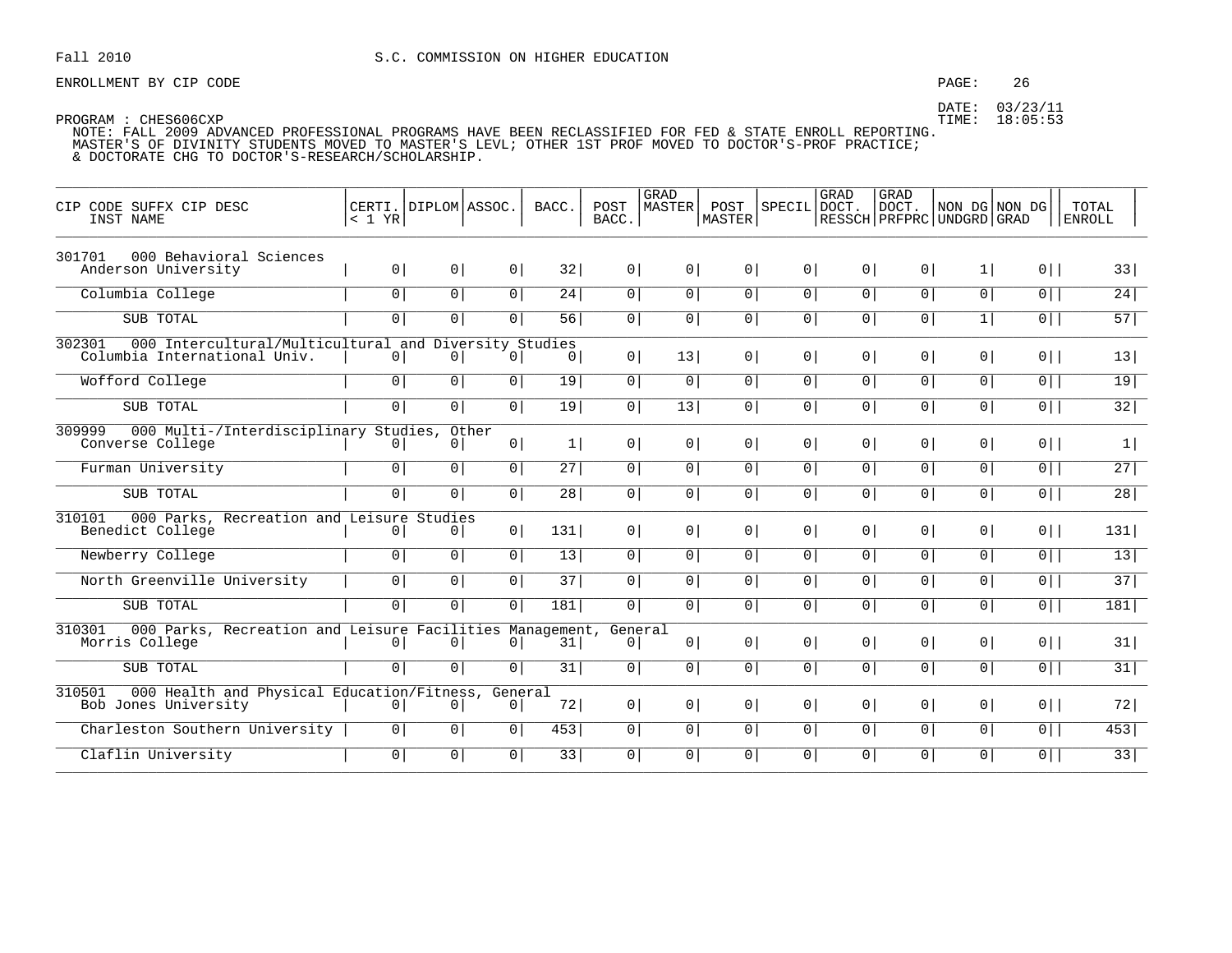### PAGE: 27

DATE: 03/23/11 TIME: 18:05:53

PROGRAM : CHES606CXP

| CIP CODE SUFFX CIP DESC<br>INST NAME                                                  | $< 1$ YR       | CERTI. DIPLOM ASSOC. |                | BACC.          | POST<br>BACC.  | <b>GRAD</b><br><b>MASTER</b> | POST<br>MASTER | SPECIL DOCT.   | GRAD           | GRAD<br>DOCT.<br>  RESSCH   PRFPRC   UNDGRD   GRAD | NON DG NON DG  |                | TOTAL<br><b>ENROLL</b> |
|---------------------------------------------------------------------------------------|----------------|----------------------|----------------|----------------|----------------|------------------------------|----------------|----------------|----------------|----------------------------------------------------|----------------|----------------|------------------------|
| 000 Health and Physical Education/Fitness, General<br>310501<br>Voorhees College      | 0 <sup>1</sup> | 0 <sup>1</sup>       | 0 <sup>1</sup> | 24             | 0 <sup>1</sup> | $\circ$                      | 0 <sup>1</sup> | 0 <sup>1</sup> | 0 <sup>1</sup> | 0 <sup>1</sup>                                     | 0 <sup>1</sup> | $0$            | 24                     |
| SUB TOTAL                                                                             | $\circ$        | 0 <sup>1</sup>       | $\circ$        | 582            | $\overline{0}$ | 0                            | 0 <sup>1</sup> | $\overline{0}$ | $\overline{0}$ | 0 <sup>1</sup>                                     | 0 <sup>1</sup> | $\overline{0}$ | 582                    |
| 000 Sport and Fitness Administration/Management<br>310504<br>Claflin University       | 0 <sup>1</sup> | 0 <sup>1</sup>       | 0              | 49             | 0 <sup>1</sup> | $\overline{0}$               | $\circ$        | 0 <sup>1</sup> | 0 <sup>1</sup> | $\overline{0}$                                     | 0              | $0$            | 49                     |
| Coker College                                                                         | 0 <sup>1</sup> | 0 <sup>1</sup>       | $\circ$        | 27             | 0              | $\mathbf 0$                  | 0 <sup>1</sup> | 0 <sup>1</sup> | 0 <sup>1</sup> | 0 <sup>1</sup>                                     | 0 <sup>1</sup> | $\overline{0}$ | 27                     |
| Erskine College                                                                       | 0 <sup>1</sup> | 0 <sup>1</sup>       | $\overline{0}$ | 28             | 0              | $\mathbf 0$                  | 0              | $\overline{0}$ | $\overline{0}$ | 0 <sup>1</sup>                                     | $\overline{0}$ | $\overline{0}$ | 28                     |
| Limestone College                                                                     | $\circ$        | 0 <sup>1</sup>       | 0 <sup>1</sup> | 73             | 0              | 0 <sup>1</sup>               | 0 <sup>1</sup> | 0 <sup>1</sup> | 0 <sup>1</sup> | 0 <sup>1</sup>                                     | 0 <sup>1</sup> | $\overline{0}$ | 73                     |
| Newberry College                                                                      | 0 <sup>1</sup> | 0                    | 0 <sup>1</sup> | 79             | 0              | $\mathbf 0$                  | 0 <sup>1</sup> | 0 <sup>1</sup> | 0 <sup>1</sup> | 0 <sup>1</sup>                                     | 0 <sup>1</sup> | $\overline{0}$ | $\overline{79}$        |
| North Greenville University                                                           | $\circ$        | $\overline{0}$       | $\overline{0}$ | 143            | 0              | $\mathbf 0$                  | 0 <sup>1</sup> | 0 <sup>1</sup> | $\overline{0}$ | 0 <sup>1</sup>                                     | $\overline{0}$ | $\overline{0}$ | 143                    |
| SUB TOTAL                                                                             | $\overline{0}$ | 0 <sup>1</sup>       | 0 <sup>1</sup> | 399            | 0 <sup>1</sup> | 0 <sup>1</sup>               | 0 <sup>1</sup> | 0 <sup>1</sup> | 0 <sup>1</sup> | 0 <sup>1</sup>                                     | 0 <sup>1</sup> | $\overline{0}$ | 399                    |
| 000 Kinesiology and Exercise Science<br>310505<br>Coker College                       | 01             | 0 <sup>1</sup>       | $\overline{0}$ | 41             | 0 <sup>1</sup> | 0 <sup>1</sup>               | 0 <sup>1</sup> | 0 <sup>1</sup> | 0 <sup>1</sup> | 0 <sup>1</sup>                                     | 0 <sup>1</sup> | $0$            | 41                     |
| Furman University                                                                     | $\circ$        | $\overline{0}$       | $\overline{0}$ | 134            | 0              | 0 <sup>1</sup>               | 0 <sup>1</sup> | 0 <sup>1</sup> | 0 <sup>1</sup> | 0 <sup>1</sup>                                     | 0 <sup>1</sup> | $\overline{0}$ | 134                    |
| SUB TOTAL                                                                             | $\overline{0}$ | 0 <sup>1</sup>       | $\overline{0}$ | 175            | 0              | $\mathbf 0$                  | 0              | $\overline{0}$ | $\overline{0}$ | 0 <sup>1</sup>                                     | 0 <sup>1</sup> | $\overline{0}$ | $175$                  |
| 000 Health and Physical Education/Fitness, Other<br>310599<br>Coker College           | 0 <sup>1</sup> | $\overline{0}$       | 0              | 9              | 0              | 0 <sup>1</sup>               | 0 <sup>1</sup> | 0 <sup>1</sup> | 0 <sup>1</sup> | 0 <sup>1</sup>                                     | 0 <sup>1</sup> | $0$            | 9 <sup>1</sup>         |
| Limestone College                                                                     | $\overline{0}$ | 0 <sup>1</sup>       | $\circ$        | 46             | $\overline{0}$ | 0 <sup>1</sup>               | 0 <sup>1</sup> | $\overline{0}$ | $\overline{0}$ | 0 <sup>1</sup>                                     | 0 <sup>1</sup> | $\overline{0}$ | 46                     |
| North Greenville University                                                           | 0 <sup>1</sup> | 0 <sup>1</sup>       | 0 <sup>1</sup> | 53             | 0              | $\overline{0}$               | 0 <sup>1</sup> | 0 <sup>1</sup> | 0 <sup>1</sup> | 0 <sup>1</sup>                                     | 0 <sup>1</sup> | $0$            | $\overline{53}$        |
| SUB TOTAL                                                                             | $\circ$        | 0 <sup>1</sup>       | 0 <sup>1</sup> | 108            | 0              | 0 <sup>1</sup>               | 0 <sup>1</sup> | 0 <sup>1</sup> | 0 <sup>1</sup> | 0 <sup>1</sup>                                     | 0 <sup>1</sup> | $\overline{0}$ | 108                    |
| 000 Parks, Recreation, Leisure, and Fitness Studies, Other<br>319999<br>Coker College | 01             | 0 <sup>1</sup>       | $\mathbf{0}$   | $\overline{2}$ | 0 <sup>1</sup> | 0 <sup>1</sup>               | 0 <sup>1</sup> | 0 <sup>1</sup> | 0 <sup>1</sup> | 0 <sup>1</sup>                                     | 0 <sup>1</sup> | $0$            | 2                      |
| Southern Wesleyan University                                                          | 0 <sup>1</sup> | $\overline{0}$       | $\overline{0}$ | 32             | $\mathbf 0$    | $\overline{0}$               | $\mathbf 0$    | 0 <sup>1</sup> | 0 <sup>1</sup> | 0                                                  | $\overline{0}$ | $\boxed{0}$    | 32                     |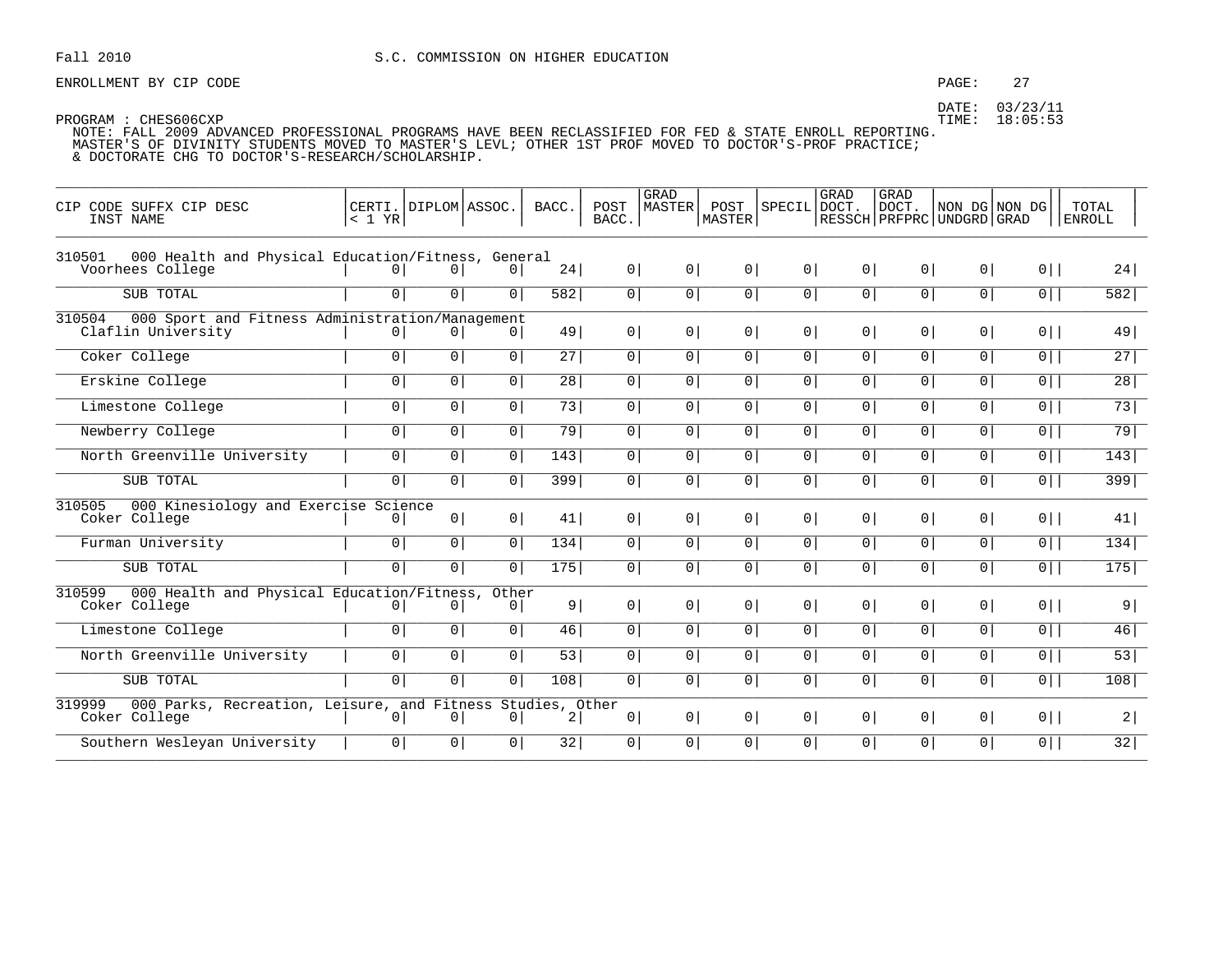### PAGE: 28

TIME: 18:05:53

PROGRAM : CHES606CXP NOTE: FALL 2009 ADVANCED PROFESSIONAL PROGRAMS HAVE BEEN RECLASSIFIED FOR FED & STATE ENROLL REPORTING. MASTER'S OF DIVINITY STUDENTS MOVED TO MASTER'S LEVL; OTHER 1ST PROF MOVED TO DOCTOR'S-PROF PRACTICE; & DOCTORATE CHG TO DOCTOR'S-RESEARCH/SCHOLARSHIP.

| CIP CODE SUFFX CIP DESC<br>INST NAME                                              | < 1 YR         | CERTI. DIPLOM ASSOC. |                | BACC.          | POST<br>BACC.  | GRAD<br><b>MASTER</b> | POST<br><b>MASTER</b> | SPECIL         | GRAD<br>DOCT.  | GRAD<br>DOCT.<br>RESSCH PRFPRC UNDGRD GRAD | NON DG NON DG  |                | TOTAL<br><b>ENROLL</b> |
|-----------------------------------------------------------------------------------|----------------|----------------------|----------------|----------------|----------------|-----------------------|-----------------------|----------------|----------------|--------------------------------------------|----------------|----------------|------------------------|
| 000 Parks, Recreation, Leisure, and Fitness Studies, Other<br>319999<br>SUB TOTAL | $\overline{0}$ | 0 <sup>1</sup>       | 0 <sup>1</sup> | 34             | 0 <sup>1</sup> | 0 <sup>1</sup>        | 0 <sup>1</sup>        | 0 <sup>1</sup> | 0 <sup>1</sup> | 0 <sup>1</sup>                             | 0 <sup>1</sup> | $0$            | 34                     |
| 380101<br>000 Philosophy<br>Erskine College                                       | 0 <sup>1</sup> | 0 <sup>1</sup>       | 0 <sup>1</sup> | 3              | 0 <sup>1</sup> | 0 <sup>1</sup>        | 0 <sup>1</sup>        | 0 <sup>1</sup> | 0 <sup>1</sup> | 0 <sup>1</sup>                             | 0 <sup>1</sup> | $0$            | 3                      |
| Furman University                                                                 | 0 <sup>1</sup> | 0 <sup>1</sup>       | 0 <sup>1</sup> | 15             | 0 <sup>1</sup> | 0 <sup>1</sup>        | 0 <sup>1</sup>        | 0 <sup>1</sup> | 0 <sup>1</sup> | 0                                          | $\circ$        | $\overline{0}$ | 15                     |
| Presbyterian College                                                              | 0 <sup>1</sup> | 0 <sup>1</sup>       | 0 <sup>1</sup> | 1              | 0 <sup>1</sup> | 0 <sup>1</sup>        | 0 <sup>1</sup>        | 0 <sup>1</sup> | 0 <sup>1</sup> | 0 <sup>1</sup>                             | 0 <sup>1</sup> | $0$            | $\overline{1}$         |
| Wofford College                                                                   | $\overline{0}$ | $\overline{0}$       | 0 <sup>1</sup> | 10             | $\overline{0}$ | 0                     | 0                     | $\overline{0}$ | $\mathbf{0}$   | 0                                          | $\overline{0}$ | 0              | 10                     |
| SUB TOTAL                                                                         | $\overline{0}$ | 0 <sup>1</sup>       | $\overline{0}$ | 29             | $\overline{0}$ | $\overline{0}$        | $\overline{0}$        | 0 <sup>1</sup> | 0 <sup>1</sup> | 0 <sup>1</sup>                             | $\overline{0}$ | $\overline{0}$ | 29                     |
| 380201<br>000 Religion/Religious Studies<br>Allen University                      | 0 <sup>1</sup> | 0 <sup>1</sup>       | 0 <sup>1</sup> | 28             | 0 <sup>1</sup> | 0 <sup>1</sup>        | 0 <sup>1</sup>        | $\circ$        | $\overline{0}$ | $\overline{0}$                             | 0 <sup>1</sup> | $0$            | 28                     |
| Bob Jones University                                                              | 0 <sup>1</sup> | 0                    | 0 <sup>1</sup> | 0 <sup>1</sup> | 0 <sup>1</sup> | 0 <sup>1</sup>        | 0 <sup>1</sup>        | 1              | 0 <sup>1</sup> | 0 <sup>1</sup>                             | 0              | $\overline{0}$ | 1                      |
| Charleston Southern University                                                    | $\circ$        | 0 <sup>1</sup>       | $\overline{0}$ | 53             | $\overline{0}$ | $\overline{0}$        | 0 <sup>1</sup>        | 0 <sup>1</sup> | 0 <sup>1</sup> | 0 <sup>1</sup>                             | 0 <sup>1</sup> | $\overline{0}$ | 53                     |
| Columbia College                                                                  | $\overline{0}$ | 0 <sup>1</sup>       | 0 <sup>1</sup> | 5              | $\overline{0}$ | $\overline{0}$        | 0 <sup>1</sup>        | 0 <sup>1</sup> | $\mathbf{0}$   | 0                                          | $\overline{0}$ | $\overline{0}$ | $5\overline{)}$        |
| Converse College                                                                  | $\overline{0}$ | 0 <sup>1</sup>       | 0 <sup>1</sup> | 3              | 0 <sup>1</sup> | 0 <sup>1</sup>        | 0 <sup>1</sup>        | 0 <sup>1</sup> | 0 <sup>1</sup> | 0 <sup>1</sup>                             | 0 <sup>1</sup> | $\overline{0}$ | $\overline{3}$         |
| Erskine College                                                                   | $\overline{0}$ | $\mathbf 0$          | 0 <sup>1</sup> | $7\vert$       | $\overline{0}$ | $\overline{0}$        | 0                     | $\overline{0}$ | $\mathbf{0}$   | 0                                          | $\overline{0}$ | 0              | $\overline{7}$         |
| Furman University                                                                 | $\mathbf 0$    | 0 <sup>1</sup>       | $\overline{0}$ | 19             | $\overline{0}$ | $\overline{0}$        | 0 <sup>1</sup>        | 0 <sup>1</sup> | 0 <sup>1</sup> | 0 <sup>1</sup>                             | 0 <sup>1</sup> | $\overline{0}$ | 19                     |
| Lutheran Theological So. Semin                                                    | $\overline{0}$ | 0 <sup>1</sup>       | 0 <sup>1</sup> | 0 <sup>1</sup> | 0 <sup>1</sup> | 2                     | 0 <sup>1</sup>        | 0 <sup>1</sup> | 0 <sup>1</sup> | 0 <sup>1</sup>                             | 0 <sup>1</sup> | $0$            | $\overline{2}$         |
| Presbyterian College                                                              | 0 <sup>1</sup> | 0 <sup>1</sup>       | 0 <sup>1</sup> | 8              | $\overline{0}$ | $\overline{0}$        | 0 <sup>1</sup>        | 0 <sup>1</sup> | 0 <sup>1</sup> | 0 <sup>1</sup>                             | 0 <sup>1</sup> | $\overline{0}$ | 8                      |
| Southern Wesleyan University                                                      | $\mathbf 0$    | 0                    | 0 <sup>1</sup> | 54             | $\overline{0}$ | 5                     | 0 <sup>1</sup>        | 0 <sup>1</sup> | 0 <sup>1</sup> | 0 <sup>1</sup>                             | 0 <sup>1</sup> | $\overline{0}$ | 59                     |
| Wofford College                                                                   | $\overline{0}$ | $\overline{0}$       | 0 <sup>1</sup> | 11             | 0 <sup>1</sup> | 0 <sup>1</sup>        | 0                     | 0 <sup>1</sup> | 0 <sup>1</sup> | 0                                          | $\overline{0}$ | $\overline{0}$ | 11                     |
| SUB TOTAL                                                                         | $\mathbf 0$    | 0 <sup>1</sup>       | 0 <sup>1</sup> | 188            | $\overline{0}$ | 7                     | 0 <sup>1</sup>        | 1              | 0 <sup>1</sup> | 0 <sup>1</sup>                             | 0 <sup>1</sup> | $\overline{0}$ | 196                    |
| 380203<br>000 Christian Studies<br>Anderson University                            | $\overline{0}$ | 0 <sup>1</sup>       | $\overline{0}$ | 12             | 0 <sup>1</sup> | 0 <sup>1</sup>        | 0 <sup>1</sup>        | $\overline{0}$ | 0 <sup>1</sup> | 0 <sup>1</sup>                             | 1 <sup>1</sup> | $0$            | 13                     |

DATE: 03/23/11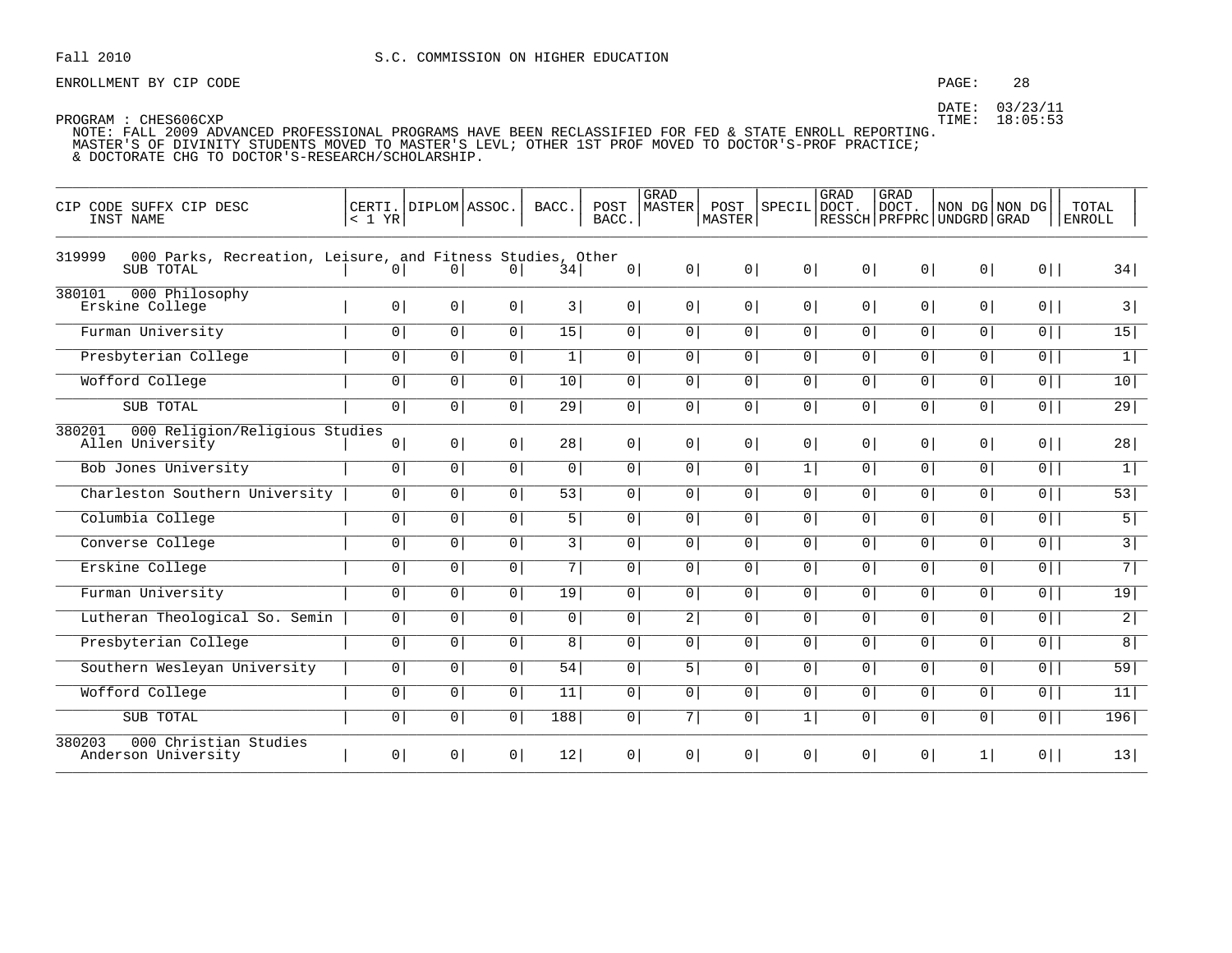ENROLLMENT BY CIP CODE **EXAMPLE 29** PAGE: 29

| CODE SUFFX CIP DESC<br>CTP<br>INST NAME                                              | < 1 YR         | CERTI. DIPLOM ASSOC. |                | BACC.           | POST<br>BACC.  | GRAD<br>MASTER | POST<br>MASTER  | SPECIL DOCT.   | <b>GRAD</b>    | <b>GRAD</b><br>DOCT. | NON DG NON DG<br>RESSCH   PRFPRC   UNDGRD   GRAD |                | TOTAL<br><b>ENROLL</b> |
|--------------------------------------------------------------------------------------|----------------|----------------------|----------------|-----------------|----------------|----------------|-----------------|----------------|----------------|----------------------|--------------------------------------------------|----------------|------------------------|
| 380203<br>000 Christian Studies<br>SUB TOTAL                                         | 0              | 0 <sup>1</sup>       | $0 \mid$       | 12              | $0 \mid$       | 0 <sup>1</sup> | 0               | 0 <sup>1</sup> | 0              | 0                    | 1                                                | $0$            | 13                     |
| 380203<br>001 Christian Studies-Christian Ministry<br>Anderson University            | $\overline{0}$ | 0 <sup>1</sup>       | 0              | 43              | 0 <sup>1</sup> | 0 <sup>1</sup> | 0               | 0 <sup>1</sup> | 0 <sup>1</sup> | 0 <sup>1</sup>       | 0 <sup>1</sup>                                   | $0$            | 43                     |
| SUB TOTAL                                                                            | $\overline{0}$ | 0 <sup>1</sup>       | $\overline{0}$ | 43              | $\overline{0}$ | $\circ$        | $\overline{0}$  | $\overline{0}$ | $\overline{0}$ | $\overline{0}$       | $\circ$                                          | $\overline{0}$ | 43                     |
| 380203<br>003 Christian Studies-Christian Ministry-Youth Min.<br>Anderson University | 0 <sup>1</sup> |                      | 0 <sup>1</sup> | 2               | 0              | 0 <sup>1</sup> | 0               | 0 <sup>1</sup> | 0              | 0                    | 0 <sup>1</sup>                                   | $0$            | 2                      |
| SUB TOTAL                                                                            | 0              | $\overline{0}$       | $\overline{0}$ | $\overline{2}$  | $\overline{0}$ | 0 <sup>1</sup> | $\overline{0}$  | $\overline{0}$ | 0              | 0 <sup>1</sup>       | 0 <sup>1</sup>                                   | $0$            | $\overline{2}$         |
| 380205<br>000 Islamic Studies<br>Columbia International Univ.                        | 0 <sup>1</sup> | 0 <sup>1</sup>       | 0              | 0 <sup>1</sup>  | 0              | 6              | 0               | 0 <sup>1</sup> | 0 <sup>1</sup> | 0 <sup>1</sup>       | 0 <sup>1</sup>                                   | $0$            | 6                      |
| SUB TOTAL                                                                            | 0              | 0                    | $\overline{0}$ | $\overline{0}$  | $\overline{0}$ | 6              | $\overline{0}$  | $\overline{0}$ | 0              | $\overline{0}$       | $\overline{0}$                                   | $\overline{0}$ | $\overline{6}$         |
| 380299<br>000 Religion/Religious Studies, Other<br>Spartanburg Methodist College     | 0 <sup>1</sup> | 0 <sup>1</sup>       | 9              | 0 <sup>1</sup>  | 0              | $\circ$        | 0 <sup>1</sup>  | $\overline{0}$ | 0 <sup>1</sup> | 0 <sup>1</sup>       | 0 <sup>1</sup>                                   | $0$            | 9                      |
| SUB TOTAL                                                                            | $\overline{0}$ | 0                    | $\overline{9}$ | 0 <sup>1</sup>  | $\overline{0}$ | $\circ$        | $\overline{0}$  | 0 <sup>1</sup> | 0              | 0                    | 0                                                | $\overline{0}$ | $\overline{9}$         |
| 000 Philosophy and Religious Studies, Other<br>389999<br>Benedict College            | 0              | 0                    | $0 \mid$       | 6               | 0              | $\circ$        | 0 <sup>1</sup>  | $\overline{0}$ | 0 <sup>1</sup> | 0                    | 0 <sup>1</sup>                                   | $0$            | 6                      |
| Claflin University                                                                   | 0              | $\overline{0}$       | $\overline{0}$ | $\overline{12}$ | $\overline{0}$ | 0 <sup>1</sup> | $\overline{0 }$ | $\overline{0}$ | $\overline{0}$ | 0 <sup>1</sup>       | 0 <sup>1</sup>                                   | $\overline{0}$ | 12                     |
| Newberry College                                                                     | 0 <sup>1</sup> | $\boxed{0}$          | $\overline{0}$ | 11              | $\overline{0}$ | 0 <sup>1</sup> | $\overline{0}$  | $\overline{0}$ | $\overline{0}$ | 0                    | $\circ$                                          | $\overline{0}$ | $\overline{11}$        |
| SUB TOTAL                                                                            | $\overline{0}$ | 0                    | $\overline{0}$ | $\overline{29}$ | $\overline{0}$ | 0 <sup>1</sup> | $\overline{0}$  | 0 <sup>1</sup> | 0              | $\overline{0}$       | $\overline{0}$                                   | $\overline{0}$ | 29                     |
| 000 Bible/Biblical Studies<br>390201<br>Bob Jones University                         | 0              | 0 <sup>1</sup>       | 0 <sup>1</sup> | 113             | 0              | 45             | 0               | 0 <sup>1</sup> | 0 <sup>1</sup> | 0 <sup>1</sup>       | 0 <sup>1</sup>                                   | $0$            | 158                    |
| Columbia International Univ.                                                         | 0              | 8                    | 18             | 543             | 54             | 13             | 0               | $\overline{0}$ | 0 <sup>1</sup> | 0                    | 0 <sup>1</sup>                                   | $0$            | 636                    |
| North Greenville University                                                          | 0 <sup>1</sup> | $\boxed{0}$          | $\overline{0}$ | 132             | $\overline{0}$ | 63             | $\overline{0}$  | 0 <sup>1</sup> | 0              | $\overline{0}$       | $\overline{0}$                                   | $\overline{0}$ | 195                    |
| SUB TOTAL                                                                            | $\overline{0}$ | 8                    | 18             | 788             | 54             | 121            | 0 <sup>1</sup>  | 0 <sup>1</sup> | 0 <sup>1</sup> | 0                    | 0 <sup>1</sup>                                   | $0$            | 989                    |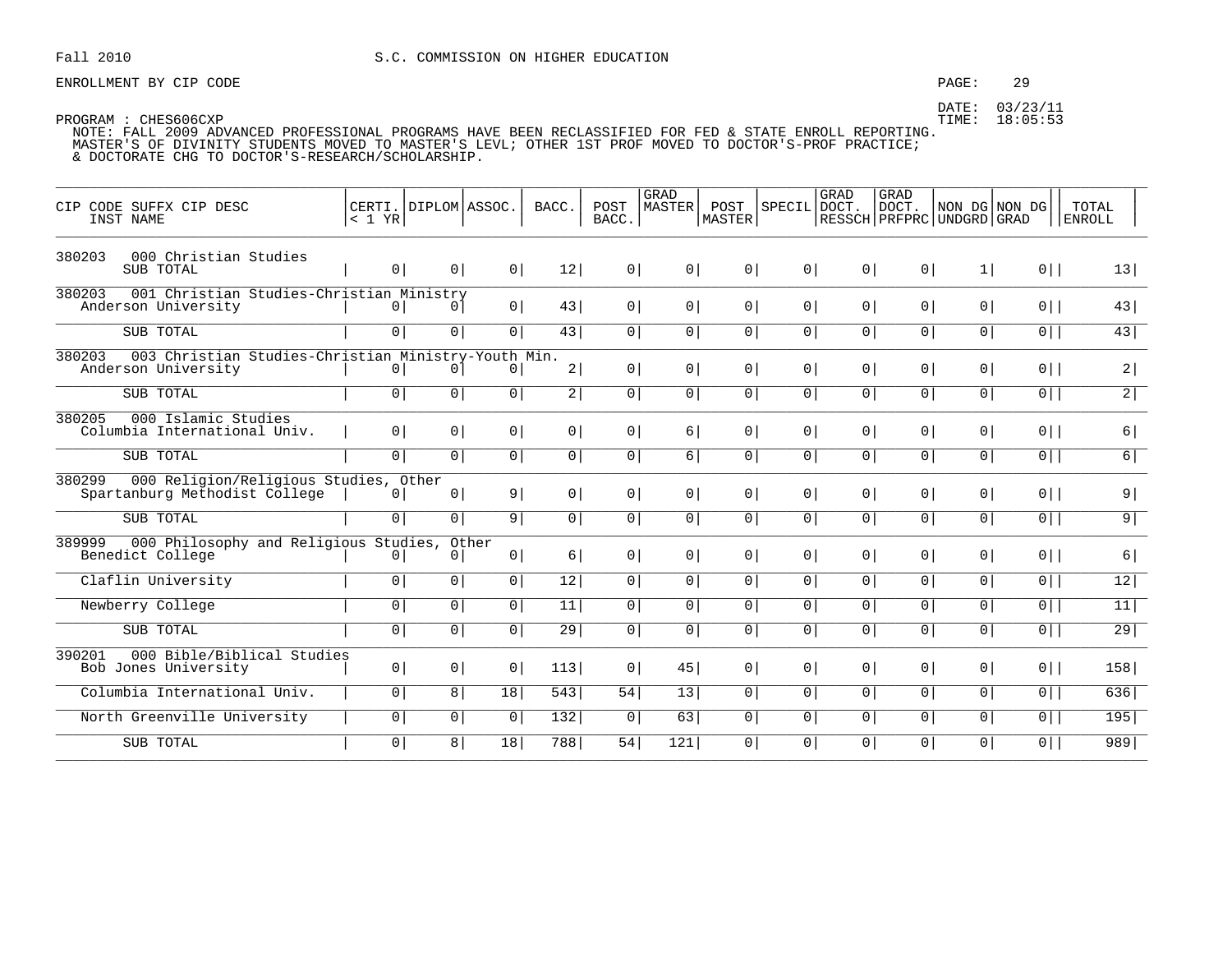### PAGE:  $30$

DATE: 03/23/11 TIME: 18:05:53

| CIP CODE SUFFX CIP DESC<br>INST NAME                                                      | < 1 YR         | CERTI. DIPLOM ASSOC.         |                | BACC.          | POST<br>BACC.  | <b>GRAD</b><br><b>MASTER</b> | POST<br>MASTER | SPECIL DOCT.   | GRAD           | <b>GRAD</b><br>DOCT.<br>  RESSCH   PRFPRC   UNDGRD   GRAD |                | NON DG NON DG  | TOTAL<br><b>ENROLL</b> |
|-------------------------------------------------------------------------------------------|----------------|------------------------------|----------------|----------------|----------------|------------------------------|----------------|----------------|----------------|-----------------------------------------------------------|----------------|----------------|------------------------|
| 002 Bible/Biblical Studies, New Testament Inerpretation<br>390201<br>Bob Jones University | 0 <sup>1</sup> | 0 <sup>1</sup>               | 0 <sup>1</sup> | 0 <sup>1</sup> | 0 <sup>1</sup> | 0 <sup>1</sup>               | 0 <sup>1</sup> | 0 <sup>1</sup> | 3              | 0 <sup>1</sup>                                            | 0 <sup>1</sup> | $0$            | 3                      |
| SUB TOTAL                                                                                 | $\circ$        | $\circ$                      | $\mathbf 0$    | $\overline{0}$ | 0 <sup>1</sup> | $\overline{0}$               | $\overline{0}$ | $\overline{0}$ | $\overline{3}$ | 0 <sup>1</sup>                                            | $\overline{0}$ | $\overline{0}$ | $\overline{3}$         |
| 390201<br>004 Bible/Biblical Studies<br>Erskine College                                   | 0              | 0 <sup>1</sup>               | 0 <sup>1</sup> | 0              | 0              | 11                           | 0 <sup>1</sup> | 0 <sup>1</sup> | 0 <sup>1</sup> | 0 <sup>1</sup>                                            | 0 <sup>1</sup> | $0$            | 11                     |
| SUB TOTAL                                                                                 | $\overline{0}$ | $\overline{0}$               | $\mathbf 0$    | $\overline{0}$ | 0 <sup>1</sup> | 11                           | $\overline{0}$ | $\circ$        | 0 <sup>1</sup> | 0                                                         | $\overline{0}$ | $\overline{0}$ | 11                     |
| 390301<br>000 Missions/Missionary Studies and Missiology                                  |                |                              |                |                |                |                              |                |                |                |                                                           |                |                |                        |
| Bob Jones University                                                                      | 0 <sup>1</sup> | 0 <sup>1</sup>               | 0 <sup>1</sup> | 25             | 0 <sup>1</sup> | 0 <sup>1</sup>               | 0 <sup>1</sup> | 0 <sup>1</sup> | 0 <sup>1</sup> | 0 <sup>1</sup>                                            | 0 <sup>1</sup> | $0$            | 25                     |
| Columbia International Univ.                                                              | $\overline{0}$ | 0 <sup>1</sup>               | 0 <sup>1</sup> | $\overline{0}$ | $\overline{0}$ | $\overline{9}$               | $\overline{0}$ | $\overline{0}$ | $\overline{0}$ | $\overline{0}$                                            | $\overline{0}$ | $\overline{0}$ | 9                      |
| North Greenville University                                                               | $\overline{0}$ | 0 <sup>1</sup>               | $\mathbf 0$    | 46             | 0              | $\mathbf 0$                  | 0 <sup>1</sup> | $\overline{0}$ | $\overline{0}$ | 0 <sup>1</sup>                                            | 0 <sup>1</sup> | 0              | 46                     |
| SUB TOTAL                                                                                 | 0 <sup>1</sup> | 0 <sup>1</sup>               | 0 <sup>1</sup> | 71             | 0              | 9                            | $\mathsf{O}$   | $\overline{0}$ | 0 <sup>1</sup> | 0 <sup>1</sup>                                            | 0 <sup>1</sup> | $0$            | 80                     |
| 390301<br>001 Missionary Preparation<br>Columbia International Univ.                      | 0 <sup>1</sup> | 0 <sup>1</sup>               | $\circ$        | 0              | 0              | 11                           | 0 <sup>1</sup> | 0 <sup>1</sup> | 0 <sup>1</sup> | 0                                                         | 0              | $0$            | 11                     |
| SUB TOTAL                                                                                 | $\overline{0}$ | 0 <sup>1</sup>               | 0 <sup>1</sup> | 0 <sup>1</sup> | $\overline{0}$ | 11                           | 0 <sup>1</sup> | $\overline{0}$ | $\overline{0}$ | 0 <sup>1</sup>                                            | 0 <sup>1</sup> | $\overline{0}$ | 11                     |
| 390401<br>000 Religious Education<br>Bob Jones University                                 | 0 <sup>1</sup> | 0 <sup>1</sup>               | $\circ$        | 19             | 0 <sup>1</sup> | 15                           | 0 <sup>1</sup> | 0 <sup>1</sup> | 0 <sup>1</sup> | 0                                                         | 0              | $0$            | 34                     |
| Columbia College                                                                          | $\overline{0}$ | 0 <sup>1</sup>               | 0 <sup>1</sup> | 2              | $\overline{0}$ | $\overline{0}$               | 0 <sup>1</sup> | $\overline{0}$ | $\overline{0}$ | 0 <sup>1</sup>                                            | 0 <sup>1</sup> | $\overline{0}$ | $2\overline{)}$        |
| Columbia International Univ.                                                              | $\circ$        | 0 <sup>1</sup>               | 0 <sup>1</sup> | $\overline{0}$ | 0              | 15                           | 0 <sup>1</sup> | 0 <sup>1</sup> | 0 <sup>1</sup> | 0 <sup>1</sup>                                            | $\mathsf{O}$   | $\overline{0}$ | 15                     |
| Morris College                                                                            | $\overline{0}$ | $\overline{0}$               | $\mathbf 0$    | 5              | 0 <sup>1</sup> | $\circ$                      | $\overline{0}$ | $\overline{0}$ | 0 <sup>1</sup> | 0 <sup>1</sup>                                            | 0 <sup>1</sup> | $0$            | $\overline{5}$         |
| Presbyterian College                                                                      | $\circ$        | 0 <sup>1</sup>               | 0 <sup>1</sup> | $6 \mid$       | $\overline{0}$ | 0 <sup>1</sup>               | 0 <sup>1</sup> | 0 <sup>1</sup> | 0 <sup>1</sup> | 0 <sup>1</sup>                                            | $\overline{0}$ | $\overline{0}$ | 6                      |
| SUB TOTAL                                                                                 | $\overline{0}$ | 0 <sup>1</sup>               | $\mathbf 0$    | 32             | 0 <sup>1</sup> | 30                           | 0 <sup>1</sup> | 0 <sup>1</sup> | 0 <sup>1</sup> | 0                                                         | $\mathsf{O}$   | $0$            | 62                     |
| 390401<br>001 Religious Education, Camp<br>Bob Jones University                           | $\circ$        | Ministries<br>0 <sup>1</sup> | 0 <sup>1</sup> | 11             | 0 <sup>1</sup> | $\overline{0}$               | 0 <sup>1</sup> | 0 <sup>1</sup> | 0 <sup>1</sup> | 0 <sup>1</sup>                                            | 0 <sup>1</sup> | $0$            | 11                     |
| SUB TOTAL                                                                                 | 0 <sup>1</sup> | $\overline{0}$               | $\overline{0}$ | 11             | 0 <sup>1</sup> | $\overline{0}$               | $\overline{0}$ | 0 <sup>1</sup> | $\overline{0}$ | 0 <sup>1</sup>                                            | $\overline{0}$ | $0$            | 11                     |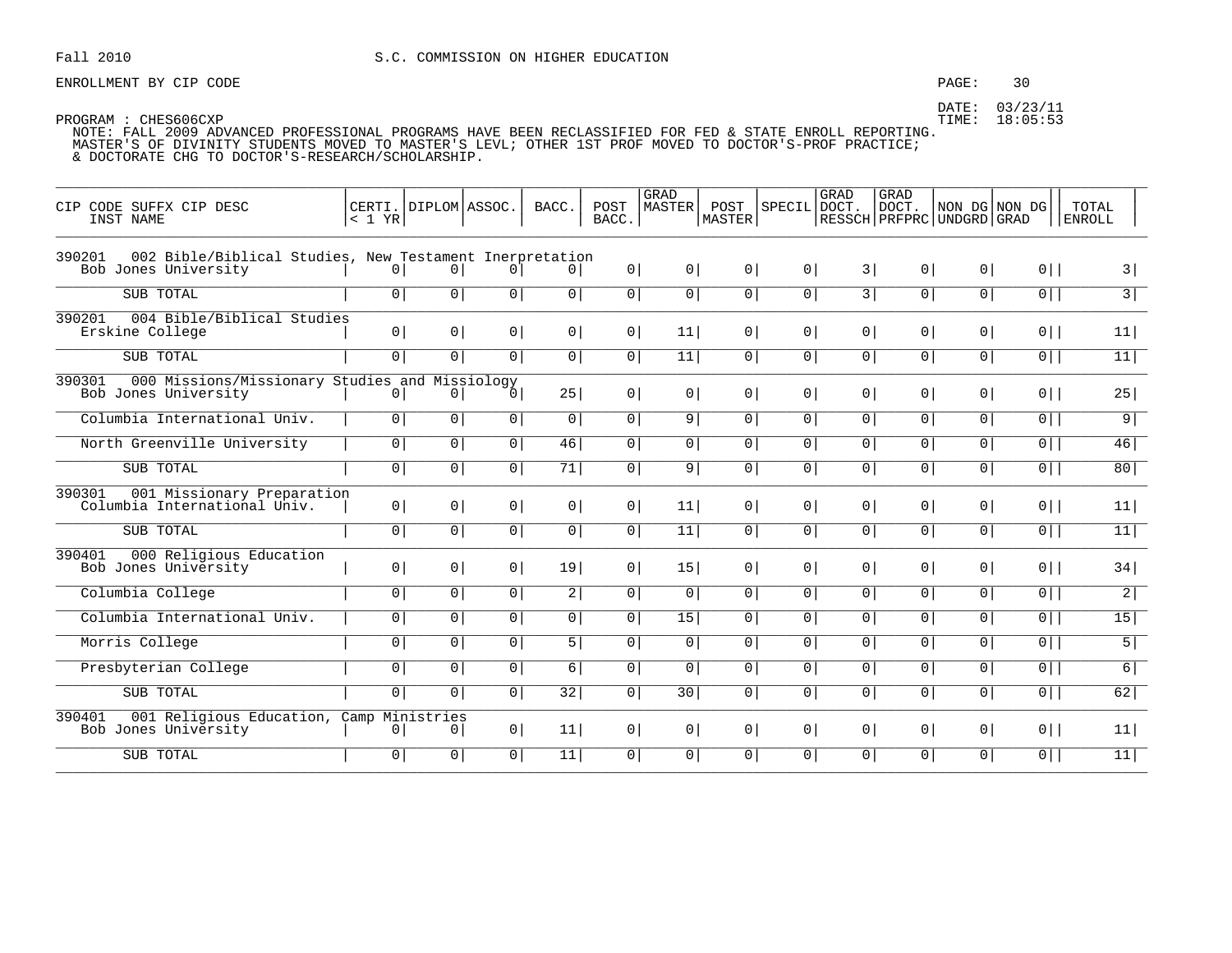### PAGE: 31

DATE: 03/23/11 TIME: 18:05:53

| CIP CODE SUFFX CIP DESC<br>INST NAME                                         | $< 1$ YR       | CERTI. DIPLOM ASSOC. |                | BACC.           | POST<br>BACC.  | GRAD<br><b>MASTER</b> | POST<br>MASTER | SPECIL DOCT.   | GRAD           | GRAD<br>DOCT.<br>  RESSCH   PRFPRC   UNDGRD   GRAD | NON DG NON DG  |                | TOTAL<br>  ENROLL |
|------------------------------------------------------------------------------|----------------|----------------------|----------------|-----------------|----------------|-----------------------|----------------|----------------|----------------|----------------------------------------------------|----------------|----------------|-------------------|
| 003 Religious Education, Youth Ministries<br>390401<br>Bob Jones University  | 0 <sup>1</sup> | 0 <sup>1</sup>       | 0 <sup>1</sup> | 35              | 0 <sup>1</sup> | 1                     | 0 <sup>1</sup> | 0 <sup>1</sup> | 0 <sup>1</sup> | 0 <sup>1</sup>                                     | $\overline{0}$ | $0$            | 36                |
| SUB TOTAL                                                                    | $\Omega$       | $\Omega$             | 0 <sup>1</sup> | 35              | 0              | 1                     | $\circ$        | $\overline{0}$ | $\overline{0}$ | 0 <sup>1</sup>                                     | 0 <sup>1</sup> | $\overline{0}$ | 36                |
| 390401<br>004 Religious Education, Adult Ministries<br>Bob Jones University  | 0 <sup>1</sup> | 0 <sup>1</sup>       | $\circ$        | 28              | 0              | 0 <sup>1</sup>        | 0 <sup>1</sup> | 0 <sup>1</sup> | 0 <sup>1</sup> | 0                                                  | $\overline{0}$ | $0$            | 28                |
| SUB TOTAL                                                                    | $\circ$        | $\overline{0}$       | 0 <sup>1</sup> | 28              | 0              | 0 <sup>1</sup>        | 0 <sup>1</sup> | 0 <sup>1</sup> | 0 <sup>1</sup> | 0 <sup>1</sup>                                     | $\mathsf{O}$   | $\overline{0}$ | $\overline{28}$   |
| 390401<br>005 Religious Education, Church Ministries<br>Bob Jones University | $\circ$        | $\circ$              | 0 <sup>1</sup> | 0 <sup>1</sup>  | 0 <sup>1</sup> | 5                     | 0 <sup>1</sup> | 0 <sup>1</sup> | 0 <sup>1</sup> | 0 <sup>1</sup>                                     | 0 <sup>1</sup> | $0$            | 5                 |
| Erskine College                                                              | $\circ$        | $\circ$              | 0              | $\overline{0}$  | 0              | 18                    | 0 <sup>1</sup> | 0 <sup>1</sup> | $\overline{0}$ | 0 <sup>1</sup>                                     | $\mathsf{O}$   | $\overline{0}$ | 18                |
| SUB TOTAL                                                                    | $\overline{0}$ | $\overline{0}$       | $\mathbf 0$    | $\overline{0}$  | $\mathbf 0$    | $\overline{23}$       | $\mathbf 0$    | $\circ$        | $\overline{0}$ | 0 <sup>1</sup>                                     | $\overline{0}$ | 0              | $\overline{23}$   |
| 006 Religious Education, Church History<br>390401<br>Bob Jones University    | 0 <sup>1</sup> | 0                    | $\circ$        | 0 <sup>1</sup>  | 0 <sup>1</sup> | 7                     | 0 <sup>1</sup> | 0 <sup>1</sup> | 7              | 0 <sup>1</sup>                                     | $\overline{0}$ | $0$            | 14                |
| SUB TOTAL                                                                    | $\circ$        | 0                    | $\mathbf 0$    | $\overline{0}$  | 0 <sup>1</sup> | $7\phantom{.}$        | $\mathbf 0$    | 0 <sup>1</sup> | 7              | 0 <sup>1</sup>                                     | $\overline{0}$ | $\overline{0}$ | 14                |
| 007 Religious Education<br>390401<br>Bob Jones University                    | 0 <sup>1</sup> | 0 <sup>1</sup>       | 0 <sup>1</sup> | 0 <sup>1</sup>  | 0              | 2                     | 0 <sup>1</sup> | 0 <sup>1</sup> | 0 <sup>1</sup> | 0 <sup>1</sup>                                     | 0 <sup>1</sup> | $0$            | 2                 |
| Erskine College                                                              | $\circ$        | $\overline{0}$       | $\mathbf 0$    | $\overline{0}$  | 0 <sup>1</sup> | 11                    | $\overline{0}$ | $\overline{0}$ | $\overline{0}$ | 0 <sup>1</sup>                                     | $\overline{0}$ | $\overline{0}$ | 11                |
| SUB TOTAL                                                                    | $\overline{0}$ | 0 <sup>1</sup>       | 0 <sup>1</sup> | $\overline{0}$  | 0              | $\overline{13}$       | 0 <sup>1</sup> | $\overline{0}$ | $\overline{0}$ | 0 <sup>1</sup>                                     | 0 <sup>1</sup> | $\overline{0}$ | 13                |
| 000 Religious/Sacred Music<br>390501<br>Anderson University                  | 0 <sup>1</sup> | 0 <sup>1</sup>       | 0 <sup>1</sup> | 5               | 0              | 0 <sup>1</sup>        | 0 <sup>1</sup> | 0 <sup>1</sup> | 0 <sup>1</sup> | $\overline{0}$                                     | 0 <sup>1</sup> | $0$            | 5                 |
| Charleston Southern University                                               | $\circ$        | 0 <sup>1</sup>       | 0 <sup>1</sup> | 10              | 0              | 0 <sup>1</sup>        | 0 <sup>1</sup> | 0 <sup>1</sup> | 0 <sup>1</sup> | 0 <sup>1</sup>                                     | 0 <sup>1</sup> | $0$            | 10                |
| Erskine College                                                              | $\circ$        | 0 <sup>1</sup>       | $\mathbf 0$    | $\circ$         | $\circ$        | $\overline{a}$        | $\circ$        | 0 <sup>1</sup> | 0              | 0 <sup>1</sup>                                     | 0 <sup>1</sup> | $\overline{0}$ | $\overline{2}$    |
| Newberry College                                                             | $\circ$        | 0 <sup>1</sup>       | 0              | $\overline{a}$  | 0              | $\mathbf 0$           | 0 <sup>1</sup> | $\overline{0}$ | $\overline{0}$ | 0 <sup>1</sup>                                     | $\mathsf{O}$   | $\overline{0}$ | $2\overline{)}$   |
| North Greenville University                                                  | $\circ$        | 0 <sup>1</sup>       | 0              | 12              | 0              | $\mathbf 0$           | 0 <sup>1</sup> | 0 <sup>1</sup> | 0 <sup>1</sup> | 0                                                  | $\mathsf{O}$   | 0              | $\overline{12}$   |
| SUB TOTAL                                                                    | $\circ$        | 0 <sup>1</sup>       | 0 <sup>1</sup> | $\overline{29}$ | $\mathsf{O}$   | $\overline{2}$        | 0              | $\overline{0}$ | $\overline{0}$ | 0 <sup>1</sup>                                     | $\mathsf{O}$   | $0$            | 31                |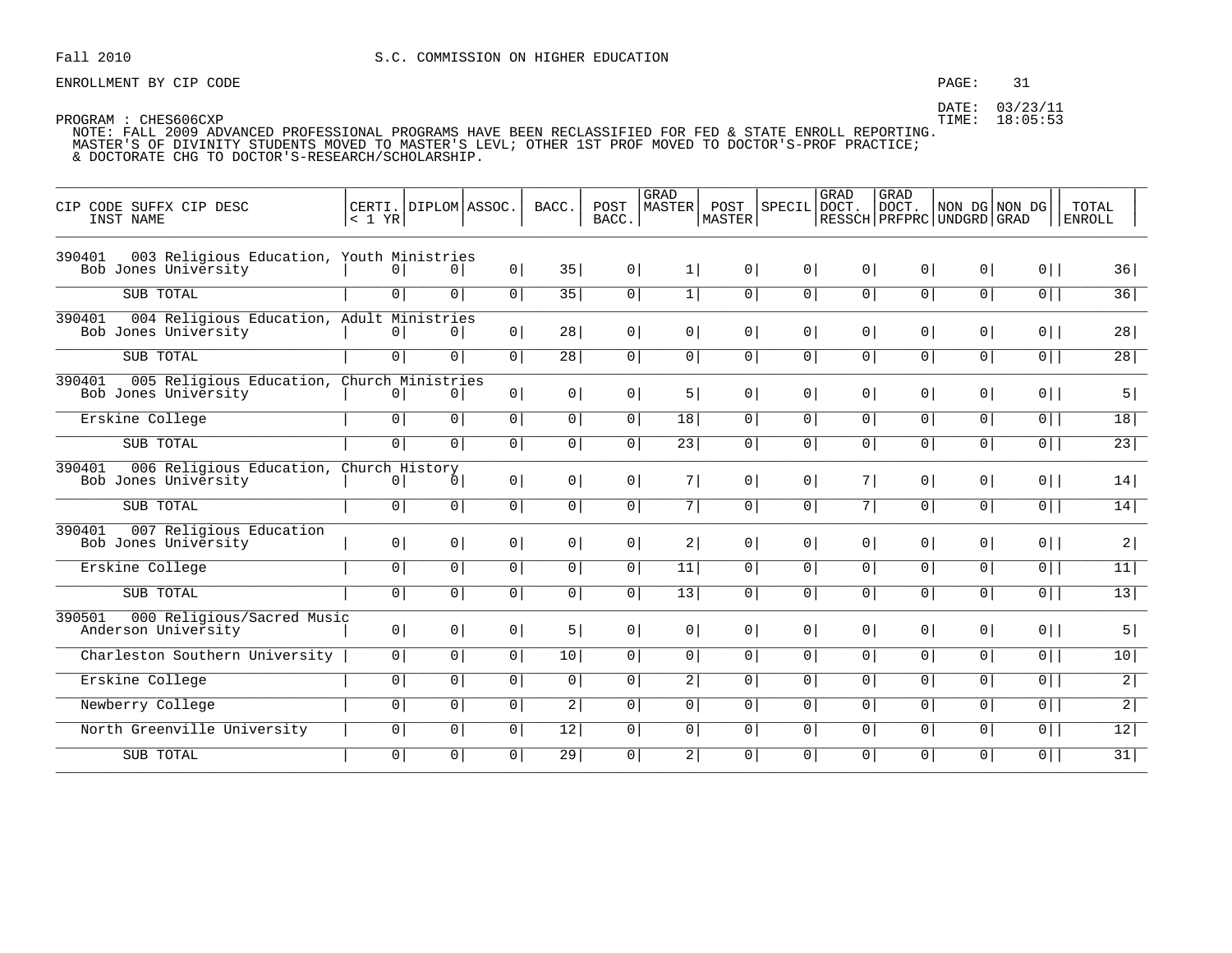### PAGE: 32

DATE: 03/23/11 TIME: 18:05:53

| CODE SUFFX CIP DESC<br>CIP<br>INST NAME                                          | < 1 YR         | CERTI. DIPLOM ASSOC. |                | BACC.          | POST<br>BACC.  | <b>GRAD</b><br><b>MASTER</b> | POST<br>MASTER | SPECIL DOCT.   | <b>GRAD</b>    | <b>GRAD</b><br>DOCT.<br>  RESSCH   PRFPRC   UNDGRD   GRAD | NON DG NON DG  |                | TOTAL<br><b>ENROLL</b> |
|----------------------------------------------------------------------------------|----------------|----------------------|----------------|----------------|----------------|------------------------------|----------------|----------------|----------------|-----------------------------------------------------------|----------------|----------------|------------------------|
| 001 Religious/Sacred Music - Worship Leadership<br>390501<br>Anderson University | $\overline{0}$ | 0 <sup>1</sup>       | $\Omega$       | 8              | 0              | 0 <sup>1</sup>               | $\circ$        | 0 <sup>1</sup> | 0 <sup>1</sup> | 0 <sup>1</sup>                                            | $\circ$        | $0$            | 8 <sup>1</sup>         |
| SUB TOTAL                                                                        | $\circ$        | 0 <sup>1</sup>       | 0              | 8 <sup>1</sup> | 0              | 0 <sup>1</sup>               | 0 <sup>1</sup> | $\overline{0}$ | $\overline{0}$ | 0 <sup>1</sup>                                            | 0 <sup>1</sup> | $\overline{0}$ | 8 <sup>1</sup>         |
| 390601<br>000 Theology/Theological Studies<br>Bob Jones University               | 01             | 0 <sup>1</sup>       | $\overline{0}$ | $\circ$        | 0 <sup>1</sup> | 7                            | 0 <sup>1</sup> | 0 <sup>1</sup> | 6              | 0                                                         | $\overline{0}$ | $0$            | 13                     |
| Columbia International Univ.                                                     | 0 <sup>1</sup> | 0 <sup>1</sup>       | 0 <sup>1</sup> | $\overline{0}$ | 0              | 42                           | 0 <sup>1</sup> | 0 <sup>1</sup> | 0 <sup>1</sup> | 0 <sup>1</sup>                                            | 0 <sup>1</sup> | $0$            | 42                     |
| Erskine College                                                                  | $\circ$        | $\overline{0}$       | $\mathbf 0$    | $\overline{0}$ | 0 <sup>1</sup> | $\overline{12}$              | $\overline{0}$ | 0              | $\overline{0}$ | 0 <sup>1</sup>                                            | $\overline{0}$ | $\overline{0}$ | $\overline{12}$        |
| Morris College                                                                   | $\circ$        | 0 <sup>1</sup>       | 0              | 15             | $\mathsf{O}$   | $\mathbf 0$                  | 0              | 0 <sup>1</sup> | 0 <sup>1</sup> | 0                                                         | $\mathsf{O}$   | $\overline{0}$ | 15                     |
| SUB TOTAL                                                                        | 0 <sup>1</sup> | 0 <sup>1</sup>       | $\overline{0}$ | 15             | $\mathbf 0$    | 61                           | $\overline{0}$ | 0 <sup>1</sup> | 6              | 0 <sup>1</sup>                                            | $\overline{0}$ | $\overline{0}$ | 82                     |
| 390601<br>001 Theology/Theological Studies, Religious Study<br>Erskine College   | $\mathbf{0}$   | $\overline{0}$       | 0              | 0 <sup>1</sup> | 0 <sup>1</sup> | $\overline{0}$               | 0 <sup>1</sup> | 0 <sup>1</sup> | 55             | 0 <sup>1</sup>                                            | $\overline{0}$ | $0$            | 55                     |
| Lutheran Theological So. Semin                                                   | $\overline{0}$ | 0 <sup>1</sup>       | $\circ$        | $\overline{0}$ | $\overline{0}$ | 21                           | 0 <sup>1</sup> | $\overline{0}$ | $\overline{0}$ | 0 <sup>1</sup>                                            | $\overline{0}$ | $\overline{0}$ | 21                     |
| SUB TOTAL                                                                        | $\circ$        | 0 <sup>1</sup>       | 0              | $\mathsf{O}$   | 0              | 21                           | 0              | 0 <sup>1</sup> | 55             | 0                                                         | $\overline{0}$ | $\overline{0}$ | 76                     |
| 000 Divinity/Ministry<br>390602<br>Bob Jones University                          | 0 <sup>1</sup> | 0 <sup>1</sup>       | $\circ$        | $\circ$        | 0              | 62                           | 0 <sup>1</sup> | 0 <sup>1</sup> | 0 <sup>1</sup> | 0 <sup>1</sup>                                            | 0              | $0$            | 62                     |
| Columbia International Univ.                                                     | 0 <sup>1</sup> | 0 <sup>1</sup>       | 0 <sup>1</sup> | 0 <sup>1</sup> | 0              | 212                          | 0 <sup>1</sup> | 0 <sup>1</sup> | 0 <sup>1</sup> | 0 <sup>1</sup>                                            | 0 <sup>1</sup> | $0$            | $\overline{212}$       |
| Erskine College                                                                  | $\circ$        | 0 <sup>1</sup>       | 0              | $\overline{0}$ | 0              | 131                          | 0              | 0 <sup>1</sup> | 0 <sup>1</sup> | 0                                                         | $\overline{0}$ | $\overline{0}$ | 131                    |
| Lutheran Theological So. Semin                                                   | $\overline{0}$ | 0 <sup>1</sup>       | $\mathbf 0$    | $\overline{0}$ | 0 <sup>1</sup> | $\overline{128}$             | $\overline{0}$ | $\overline{0}$ | $\overline{0}$ | 0 <sup>1</sup>                                            | $\overline{0}$ | $0$            | 128                    |
| SUB TOTAL                                                                        | $\circ$        | 0 <sup>1</sup>       | 0              | $\overline{0}$ | 0              | 533                          | 0 <sup>1</sup> | 0 <sup>1</sup> | 0 <sup>1</sup> | 0                                                         | $\overline{0}$ | $\overline{0}$ | 533                    |
| 000 Theological and Ministerial Studies,<br>390699<br>Bob Jones University       | $\circ$        | $\overline{0}$       | Other<br>0     | 1              | 0              | 0 <sup>1</sup>               | 0 <sup>1</sup> | 0 <sup>1</sup> | 0 <sup>1</sup> | 0 <sup>1</sup>                                            | 0 <sup>1</sup> | $0$            | 1                      |
| Columbia International Univ.                                                     | $\circ$        | $\overline{0}$       | 0              | $\overline{0}$ | 0              | $\mathbf 0$                  | 0              | $\overline{0}$ | 11             | 0 <sup>1</sup>                                            | $\overline{0}$ | $\overline{0}$ | 11                     |
| SUB TOTAL                                                                        | $\circ$        | $\circ$              | 0              | $\mathbf{1}$   | $\mathsf{O}$   | $\mathbf{0}$                 | 0              | $\overline{0}$ | 11             | 0                                                         | 0              | $0$            | $\overline{12}$        |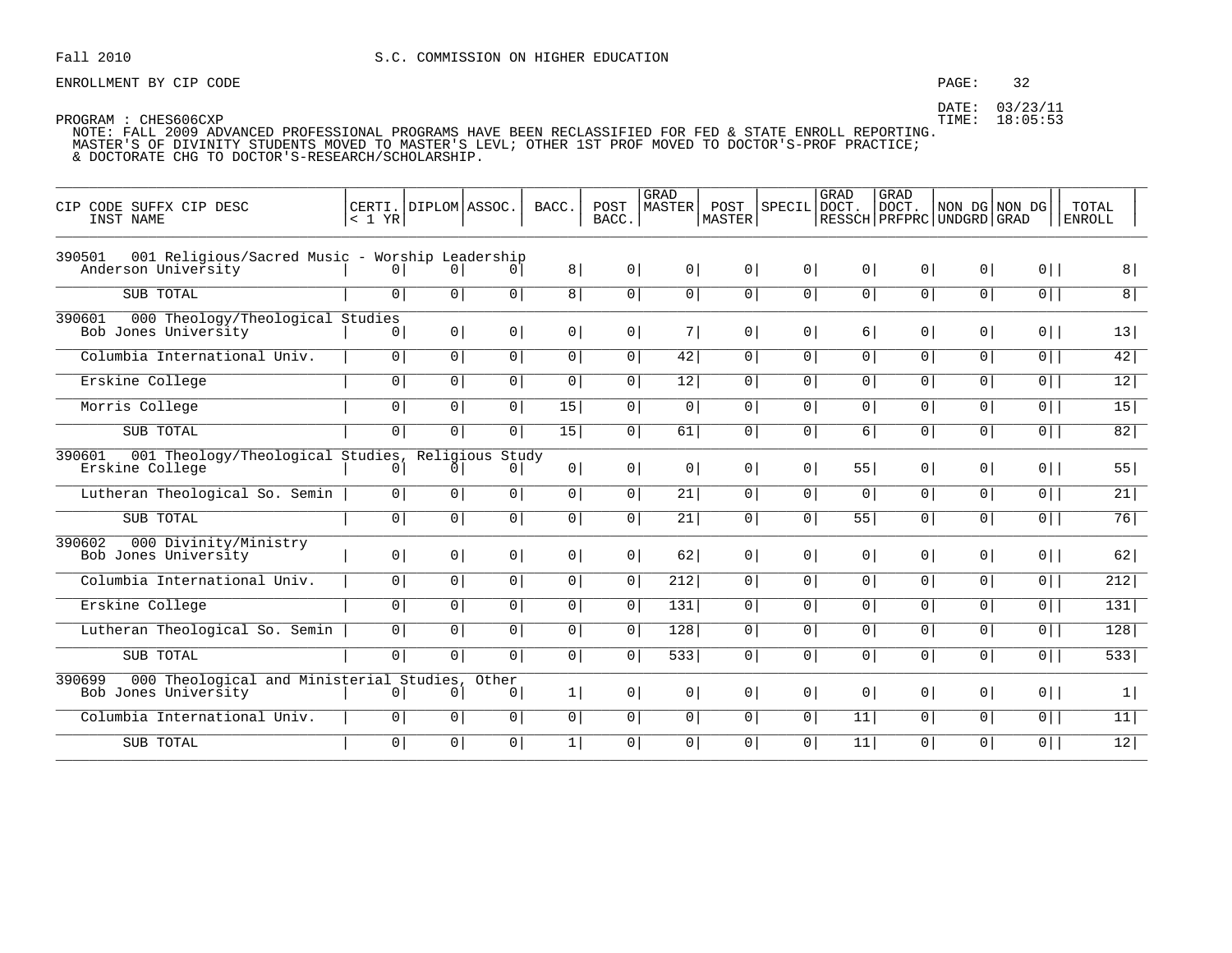ENROLLMENT BY CIP CODE **EXAMPLE 2008** PAGE: 33

DATE: 03/23/11

| CIP CODE SUFFX CIP DESC<br>INST NAME                                                                    | $< 1$ YR       | CERTI. DIPLOM ASSOC. |                | BACC.                      | POST<br>BACC.  | <b>GRAD</b><br> MASTER | POST<br>MASTER | SPECIL DOCT.   | GRAD            | <b>GRAD</b><br>DOCT. | NON DG NON DG<br>RESSCH   PRFPRC   UNDGRD   GRAD |                | TOTAL<br><b>ENROLL</b> |
|---------------------------------------------------------------------------------------------------------|----------------|----------------------|----------------|----------------------------|----------------|------------------------|----------------|----------------|-----------------|----------------------|--------------------------------------------------|----------------|------------------------|
| 001 Theological and Ministerial Studies, Practical Christian Training<br>390699<br>Bob Jones University | 0 <sup>1</sup> | 0                    | 0 <sup>1</sup> | 31                         | 0 <sup>1</sup> | 0                      | 0              | 0 <sup>1</sup> | 0               | 0 <sup>1</sup>       | 0 <sup>1</sup>                                   | $0$            | 31                     |
| SUB TOTAL                                                                                               | $\overline{0}$ | $\overline{0}$       | 0 <sup>1</sup> | 31                         | 0 <sup>1</sup> | $\overline{0}$         | $\overline{0}$ | 0 <sup>1</sup> | $\overline{0}$  | $\overline{0}$       | $\overline{0}$                                   | 0              | 31                     |
| 002 Theological and Ministerial Studies,<br>390699<br>Bob Jones University                              | 0              | 0                    | 40             | Christian Leadership<br> 0 | 0 <sup>1</sup> | 0 <sup>1</sup>         | 0 <sup>1</sup> | 0 <sup>1</sup> | 0 <sup>1</sup>  | 0 <sup>1</sup>       | 0 <sup>1</sup>                                   | $0$            | 40                     |
| SUB TOTAL                                                                                               | 0 <sup>1</sup> | 0 <sup>1</sup>       | 40             | 0                          | 0 <sup>1</sup> | 0 <sup>1</sup>         | 0 <sup>1</sup> | 0 <sup>1</sup> | 0 <sup>1</sup>  | 0 <sup>1</sup>       | 0 <sup>1</sup>                                   | $0$            | 40                     |
| 000 Pastoral Studies/Counseling<br>390701<br>Erskine College                                            | 0              | 0                    | 0 <sup>1</sup> | 0                          | 0 <sup>1</sup> | 1                      | 0 <sup>1</sup> | 0 <sup>1</sup> | 0 <sup>1</sup>  | 0 <sup>1</sup>       | 0 <sup>1</sup>                                   | $0$            | 1                      |
| SUB TOTAL                                                                                               | $\overline{0}$ | 0 <sup>1</sup>       | 0 <sup>1</sup> | 0                          | $\overline{0}$ | 1                      | $\overline{0}$ | 0 <sup>1</sup> | 0 <sup>1</sup>  | 0 <sup>1</sup>       | 0 <sup>1</sup>                                   | $0$            | 1                      |
| 390702<br>000 Youth Ministry<br>Charleston Southern University                                          | 0 <sup>1</sup> | 0                    | 0 <sup>1</sup> | 30 <sup>1</sup>            | $\circ$        | $\overline{0}$         | 0 <sup>1</sup> | 0 <sup>1</sup> | 0 <sup>1</sup>  | 0 <sup>1</sup>       | 0 <sup>1</sup>                                   | $0$            | 30 <sup>1</sup>        |
| North Greenville University                                                                             | 0 <sup>1</sup> | 0 <sup>1</sup>       | $\overline{0}$ | 49                         | $\circ$        | $\overline{0}$         | 0 <sup>1</sup> | 0 <sup>1</sup> | $\overline{0}$  | $\overline{0}$       | $\overline{0}$                                   | $\overline{0}$ | 49                     |
| SUB TOTAL                                                                                               | $\overline{0}$ | 0 <sup>1</sup>       | 0 <sup>1</sup> | 79                         | 0 <sup>1</sup> | 0 <sup>1</sup>         | $\overline{0}$ | 0 <sup>1</sup> | $\overline{0 }$ | 0 <sup>1</sup>       | 0 <sup>1</sup>                                   | $\overline{0}$ | 79                     |
| 390705<br>000 Lay Ministry<br>Anderson University                                                       | 0 <sup>1</sup> | 0                    | 0              | 0                          | 0 <sup>1</sup> | 43                     | 0 <sup>1</sup> | 0 <sup>1</sup> | 0 <sup>1</sup>  | 0 <sup>1</sup>       | 0 <sup>1</sup>                                   | $0$            | 43                     |
| SUB TOTAL                                                                                               | 0              | 0 <sup>1</sup>       | 0 <sup>1</sup> | 0                          | $\overline{0}$ | $\overline{43}$        | 0              | 0 <sup>1</sup> | $\overline{0}$  | $\overline{0}$       | $\overline{0}$                                   | $\overline{0}$ | 43                     |
| 390799<br>000 Pastoral Counseling and Specialized Ministries,<br>Columbia International Univ.           | 0 <sup>1</sup> | $\circ$              | 0 <sup>1</sup> | 0                          | Other<br>0     | 31                     | 0 <sup>1</sup> | 0 <sup>1</sup> | 0 <sup>1</sup>  | 0 <sup>1</sup>       | 0 <sup>1</sup>                                   | $0$            | 31                     |
| SUB TOTAL                                                                                               | $\overline{0}$ | 0                    | 0              | $\overline{0}$             | $\overline{0}$ | 31                     | 0              | 0 <sup>1</sup> | $\overline{0}$  | $\overline{0}$       | $\overline{0}$                                   | $0$            | 31                     |
| 399999<br>000 Theology and Religious Vocations, Other<br>Columbia International Univ.                   | 0              | 0                    | 0 <sup>1</sup> | 0                          | 0 <sup>1</sup> | 15 <sup>1</sup>        | 0 <sup>1</sup> | 0 <sup>1</sup> | 0 <sup>1</sup>  | 0 <sup>1</sup>       | 0 <sup>1</sup>                                   | $0$            | 15                     |
| SUB TOTAL                                                                                               | 0 <sup>1</sup> | 0 <sup>1</sup>       | 0 <sup>1</sup> | $\overline{0}$             | 0 <sup>1</sup> | $\overline{15}$        | 0 <sup>1</sup> | 0 <sup>1</sup> | $\overline{0 }$ | $\overline{0}$       | 0 <sup>1</sup>                                   | $\overline{0}$ | $\overline{15}$        |
| 400501<br>000 Chemistry, General<br>Allen University                                                    | 0 <sup>1</sup> | 0                    | 0 <sup>1</sup> | 12                         | 0 <sup>1</sup> | 0 <sup>1</sup>         | 0 <sup>1</sup> | 0 <sup>1</sup> | 0               | 0 <sup>1</sup>       | 0 <sup>1</sup>                                   | $0$            | 12                     |
| Benedict College                                                                                        | $\circ$        | 0 <sup>1</sup>       | 0 <sup>1</sup> | 31                         | 0 <sup>1</sup> | $\overline{0}$         | 0 <sup>1</sup> | 0 <sup>1</sup> | 0 <sup>1</sup>  | 0 <sup>1</sup>       | $\overline{0}$                                   | $0$            | 31                     |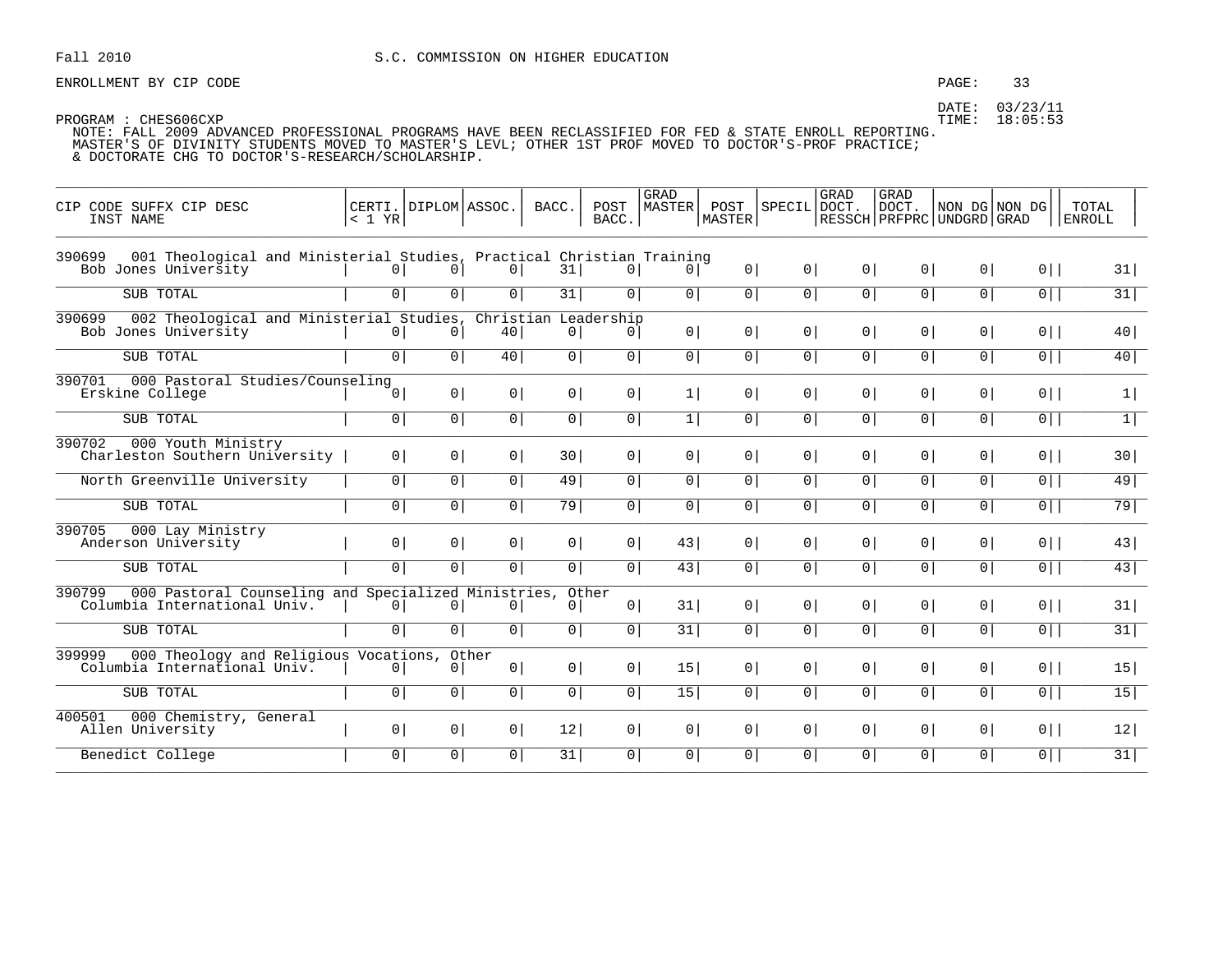### PAGE: 34

DATE: 03/23/11

PROGRAM : CHES606CXP

TIME: 18:05:53

| CODE SUFFX CIP DESC<br>CIP<br>INST NAME                   | < 1 YR         | CERTI. DIPLOM ASSOC. |                | BACC.    | POST<br>BACC.  | GRAD<br><b>MASTER</b> | POST<br>MASTER | SPECIL         | GRAD<br>DOCT.  | GRAD<br>DOCT.<br>RESSCH PRFPRC UNDGRD GRAD | NON DG NON DG  |                | <b>TOTAL</b><br><b>ENROLL</b> |
|-----------------------------------------------------------|----------------|----------------------|----------------|----------|----------------|-----------------------|----------------|----------------|----------------|--------------------------------------------|----------------|----------------|-------------------------------|
| 400501<br>000 Chemistry, General<br>Bob Jones University  | 0 <sup>1</sup> | 0 <sup>1</sup>       | 0 <sup>1</sup> | 14       | 0 <sup>1</sup> | 0 <sup>1</sup>        | 0 <sup>1</sup> | 0 <sup>1</sup> | 0 <sup>1</sup> | 0 <sup>1</sup>                             | 0 <sup>1</sup> | $0$            | 14                            |
| Charleston Southern University                            | 0 <sup>1</sup> | 0                    | $\boxed{0}$    | 6        | 0 <sup>1</sup> | 0 <sup>1</sup>        | $\overline{0}$ | $\overline{0}$ | $\overline{0}$ | 0 <sup>1</sup>                             | $\overline{0}$ | $0$            | $6\overline{)}$               |
| Claflin University                                        | $\mathbf 0$    | $\mathbf 0$          | 0 <sup>1</sup> | 18       | 0 <sup>1</sup> | 0 <sup>1</sup>        | 0              | 0 <sup>1</sup> | 0 <sup>1</sup> | 0                                          | $\overline{0}$ | $\overline{0}$ | 18 <sup>1</sup>               |
| Coker College                                             | $\mathsf{O}$   | $\circ$              | $\boxed{0}$    | 11       | 0 <sup>1</sup> | 0 <sup>1</sup>        | 0              | $\overline{0}$ | $\overline{0}$ | 0 <sup>1</sup>                             | $\overline{0}$ | $0$            | 11                            |
| Columbia College                                          | $\mathbf 0$    | $\mathbf 0$          | 0              | 24       | $\mathsf{O}$   | 0 <sup>1</sup>        | $\circ$        | 0 <sup>1</sup> | 0 <sup>1</sup> | 0                                          | 0              | 0              | 24                            |
| Converse College                                          | $\mathbf 0$    | $\overline{0}$       | $\overline{0}$ | 11       | 0 <sup>1</sup> | 0 <sup>1</sup>        | 0 <sup>1</sup> | 0 <sup>1</sup> | 0              | 0                                          | $\mathbf 0$    | $\overline{0}$ | 11                            |
| Erskine College                                           | $\mathbf 0$    | $\mathbf 0$          | $\overline{0}$ | 21       | $\mathsf{O}$   | 0 <sup>1</sup>        | 0              | 0 <sup>1</sup> | 0 <sup>1</sup> | 0                                          | 0              | $\overline{0}$ | 21                            |
| Furman University                                         | $\mathbf 0$    | $\circ$              | $\overline{0}$ | 76       | 0 <sup>1</sup> | 0 <sup>1</sup>        | 0              | $\overline{0}$ | 0 <sup>1</sup> | 0 <sup>1</sup>                             | $\overline{0}$ | 0              | 76                            |
| Limestone College                                         | $\mathbf 0$    | $\mathbf 0$          | $\overline{0}$ | 12       | 0 <sup>1</sup> | 0 <sup>1</sup>        | 0 <sup>1</sup> | 0 <sup>1</sup> | 0 <sup>1</sup> | 0                                          | 0              | $\overline{0}$ | 12                            |
| Newberry College                                          | $\mathbf 0$    | $\circ$              | $\overline{0}$ | 54       | $\overline{0}$ | 0                     | 0              | $\overline{0}$ | $\overline{0}$ | $\overline{0}$                             | $\overline{0}$ | $\overline{0}$ | 54                            |
| Presbyterian College                                      | $\mathsf{O}$   | $\mathbf 0$          | $\overline{0}$ | 13       | 0 <sup>1</sup> | 0 <sup>1</sup>        | 0              | 0 <sup>1</sup> | 0 <sup>1</sup> | 0                                          | $\overline{0}$ | $\overline{0}$ | 13                            |
| Southern Wesleyan University                              | 0 <sup>1</sup> | $\circ$              | 0              | 4        | $\circ$        | 0 <sup>1</sup>        | 0 <sup>1</sup> | 0 <sup>1</sup> | $\overline{0}$ | 0                                          | $\overline{0}$ | $0$            | 4                             |
| Wofford College                                           | $\overline{0}$ | $\overline{0}$       | $\overline{0}$ | 48       | $\overline{0}$ | $\overline{0}$        | 0              | $\overline{0}$ | 0 <sup>1</sup> | 0                                          | $\overline{0}$ | 0              | 48                            |
| SUB TOTAL                                                 | $\overline{0}$ | $\circ$              | $\overline{0}$ | 355      | 0 <sup>1</sup> | 0 <sup>1</sup>        | $\circ$        | 0 <sup>1</sup> | 0 <sup>1</sup> | 0                                          | $\overline{0}$ | $\overline{0}$ | $\overline{355}$              |
| 400601<br>000 Geology/Earth Science,<br>Furman University | General<br> 0  | 0 <sup>1</sup>       | 0 <sup>1</sup> | 37       | 0 <sup>1</sup> | 0 <sup>1</sup>        | 0 <sup>1</sup> | 0 <sup>1</sup> | 0 <sup>1</sup> | 0 <sup>1</sup>                             | 0 <sup>1</sup> | $0$            | 37                            |
| SUB TOTAL                                                 | $\mathbf 0$    | $\mathbf 0$          | 0 <sup>1</sup> | 37       | 0 <sup>1</sup> | 0 <sup>1</sup>        | 0              | 0 <sup>1</sup> | 0 <sup>1</sup> | 0                                          | $\overline{0}$ | $0$            | $\overline{37}$               |
| 400801<br>000 Physics, General<br>Benedict College        | 0 <sup>1</sup> | 0 <sup>1</sup>       | 0 <sup>1</sup> | 8        | 0 <sup>1</sup> | 0 <sup>1</sup>        | 0 <sup>1</sup> | 0 <sup>1</sup> | 0 <sup>1</sup> | 0 <sup>1</sup>                             | 0 <sup>1</sup> | $0$            | 8                             |
| Bob Jones University                                      | 0 <sup>1</sup> | $\circ$              | $\overline{0}$ | 10       | 0 <sup>1</sup> | 0                     | 0 <sup>1</sup> | 0 <sup>1</sup> | 0 <sup>1</sup> | 0                                          | $\overline{0}$ | $\overline{0}$ | 10                            |
| Erskine College                                           | $\mathbf 0$    | $\mathbf 0$          | 0 <sup>1</sup> | $6 \mid$ | $\mathsf{O}$   | 0                     | $\circ$        | 0 <sup>1</sup> | 0 <sup>1</sup> | 0                                          | 0              | $\boxed{0}$    | 6                             |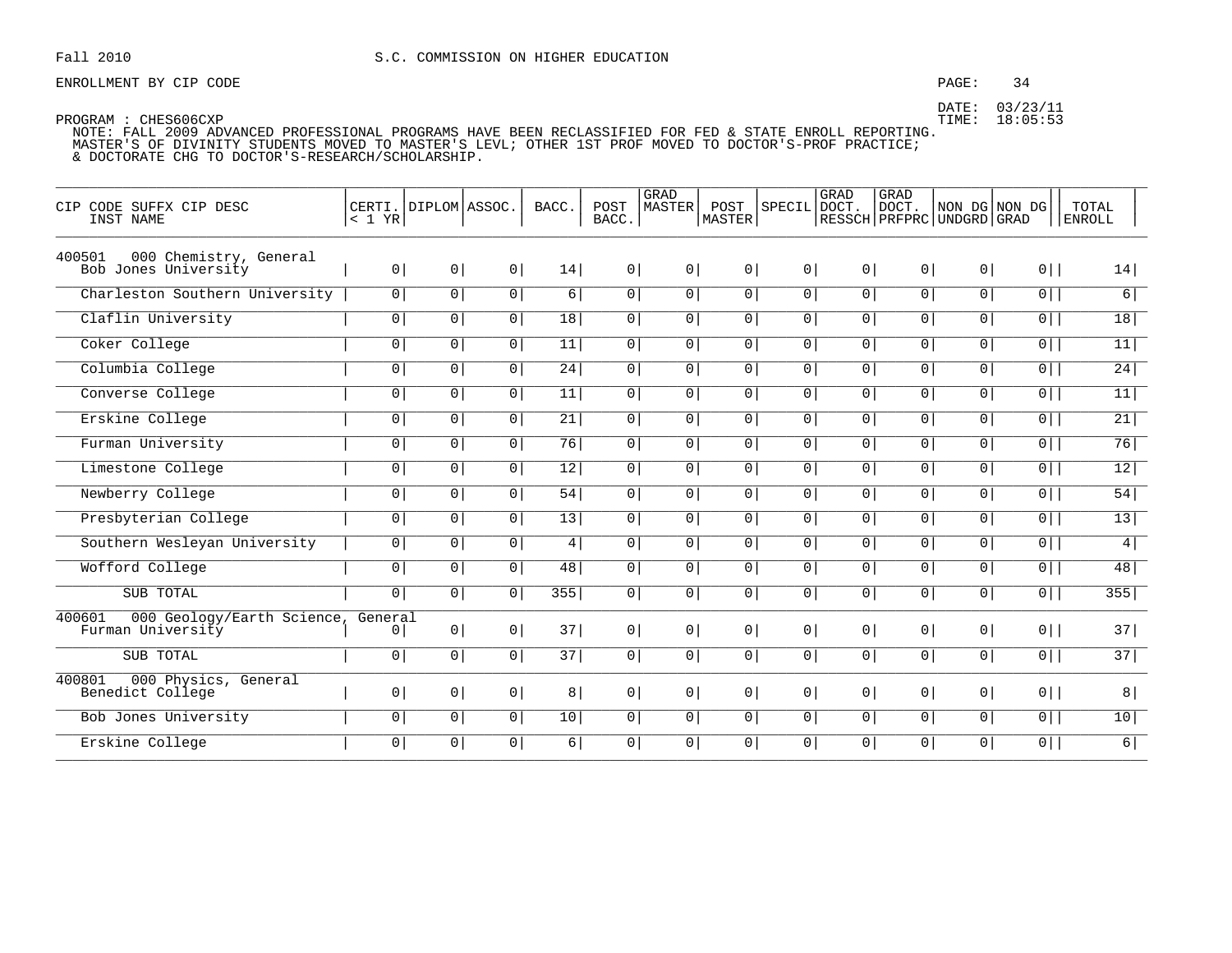### PAGE: 35

DATE: 03/23/11 TIME: 18:05:53

| CIP CODE SUFFX CIP DESC<br>INST NAME                                              | CERTI. DIPLOM ASSOC.<br>< 1 YR |                |                         | BACC.           | POST<br>BACC.  | <b>GRAD</b><br>MASTER | POST<br>MASTER | SPECIL         | GRAD<br>DOCT.  | <b>GRAD</b><br><b>DOCT</b><br>RESSCH   PRFPRC   UNDGRD   GRAD | NON DG NON DG  |                | TOTAL<br><b>ENROLL</b> |
|-----------------------------------------------------------------------------------|--------------------------------|----------------|-------------------------|-----------------|----------------|-----------------------|----------------|----------------|----------------|---------------------------------------------------------------|----------------|----------------|------------------------|
| 400801<br>000 Physics, General<br>Furman University                               | 0 <sup>1</sup>                 | 0 <sup>1</sup> | 0 <sup>1</sup>          | 21              | 0 <sup>1</sup> | 0 <sup>1</sup>        | 0 <sup>1</sup> | 0 <sup>1</sup> | 0 <sup>1</sup> | 0 <sup>1</sup>                                                | 0 <sup>1</sup> | $0$            | 21                     |
| Presbyterian College                                                              | $\overline{0}$                 | $\circ$        | $\overline{0}$          | 12              | $\circ$        | $\overline{0}$        | 0              | $\overline{0}$ | $\overline{0}$ | $\overline{0}$                                                | $\overline{0}$ | $\overline{0}$ | 12                     |
| Wofford College                                                                   | $\mathbf 0$                    | $\mathbf 0$    | 0 <sup>1</sup>          | 14              | $\circ$        | 0 <sup>1</sup>        | 0 <sup>1</sup> | 0 <sup>1</sup> | 0 <sup>1</sup> | 0                                                             | 0              | $\overline{0}$ | 14                     |
| SUB TOTAL                                                                         | $\mathsf{O}$                   | $\circ$        | $\overline{0}$          | 71              | $\overline{0}$ | $\overline{0}$        | 0              | $\overline{0}$ | $\overline{0}$ | 0                                                             | $\overline{0}$ | $\overline{0}$ | 71                     |
| 400899<br>000 Physics, Other<br>Presbyterian College                              | $\overline{0}$                 | 0 <sup>1</sup> | 0 <sup>1</sup>          | 4               | $\overline{0}$ | $\overline{0}$        | 0 <sup>1</sup> | 0 <sup>1</sup> | 0 <sup>1</sup> | $\overline{0}$                                                | $\circ$        | $0$            | 4                      |
| SUB TOTAL                                                                         | $\overline{0}$                 | $\overline{0}$ | $\boxed{0}$             | 4               | 0 <sup>1</sup> | $\overline{0}$        | 0              | $\overline{0}$ | $\overline{0}$ | $\overline{0}$                                                | $\overline{0}$ | $\overline{0}$ | $\overline{4}$         |
| 419999<br>000 Science Technologies/Technicians,<br>Charleston Southern University | $\mathbf{0}$                   | 0              | Other<br>0 <sup>1</sup> | 19              | 0 <sup>1</sup> | 0 <sup>1</sup>        | 0 <sup>1</sup> | 0 <sup>1</sup> | 0 <sup>1</sup> | 0 <sup>1</sup>                                                | 0 <sup>1</sup> | $0$            | 19                     |
| SUB TOTAL                                                                         | 0 <sup>1</sup>                 | $\circ$        | 0                       | 19              | 0 <sup>1</sup> | 0 <sup>1</sup>        | 0 <sup>1</sup> | 0 <sup>1</sup> | 0 <sup>1</sup> | 0 <sup>1</sup>                                                | $\circ$        | $\overline{0}$ | 19                     |
| 420101<br>000 Psychology, General<br>Anderson University                          | 0 <sup>1</sup>                 | 0              | 0 <sup>1</sup>          | 100             | $\overline{0}$ | $\overline{0}$        | 0 <sup>1</sup> | 0 <sup>1</sup> | 0 <sup>1</sup> | 0 <sup>1</sup>                                                | $\circ$        | $0$            | 100                    |
| Benedict College                                                                  | $\mathbf 0$                    | $\mathbf 0$    | $\overline{0}$          | 185             | 0              | 0 <sup>1</sup>        | 0              | $\overline{0}$ | 0 <sup>1</sup> | 0 <sup>1</sup>                                                | $\overline{0}$ | $\overline{0}$ | 185                    |
| Charleston Southern University                                                    | 0 <sup>1</sup>                 | 0              | 0 <sup>1</sup>          | 170             | $\overline{0}$ | $\overline{0}$        | 0              | 0 <sup>1</sup> | 0 <sup>1</sup> | 0                                                             | 0              | 0              | 170                    |
| Coker College                                                                     | $\mathsf{O}$                   | 0              | 0                       | 42              | 0 <sup>1</sup> | 0 <sup>1</sup>        | 0              | 0 <sup>1</sup> | 0 <sup>1</sup> | 0                                                             | $\overline{0}$ | $0$            | 42                     |
| Columbia College                                                                  | $\overline{0}$                 | $\overline{0}$ | $\overline{0}$          | 101             | $\overline{0}$ | $\overline{0}$        | 0              | 0 <sup>1</sup> | 0              | $\overline{0}$                                                | $\overline{0}$ | 0              | 101                    |
| Converse College                                                                  | $\mathbf 0$                    | $\mathbf 0$    | $\overline{0}$          | $\overline{38}$ | 0 <sup>1</sup> | 0 <sup>1</sup>        | 0              | 0 <sup>1</sup> | 0 <sup>1</sup> | 0                                                             | 0              | 0              | 38                     |
| Erskine College                                                                   | $\overline{0}$                 | $\mathsf{O}$   | 0                       | 30              | 0 <sup>1</sup> | 0 <sup>1</sup>        | 0 <sup>1</sup> | 0 <sup>1</sup> | 0 <sup>1</sup> | 0                                                             | $\overline{0}$ | $0$            | 30                     |
| Furman University                                                                 | $\mathbf 0$                    | 0              | $\overline{0}$          | 88              | 0 <sup>1</sup> | $\overline{0}$        | 0 <sup>1</sup> | 0 <sup>1</sup> | 0 <sup>1</sup> | 0                                                             | 0              | $\overline{0}$ | 88                     |
| Limestone College                                                                 | $\mathbf 0$                    | $\mathbf 0$    | $\sqrt{0}$              | 191             | $\circ$        | $\overline{0}$        | $\overline{0}$ | 0              | 0              | $\overline{0}$                                                | 0              | 0              | 191                    |
| Newberry College                                                                  | 0 <sup>1</sup>                 | 0 <sup>1</sup> | 0                       | 39              | 0 <sup>1</sup> | 0 <sup>1</sup>        | 0 <sup>1</sup> | 0 <sup>1</sup> | 0 <sup>1</sup> | 0 <sup>1</sup>                                                | 0 <sup>1</sup> | $0$            | 39                     |
| North Greenville University                                                       | $\mathbf{0}$                   | 0              | 0                       | 120             | 0 <sup>1</sup> | 0 <sup>1</sup>        | 0              | $\overline{0}$ | 0 <sup>1</sup> | 0                                                             | 0              | $\overline{0}$ | 120                    |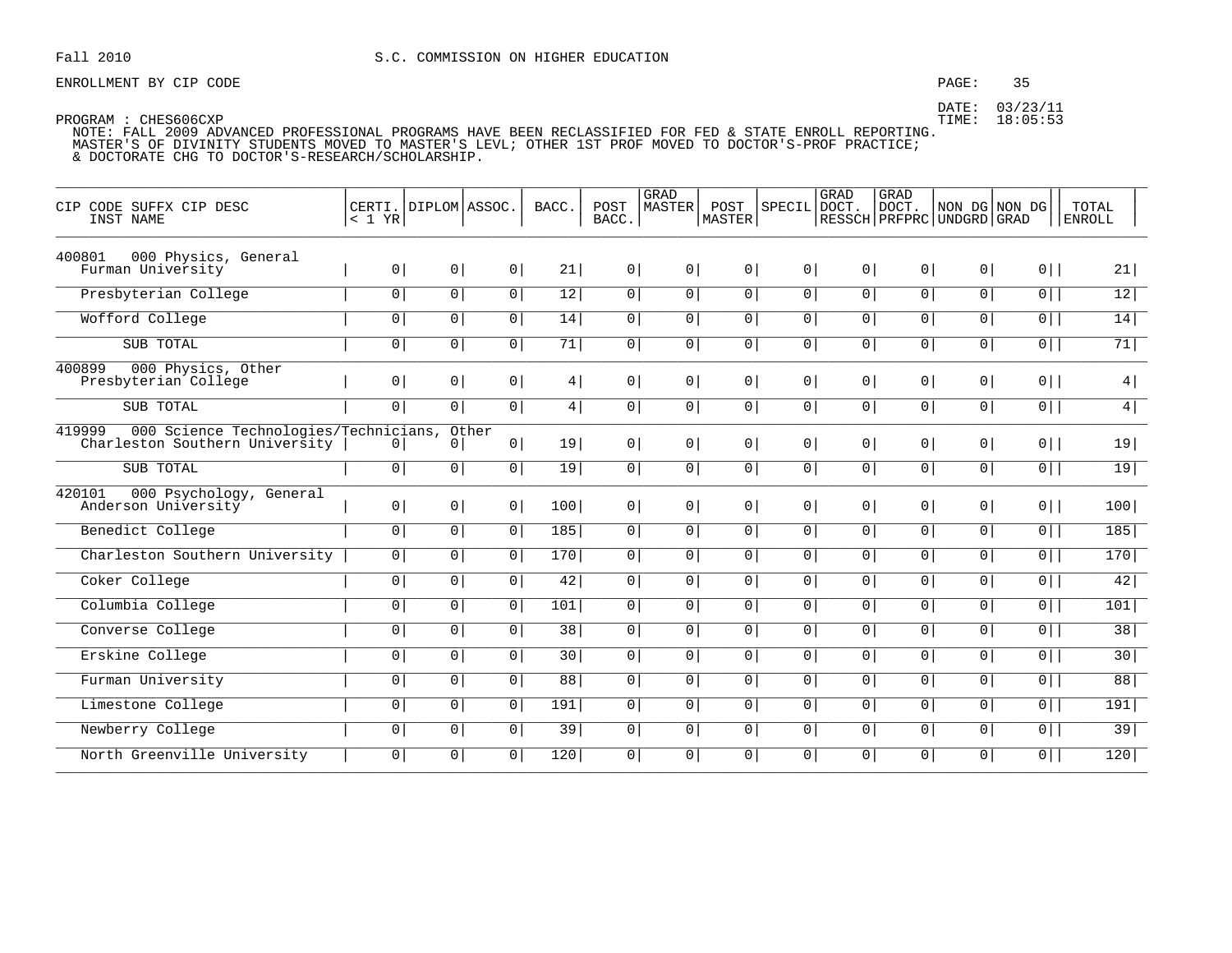### PAGE: 36

DATE: 03/23/11 TIME: 18:05:53

| CODE SUFFX CIP DESC<br>CIP<br>INST NAME                               | CERTI.<br>$< 1$ YR | DIPLOM ASSOC.  |                     | BACC.          | POST<br>BACC.  | <b>GRAD</b><br>MASTER | POST<br>MASTER | SPECIL DOCT.   | GRAD           | <b>GRAD</b><br>DOCT.<br>  RESSCH   PRFPRC   UNDGRD   GRAD |                | NON DG NON DG  | TOTAL<br><b>ENROLL</b> |
|-----------------------------------------------------------------------|--------------------|----------------|---------------------|----------------|----------------|-----------------------|----------------|----------------|----------------|-----------------------------------------------------------|----------------|----------------|------------------------|
| 420101<br>000 Psychology, General<br>Presbyterian College             | 0 <sup>1</sup>     | 0 <sup>1</sup> | 0 <sup>1</sup>      | 36             | 0 <sup>1</sup> | 0 <sup>1</sup>        | 0 <sup>1</sup> | 0 <sup>1</sup> | 0 <sup>1</sup> | 0 <sup>1</sup>                                            | 0 <sup>1</sup> | $0$            | 36                     |
| South University                                                      | $\overline{0}$     | 0              | 0 <sup>1</sup>      | 67             | 0              | 0 <sup>1</sup>        | 0 <sup>1</sup> | $\overline{0}$ | $\overline{0}$ | 0 <sup>1</sup>                                            | $\overline{0}$ | $\overline{0}$ | 67                     |
| Southern Wesleyan University                                          | $\circ$            | $\overline{0}$ | $\overline{0}$      | 47             | 0 <sup>1</sup> | $\overline{0}$        | $\overline{0}$ | $\overline{0}$ | $\overline{0}$ | 0 <sup>1</sup>                                            | $\overline{0}$ | 0              | 47                     |
| Wofford College                                                       | $\circ$            | 0 <sup>1</sup> | 0                   | 46             | $\mathsf{O}$   | $\mathbf 0$           | 0              | $\overline{0}$ | 0 <sup>1</sup> | 0                                                         | $\overline{0}$ | $0$            | 46                     |
| SUB TOTAL                                                             | $\overline{0}$     | 0 <sup>1</sup> | 0 <sup>1</sup>      | 1300           | 0              | $\mathbf 0$           | 0 <sup>1</sup> | $\overline{0}$ | $\overline{0}$ | 0 <sup>1</sup>                                            | $\overline{0}$ | 0              | 1300                   |
| 422803<br>000 Counseling Psychology<br>Bob Jones University           | 0 <sup>1</sup>     | 0 <sup>1</sup> | 0 <sup>1</sup>      | 82             | 0              | 72                    | 0 <sup>1</sup> | 0 <sup>1</sup> | 0 <sup>1</sup> | 0 <sup>1</sup>                                            | 0 <sup>1</sup> | $0$            | 154                    |
| Coker College                                                         | 0 <sup>1</sup>     | 0 <sup>1</sup> | 0 <sup>1</sup>      | 28             | 0              | $\overline{0}$        | 0 <sup>1</sup> | 0 <sup>1</sup> | 0 <sup>1</sup> | 0 <sup>1</sup>                                            | $\overline{0}$ | $0$            | 28                     |
| Columbia International Univ.                                          | $\circ$            | 0 <sup>1</sup> | 0                   | $\mathsf{O}$   | 0              | $\overline{70}$       | 0              | 0 <sup>1</sup> | 0 <sup>1</sup> | 0                                                         | $\overline{0}$ | $\overline{0}$ | 70                     |
| SUB TOTAL                                                             | $\overline{0}$     | 0 <sup>1</sup> | 0 <sup>1</sup>      | 110            | 0              | 142                   | 0              | $\overline{0}$ | $\overline{0}$ | 0 <sup>1</sup>                                            | 0 <sup>1</sup> | $\overline{0}$ | $\overline{252}$       |
| 422813<br>000 Applied Psychology<br>Columbia College                  | 0 <sup>1</sup>     | 0 <sup>1</sup> | 0 <sup>1</sup>      | 0 <sup>1</sup> | 0              | 1                     | 0 <sup>1</sup> | 0 <sup>1</sup> | 0 <sup>1</sup> | 0 <sup>1</sup>                                            | $\overline{0}$ | $0$            | $\vert$                |
| SUB TOTAL                                                             | $\overline{0}$     | 0 <sup>1</sup> | 0                   | $\overline{0}$ | 0              | 1                     | 0              | $\overline{0}$ | 0 <sup>1</sup> | 0 <sup>1</sup>                                            | 0 <sup>1</sup> | $\overline{0}$ | $\overline{1}$         |
| 430103<br>000 Criminal Justice/Law Enforcement<br>Anderson University | 0 <sup>1</sup>     | $\circ$        | Administration<br>0 | 39             | 0              | 29                    | 0 <sup>1</sup> | 0 <sup>1</sup> | 0 <sup>1</sup> | 0 <sup>1</sup>                                            | 0 <sup>1</sup> | $0$            | 68                     |
| Benedict College                                                      | $\circ$            | 0 <sup>1</sup> | $\overline{0}$      | 304            | 0              | $\overline{0}$        | $\overline{0}$ | $\overline{0}$ | $\overline{0}$ | 0 <sup>1</sup>                                            | $\overline{0}$ | $\overline{0}$ | 304                    |
| Claflin University                                                    | $\circ$            | 0 <sup>1</sup> | 0 <sup>1</sup>      | 131            | 0              | $\mathsf{O}$          | 0 <sup>1</sup> | 0 <sup>1</sup> | 0 <sup>1</sup> | 0                                                         | $\mathsf{O}$   | $\overline{0}$ | 131                    |
| Limestone College                                                     | $\circ$            | 0 <sup>1</sup> | $\circ$             | 214            | 0              | 0 <sup>1</sup>        | 0 <sup>1</sup> | 0 <sup>1</sup> | 0 <sup>1</sup> | 0 <sup>1</sup>                                            | 0 <sup>1</sup> | $\overline{0}$ | 214                    |
| Morris College                                                        | $\overline{0}$     | 0              | 0                   | 126            | $\overline{0}$ | $\mathsf{O}$          | $\overline{0}$ | $\overline{0}$ | 0 <sup>1</sup> | 0 <sup>1</sup>                                            | $\mathsf{O}$   | $\overline{0}$ | 126                    |
| South University                                                      | $\circ$            | 0 <sup>1</sup> | $\mathbf 0$         | 80             | $\mathbf 0$    | $\overline{12}$       | $\overline{0}$ | 0 <sup>1</sup> | 0              | 0                                                         | 0              | $\overline{0}$ | 92                     |
| Voorhees College                                                      | $\overline{0}$     | 0 <sup>1</sup> | $\mathsf{O}$        | 61             | 0 <sup>1</sup> | $\overline{0}$        | 0 <sup>1</sup> | 0 <sup>1</sup> | $\overline{0}$ | 0 <sup>1</sup>                                            | $\overline{0}$ | $\overline{0}$ | 61                     |
| Spartanburg Methodist College                                         | $\circ$            | 0 <sup>1</sup> | $\overline{57}$     | $\circ$        | $\mathsf{O}$   | $\mathbf 0$           | 0 <sup>1</sup> | 0 <sup>1</sup> | 0 <sup>1</sup> | 0 <sup>1</sup>                                            | $\mathbf{0}$   | $\overline{0}$ | 57                     |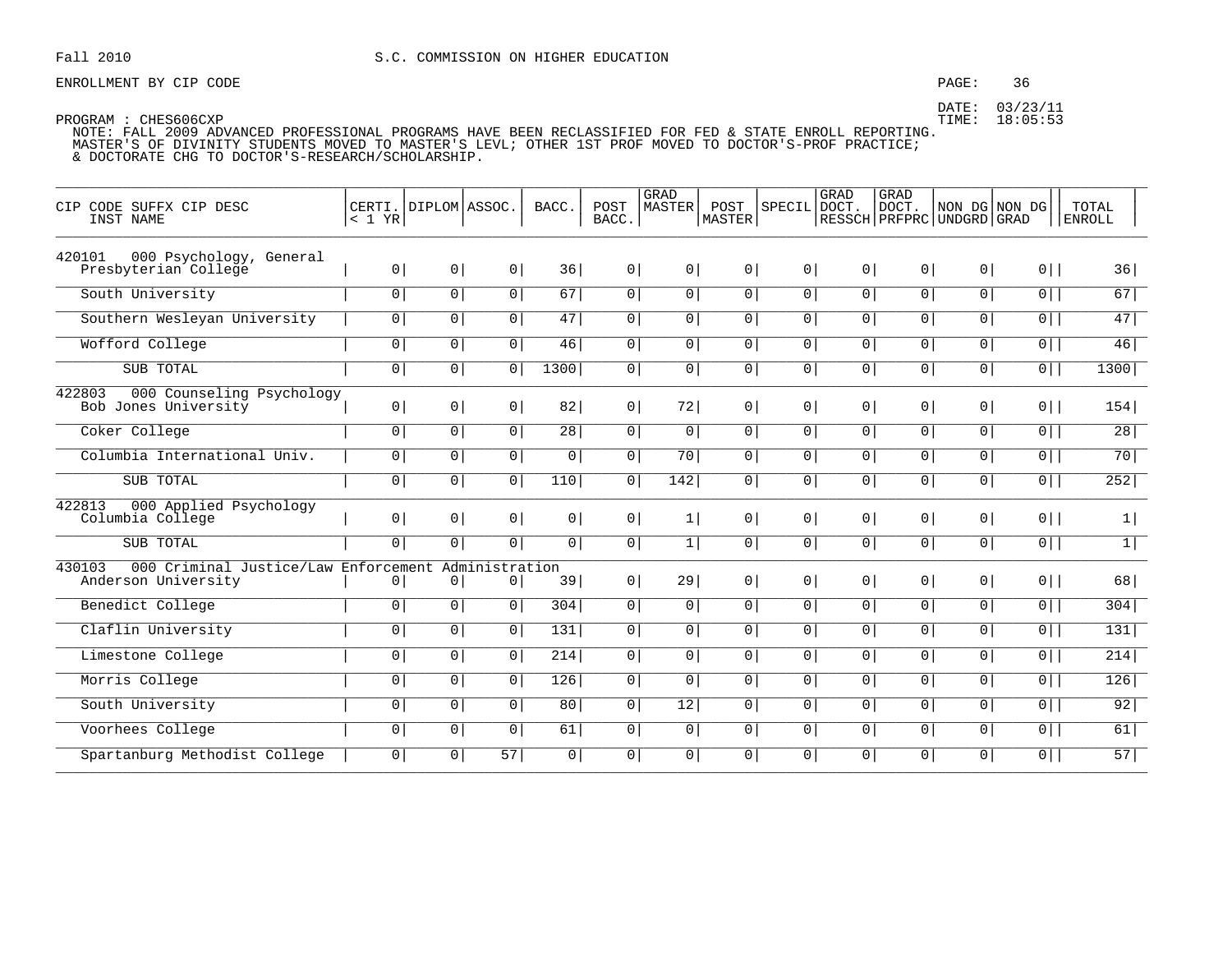ENROLLMENT BY CIP CODE **EXAMPLE 2008** PAGE: 37

| CIP CODE SUFFX CIP DESC<br>INST NAME                                              | CERTI. DIPLOM ASSOC.<br>< 1 YR |                |                      | BACC.             | POST<br>BACC.  | GRAD<br>MASTER | POST<br>MASTER  | SPECIL DOCT.   | GRAD           | <b>GRAD</b><br>DOCT. | NON DG NON DG<br>  RESSCH   PRFPRC   UNDGRD   GRAD |                | TOTAL<br><b>ENROLL</b> |
|-----------------------------------------------------------------------------------|--------------------------------|----------------|----------------------|-------------------|----------------|----------------|-----------------|----------------|----------------|----------------------|----------------------------------------------------|----------------|------------------------|
| 000 Criminal Justice/Law Enforcement Administration<br>430103<br>SUB TOTAL        | 0 <sup>1</sup>                 | 0              | 57                   | 955               | $0 \mid$       | 41             | 0               | 0              | 0              | 0                    | 0                                                  | $0$            | 1053                   |
| 430104<br>000 Criminal Justice/Safety Studies<br>Charleston Southern University   | 0 <sup>1</sup>                 | 0              | 0                    | 168               | 0 <sup>1</sup> | 56             | 0               | 0 <sup>1</sup> | 0 <sup>1</sup> | 0 <sup>1</sup>       | 0 <sup>1</sup>                                     | $0$            | 224                    |
| SUB TOTAL                                                                         | $\overline{0}$                 | $\overline{0}$ | $\overline{0}$       | 168               | $\overline{0}$ | 56             | $\overline{0}$  | $\overline{0}$ | 0              | $\overline{0}$       | 0                                                  | $\overline{0}$ | 224                    |
| 430106<br>000 Forensic Science and Technology<br>Southern Wesleyan University     | 0 <sup>1</sup>                 | 0              | 0                    | 20 <sub>1</sub>   | 0 <sup>1</sup> | 0 <sup>1</sup> | 0               | 0 <sup>1</sup> | 0              | 0                    | 0 <sup>1</sup>                                     | $0$            | 20                     |
| SUB TOTAL                                                                         | 0 <sup>1</sup>                 | $\overline{0}$ | $\overline{0}$       | 20 <sup>1</sup>   | $\overline{0}$ | 0              | $\overline{0}$  | 0 <sup>1</sup> | 0              | 0                    | 0 <sup>1</sup>                                     | $0$            | 20                     |
| 430111<br>000 Criminalistics and Criminal Science<br>Southern Wesleyan University | 0 <sup>1</sup>                 | 0              | 0                    | 3                 | 0              | 0 <sup>1</sup> | 0               | 0 <sup>1</sup> | 0 <sup>1</sup> | 0 <sup>1</sup>       | 0 <sup>1</sup>                                     | $0$            | 3                      |
| SUB TOTAL                                                                         | 0                              | 0              | $\overline{0}$       | $\overline{3}$    | $\overline{0}$ | 0              | $\overline{0}$  | $\overline{0}$ | 0              | $\overline{0}$       | $\overline{0}$                                     | $\overline{0}$ | $\overline{3}$         |
| 000 Corrections and Criminal Justice, Other<br>430199<br>Bob Jones University     | 0                              | 0 <sup>1</sup> | $0 \mid$             | 112               | 0              | $\circ$        | 0 <sup>1</sup>  | 0 <sup>1</sup> | 0 <sup>1</sup> | 0 <sup>1</sup>       | 0 <sup>1</sup>                                     | $0$            | 112                    |
| Coker College                                                                     | 0 <sup>1</sup>                 | 0              | $\overline{0}$       | 1                 | $\overline{0}$ | $\circ$        | $\overline{0}$  | $\overline{0}$ | 0              | 0                    | $\circ$                                            | $\overline{0}$ | $\overline{1}$         |
| SUB TOTAL                                                                         | 0                              | $\overline{0}$ | $\overline{0}$       | 113               | $\overline{0}$ | $\circ$        | $\overline{0 }$ | 0 <sup>1</sup> | $\overline{0}$ | $\overline{0}$       | $\overline{0}$                                     | $\overline{0}$ | $\overline{113}$       |
| 440000<br>000 PUBLIC ADMINISTRATION AND<br>Southern Wesleyan University           | SOCIAL<br>$\circ$              | 0              | <b>SERVICE</b><br> 0 | PROFESSIONS<br>36 | 0              | 0 <sup>1</sup> | $0 \mid$        | 0 <sup>1</sup> | 0              | 0 <sup>1</sup>       | 0 <sup>1</sup>                                     | $0$            | 36                     |
| SUB TOTAL                                                                         | 0 <sup>1</sup>                 | 0              | 0                    | 36                | $\overline{0}$ | 0 <sup>1</sup> | 0               | $\overline{0}$ | 0 <sup>1</sup> | 0 <sup>1</sup>       | $\circ$                                            | $\overline{0}$ | 36                     |
| 440701<br>000 Social Work<br>Benedict College                                     | 0                              | 0              | 0                    | 179               | 0              | 0 <sup>1</sup> | 0               | 0 <sup>1</sup> | 0              | 0 <sup>1</sup>       | 0 <sup>1</sup>                                     | $0$            | 179                    |
| Coker College                                                                     | 0 <sup>1</sup>                 | 0              | $\overline{0}$       | 63                | $\overline{0}$ | 0 <sup>1</sup> | $\overline{0}$  | $\overline{0}$ | $\overline{0}$ | $\overline{0}$       | $\overline{0}$                                     | $\overline{0}$ | 63                     |
| Columbia College                                                                  | $\overline{0}$                 | 0 <sup>1</sup> | $\overline{0}$       | 51                | $\overline{0}$ | 0              | 0               | 0 <sup>1</sup> | 0 <sup>1</sup> | 0                    | 0 <sup>1</sup>                                     | $0$            | 51                     |
| Limestone College                                                                 | 0                              | $\overline{0}$ | $\overline{0}$       | 361               | $\overline{0}$ | 0 <sup>1</sup> | $\overline{0}$  | 0 <sup>1</sup> | 0              | $\overline{0}$       | $\overline{0}$                                     | $\overline{0}$ | 361                    |
| SUB TOTAL                                                                         | 0 <sup>1</sup>                 | $\overline{0}$ | 0 <sup>1</sup>       | 654               | $\overline{0}$ | $\circ$        | 0               | 0 <sup>1</sup> | 0 <sup>1</sup> | 0                    | $\circ$                                            | $0$            | 654                    |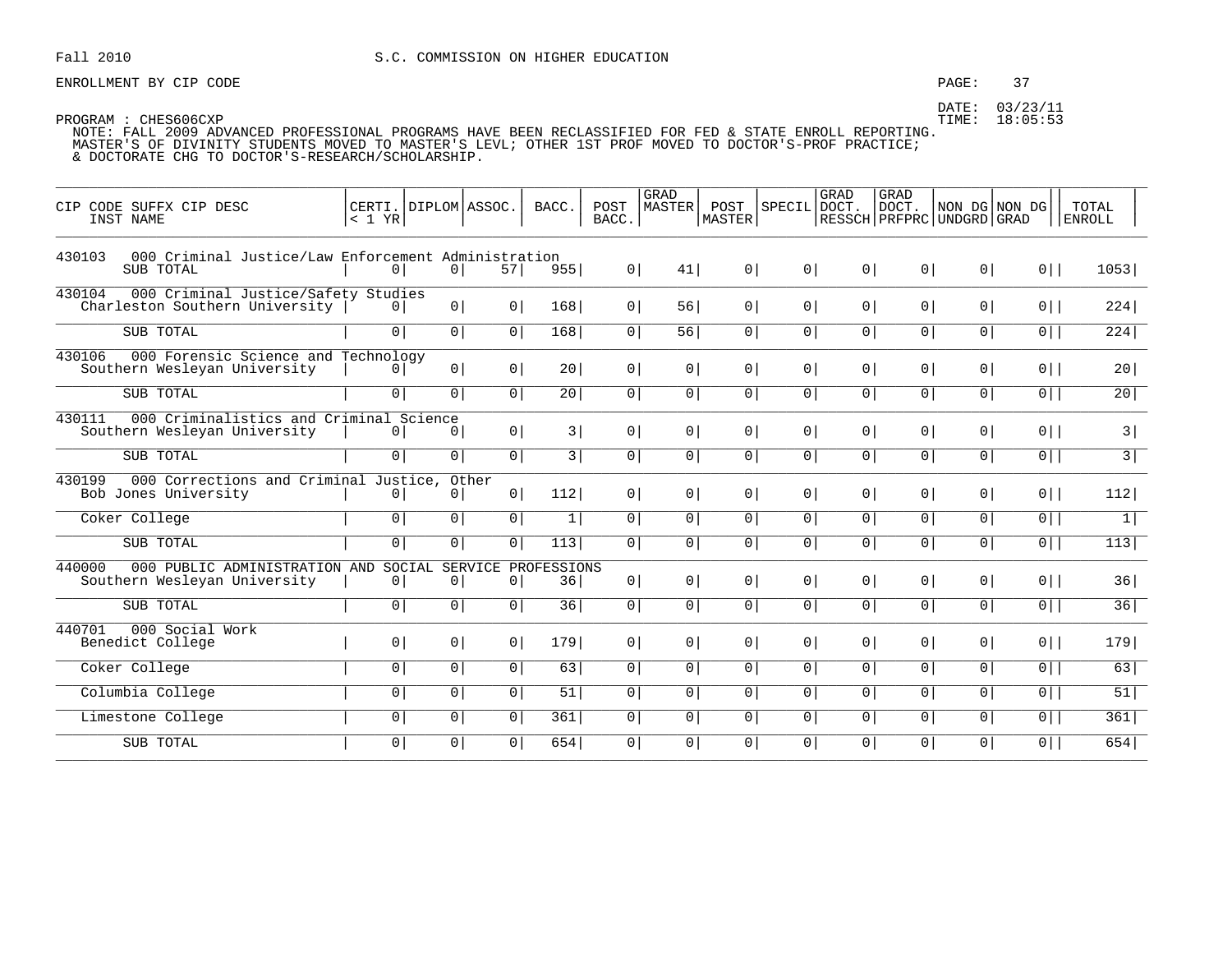### PAGE: 38

DATE: 03/23/11 TIME: 18:05:53

| CIP CODE SUFFX CIP DESC<br>INST NAME                                                          | < 1 YR         | CERTI. DIPLOM ASSOC. |                           | BACC.           | POST<br>BACC.  | <b>GRAD</b><br><b>MASTER</b> | POST<br>MASTER | SPECIL         | <b>GRAD</b><br>DOCT. | GRAD<br>DOCT.<br>  RESSCH   PRFPRC   UNDGRD   GRAD | NON DG NON DG  |                | TOTAL<br><b>ENROLL</b> |
|-----------------------------------------------------------------------------------------------|----------------|----------------------|---------------------------|-----------------|----------------|------------------------------|----------------|----------------|----------------------|----------------------------------------------------|----------------|----------------|------------------------|
| 000 Public Administration and Social Service Professions, Other<br>449999<br>Columbia College | 0 <sup>1</sup> | 0 <sup>1</sup>       | 0 <sup>1</sup>            | 12              | 0 <sup>1</sup> | 0 <sup>1</sup>               | 0 <sup>1</sup> | 0 <sup>1</sup> | 0 <sup>1</sup>       | 0 <sup>1</sup>                                     | 0 <sup>1</sup> | $0$            | 12                     |
| SUB TOTAL                                                                                     | 0 <sup>1</sup> | $\overline{0}$       | $\overline{0}$            | 12              | 0 <sup>1</sup> | $\overline{0}$               | $\overline{0}$ | $\circ$        | $\overline{0}$       | $\circ$                                            | $\overline{0}$ | $\overline{0}$ | 12                     |
| 450101<br>000 Social Sciences, General<br>Allen University                                    | 0 <sup>1</sup> | 0                    | 0 <sup>1</sup>            | 270             | 0 <sup>1</sup> | 0 <sup>1</sup>               | 0 <sup>1</sup> | 0 <sup>1</sup> | 0 <sup>1</sup>       | 0 <sup>1</sup>                                     | $\overline{0}$ | $0$            | 270                    |
| Charleston Southern University                                                                | 0              | 0 <sup>1</sup>       | 0 <sup>1</sup>            | 28              | 0 <sup>1</sup> | 0                            | 0 <sup>1</sup> | 0 <sup>1</sup> | 0 <sup>1</sup>       | 0 <sup>1</sup>                                     | 0 <sup>1</sup> | $0$            | 28                     |
| Southern Wesleyan University                                                                  | $\overline{0}$ | $\circ$              | 0 <sup>1</sup>            | 7               | 0 <sup>1</sup> | $\circ$                      | $\overline{0}$ | $\overline{0}$ | $\overline{0}$       | $\overline{0}$                                     | $\overline{0}$ | 0              | 71                     |
| SUB TOTAL                                                                                     | 0 <sup>1</sup> | $\overline{0}$       | $\overline{0}$            | 305             | $\overline{0}$ | $\overline{0}$               | 0 <sup>1</sup> | 0 <sup>1</sup> | $\overline{0}$       | 0 <sup>1</sup>                                     | 0 <sup>1</sup> | $\overline{0}$ | 305                    |
| 450401<br>000 Criminology<br>Coker College                                                    | 0 <sup>1</sup> | 0 <sup>1</sup>       | 0 <sup>1</sup>            | 48              | 0              | 0 <sup>1</sup>               | 0 <sup>1</sup> | 0 <sup>1</sup> | 0 <sup>1</sup>       | 0 <sup>1</sup>                                     | $\overline{0}$ | $0$            | 48                     |
| Southern Wesleyan University                                                                  | $\circ$        | 0 <sup>1</sup>       | 0 <sup>1</sup>            | 14              | 0              | 0                            | 0 <sup>1</sup> | 0 <sup>1</sup> | 0 <sup>1</sup>       | 0 <sup>1</sup>                                     | 0              | $0$            | 14                     |
| SUB TOTAL                                                                                     | 0 <sup>1</sup> | $\overline{0}$       | 0 <sup>1</sup>            | 62              | 0 <sup>1</sup> | $\circ$                      | 0 <sup>1</sup> | 0 <sup>1</sup> | $\overline{0}$       | 0 <sup>1</sup>                                     | 0 <sup>1</sup> | $\overline{0}$ | 62                     |
| 000 Economics, General<br>450601<br>Benedict College                                          | 0              | 0 <sup>1</sup>       | 0 <sup>1</sup>            | 24              | 0 <sup>1</sup> | 0 <sup>1</sup>               | 0 <sup>1</sup> | $\circ$        | 0 <sup>1</sup>       | 0 <sup>1</sup>                                     | 0 <sup>1</sup> | $0$            | 24                     |
| Charleston Southern University                                                                | 0 <sup>1</sup> | 0 <sup>1</sup>       | 0 <sup>1</sup>            | 9               | $\circ$        | 0                            | $\circ$        | $\circ$        | 0 <sup>1</sup>       | 0 <sup>1</sup>                                     | 0 <sup>1</sup> | $\overline{0}$ | $\overline{9}$         |
| Converse College                                                                              | $\circ$        | 0 <sup>1</sup>       | 0 <sup>1</sup>            | 2               | $\overline{0}$ | 0 <sup>1</sup>               | $\overline{0}$ | 0 <sup>1</sup> | $\overline{0}$       | 0 <sup>1</sup>                                     | $\overline{0}$ | $\overline{0}$ | 2                      |
| Furman University                                                                             | 0 <sup>1</sup> | 0                    | 0 <sup>1</sup>            | 54              | 0 <sup>1</sup> | $\overline{0}$               | 0 <sup>1</sup> | 0 <sup>1</sup> | 0 <sup>1</sup>       | 0 <sup>1</sup>                                     | 0 <sup>1</sup> | $\overline{0}$ | 54                     |
| Wofford College                                                                               | $\overline{0}$ | $\overline{0}$       | 0 <sup>1</sup>            | $\overline{18}$ | $\overline{0}$ | $\circ$                      | $\overline{0}$ | $\overline{0}$ | $\overline{0}$       | $\circ$                                            | 0 <sup>1</sup> | 0              | 18                     |
| SUB TOTAL                                                                                     | 0 <sup>1</sup> | 0 <sup>1</sup>       | 0 <sup>1</sup>            | 107             | 0 <sup>1</sup> | 0                            | 0 <sup>1</sup> | 0 <sup>1</sup> | 0 <sup>1</sup>       | 0 <sup>1</sup>                                     | 0 <sup>1</sup> | $0$            | 107                    |
| 000 International Relations and Affairs<br>450901<br>Bob Jones University                     | 0 <sup>1</sup> | 0 <sup>1</sup>       | 0 <sup>1</sup>            | 14              | 0 <sup>1</sup> | 0 <sup>1</sup>               | 0 <sup>1</sup> | 0 <sup>1</sup> | 0 <sup>1</sup>       | 0 <sup>1</sup>                                     | 0 <sup>1</sup> | $0$            | 14                     |
| SUB TOTAL                                                                                     | $\overline{0}$ | $\overline{0}$       | $\overline{0}$            | 14              | $\overline{0}$ | $\overline{0}$               | $\overline{0}$ | $\circ$        | $\overline{0}$       | $\overline{0}$                                     | 0              | $\overline{0}$ | 14                     |
| 451001<br>000 Political Science and Government,<br>Benedict College                           | 0 <sup>1</sup> | 0 <sup>1</sup>       | General<br>0 <sup>1</sup> | 48              | 0 <sup>1</sup> | 0 <sup>1</sup>               | 0 <sup>1</sup> | 0 <sup>1</sup> | 0 <sup>1</sup>       | 0 <sup>1</sup>                                     | 0 <sup>1</sup> | $0$            | 48                     |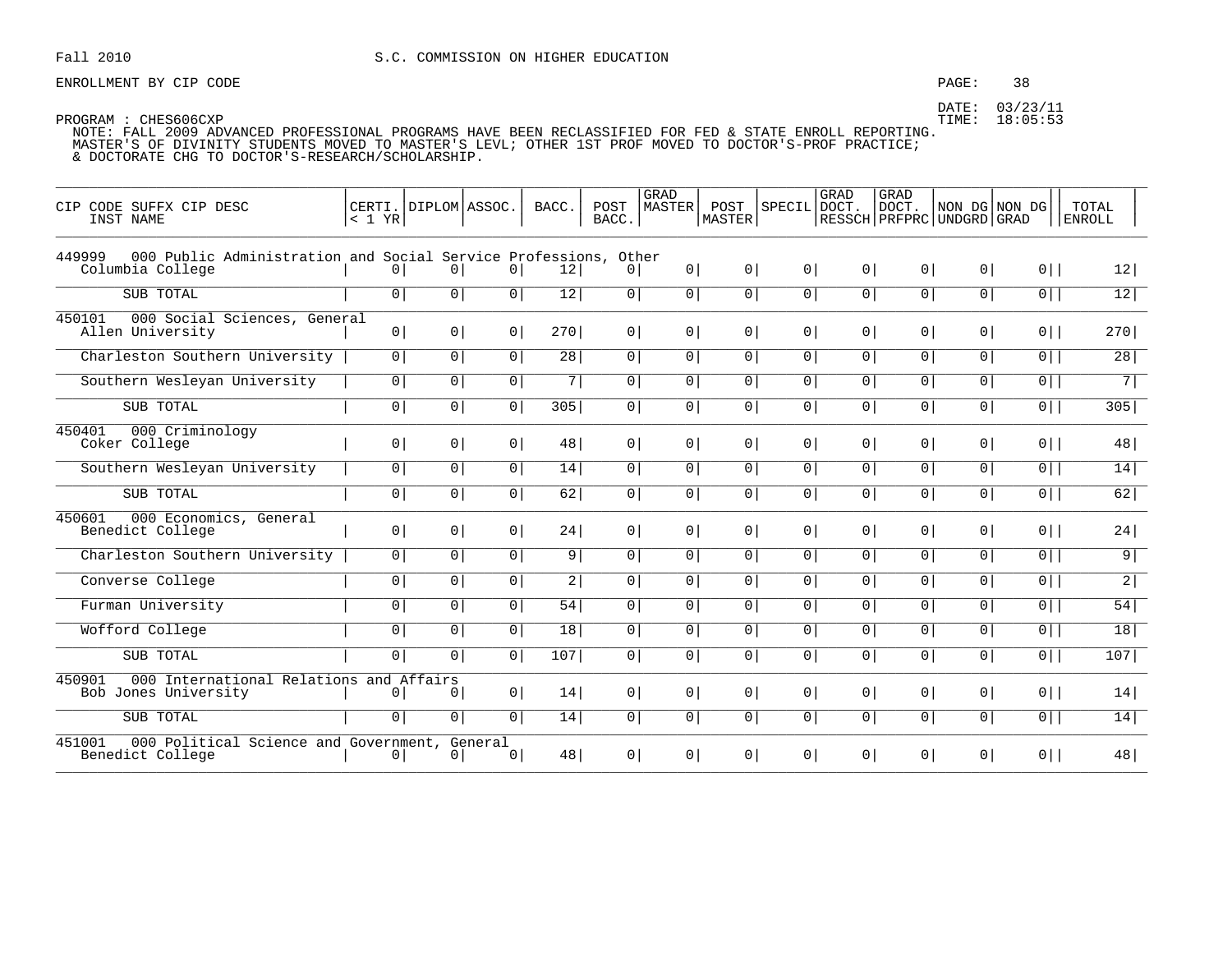### PAGE: 39

DATE: 03/23/11

PROGRAM : CHES606CXP

TIME: 18:05:53

| CIP CODE SUFFX CIP DESC<br>INST NAME                                            | < 1 YR         | CERTI. DIPLOM ASSOC. |                         | BACC.           | POST<br>BACC.  | <b>GRAD</b><br>MASTER | POST<br>MASTER | SPECIL         | GRAD<br>DOCT.<br>RESSCH   PRFPRC   UNDGRD   GRAD | GRAD<br>DOCT.  |                | NON DG NON DG  | <b>TOTAL</b><br><b>ENROLL</b> |
|---------------------------------------------------------------------------------|----------------|----------------------|-------------------------|-----------------|----------------|-----------------------|----------------|----------------|--------------------------------------------------|----------------|----------------|----------------|-------------------------------|
| 451001<br>000 Political Science and Government, General<br>Bob Jones University | 0 <sup>1</sup> | 0 <sup>1</sup>       | 0 <sup>1</sup>          | 31              | 0 <sup>1</sup> | 0 <sup>1</sup>        | 0 <sup>1</sup> | 0 <sup>1</sup> | 0 <sup>1</sup>                                   | 0 <sup>1</sup> | 0 <sup>1</sup> | $0$            | 31                            |
| Charleston Southern University                                                  | $\circ$        | $\overline{0}$       | $\overline{0}$          | $\overline{35}$ | $\overline{0}$ | $\overline{0}$        | 0 <sup>1</sup> | $\overline{0}$ | $\overline{0}$                                   | $\overline{0}$ | 0 <sup>1</sup> | 0              | 35                            |
| Coker College                                                                   | 0 <sup>1</sup> | $\overline{0}$       | 0 <sup>1</sup>          | 3               | 0 <sup>1</sup> | 0                     | 0 <sup>1</sup> | 0 <sup>1</sup> | 0 <sup>1</sup>                                   | 0 <sup>1</sup> | 0 <sup>1</sup> | $\overline{0}$ | $\overline{3}$                |
| Columbia College                                                                | 0 <sup>1</sup> | $\overline{0}$       | $\overline{0}$          | $\overline{24}$ | 0 <sup>1</sup> | 0                     | 0 <sup>1</sup> | 0 <sup>1</sup> | $\overline{0}$                                   | $\overline{0}$ | 0 <sup>1</sup> | $\overline{0}$ | $\overline{24}$               |
| Converse College                                                                | $\overline{0}$ | $\overline{0}$       | $\overline{0}$          | 13              | $\overline{0}$ | $\overline{3}$        | $\overline{0}$ | $\overline{0}$ | $\overline{0}$                                   | $\overline{0}$ | $\overline{0}$ | 0              | 16                            |
| Erskine College                                                                 | 0 <sup>1</sup> | 0 <sup>1</sup>       | 0 <sup>1</sup>          | 11              | 0 <sup>1</sup> | 0 <sup>1</sup>        | $\overline{0}$ | 0 <sup>1</sup> | 0 <sup>1</sup>                                   | 0 <sup>1</sup> | 0 <sup>1</sup> | $\overline{0}$ | 11                            |
| Furman University                                                               | $\overline{0}$ | $\overline{0}$       | 0 <sup>1</sup>          | 139             | $\overline{0}$ | $\overline{0}$        | 0 <sup>1</sup> | 0 <sup>1</sup> | $\overline{0}$                                   | 0 <sup>1</sup> | 0 <sup>1</sup> | $\overline{0}$ | $139$                         |
| Morris College                                                                  | 0 <sup>1</sup> | $\overline{0}$       | 0 <sup>1</sup>          | $\overline{18}$ | 0 <sup>1</sup> | 0                     | 0 <sup>1</sup> | 0 <sup>1</sup> | $\overline{0}$                                   | 0 <sup>1</sup> | 0 <sup>1</sup> | $\overline{0}$ | 18                            |
| Newberry College                                                                | $\overline{0}$ | $\overline{0}$       | 0 <sup>1</sup>          | 11              | $\overline{0}$ | 0 <sup>1</sup>        | $\overline{0}$ | $\overline{0}$ | 0 <sup>1</sup>                                   | $\circ$        | $\overline{0}$ | $\overline{0}$ | 11                            |
| Presbyterian College                                                            | 0 <sup>1</sup> | $\overline{0}$       | 0 <sup>1</sup>          | 38              | 0              | $\overline{0}$        | 0 <sup>1</sup> | $\overline{0}$ | $\overline{0}$                                   | 0 <sup>1</sup> | 0 <sup>1</sup> | $\overline{0}$ | 38                            |
| Wofford College                                                                 | $\overline{0}$ | $\overline{0}$       | $\overline{0}$          | 50              | $\overline{0}$ | $\circ$               | 0 <sup>1</sup> | $\overline{0}$ | $\overline{0}$                                   | 0 <sup>1</sup> | 0 <sup>1</sup> | $\overline{0}$ | 50                            |
| SUB TOTAL                                                                       | 0 <sup>1</sup> | 0 <sup>1</sup>       | 0 <sup>1</sup>          | 421             | 0 <sup>1</sup> | 3                     | 0 <sup>1</sup> | 0 <sup>1</sup> | 0 <sup>1</sup>                                   | 0 <sup>1</sup> | 0 <sup>1</sup> | $0$            | 424                           |
| 000 Political Science and Government,<br>451099<br>Claflin University           | 0 <sup>1</sup> | 0 <sup>1</sup>       | Other<br>0 <sup>1</sup> | 48              | 0 <sup>1</sup> | 0 <sup>1</sup>        | 0 <sup>1</sup> | 0 <sup>1</sup> | 0 <sup>1</sup>                                   | 0 <sup>1</sup> | 0 <sup>1</sup> | $0$            | 48                            |
| SUB TOTAL                                                                       | $\overline{0}$ | $\overline{0}$       | $\overline{0}$          | 48              | $\overline{0}$ | $\overline{0}$        | $\overline{0}$ | $\overline{0}$ | $\overline{0}$                                   | $\overline{0}$ | $\overline{0}$ | $\overline{0}$ | 48                            |
| 000 Sociology<br>451101<br>Benedict College                                     | 0 <sup>1</sup> | 0 <sup>1</sup>       | 0 <sup>1</sup>          | 25              | 0              | 0 <sup>1</sup>        | 0 <sup>1</sup> | 0 <sup>1</sup> | 0 <sup>1</sup>                                   | 0 <sup>1</sup> | 0 <sup>1</sup> | $0$            | 25                            |
| Charleston Southern University                                                  | $\circ$        | $\overline{0}$       | 0 <sup>1</sup>          | $\overline{38}$ | 0 <sup>1</sup> | $\overline{0}$        | 0 <sup>1</sup> | $\circ$        | $\overline{0}$                                   | 0 <sup>1</sup> | 0 <sup>1</sup> | $\overline{0}$ | 38                            |
| Claflin University                                                              | 0 <sup>1</sup> | 0 <sup>1</sup>       | 0 <sup>1</sup>          | 174             | 0 <sup>1</sup> | 0                     | 0 <sup>1</sup> | 0 <sup>1</sup> | 0 <sup>1</sup>                                   | 0 <sup>1</sup> | 0 <sup>1</sup> | $0$            | 174                           |
| Coker College                                                                   | 0 <sup>1</sup> | 0                    | 0 <sup>1</sup>          | 65              | $\overline{0}$ | 0                     | 0 <sup>1</sup> | 0              | 0                                                | 0 <sup>1</sup> | $\overline{0}$ | $\overline{0}$ | 65                            |
| Furman University                                                               | $\overline{0}$ | 0 <sup>1</sup>       | 0 <sup>1</sup>          | $\overline{57}$ | 0 <sup>1</sup> | 0 <sup>1</sup>        | $\overline{0}$ | 0 <sup>1</sup> | 0 <sup>1</sup>                                   | 0 <sup>1</sup> | $\overline{0}$ | $\overline{0}$ | 57                            |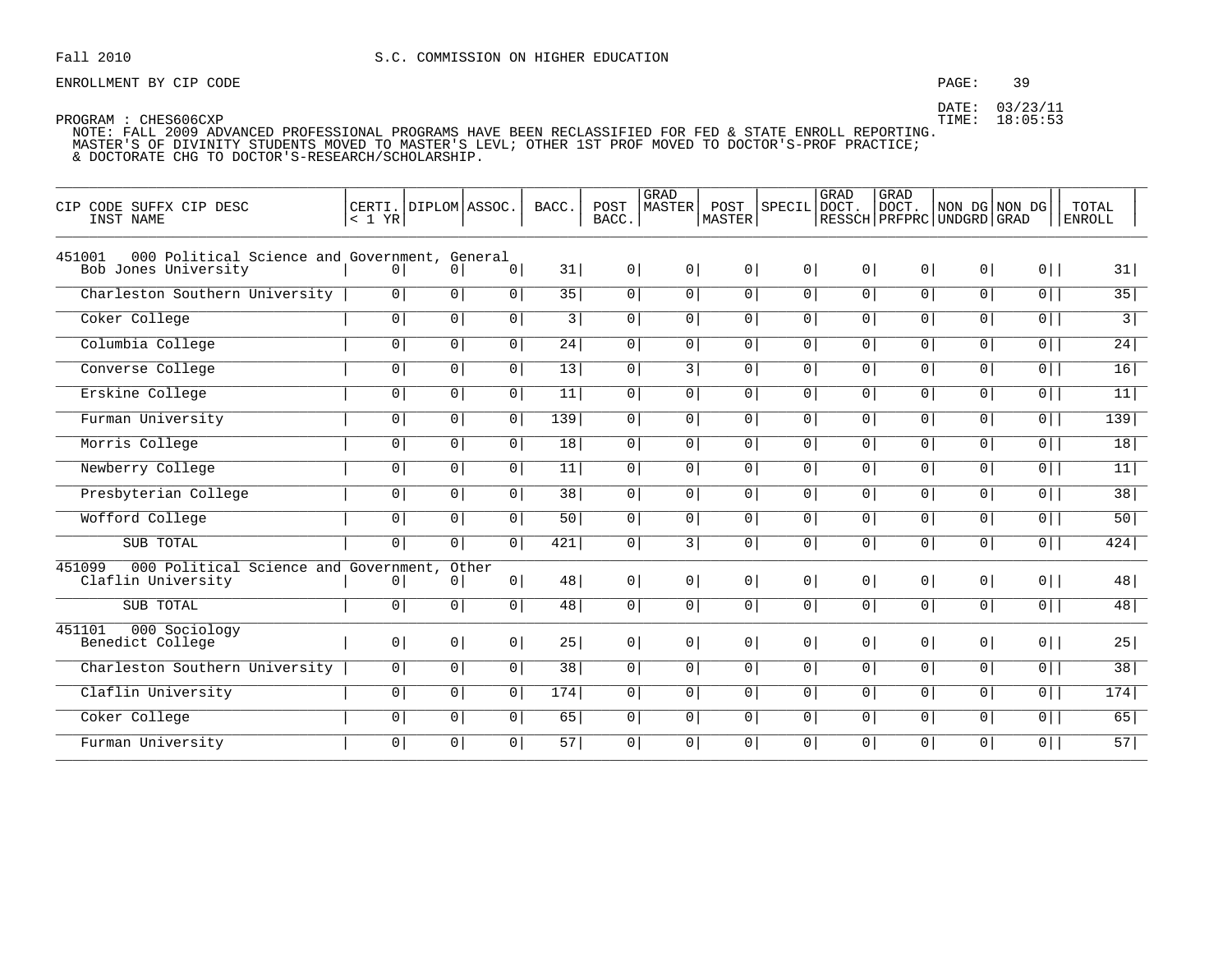### PAGE: 40

DATE: 03/23/11 TIME: 18:05:53

PROGRAM : CHES606CXP

| CIP    | CODE SUFFX CIP DESC<br>INST NAME       |                                                   | < 1 YR         | CERTI. DIPLOM ASSOC. |                | BACC.                   | POST<br>BACC.  | <b>GRAD</b><br>MASTER | POST<br>MASTER | SPECIL         | GRAD<br>DOCT.  | <b>GRAD</b><br>  DOCT.<br>RESSCH PRFPRC UNDGRD GRAD |                | NON DG NON DG  | TOTAL<br><b>ENROLL</b> |
|--------|----------------------------------------|---------------------------------------------------|----------------|----------------------|----------------|-------------------------|----------------|-----------------------|----------------|----------------|----------------|-----------------------------------------------------|----------------|----------------|------------------------|
| 451101 | 000 Sociology<br>Morris College        |                                                   | 0 <sup>1</sup> | 0 <sup>1</sup>       | 0 <sup>1</sup> | 72                      | $\circ$        | $\overline{0}$        | $\circ$        | 0 <sup>1</sup> | 0 <sup>1</sup> | 0 <sup>1</sup>                                      | 0 <sup>1</sup> | $0$            | 72                     |
|        | Newberry College                       |                                                   | $\circ$        | 0                    | 0 <sup>1</sup> | 19                      | $\circ$        | $\circ$               | $\circ$        | 0              | 0              | 0                                                   | $\overline{0}$ | $\overline{0}$ | 19                     |
|        | Presbyterian College                   |                                                   | 0 <sup>1</sup> | 0 <sup>1</sup>       | 0 <sup>1</sup> | 12                      | 0              | 0 <sup>1</sup>        | $\mathbf 0$    | 0 <sup>1</sup> | 0              | 0                                                   | $\mathbf 0$    | $\overline{0}$ | $\overline{12}$        |
|        | Voorhees College                       |                                                   | 0 <sup>1</sup> | $\overline{0}$       | $\overline{0}$ | 26                      | $\mathsf{O}$   | $\mathsf{O}$          | $\mathsf{O}$   | 0 <sup>1</sup> | 0 <sup>1</sup> | 0                                                   | $\mathsf{O}$   | $\overline{0}$ | 26                     |
|        | Wofford College                        |                                                   | $\overline{0}$ | $\overline{0}$       | $\overline{0}$ | $\overline{15}$         | $\overline{0}$ | $\overline{0}$        | $\overline{0}$ | $\overline{0}$ | $\overline{0}$ | $\overline{0}$                                      | $\overline{0}$ | $\overline{0}$ | 15                     |
|        | SUB TOTAL                              |                                                   | $\overline{0}$ | $\overline{0}$       | 0 <sup>1</sup> | 503                     | $\mathsf{O}$   | $\overline{0}$        | $\overline{0}$ | $\overline{0}$ | 0 <sup>1</sup> | $\mathbf 0$                                         | $\overline{0}$ | $\overline{0}$ | $\overline{503}$       |
| 451201 | Furman University                      | 000 Urban Studies/Affairs                         | 0 <sup>1</sup> | 0 <sup>1</sup>       | 0 <sup>1</sup> | 2                       | 0 <sup>1</sup> | 0 <sup>1</sup>        | 0 <sup>1</sup> | 0              | 0 <sup>1</sup> | 0 <sup>1</sup>                                      | 0 <sup>1</sup> | $0$            | 2                      |
|        | SUB TOTAL                              |                                                   | 0 <sup>1</sup> | 0 <sup>1</sup>       | 0 <sup>1</sup> | 2                       | 0 <sup>1</sup> | 0 <sup>1</sup>        | 0              | 0              | 0              | 0                                                   | $\mathbf 0$    | $\overline{0}$ | $\overline{2}$         |
| 460201 | Bob Jones University                   | 000 Carpentry/Carpenter                           | 0 <sup>1</sup> | 0                    | 21             | 0 <sup>1</sup>          | 0 <sup>1</sup> | 0 <sup>1</sup>        | 0 <sup>1</sup> | 0 <sup>1</sup> | 0 <sup>1</sup> | 0                                                   | 0 <sup>1</sup> | $0$            | 21                     |
|        | SUB TOTAL                              |                                                   | 0 <sup>1</sup> | 0 <sup>1</sup>       | 21             | 0 <sup>1</sup>          | 0 <sup>1</sup> | 0 <sup>1</sup>        | 0              | 0              | 0              | 0 <sup>1</sup>                                      | $\mathbf 0$    | $\overline{0}$ | 21                     |
| 479999 | Bob Jones University                   | 000 Mechanic and Repair Technologies/Technicians, | $\overline{0}$ | 0 <sup>1</sup>       | 22             | Other<br>0 <sup>1</sup> | 0 <sup>1</sup> | $\circ$               | 0              | 0              | 0              | 0 <sup>1</sup>                                      | 0 <sup>1</sup> | $0$            | 22                     |
|        | SUB TOTAL                              |                                                   | $\circ$        | 0 <sup>1</sup>       | 22             | 0 <sup>1</sup>          | 0 <sup>1</sup> | 0 <sup>1</sup>        | 0              | 0              | 0              | 0 <sup>1</sup>                                      | $\mathsf{O}$   | $\overline{0}$ | 22                     |
| 479999 | Bob Jones University                   | 001 Mechanics and Repairers, Aircraft Maintenance | 0 <sup>1</sup> | 0 <sup>1</sup>       | 15             | 0 <sup>1</sup>          | 0 <sup>1</sup> | 0 <sup>1</sup>        | 0 <sup>1</sup> | 0              | 0 <sup>1</sup> | 0 <sup>1</sup>                                      | 0 <sup>1</sup> | $0$            | 15                     |
|        | SUB TOTAL                              |                                                   | $\circ$        | 0 <sup>1</sup>       | 15             | 0                       | 0              | 0                     | 0              | 0 <sup>1</sup> | 0 <sup>1</sup> | 0 <sup>1</sup>                                      | $\mathsf{O}$   | $\overline{0}$ | 15                     |
| 490104 | Bob Jones University                   | 000 Aviation/Airway Management and Operations     | 0 <sup>1</sup> | 0 <sup>1</sup>       | 0 <sup>1</sup> | 26                      | 0 <sup>1</sup> | 0 <sup>1</sup>        | 0 <sup>1</sup> | 0 <sup>1</sup> | 0 <sup>1</sup> | 0 <sup>1</sup>                                      | 0 <sup>1</sup> | $0$            | 26                     |
|        | SUB TOTAL                              |                                                   | 0              | 0                    | 0              | 26                      | 0              | 0                     | 0              | $\overline{0}$ | 0              | 0 <sup>1</sup>                                      | $\mathsf{O}$   | $\overline{0}$ | 26                     |
| 500301 | 000 Dance, General<br>Columbia College |                                                   | 0 <sup>1</sup> | 0                    | 0              | 30 <sup>1</sup>         | 0 <sup>1</sup> | 0 <sup>1</sup>        | 0              | $0 \mid$       | $0$            | 0 <sup>1</sup>                                      | 0 <sup>1</sup> | $0$            | 30                     |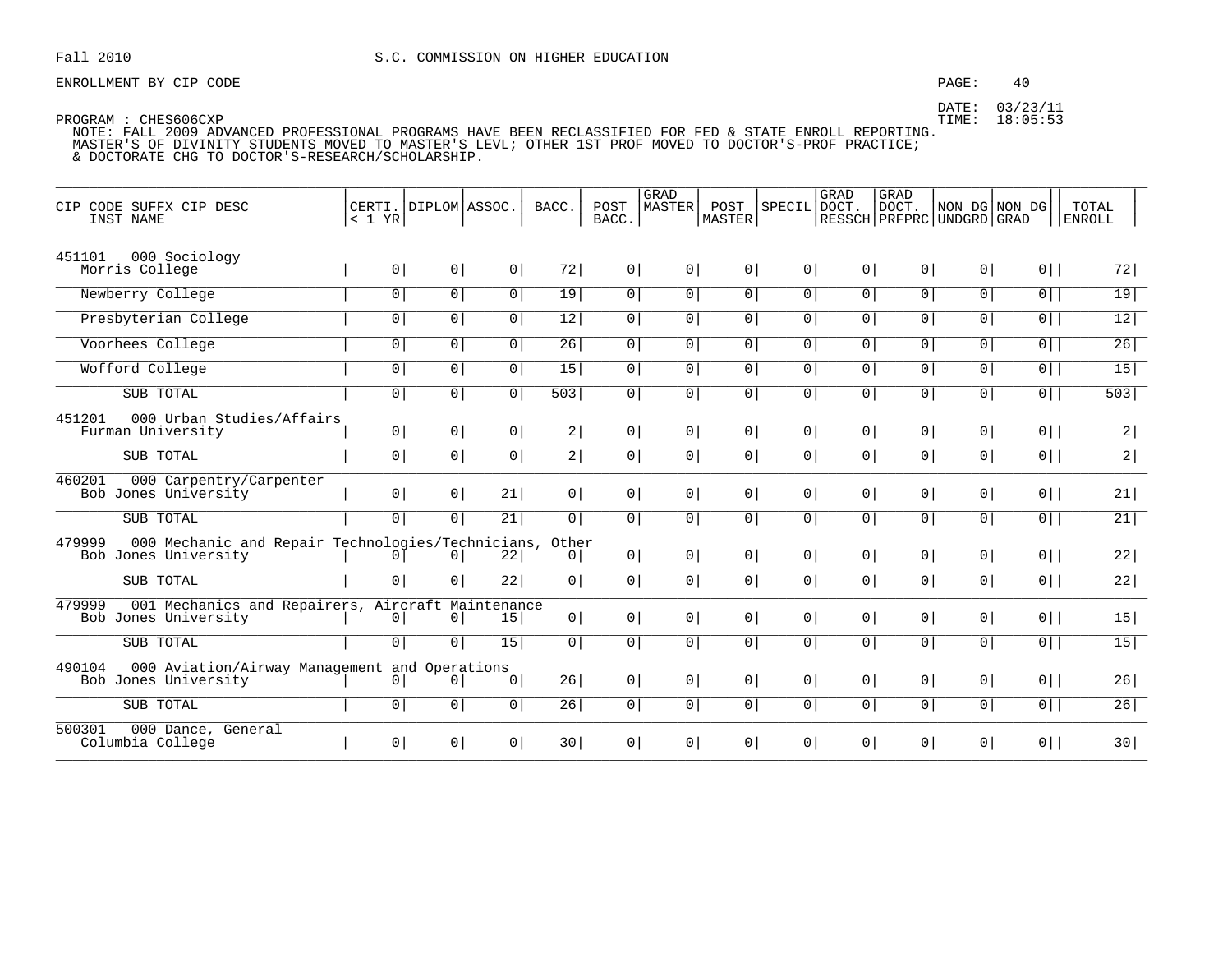### PAGE: 41

DATE: 03/23/11 TIME: 18:05:53

| CODE SUFFX CIP DESC<br>CIP<br>INST NAME                                | CERTI.<br>< 1 YR | DIPLOM ASSOC.  |                           | BACC.          | POST<br>BACC.  | GRAD<br><b>MASTER</b> | POST<br><b>MASTER</b> | SPECIL         | GRAD<br>DOCT.  | GRAD<br>DOCT.<br>RESSCH   PRFPRC   UNDGRD   GRAD |                | NON DG NON DG  | TOTAL<br><b>ENROLL</b> |
|------------------------------------------------------------------------|------------------|----------------|---------------------------|----------------|----------------|-----------------------|-----------------------|----------------|----------------|--------------------------------------------------|----------------|----------------|------------------------|
| 500301<br>000 Dance, General<br>SUB TOTAL                              | 0 <sup>1</sup>   | 0 <sup>1</sup> | 0 <sup>1</sup>            | 30             | 0              | 0 <sup>1</sup>        | 0                     | 0 <sup>1</sup> | 0 <sup>1</sup> | 0 <sup>1</sup>                                   | 0              | $0$            | 30                     |
| 500399<br>000 Dance, Other<br>Coker College                            | 0 <sup>1</sup>   | 0 <sup>1</sup> | 0 <sup>1</sup>            | 15             | 0 <sup>1</sup> | 0 <sup>1</sup>        | 0 <sup>1</sup>        | 0 <sup>1</sup> | 0 <sup>1</sup> | 0 <sup>1</sup>                                   | 0 <sup>1</sup> | $0$            | 15                     |
| SUB TOTAL                                                              | 0 <sup>1</sup>   | 0 <sup>1</sup> | $\overline{0}$            | 15             | $\overline{0}$ | 0 <sup>1</sup>        | 0 <sup>1</sup>        | 0 <sup>1</sup> | 0 <sup>1</sup> | 0 <sup>1</sup>                                   | 0 <sup>1</sup> | $0$            | 15                     |
| 500402<br>000 Commercial and Advertising Art<br>Bob Jones University   | 0                | 0 <sup>1</sup> | 0 <sup>1</sup>            | 163            | 0 <sup>1</sup> | 5                     | 0 <sup>1</sup>        | 0 <sup>1</sup> | 0 <sup>1</sup> | 0 <sup>1</sup>                                   | 0 <sup>1</sup> | $0$            | 168                    |
| SUB TOTAL                                                              | 0 <sup>1</sup>   | 0 <sup>1</sup> | $\overline{0}$            | 163            | $\overline{0}$ | $\overline{5}$        | 0 <sup>1</sup>        | 0 <sup>1</sup> | 0 <sup>1</sup> | 0 <sup>1</sup>                                   | 0 <sup>1</sup> | $\overline{0}$ | 168                    |
| 000 Interior Design<br>500408<br>Anderson University                   | 0 <sup>1</sup>   | 0 <sup>1</sup> | 0 <sup>1</sup>            | 63             | 0 <sup>1</sup> | 0 <sup>1</sup>        | 0 <sup>1</sup>        | 0 <sup>1</sup> | 0 <sup>1</sup> | 0 <sup>1</sup>                                   | 0 <sup>1</sup> | $0$            | 63                     |
| Converse College                                                       | 0 <sup>1</sup>   | 0 <sup>1</sup> | $\overline{0}$            | 21             | 0 <sup>1</sup> | 0 <sup>1</sup>        | 0 <sup>1</sup>        | 0 <sup>1</sup> | 0 <sup>1</sup> | 0 <sup>1</sup>                                   | 0 <sup>1</sup> | $\overline{0}$ | 21                     |
| SUB TOTAL                                                              | $\overline{0}$   | $\overline{0}$ | $\overline{0}$            | 84             | $\overline{0}$ | $\overline{0}$        | $\overline{0}$        | $\overline{0}$ | $\overline{0}$ | $\overline{0}$                                   | $\overline{0}$ | 0              | 84                     |
| 500409<br>000 Graphic Design<br>Charleston Southern University         | 0 <sup>1</sup>   | 0 <sup>1</sup> | 0 <sup>1</sup>            | 39             | 0 <sup>1</sup> | 0 <sup>1</sup>        | 0 <sup>1</sup>        | 0 <sup>1</sup> | 0 <sup>1</sup> | $\overline{0}$                                   | 0 <sup>1</sup> | $0$            | 39                     |
| Coker College                                                          | 0 <sup>1</sup>   | 0 <sup>1</sup> | 0 <sup>1</sup>            | 23             | 0 <sup>1</sup> | 0 <sup>1</sup>        | 0 <sup>1</sup>        | 0 <sup>1</sup> | 0 <sup>1</sup> | 0 <sup>1</sup>                                   | 0 <sup>1</sup> | $\overline{0}$ | $\overline{23}$        |
| Limestone College                                                      | $\mathbf 0$      | $\overline{0}$ | $\overline{0}$            | 15             | $\overline{0}$ | $\overline{0}$        | 0 <sup>1</sup>        | 0 <sup>1</sup> | 0 <sup>1</sup> | 0 <sup>1</sup>                                   | $\overline{0}$ | 0              | 15                     |
| South University                                                       | $\mathbf 0$      | $\overline{0}$ | 12                        | 57             | $\overline{0}$ | $\overline{0}$        | $\overline{0}$        | $\overline{0}$ | $\overline{0}$ | 0 <sup>1</sup>                                   | 0 <sup>1</sup> | 0              | 69                     |
| SUB TOTAL                                                              | 0 <sup>1</sup>   | 0 <sup>1</sup> | $\overline{12}$           | 134            | 0 <sup>1</sup> | 0                     | 0                     | 0 <sup>1</sup> | 0 <sup>1</sup> | 0 <sup>1</sup>                                   | 0 <sup>1</sup> | $\overline{0}$ | 146                    |
| 000 Drama and Dramatics/Theatre Arts,<br>500501<br>Anderson University | $\mathbf{0}$     | 0              | General<br>0 <sup>1</sup> | 28             | 0 <sup>1</sup> | 0 <sup>1</sup>        | 0 <sup>1</sup>        | 0 <sup>1</sup> | 0 <sup>1</sup> | 0 <sup>1</sup>                                   | 0 <sup>1</sup> | $0$            | 28                     |
| Bob Jones University                                                   | 0 <sup>1</sup>   | 0 <sup>1</sup> | $\overline{0}$            | 23             | $\overline{0}$ | 7                     | 0 <sup>1</sup>        | 0 <sup>1</sup> | 0 <sup>1</sup> | 0 <sup>1</sup>                                   | 0 <sup>1</sup> | 0              | 30                     |
| Coker College                                                          | 0 <sup>1</sup>   | 0 <sup>1</sup> | 0 <sup>1</sup>            | $\overline{2}$ | $\overline{0}$ | $\overline{0}$        | $\overline{0}$        | 0 <sup>1</sup> | 0 <sup>1</sup> | 0 <sup>1</sup>                                   | 0 <sup>1</sup> | $\overline{0}$ | $\overline{2}$         |
| Converse College                                                       | 0 <sup>1</sup>   | 0              | 0                         | 7              | 0 <sup>1</sup> | 0 <sup>1</sup>        | 0 <sup>1</sup>        | 0 <sup>1</sup> | 0 <sup>1</sup> | 0 <sup>1</sup>                                   | 0              | $0$            | $\overline{7}$         |
| Furman University                                                      | $\overline{0}$   | $\overline{0}$ | $\overline{0}$            | 11             | $\overline{0}$ | 0 <sup>1</sup>        | 0 <sup>1</sup>        | 0 <sup>1</sup> | 0 <sup>1</sup> | 0 <sup>1</sup>                                   | $\overline{0}$ | 0              | 11                     |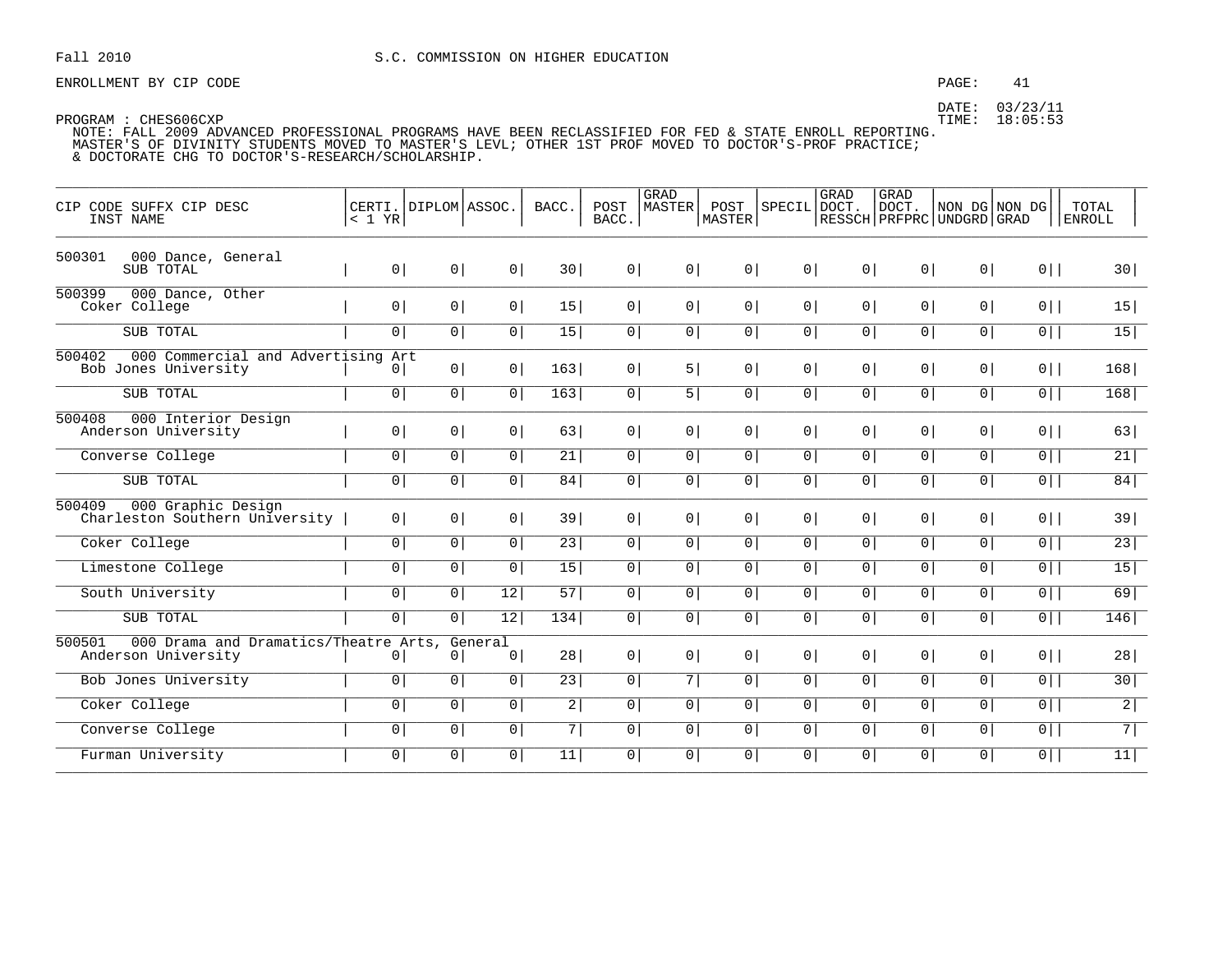### PAGE: 42

DATE: 03/23/11 TIME: 18:05:53

| CIP CODE SUFFX CIP DESC<br>INST NAME                                                        | < 1 YR         | CERTI. DIPLOM ASSOC. |                | BACC. | POST<br>BACC.  | GRAD<br>MASTER | POST<br><b>MASTER</b> | SPECIL DOCT.   | GRAD           | <b>GRAD</b><br>DOCT.<br>RESSCH   PRFPRC   UNDGRD   GRAD |                | NON DG NON DG  | TOTAL<br><b>ENROLL</b> |
|---------------------------------------------------------------------------------------------|----------------|----------------------|----------------|-------|----------------|----------------|-----------------------|----------------|----------------|---------------------------------------------------------|----------------|----------------|------------------------|
| 500501<br>000 Drama and Dramatics/Theatre Arts, General<br>Limestone College                | $\overline{0}$ | $\overline{0}$       | 0              | 18    | $\circ$        | 0              | 0 <sup>1</sup>        | 0 <sup>1</sup> | 0 <sup>1</sup> | 0 <sup>1</sup>                                          | 0 <sup>1</sup> | $0$            | 18                     |
| Newberry College                                                                            | 0 <sup>1</sup> | 0                    | $\boxed{0}$    | 5     | $\overline{0}$ | 0              | 0                     | $\overline{0}$ | 0              | 0 <sup>1</sup>                                          | $\overline{0}$ | $\overline{0}$ | 5                      |
| North Greenville University                                                                 | 0 <sup>1</sup> | $\circ$              | 0              | 31    | $\circ$        | 0 <sup>1</sup> | 0 <sup>1</sup>        | 0 <sup>1</sup> | 0 <sup>1</sup> | 0 <sup>1</sup>                                          | $\overline{0}$ | $0$            | 31                     |
| Wofford College                                                                             | $\mathbf 0$    | 0                    | 0              | 3     | 0 <sup>1</sup> | 0              | 0                     | $\overline{0}$ | 0 <sup>1</sup> | 0 <sup>1</sup>                                          | $\overline{0}$ | $\overline{0}$ | $\overline{3}$         |
| SUB TOTAL                                                                                   | 0 <sup>1</sup> | $\circ$              | $\overline{0}$ | 128   | 0 <sup>1</sup> | 7              | 0                     | $\overline{0}$ | 0 <sup>1</sup> | 0 <sup>1</sup>                                          | $\overline{0}$ | $\overline{0}$ | 135                    |
| 500501<br>006 Theatre Arts - Dance<br>Anderson University                                   | 0 <sup>1</sup> | 0 <sup>1</sup>       | 0 <sup>1</sup> | 1     | $\overline{0}$ | $\overline{0}$ | 0 <sup>1</sup>        | 0 <sup>1</sup> | 0 <sup>1</sup> | $\overline{0}$                                          | $\circ$        | $0$            | $\vert$                |
| SUB TOTAL                                                                                   | 0 <sup>1</sup> | $\circ$              | 0              | 1     | 0 <sup>1</sup> | 0 <sup>1</sup> | 0 <sup>1</sup>        | 0 <sup>1</sup> | 0 <sup>1</sup> | 0 <sup>1</sup>                                          | $\overline{0}$ | $\overline{0}$ | $\overline{1}$         |
| 500502<br>000 Technical Theatre/Theatre Design and Technology<br>Coker College              | 0 <sup>1</sup> | $\mathbf{0}$         | 0 <sup>1</sup> | 1     | 0              | 0 <sup>1</sup> | 0 <sup>1</sup>        | 0 <sup>1</sup> | 0 <sup>1</sup> | $\overline{0}$                                          | $\circ$        | $0$            | 1                      |
| SUB TOTAL                                                                                   | 0              | 0                    | 0              | 1     | $\overline{0}$ | 0              | 0                     | $\overline{0}$ | 0              | 0 <sup>1</sup>                                          | $\circ$        | $\overline{0}$ | $\overline{1}$         |
| 500506<br>000 Acting<br>Coker College                                                       | $\overline{0}$ | 0 <sup>1</sup>       | 0 <sup>1</sup> | 3     | $\overline{0}$ | $\overline{0}$ | 0 <sup>1</sup>        | 0 <sup>1</sup> | 0 <sup>1</sup> | $\overline{0}$                                          | $\circ$        | $0$            | 3                      |
| SUB TOTAL                                                                                   | 0 <sup>1</sup> | $\circ$              | 0 <sup>1</sup> | 3     | 0 <sup>1</sup> | 0 <sup>1</sup> | 0                     | 0 <sup>1</sup> | 0 <sup>1</sup> | 0 <sup>1</sup>                                          | $\circ$        | $\overline{0}$ | $\overline{3}$         |
| 500509<br>000 Musical Theatre<br>Anderson University                                        | 0 <sup>1</sup> | 0 <sup>1</sup>       | 0 <sup>1</sup> | 23    | 0 <sup>1</sup> | 0 <sup>1</sup> | 0 <sup>1</sup>        | 0 <sup>1</sup> | 0 <sup>1</sup> | 0 <sup>1</sup>                                          | $\circ$        | $0$            | 23                     |
| SUB TOTAL                                                                                   | $\overline{0}$ | $\circ$              | 0 <sup>1</sup> | 23    | 0 <sup>1</sup> | $\overline{0}$ | 0 <sup>1</sup>        | 0 <sup>1</sup> | 0 <sup>1</sup> | $\overline{0}$                                          | $\circ$        | $0$            | 23                     |
| 000 Dramatic/Theatre Arts and Stagecraft, Other<br>500599<br>Charleston Southern University | 0 <sup>1</sup> | $\mathbf{0}$         | 0 <sup>1</sup> | 81    | 0 <sup>1</sup> | 0 <sup>1</sup> | 0 <sup>1</sup>        | 0 <sup>1</sup> | 0 <sup>1</sup> | 0 <sup>1</sup>                                          | 0 <sup>1</sup> | $0$            | 81                     |
| SUB TOTAL                                                                                   | $\circ$        | $\circ$              | $\overline{0}$ | 81    | 0 <sup>1</sup> | $\overline{0}$ | 0 <sup>1</sup>        | $\overline{0}$ | $\overline{0}$ | 0 <sup>1</sup>                                          | $\circ$        | $\overline{0}$ | 81                     |
| 000 Cinematography and Film/Video Production<br>500602<br>Bob Jones University              | $\overline{0}$ | $\mathbf{0}$         | 0 <sup>1</sup> | 53    | 0 <sup>1</sup> | 4              | 0 <sup>1</sup>        | 0 <sup>1</sup> | 0 <sup>1</sup> | 0 <sup>1</sup>                                          | 0 <sup>1</sup> | $0$            | 57                     |
| SUB TOTAL                                                                                   | $\circ$        | $\circ$              | 0              | 53    | 0 <sup>1</sup> | 4 <sup>1</sup> | 0 <sup>1</sup>        | 0 <sup>1</sup> | 0 <sup>1</sup> | 0                                                       | $\overline{0}$ | $0$            | 57                     |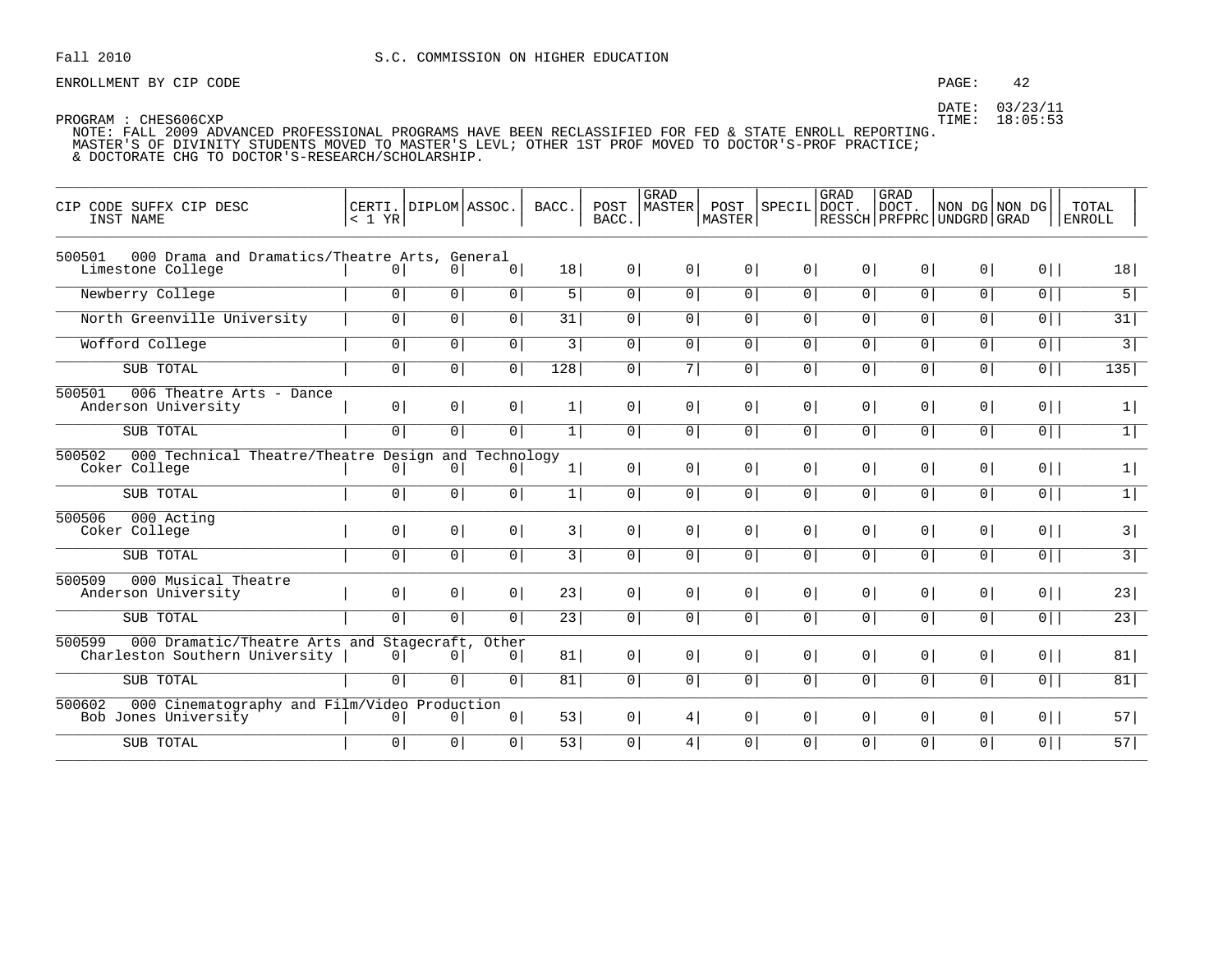### PAGE: 43

DATE: 03/23/11 TIME: 18:05:53

PROGRAM : CHES606CXP NOTE: FALL 2009 ADVANCED PROFESSIONAL PROGRAMS HAVE BEEN RECLASSIFIED FOR FED & STATE ENROLL REPORTING. MASTER'S OF DIVINITY STUDENTS MOVED TO MASTER'S LEVL; OTHER 1ST PROF MOVED TO DOCTOR'S-PROF PRACTICE;

& DOCTORATE CHG TO DOCTOR'S-RESEARCH/SCHOLARSHIP.

| CIP CODE SUFFX CIP DESC<br>INST NAME                                          | < 1 YR         | CERTI. DIPLOM ASSOC. |                | BACC.          | POST<br>BACC.  | GRAD<br>MASTER | POST<br><b>MASTER</b> | SPECIL DOCT.   | GRAD           | <b>GRAD</b><br>DOCT.<br>RESSCH   PRFPRC   UNDGRD   GRAD |                | NON DG NON DG  | TOTAL<br><b>ENROLL</b> |
|-------------------------------------------------------------------------------|----------------|----------------------|----------------|----------------|----------------|----------------|-----------------------|----------------|----------------|---------------------------------------------------------|----------------|----------------|------------------------|
| 500605<br>000 Photography<br>Coker College                                    | $\overline{0}$ | 0 <sup>1</sup>       | 0 <sup>1</sup> | 4              | 0              | 0 <sup>1</sup> | 0 <sup>1</sup>        | 0 <sup>1</sup> | 0 <sup>1</sup> | $\overline{0}$                                          | 0 <sup>1</sup> | $0$            | 4                      |
| SUB TOTAL                                                                     | 0 <sup>1</sup> | 0 <sup>1</sup>       | 0              | 4              | 0              | 0 <sup>1</sup> | 0                     | 0              | 0              | 0 <sup>1</sup>                                          | $\circ$        | $\overline{0}$ | 4                      |
| 500701<br>000 Art/Art Studies, General<br>Anderson University                 | 0              | 0 <sup>1</sup>       | 0 <sup>1</sup> | 19             | $\overline{0}$ | $\overline{0}$ | 0 <sup>1</sup>        | 0 <sup>1</sup> | 0 <sup>1</sup> | $\overline{0}$                                          | $\circ$        | $0$            | 19                     |
| Benedict College                                                              | 0 <sup>1</sup> | $\circ$              | 0              | 4              | 0 <sup>1</sup> | 0 <sup>1</sup> | 0 <sup>1</sup>        | 0 <sup>1</sup> | 0 <sup>1</sup> | 0 <sup>1</sup>                                          | $\overline{0}$ | $0$            | 4                      |
| Bob Jones University                                                          | $\mathbf 0$    | $\circ$              | $\overline{0}$ | 34             | 0 <sup>1</sup> | 5              | 0 <sup>1</sup>        | 0 <sup>1</sup> | 0 <sup>1</sup> | 0                                                       | $\overline{0}$ | $\overline{0}$ | 39                     |
| Claflin University                                                            | $\mathbf 0$    | $\mathbf 0$          | $\overline{0}$ | 11             | 0 <sup>1</sup> | 0 <sup>1</sup> | 0 <sup>1</sup>        | $\overline{0}$ | 0              | 0                                                       | 0              | $\overline{0}$ | 11                     |
| Converse College                                                              | $\mathbf 0$    | $\circ$              | 0              | 19             | 0 <sup>1</sup> | 0 <sup>1</sup> | 0 <sup>1</sup>        | 0 <sup>1</sup> | 0 <sup>1</sup> | 0                                                       | $\overline{0}$ | $\overline{0}$ | 19                     |
| Erskine College                                                               | $\mathbf 0$    | $\mathbf 0$          | $\overline{0}$ | 14             | 0 <sup>1</sup> | $\overline{0}$ | $\overline{0}$        | 0              | 0              | 0                                                       | $\overline{0}$ | $\overline{0}$ | 14                     |
| Furman University                                                             | 0 <sup>1</sup> | 0 <sup>1</sup>       | $\boxed{0}$    | 32             | 0 <sup>1</sup> | 0 <sup>1</sup> | $\overline{0}$        | $\overline{0}$ | $\overline{0}$ | 0 <sup>1</sup>                                          | $\circ$        | $\overline{0}$ | 32                     |
| Newberry College                                                              | $\overline{0}$ | $\circ$              | 0              | 20             | 0 <sup>1</sup> | 0 <sup>1</sup> | 0 <sup>1</sup>        | 0 <sup>1</sup> | 0 <sup>1</sup> | 0                                                       | $\overline{0}$ | $0$            | $\overline{20}$        |
| Presbyterian College                                                          | $\mathbf 0$    | $\mathbf 0$          | $\overline{0}$ | 12             | 0 <sup>1</sup> | 0 <sup>1</sup> | 0 <sup>1</sup>        | $\overline{0}$ | 0 <sup>1</sup> | 0                                                       | $\overline{0}$ | $\overline{0}$ | $\overline{12}$        |
| SUB TOTAL                                                                     | $\overline{0}$ | $\overline{0}$       | $\overline{0}$ | 165            | 0 <sup>1</sup> | 5 <sup>1</sup> | 0                     | $\overline{0}$ | $\overline{0}$ | 0 <sup>1</sup>                                          | $\overline{0}$ | $\overline{0}$ | 170                    |
| 001 Art/Art Studies, Three Dimensional Arts<br>500701<br>Bob Jones University | $\overline{0}$ | $\mathbf{0}$         | 0 <sup>1</sup> | 4              | 0 <sup>1</sup> | $\overline{0}$ | 0 <sup>1</sup>        | 0 <sup>1</sup> | 0 <sup>1</sup> | 0 <sup>1</sup>                                          | 0 <sup>1</sup> | $0$            | 4                      |
| SUB TOTAL                                                                     | $\overline{0}$ | $\overline{0}$       | 0 <sup>1</sup> | 4              | 0 <sup>1</sup> | $\overline{0}$ | 0 <sup>1</sup>        | 0 <sup>1</sup> | 0 <sup>1</sup> | 0 <sup>1</sup>                                          | $\overline{0}$ | $0$            | $\overline{4}$         |
| 500701<br>002 Art/Art Studies, Studio Performance<br>Bob Jones University     | $\overline{0}$ | $\Omega$             | 0 <sup>1</sup> | 0 <sup>1</sup> | 0 <sup>1</sup> | 8              | $\Omega$              | 0 <sup>1</sup> | 0 <sup>1</sup> | 0 <sup>1</sup>                                          | 0 <sup>1</sup> | $0$            | 8                      |
| SUB TOTAL                                                                     | $\circ$        | $\circ$              | $\overline{0}$ | 0 <sup>1</sup> | 0 <sup>1</sup> | 8              | 0 <sup>1</sup>        | $\overline{0}$ | 0 <sup>1</sup> | 0 <sup>1</sup>                                          | $\overline{0}$ | $\overline{0}$ | 8                      |
| 500701<br>003 Art/Art Studios, Ceramics<br>Anderson University                | $\overline{0}$ | 0 <sup>1</sup>       | 0 <sup>1</sup> | 11             | 0 <sup>1</sup> | 0 <sup>1</sup> | 0 <sup>1</sup>        | 0 <sup>1</sup> | 0 <sup>1</sup> | 0 <sup>1</sup>                                          | 0 <sup>1</sup> | $0$            | 11                     |
| SUB TOTAL                                                                     | $\mathbf{0}$   | $\circ$              | 0              | 11             | 0 <sup>1</sup> | 0 <sup>1</sup> | 0 <sup>1</sup>        | 0 <sup>1</sup> | 0 <sup>1</sup> | 0                                                       | 0              | $0$            | 11                     |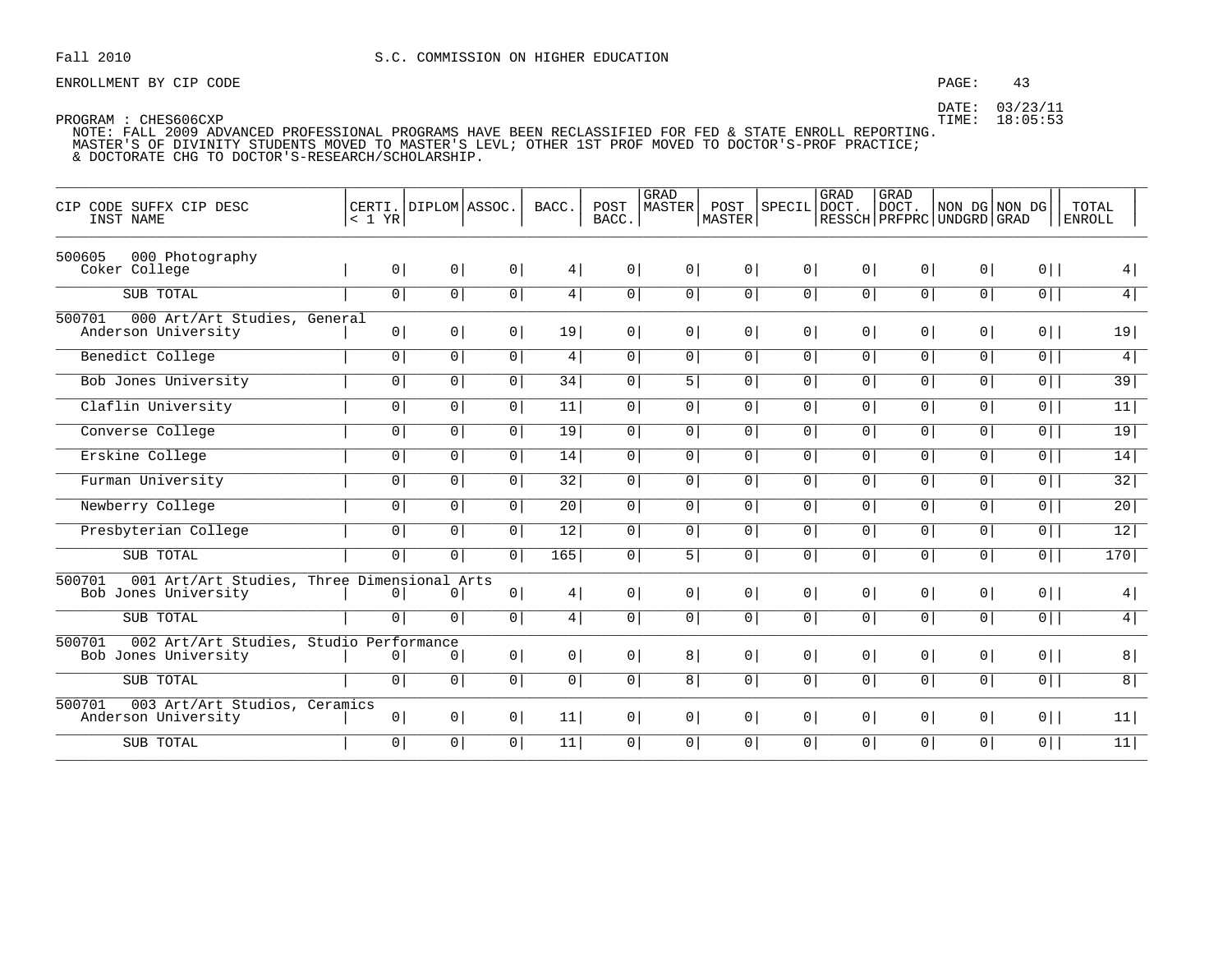### PAGE: 44

DATE: 03/23/11 TIME: 18:05:53

| CIP CODE SUFFX CIP DESC<br>INST NAME                                      | $< 1$ YR       | CERTI. DIPLOM ASSOC. |                | BACC.           | POST<br>BACC.  | <b>GRAD</b><br><b>MASTER</b> | POST<br>MASTER | SPECIL DOCT    | GRAD           | GRAD<br><b>DOCT</b><br>  RESSCH   PRFPRC   UNDGRD   GRAD | NON DG NON DG  |                | TOTAL<br><b>ENROLL</b> |
|---------------------------------------------------------------------------|----------------|----------------------|----------------|-----------------|----------------|------------------------------|----------------|----------------|----------------|----------------------------------------------------------|----------------|----------------|------------------------|
| 004 Art/Art Studios, Graphic Design<br>500701<br>Anderson University      | $\Omega$       | 0 <sup>1</sup>       | 0 <sup>1</sup> | 105             | 0 <sup>1</sup> | 0 <sup>1</sup>               | 0 <sup>1</sup> | 0 <sup>1</sup> | 0 <sup>1</sup> | 0 <sup>1</sup>                                           | 0 <sup>1</sup> | $0$            | 105                    |
| SUB TOTAL                                                                 | $\overline{0}$ | 0 <sup>1</sup>       | 0 <sup>1</sup> | 105             | 0              | 0 <sup>1</sup>               | 0 <sup>1</sup> | $\overline{0}$ | $\overline{0}$ | 0 <sup>1</sup>                                           | 0 <sup>1</sup> | $\overline{0}$ | 105                    |
| 500702<br>000 Fine/Studio Arts, General<br>Benedict College               | 0              | 0 <sup>1</sup>       | 0              | 45              | 0 <sup>1</sup> | 0 <sup>1</sup>               | 0 <sup>1</sup> | 0 <sup>1</sup> | 0 <sup>1</sup> | 0 <sup>1</sup>                                           | 0 <sup>1</sup> | $0$            | 45                     |
| Claflin University                                                        | 0 <sup>1</sup> | 0 <sup>1</sup>       | $\overline{0}$ | 11              | 0 <sup>1</sup> | $\overline{0}$               | $\overline{0}$ | $\overline{0}$ | 0 <sup>1</sup> | 0 <sup>1</sup>                                           | $\overline{0}$ | $0$            | 11                     |
| Coker College                                                             | $\circ$        | 0 <sup>1</sup>       | 0 <sup>1</sup> | 10              | 0              | $\mathbf 0$                  | $\overline{0}$ | $\overline{0}$ | $\overline{0}$ | 0 <sup>1</sup>                                           | $\overline{0}$ | $\overline{0}$ | 10                     |
| Columbia College                                                          | $\circ$        | 0 <sup>1</sup>       | 0 <sup>1</sup> | 40              | $\overline{0}$ | 0 <sup>1</sup>               | 0 <sup>1</sup> | $\overline{0}$ | $\overline{0}$ | 0 <sup>1</sup>                                           | 0 <sup>1</sup> | $\overline{0}$ | 40                     |
| Converse College                                                          | 0 <sup>1</sup> | $\overline{0}$       | $\overline{0}$ | 10              | 0 <sup>1</sup> | $\mathbf 0$                  | 0 <sup>1</sup> | $\overline{0}$ | $\overline{0}$ | 0 <sup>1</sup>                                           | 0 <sup>1</sup> | $\overline{0}$ | 10                     |
| Limestone College                                                         | $\overline{0}$ | 0 <sup>1</sup>       | 0 <sup>1</sup> | 5               | 0              | 0 <sup>1</sup>               | 0 <sup>1</sup> | $\overline{0}$ | $\overline{0}$ | 0 <sup>1</sup>                                           | 0 <sup>1</sup> | $\overline{0}$ | 5                      |
| North Greenville University                                               | $\overline{0}$ | $\overline{0}$       | $\overline{0}$ | 27              | $\overline{0}$ | $\mathbf 0$                  | 0              | $\overline{0}$ | $\overline{0}$ | $\overline{0}$                                           | $\overline{0}$ | $\overline{0}$ | 27                     |
| SUB TOTAL                                                                 | 0 <sup>1</sup> | 0 <sup>1</sup>       | $\overline{0}$ | 148             | 0 <sup>1</sup> | $\overline{0}$               | $\mathsf{O}$   | $\overline{0}$ | 0 <sup>1</sup> | 0 <sup>1</sup>                                           | $\overline{0}$ | $\overline{0}$ | 148                    |
| 000 Art History, Criticism and Conservation<br>500703<br>Converse College | $\circ$        | $\circ$              | 0 <sup>1</sup> | 8               | 0 <sup>1</sup> | 0 <sup>1</sup>               | 0 <sup>1</sup> | 0 <sup>1</sup> | 0 <sup>1</sup> | 0 <sup>1</sup>                                           | 0 <sup>1</sup> | $0$            | 8                      |
| Presbyterian College                                                      | $\circ$        | 0 <sup>1</sup>       | $\mathbf 0$    | $\mathbf{1}$    | 0 <sup>1</sup> | $\overline{0}$               | $\overline{0}$ | $\overline{0}$ | $\overline{0}$ | 0 <sup>1</sup>                                           | $\overline{0}$ | $\overline{0}$ | $\overline{1}$         |
| Wofford College                                                           | $\circ$        | 0 <sup>1</sup>       | 0 <sup>1</sup> | $\overline{22}$ | 0              | 0 <sup>1</sup>               | 0 <sup>1</sup> | $\overline{0}$ | $\overline{0}$ | 0 <sup>1</sup>                                           | 0 <sup>1</sup> | $\overline{0}$ | $\overline{22}$        |
| SUB TOTAL                                                                 | 0 <sup>1</sup> | 0 <sup>1</sup>       | 0              | 31              | 0              | 0 <sup>1</sup>               | 0 <sup>1</sup> | 0              | 0 <sup>1</sup> | 0 <sup>1</sup>                                           | 0 <sup>1</sup> | $\overline{0}$ | 31                     |
| 000 Music, General<br>500901<br>Allen University                          | 0 <sup>1</sup> | 0 <sup>1</sup>       | 0 <sup>1</sup> | 23              | 0              | 0 <sup>1</sup>               | 0 <sup>1</sup> | 0 <sup>1</sup> | 0 <sup>1</sup> | 0 <sup>1</sup>                                           | 0 <sup>1</sup> | $0$            | 23                     |
| Anderson University                                                       | $\overline{0}$ | 0 <sup>1</sup>       | $\overline{0}$ | 8 <sup>1</sup>  | 0              | 0 <sup>1</sup>               | 0 <sup>1</sup> | $\overline{0}$ | $\overline{0}$ | 0 <sup>1</sup>                                           | 0 <sup>1</sup> | $\overline{0}$ | $\overline{8}$         |
| Benedict College                                                          | $\overline{0}$ | 0 <sup>1</sup>       | 0 <sup>1</sup> | 66              | 0              | 0 <sup>1</sup>               | 0 <sup>1</sup> | $\overline{0}$ | $\overline{0}$ | 0 <sup>1</sup>                                           | 0 <sup>1</sup> | $\overline{0}$ | 66                     |
| Charleston Southern University                                            | $\overline{0}$ | 0 <sup>1</sup>       | 0 <sup>1</sup> | $\vert$ 2       | 0              | 0 <sup>1</sup>               | 0 <sup>1</sup> | $\overline{0}$ | 0 <sup>1</sup> | 0 <sup>1</sup>                                           | 0 <sup>1</sup> | $\overline{0}$ | $\overline{2}$         |
| Claflin University                                                        | $\circ$        | 0 <sup>1</sup>       | 0 <sup>1</sup> | 29              | 0              | $\mathbf 0$                  | 0 <sup>1</sup> | $\overline{0}$ | $\overline{0}$ | 0 <sup>1</sup>                                           | $\mathsf{O}$   | 0              | 29                     |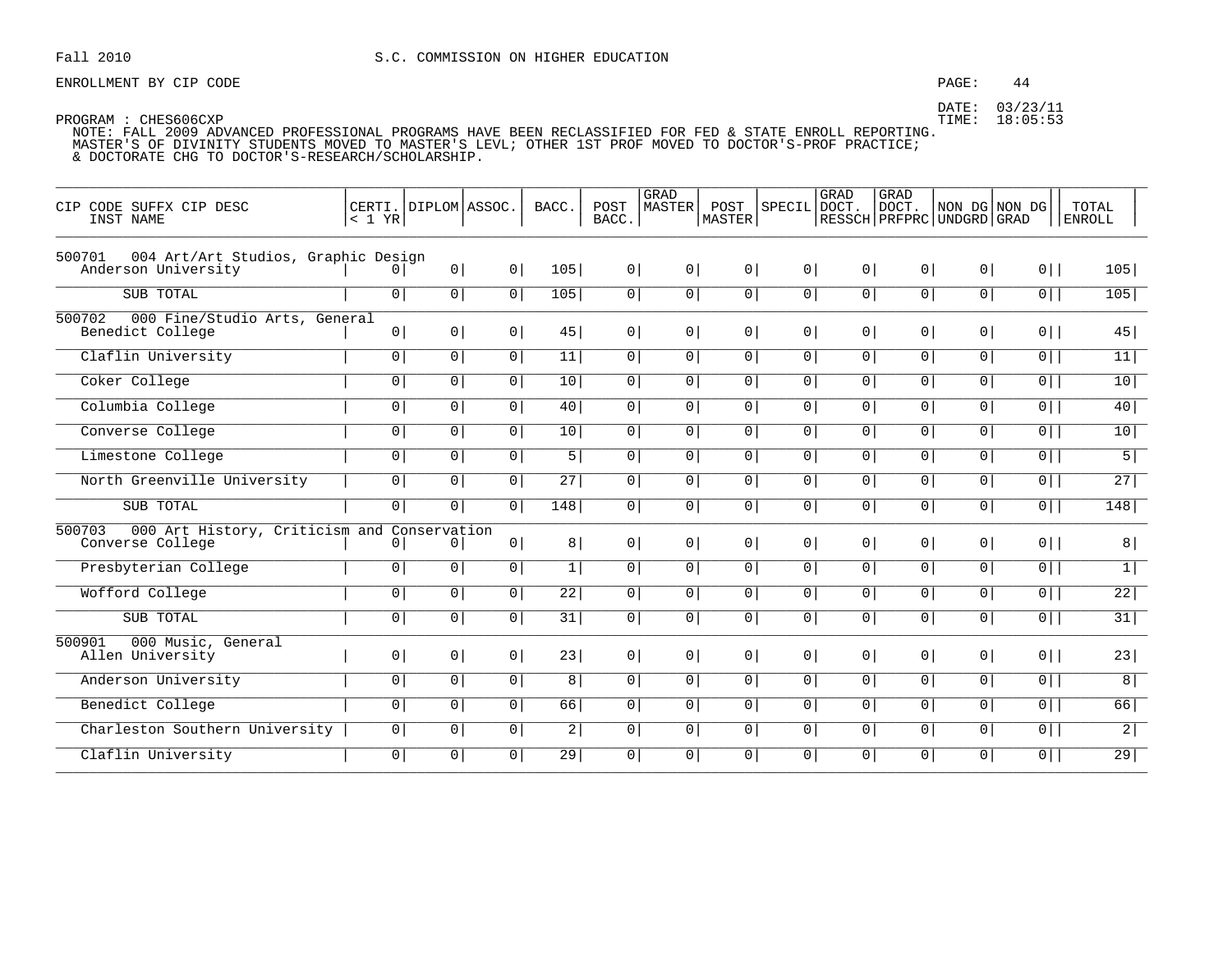### PAGE: 45

DATE: 03/23/11 TIME: 18:05:53

| CODE SUFFX CIP DESC<br>CTP<br>INST NAME                            | < 1 YR         | CERTI. DIPLOM ASSOC. |                | BACC.        | POST<br>BACC.  | <b>GRAD</b><br>MASTER | POST<br>MASTER | SPECIL         | <b>GRAD</b><br>DOCT.<br>RESSCH   PRFPRC   UNDGRD   GRAD | GRAD<br>DOCT.  |                | NON DG NON DG  | TOTAL<br><b>ENROLL</b> |
|--------------------------------------------------------------------|----------------|----------------------|----------------|--------------|----------------|-----------------------|----------------|----------------|---------------------------------------------------------|----------------|----------------|----------------|------------------------|
| 500901<br>000 Music, General<br>Coker College                      | $\overline{0}$ | 0 <sup>1</sup>       | 0 <sup>1</sup> | 3            | 0 <sup>1</sup> | 0 <sup>1</sup>        | 0 <sup>1</sup> | $\overline{0}$ | $\circ$                                                 | $\overline{0}$ | 0 <sup>1</sup> | $0$            | 3                      |
| Columbia College                                                   | $\circ$        | $\circ$              | 0              | 12           | $\overline{0}$ | 0                     | 0              | 0              | 0 <sup>1</sup>                                          | 0 <sup>1</sup> | 0 <sup>1</sup> | $\overline{0}$ | 12                     |
| Converse College                                                   | 0              | 0 <sup>1</sup>       | 0 <sup>1</sup> | 14           | 0              | $\circ$               | 0 <sup>1</sup> | 0 <sup>1</sup> | 0 <sup>1</sup>                                          | 0 <sup>1</sup> | 0 <sup>1</sup> | $\overline{0}$ | 14                     |
| Erskine College                                                    | 0              | 0 <sup>1</sup>       | 0              | 4            | $\overline{0}$ | 0                     | 0              | 0 <sup>1</sup> | 0 <sup>1</sup>                                          | 0 <sup>1</sup> | $\overline{0}$ | $\overline{0}$ | $\overline{4}$         |
| Furman University                                                  | $\overline{0}$ | $\overline{0}$       | $\overline{0}$ | 17           | $\overline{0}$ | $\overline{0}$        | $\overline{0}$ | $\overline{0}$ | $\overline{0}$                                          | $\overline{0}$ | $\overline{0}$ | $\overline{0}$ | 17                     |
| Limestone College                                                  | 0              | $\mathbf 0$          | 0 <sup>1</sup> | 7            | $\overline{0}$ | 0 <sup>1</sup>        | 0 <sup>1</sup> | 0 <sup>1</sup> | 0 <sup>1</sup>                                          | 0 <sup>1</sup> | 0 <sup>1</sup> | $\overline{0}$ | 7                      |
| Newberry College                                                   | 0              | 0                    | $\overline{0}$ | 26           | 0              | $\overline{0}$        | $\circ$        | $\overline{0}$ | 0                                                       | 0 <sup>1</sup> | 0              | $\overline{0}$ | 26                     |
| Presbyterian College                                               | 0              | 0                    | 0 <sup>1</sup> | 8            | $\overline{0}$ | $\circ$               | 0 <sup>1</sup> | 0 <sup>1</sup> | 0 <sup>1</sup>                                          | 0 <sup>1</sup> | 0 <sup>1</sup> | $\overline{0}$ | $\overline{8}$         |
| Southern Wesleyan University                                       | 0              | 0                    | $\overline{0}$ | 40           | 0              | 0 <sup>1</sup>        | 0 <sup>1</sup> | $\overline{0}$ | 0                                                       | 0 <sup>1</sup> | 0              | $\overline{0}$ | 40                     |
| SUB TOTAL                                                          | 0 <sup>1</sup> | 0 <sup>1</sup>       | 0 <sup>1</sup> | 259          | $\overline{0}$ | $\overline{0}$        | $\overline{0}$ | 0 <sup>1</sup> | 0 <sup>1</sup>                                          | 0 <sup>1</sup> | 0 <sup>1</sup> | $0$            | 259                    |
| 000 Music Performance, General<br>500903<br>Bob Jones University   | $\circ$        | 0 <sup>1</sup>       | 0              | 12           | 0 <sup>1</sup> | 8                     | 0 <sup>1</sup> | 0 <sup>1</sup> | 0 <sup>1</sup>                                          | $\overline{0}$ | 0 <sup>1</sup> | $0$            | 20                     |
| Charleston Southern University                                     | $\circ$        | $\circ$              | 0 <sup>1</sup> | 7            | $\overline{0}$ | $\overline{0}$        | $\overline{0}$ | 0 <sup>1</sup> | 0 <sup>1</sup>                                          | 0 <sup>1</sup> | 0 <sup>1</sup> | $\overline{0}$ | 7                      |
| Converse College                                                   | 0              | 0                    | 0              | 19           | 0              | $1\vert$              | 0 <sup>1</sup> | $\overline{0}$ | 0                                                       | 0 <sup>1</sup> | 0 <sup>1</sup> | $\overline{0}$ | 20                     |
| Furman University                                                  | 0              | 0 <sup>1</sup>       | 0 <sup>1</sup> | 25           | $\overline{0}$ | $\circ$               | 0 <sup>1</sup> | 0 <sup>1</sup> | 0 <sup>1</sup>                                          | 0 <sup>1</sup> | 0 <sup>1</sup> | $\overline{0}$ | 25                     |
| Limestone College                                                  | $\overline{0}$ | $\overline{0}$       | $\overline{0}$ | $\mathbf{1}$ | $\overline{0}$ | $\overline{0}$        | $\overline{0}$ | $\overline{0}$ | $\overline{0}$                                          | $\overline{0}$ | $\overline{0}$ | $\overline{0}$ | $\overline{1}$         |
| North Greenville University                                        | 0              | $\overline{0}$       | 0 <sup>1</sup> | 13           | 0 <sup>1</sup> | $\circ$               | $\overline{0}$ | 0 <sup>1</sup> | 0 <sup>1</sup>                                          | $\overline{0}$ | 0 <sup>1</sup> | $\overline{0}$ | $\overline{13}$        |
| Presbyterian College                                               | 0              | 0                    | $\overline{0}$ | 3            | $\overline{0}$ | $\circ$               | 0 <sup>1</sup> | 0 <sup>1</sup> | 0                                                       | 0 <sup>1</sup> | 0 <sup>1</sup> | $\overline{0}$ | $\overline{3}$         |
| SUB TOTAL                                                          | 0              | 0                    | 0              | 80           | $\overline{0}$ | 9                     | 0 <sup>1</sup> | 0 <sup>1</sup> | 0 <sup>1</sup>                                          | $\overline{0}$ | $\overline{0}$ | $\overline{0}$ | 89                     |
| 500903<br>001 Music -- General Performance,<br>Anderson University | 0              | Voice<br>0           | 0              | 7            | 0              | $0 \mid$              | $0 \mid$       | 0 <sup>1</sup> | 0 <sup>1</sup>                                          | 0 <sup>1</sup> | 0 <sup>1</sup> | $0$            | 7                      |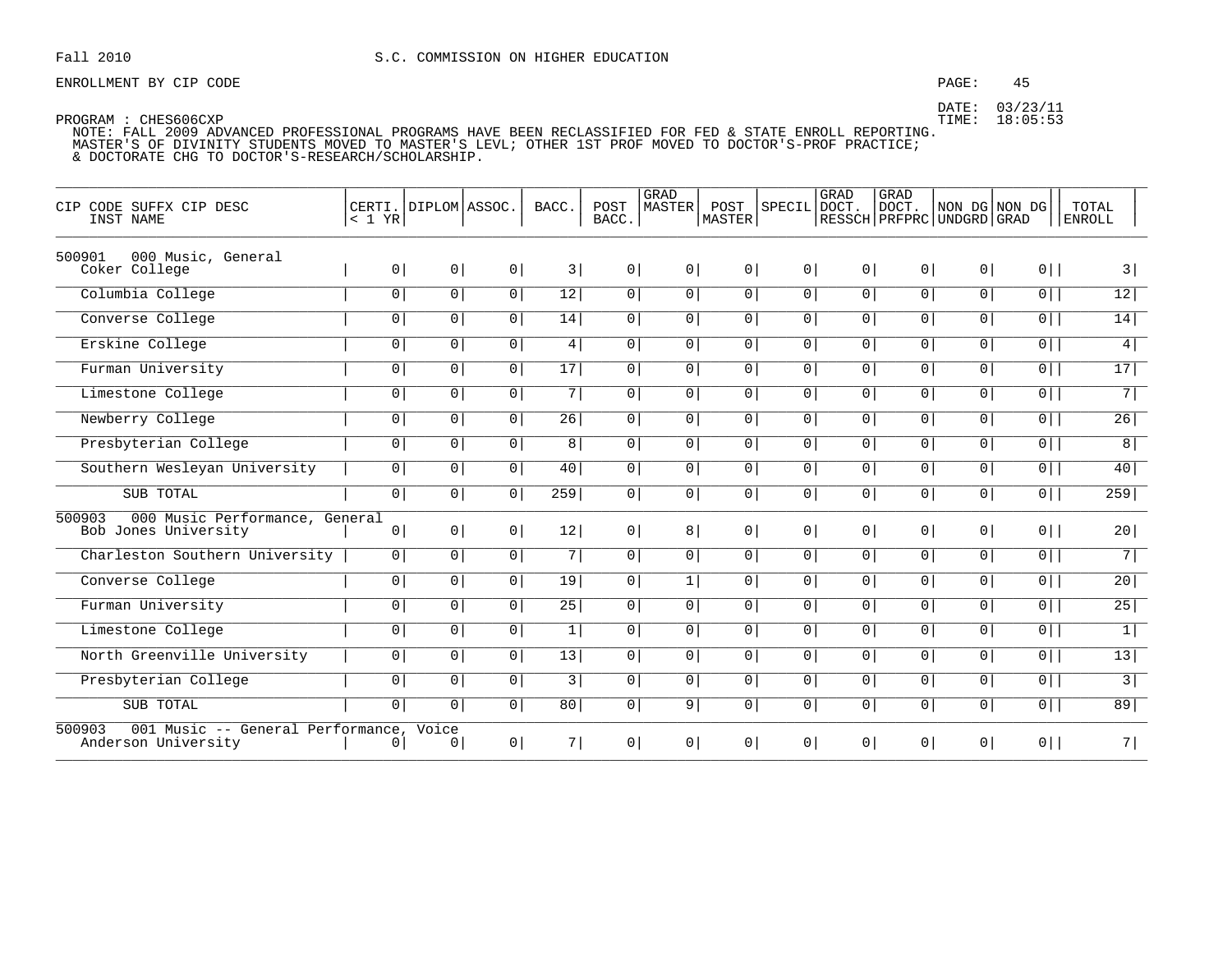### PAGE: 46

DATE: 03/23/11 TIME: 18:05:53

PROGRAM : CHES606CXP NOTE: FALL 2009 ADVANCED PROFESSIONAL PROGRAMS HAVE BEEN RECLASSIFIED FOR FED & STATE ENROLL REPORTING. MASTER'S OF DIVINITY STUDENTS MOVED TO MASTER'S LEVL; OTHER 1ST PROF MOVED TO DOCTOR'S-PROF PRACTICE; & DOCTORATE CHG TO DOCTOR'S-RESEARCH/SCHOLARSHIP.

| CIP CODE SUFFX CIP DESC<br>INST NAME                                      | < 1 YR         | CERTI. DIPLOM ASSOC. |                | BACC.           | POST<br>BACC.  | GRAD<br>MASTER | POST<br>MASTER | SPECIL         | <b>GRAD</b><br>DOCT. | GRAD<br>DOCT.<br>RESSCH   PRFPRC   UNDGRD   GRAD | NON DG NON DG  |                | TOTAL<br><b>ENROLL</b> |
|---------------------------------------------------------------------------|----------------|----------------------|----------------|-----------------|----------------|----------------|----------------|----------------|----------------------|--------------------------------------------------|----------------|----------------|------------------------|
| 001 Music -- General Performance, Voice<br>500903<br>Bob Jones University | 0              | 0                    | 0 <sup>1</sup> | 40              | 0              | 6              | 0 <sup>1</sup> | 0 <sup>1</sup> | 0 <sup>1</sup>       | 0 <sup>1</sup>                                   | 0              | $0$            | 46                     |
| SUB TOTAL                                                                 | $\mathbf 0$    | $\mathbf 0$          | 0              | 47              | 0              | 6              | 0              | 0 <sup>1</sup> | 0 <sup>1</sup>       | $\circ$                                          | $\circ$        | $\overline{0}$ | 53                     |
| 002 Music -- General Performance,<br>500903<br>Anderson University        | $\Omega$       | Organ<br>$\Omega$    | 0              | 2               | 0 <sup>1</sup> | 0              | 0 <sup>1</sup> | 0 <sup>1</sup> | 0 <sup>1</sup>       | 0 <sup>1</sup>                                   | 0 <sup>1</sup> | $0$            | 2                      |
| Bob Jones University                                                      | 0 <sup>1</sup> | 0                    | 0              | 3               | 0              | 0              | 0              | 0 <sup>1</sup> | 0 <sup>1</sup>       | 0 <sup>1</sup>                                   | 0 <sup>1</sup> | $0$            | $\overline{3}$         |
| Converse College                                                          | $\overline{0}$ | $\overline{0}$       | $\overline{0}$ | $\mathbf{1}$    | 0              | 0              | 0 <sup>1</sup> | $\overline{0}$ | 0                    | $\mathsf{O}$                                     | 0              | $\overline{0}$ | $\overline{1}$         |
| SUB TOTAL                                                                 | $\mathbf 0$    | $\mathbf 0$          | $\overline{0}$ | 6               | 0              | 0 <sup>1</sup> | $\overline{0}$ | $\overline{0}$ | $\mathbf 0$          | $\overline{0}$                                   | $\mathbf 0$    | $\overline{0}$ | $\overline{6}$         |
| 003 Music -- General Performance<br>500903<br>Anderson University         | 0              | Orchestral<br>0      | $\overline{0}$ | Instrument<br>3 | 0 <sup>1</sup> | 0 <sup>1</sup> | 0 <sup>1</sup> | 0 <sup>1</sup> | 0 <sup>1</sup>       | $\overline{0}$                                   | 0 <sup>1</sup> | $0$            | 3                      |
| Bob Jones University                                                      | $\mathbf 0$    | $\mathbf 0$          | $\overline{0}$ | 32              | 0              | 3              | 0              | $\circ$        | 0 <sup>1</sup>       | $\overline{0}$                                   | $\overline{0}$ | $0$            | 35                     |
| SUB TOTAL                                                                 | $\mathbf 0$    | $\mathbf 0$          | $\overline{0}$ | $\overline{35}$ | 0 <sup>1</sup> | 3              | $\overline{0}$ | $\overline{0}$ | $\mathbf 0$          | $\overline{0}$                                   | $\mathbf 0$    | $\overline{0}$ | 38                     |
| 000 Music Theory and Composition<br>500904<br>Bob Jones University        | 0              | 0                    | 0              | 0               | 0 <sup>1</sup> | 4              | 0              | 0 <sup>1</sup> | 0 <sup>1</sup>       | $\overline{0}$                                   | 0 <sup>1</sup> | $0$            | 4                      |
| Furman University                                                         | 0              | $\circ$              | 0 <sup>1</sup> | 2               | 0              | 0              | 0              | $\circ$        | 0 <sup>1</sup>       | 0 <sup>1</sup>                                   | 0 <sup>1</sup> | $\overline{0}$ | $\overline{2}$         |
| Newberry College                                                          | 0              | 0                    | $\overline{0}$ | $\mathbf{1}$    | 0              | 0              | 0              | 0 <sup>1</sup> | 0 <sup>1</sup>       | 0 <sup>1</sup>                                   | 0 <sup>1</sup> | $\overline{0}$ | $\overline{1}$         |
| SUB TOTAL                                                                 | $\overline{0}$ | 0 <sup>1</sup>       | $\overline{0}$ | 3               | 0              | 4              | 0 <sup>1</sup> | 0 <sup>1</sup> | 0                    | $\overline{0}$                                   | $\overline{0}$ | $\overline{0}$ | 7                      |
| 500904<br>001 Music -- Theory and Composition<br>Converse College         | 0              | 0 <sup>1</sup>       | 0              | 4               | 0 <sup>1</sup> | 0 <sup>1</sup> | 0 <sup>1</sup> | 0 <sup>1</sup> | 0 <sup>1</sup>       | 0 <sup>1</sup>                                   | $\circ$        | $0$            | 4                      |
| SUB TOTAL                                                                 | 0              | 0                    | $\overline{0}$ | 4               | 0              | $\circ$        | 0 <sup>1</sup> | $\overline{0}$ | 0                    | $\overline{0}$                                   | 0 <sup>1</sup> | $\overline{0}$ | $\overline{4}$         |
| 500906<br>000 Conducting<br>Bob Jones University                          | $\overline{0}$ | $\overline{0}$       | 0 <sup>1</sup> | 0               | 0              | 4              | 0              | 0 <sup>1</sup> | 0 <sup>1</sup>       | 0 <sup>1</sup>                                   | 0 <sup>1</sup> | $0$            | 4                      |
| SUB TOTAL<br>$\frac{1}{2}$                                                | $\mathbf 0$    | $\circ$              | 0 <sup>1</sup> | 0 <sup>1</sup>  | 0              | 4              | 0              | $\circ$        | 0 <sup>1</sup>       | $\overline{0}$                                   | $\overline{0}$ | $\overline{0}$ | 4                      |

500907 000 Keyboard Instruments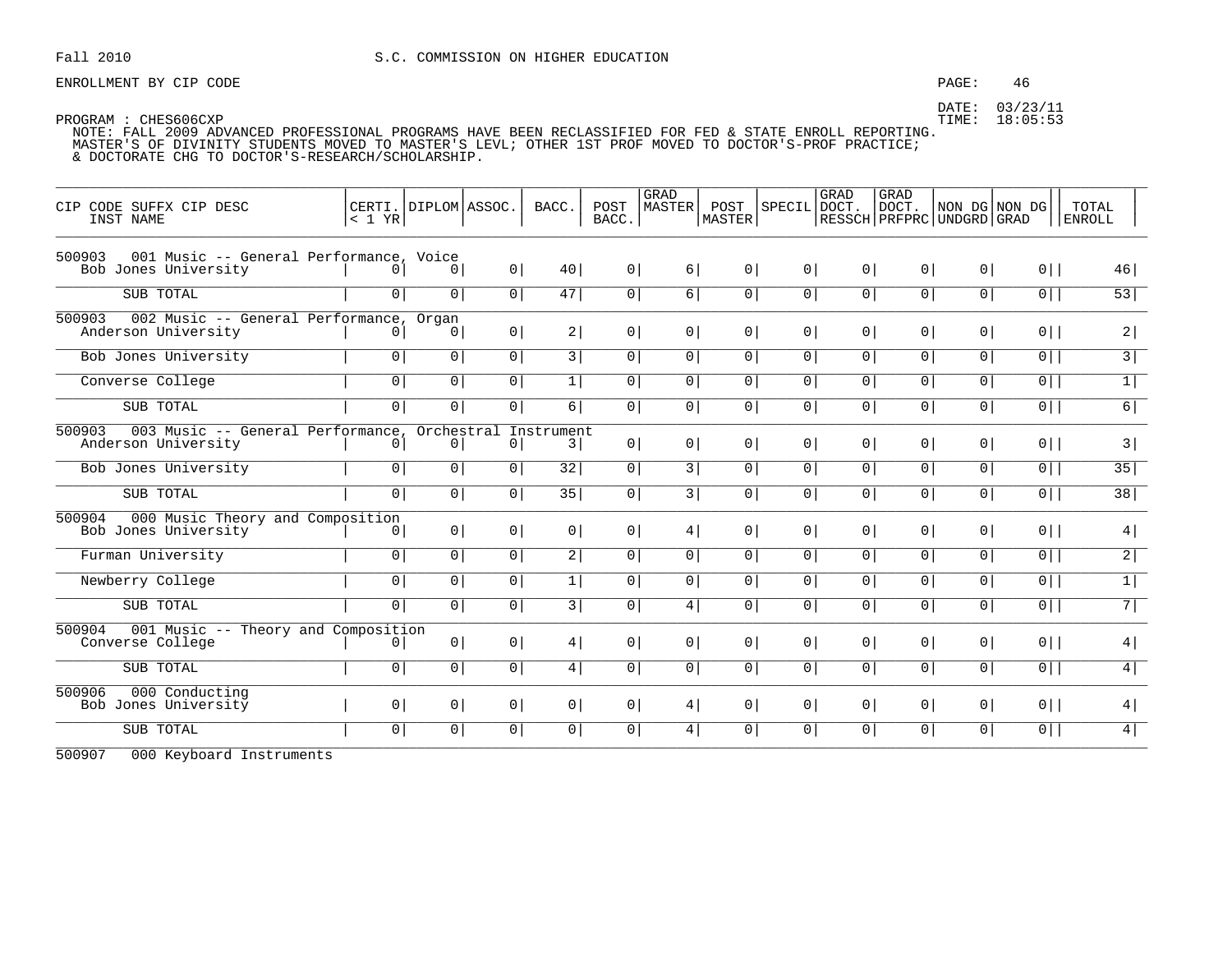### PAGE: 47

DATE: 03/23/11 TIME: 18:05:53

| CIP CODE SUFFX CIP DESC<br>INST NAME                             | < 1 YR         | CERTI. DIPLOM ASSOC. |                | BACC.          | POST<br>BACC.  | GRAD<br><b>MASTER</b> | POST<br>MASTER  | SPECIL DOCT.   | GRAD           | GRAD<br>DOCT.<br>  RESSCH   PRFPRC   UNDGRD   GRAD | NON DG NON DG  |                | TOTAL<br><b>ENROLL</b> |
|------------------------------------------------------------------|----------------|----------------------|----------------|----------------|----------------|-----------------------|-----------------|----------------|----------------|----------------------------------------------------|----------------|----------------|------------------------|
| 500907<br>000 Keyboard Instruments<br>Coker College              | 0 <sup>1</sup> | 0 <sup>1</sup>       | 0 <sup>1</sup> | 1              | 0              | 0 <sup>1</sup>        | 0 <sup>1</sup>  | 0 <sup>1</sup> | 0 <sup>1</sup> | 0                                                  | 0 <sup>1</sup> | $0$            | $\vert$                |
| Columbia College                                                 | $\overline{0}$ | $\circ$              | 0              | 1              | $\overline{0}$ | $\overline{0}$        | 0               | $\overline{0}$ | $\overline{0}$ | 0 <sup>1</sup>                                     | 0 <sup>1</sup> | $\overline{0}$ | $\boxed{1}$            |
| SUB TOTAL                                                        | 0 <sup>1</sup> | 0 <sup>1</sup>       | 0 <sup>1</sup> | 2              | 0              | 0 <sup>1</sup>        | 0 <sup>1</sup>  | 0 <sup>1</sup> | 0 <sup>1</sup> | 0 <sup>1</sup>                                     | 0 <sup>1</sup> | $0$            | 2                      |
| 500907<br>001 Music -- Piano Performance<br>Bob Jones University | 0 <sup>1</sup> | 0 <sup>1</sup>       | 0 <sup>1</sup> | 25             | 0              | 0 <sup>1</sup>        | 0 <sup>1</sup>  | 0 <sup>1</sup> | 0 <sup>1</sup> | 0 <sup>1</sup>                                     | 0              | $0$            | 25                     |
| Converse College                                                 | $\overline{0}$ | 0 <sup>1</sup>       | $\circ$        | $\overline{2}$ | 0              | $\circ$               | 0 <sup>1</sup>  | $\overline{0}$ | $\overline{0}$ | 0 <sup>1</sup>                                     | 0 <sup>1</sup> | $\overline{0}$ | $\overline{2}$         |
| SUB TOTAL                                                        | $\overline{0}$ | 0 <sup>1</sup>       | 0 <sup>1</sup> | 27             | 0              | $\overline{0}$        | 0 <sup>1</sup>  | $\overline{0}$ | $\overline{0}$ | 0 <sup>1</sup>                                     | $\mathsf{O}$   | $\overline{0}$ | 27                     |
| 500907<br>003 Music -- Piano Pedagogy<br>Bob Jones University    | 0 <sup>1</sup> | 0 <sup>1</sup>       | 0 <sup>1</sup> | 19             | 0 <sup>1</sup> | 6                     | 0 <sup>1</sup>  | 0 <sup>1</sup> | 0 <sup>1</sup> | 0 <sup>1</sup>                                     | 0 <sup>1</sup> | $0$            | 25                     |
| SUB TOTAL                                                        | 0 <sup>1</sup> | 0 <sup>1</sup>       | 0 <sup>1</sup> | 19             | 0 <sup>1</sup> | 6                     | 0 <sup>1</sup>  | 0 <sup>1</sup> | 0 <sup>1</sup> | 0 <sup>1</sup>                                     | 0 <sup>1</sup> | $\overline{0}$ | 25                     |
| 500908<br>000 Voice and Opera<br>Columbia College                | 0 <sup>1</sup> | 0 <sup>1</sup>       | 0 <sup>1</sup> | 2              | 0              | 0 <sup>1</sup>        | 0 <sup>1</sup>  | 0 <sup>1</sup> | 0 <sup>1</sup> | 0 <sup>1</sup>                                     | 0 <sup>1</sup> | $0$            | 2                      |
| SUB TOTAL                                                        | $\overline{0}$ | $\overline{0}$       | $\mathbf 0$    | $\overline{2}$ | $\overline{0}$ | $\overline{0}$        | $\overline{0}$  | $\overline{0}$ | $\overline{0}$ | 0 <sup>1</sup>                                     | $\overline{0}$ | $\overline{0}$ | $\overline{2}$         |
| 500908<br>001 Music -- Vocal Performance<br>Converse College     | 0 <sup>1</sup> | 0 <sup>1</sup>       | 0 <sup>1</sup> | 0              | 0              | 2                     | 0 <sup>1</sup>  | 0 <sup>1</sup> | 0 <sup>1</sup> | 0 <sup>1</sup>                                     | 0 <sup>1</sup> | $0$            | 2                      |
| SUB TOTAL                                                        | $\overline{0}$ | 0                    | 0 <sup>1</sup> | 0 <sup>1</sup> | 0              | 2                     | 0 <sup>1</sup>  | $\overline{0}$ | $\overline{0}$ | 0 <sup>1</sup>                                     | $\overline{0}$ | $\overline{0}$ | $\overline{2}$         |
| 500999<br>000 Music, Other<br>Bob Jones University               | 0 <sup>1</sup> | 0 <sup>1</sup>       | 0 <sup>1</sup> | 11             | 0              | 0                     | 0 <sup>1</sup>  | 0 <sup>1</sup> | 0 <sup>1</sup> | 0 <sup>1</sup>                                     | 0              | $0$            | 11                     |
| Coker College                                                    | 0 <sup>1</sup> | 0 <sup>1</sup>       | 0 <sup>1</sup> | $6 \mid$       | 0              | 0 <sup>1</sup>        | 0 <sup>1</sup>  | 0 <sup>1</sup> | 0 <sup>1</sup> | 0 <sup>1</sup>                                     | 0 <sup>1</sup> | $0$            | 6                      |
| Furman University                                                | $\overline{0}$ | $\overline{0}$       | $\overline{0}$ | $\overline{7}$ | $\overline{0}$ | $\overline{0}$        | $\overline{0}$  | $\overline{0}$ | $\overline{0}$ | 0 <sup>1</sup>                                     | 0 <sup>1</sup> | $\overline{0}$ | 7                      |
| SUB TOTAL                                                        | $\overline{0}$ | 0                    | 0 <sup>1</sup> | 24             | 0              | $\circ$               | $\vert 0 \vert$ | $\overline{0}$ | 0              | 0 <sup>1</sup>                                     | $\overline{0}$ | $\overline{0}$ | 24                     |
| 001 Music, Applied Performance<br>500999<br>Newberry College     | 0 <sup>1</sup> | 0 <sup>1</sup>       | 0 <sup>1</sup> | 5              | 0              | 0 <sup>1</sup>        | 0 <sup>1</sup>  | $0 \mid$       | 0 <sup>1</sup> | 0 <sup>1</sup>                                     | 0 <sup>1</sup> | $0$            | 5                      |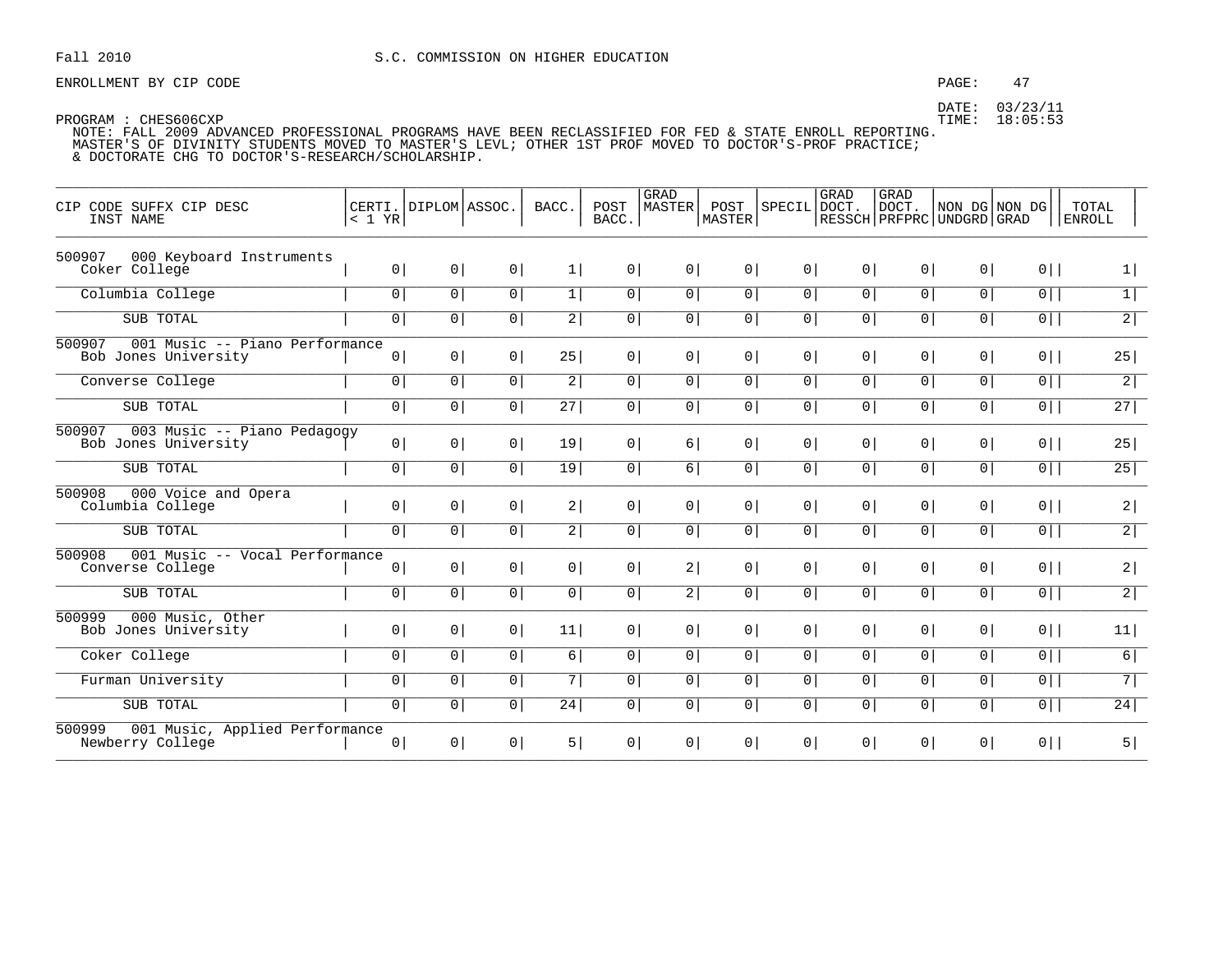ENROLLMENT BY CIP CODE **EXAMPLE 2008**: 48

DATE: 03/23/11

| CODE SUFFX CIP DESC<br>CTP                                                      | CERTI.   DIPLOM   ASSOC.  |                              |                | BACC.          | POST           | GRAD<br>MASTER | POST           | SPECIL DOCT.   | GRAD           | <b>GRAD</b><br>DOCT.            | NON DG NON DG  |                | TOTAL  |
|---------------------------------------------------------------------------------|---------------------------|------------------------------|----------------|----------------|----------------|----------------|----------------|----------------|----------------|---------------------------------|----------------|----------------|--------|
| INST NAME                                                                       | < 1 YR                    |                              |                |                | BACC.          |                | MASTER         |                |                | RESSCH   PRFPRC   UNDGRD   GRAD |                |                | ENROLL |
| 001 Music, Applied Performance<br>500999<br>SUB TOTAL                           | $\circ$                   | 0                            | 0              | 5              | 0              | 0              | 0              | 0 <sup>1</sup> | 0              | 0 <sup>1</sup>                  | 0 <sup>1</sup> | $0$            | 5      |
| 501003<br>000 Music Management<br>Converse College                              | 0 <sup>1</sup>            | 0 <sup>1</sup>               | 0              | 1              | 0              | 0 <sup>1</sup> | $0 \mid$       | 0 <sup>1</sup> | 0 <sup>1</sup> | 0 <sup>1</sup>                  | 0 <sup>1</sup> | $0$            | 1      |
| SUB TOTAL                                                                       | 0 <sup>1</sup>            | $\overline{0}$               | $\overline{0}$ | 1              | $\overline{0}$ | $\circ$        | 0              | 0 <sup>1</sup> | 0 <sup>1</sup> | 0                               | $\circ$        | $\overline{0}$ | 1      |
| 510000<br>000 HEALTH PROFESSIONS AND<br>South University                        | RELATED<br>$\overline{0}$ | PROGRAMS<br> 0               | 0              | 457            | 0 <sup>1</sup> | 0 <sup>1</sup> | 0              | 0 <sup>1</sup> | 0 <sup>1</sup> | 0 <sup>1</sup>                  | 0 <sup>1</sup> | $0$            | 457    |
| SUB TOTAL                                                                       | $\overline{0}$            | 0 <sup>1</sup>               | $\overline{0}$ | 457            | $\overline{0}$ | $\circ$        | 0              | 0 <sup>1</sup> | 0              | 0                               | 0 <sup>1</sup> | $\overline{0}$ | 457    |
| 000 Chiropractic<br>510101<br>Sherman Coll. of Chiropractic                     | 0 <sup>1</sup>            | 0 <sup>1</sup>               | 0              | 0 <sup>1</sup> | 0              | $\circ$        | 0              | 0 <sup>1</sup> | 0 <sup>1</sup> | 200                             | 0 <sup>1</sup> | $0$            | 200    |
| SUB TOTAL                                                                       | 0                         | $\overline{0}$               | $\overline{0}$ | 0 <sup>1</sup> | $\overline{0}$ | $\circ$        | $\overline{0}$ | 0 <sup>1</sup> | 0              | 200                             | $\overline{0}$ | $\overline{0}$ | 200    |
| 510201<br>000 Communication Sciences and<br>Bob Jones University                | $\overline{0}$            | Disorders,<br>0 <sup>1</sup> | General<br> 0  | 35             | 0              | 0 <sup>1</sup> | 0              | 0 <sup>1</sup> | 0 <sup>1</sup> | 0                               | 0 <sup>1</sup> | $0$            | 35     |
| SUB TOTAL                                                                       | 0 <sup>1</sup>            | $\overline{0}$               | $\overline{0}$ | 35             | $\overline{0}$ | 0 <sup>1</sup> | $\overline{0}$ | 0 <sup>1</sup> | $\overline{0}$ | $\overline{0}$                  | $\circ$        | $\overline{0}$ | 35     |
| 510203<br>000 Speech-Language Pathology/Pathologist<br>Bob Jones University     | 0                         | 0                            | 0              | 16             | 0 <sup>1</sup> | $\circ$        | 0 <sup>1</sup> | 0 <sup>1</sup> | 0 <sup>1</sup> | 0 <sup>1</sup>                  | 0 <sup>1</sup> | $0$            | 16     |
| Columbia College                                                                | 0 <sup>1</sup>            | 0 <sup>1</sup>               | $\overline{0}$ | 54             | $\overline{0}$ | $\circ$        | $\overline{0}$ | 0 <sup>1</sup> | 0 <sup>1</sup> | 0 <sup>1</sup>                  | 0 <sup>1</sup> | $0$            | 54     |
| SUB TOTAL                                                                       | $\overline{0}$            | $\overline{0}$               | $\overline{0}$ | 70             | $\overline{0}$ | $\overline{0}$ | $\overline{0}$ | $\overline{0}$ | $\overline{0}$ | 0 <sup>1</sup>                  | $\overline{0}$ | $\overline{0}$ | 70     |
| 510701<br>000 Health/Health Care Administration/Management<br>Limestone College | 0 <sup>1</sup>            | 0 <sup>1</sup>               | 0 <sup>1</sup> | 56             | 0              | $\circ$        | 0 <sup>1</sup> | 0 <sup>1</sup> | 0 <sup>1</sup> | 0 <sup>1</sup>                  | 0 <sup>1</sup> | $0$            | 56     |
| South University                                                                | $\overline{0}$            | 0                            | $\overline{0}$ | 83             | $\overline{0}$ | $\circ$        | $\overline{0}$ | 0 <sup>1</sup> | $\overline{0}$ | 0 <sup>1</sup>                  | 0 <sup>1</sup> | $\overline{0}$ | 83     |
| SUB TOTAL                                                                       | 0 <sup>1</sup>            | $\overline{0}$               | $\overline{0}$ | 139            | $\overline{0}$ | 0 <sup>1</sup> | $\overline{0}$ | 0 <sup>1</sup> | 0 <sup>1</sup> | 0                               | 0 <sup>1</sup> | $\overline{0}$ | 139    |
| 510801<br>000 Medical/Clinical Assistant<br>South University                    | 0                         | 0                            | 73             | 0 <sup>1</sup> | 0              | 0 <sup>1</sup> | 0              | 0 <sup>1</sup> | 0              | 0 <sup>1</sup>                  | 0 <sup>1</sup> | $0$            | 73     |
| SUB TOTAL                                                                       | $\overline{0}$            | 0                            | 73             | $\overline{0}$ | $\circ$        | $\overline{0}$ | 0 <sup>1</sup> | 0 <sup>1</sup> | 0 <sup>1</sup> | $\circ$                         | $\circ$        | $0$            | 73     |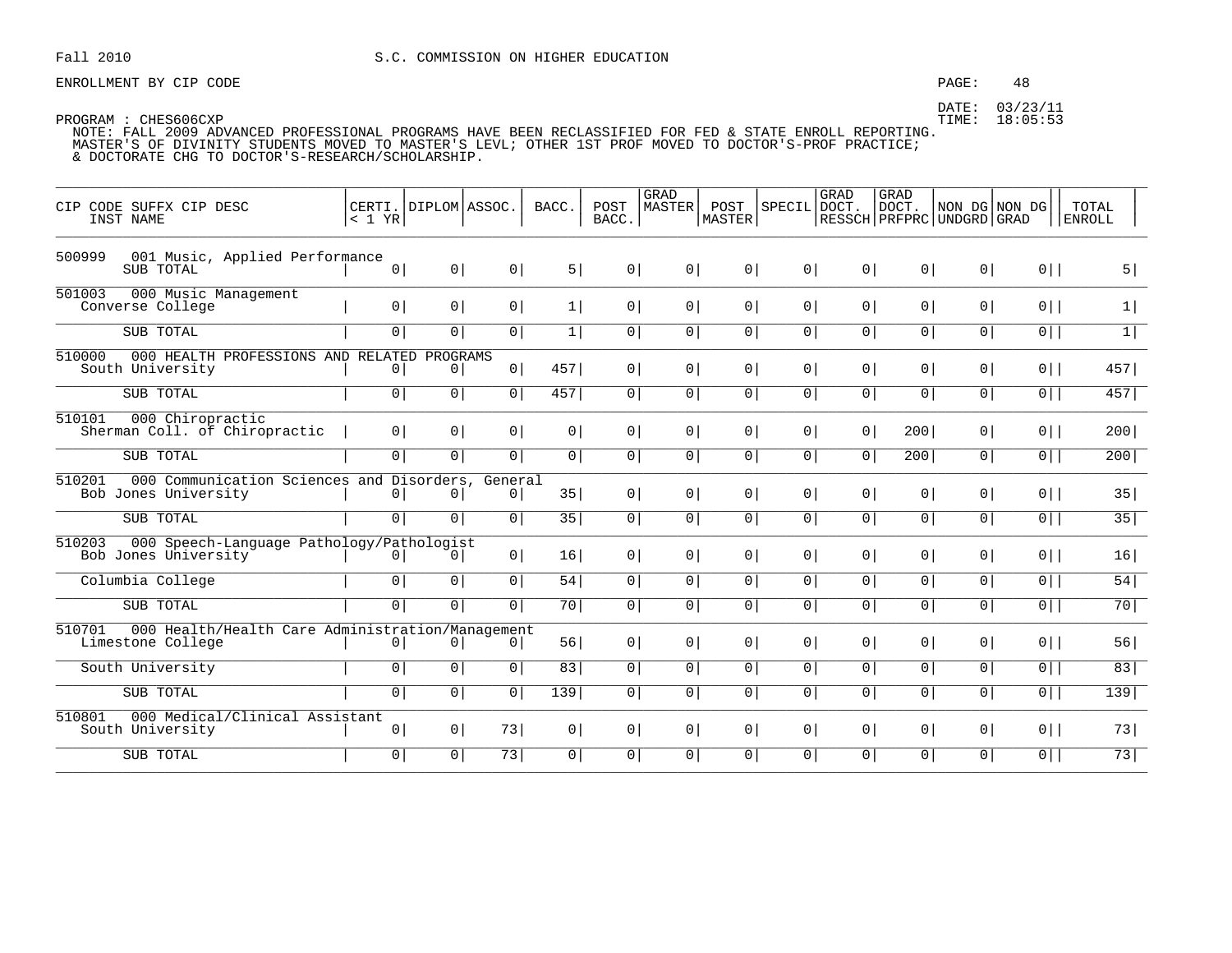ENROLLMENT BY CIP CODE  $\begin{array}{ccc} 49 \end{array}$ 

DATE: 03/23/11

 PROGRAM : CHES606CXP TIME: 18:05:53 NOTE: FALL 2009 ADVANCED PROFESSIONAL PROGRAMS HAVE BEEN RECLASSIFIED FOR FED & STATE ENROLL REPORTING. MASTER'S OF DIVINITY STUDENTS MOVED TO MASTER'S LEVL; OTHER 1ST PROF MOVED TO DOCTOR'S-PROF PRACTICE; & DOCTORATE CHG TO DOCTOR'S-RESEARCH/SCHOLARSHIP.

| GRAD<br>BACC.<br>POST<br>MASTER<br>SPECIL DOCT.<br>DOCT.<br>CERTI. DIPLOM ASSOC.<br>POST<br>NON DG NON DG<br>TOTAL<br>CIP CODE SUFFX CIP DESC<br>MASTER<br>BACC.<br>RESSCH   PRFPRC   UNDGRD   GRAD<br>INST NAME<br>< 1 YR<br><b>ENROLL</b><br>000 Athletic Training/Trainer<br>510913<br>0 <sup>1</sup><br>0 <sup>1</sup><br>10 <sup>1</sup><br>0<br>0 <sup>1</sup><br>0 <sup>1</sup><br>0 <sup>1</sup><br>0 <sup>1</sup><br>0 <sup>1</sup><br>0 <sup>1</sup><br>$0$   <br>Charleston Southern University<br>0 <sup>1</sup><br>10 <sup>1</sup><br>$\overline{0}$<br>Erskine College<br>0 <sup>1</sup><br>$\overline{0}$<br>16<br>$\overline{0}$<br>$\overline{0}$<br>0 <sup>1</sup><br>$\overline{0}$<br>$\overline{0}$<br>$\overline{0}$<br>$\overline{0}$<br>16<br>$\overline{0}$<br>37<br>$\overline{0}$<br>0 <sup>1</sup><br>0 <sup>1</sup><br>37<br>0<br>$\circ$<br>0 <br>0 <sup>1</sup><br>0 <sup>1</sup><br>$0$   <br>Limestone College<br>0 <sup>1</sup><br>$\circ$<br>SUB TOTAL<br>$\overline{0}$<br>$\overline{0}$<br>$\overline{0}$<br>63<br>$\overline{0}$<br>$\overline{0}$<br>$\overline{0}$<br>$\overline{0}$<br>$\overline{0}$<br>63<br>$\circ$<br>$\overline{0}$<br>$\overline{0}$<br>000 Clinical Laboratory Science/Medical Technology/Technologist<br>511005<br>0 <br>5 <br>0 <sup>1</sup><br>0 <sup>1</sup><br>$0$   <br>Coker College<br>$\circ$  <br>0 <sup>1</sup><br>0 <sup>1</sup><br>$\overline{0}$<br>5 <br>0 <sup>1</sup><br>0 <sup>1</sup><br>0 <sup>1</sup><br> 0 <br>$\boxed{0}$<br>$\overline{0}$<br>$\overline{0}$<br> 0 <br>$\overline{0}$<br>0 <sup>1</sup><br> 0 <br>$\overline{0}$<br>$\overline{0}$<br>$\overline{0}$<br>$\overline{1}$<br>Southern Wesleyan University<br>1 <br>0 <sup>1</sup><br>0 <sup>1</sup><br>0 <sup>1</sup><br>6 <br>0 <sup>1</sup><br>0<br>0 <sup>1</sup><br>6 <br>SUB TOTAL<br>$\circ$  <br>0 <sup>1</sup><br> 0 <br>$\circ$<br>$0$   <br>000 Clinical/Medical Laboratory Science and Allied Professions,<br>511099<br>Other<br>0 <sup>1</sup><br>0 <sup>1</sup><br>0 <sup>1</sup><br>0 <sup>1</sup><br>0 <sup>1</sup><br>$0$   <br>1 <br>Converse College<br>0 <sup>1</sup><br>0 <sup>1</sup><br>0<br>0 <sup>1</sup><br>0 <sup>1</sup><br>1<br>$\boxed{1}$<br>SUB TOTAL<br>$\overline{0}$<br> 0 <br>$\boxed{0}$<br>$\overline{0}$<br>$\circ$<br>$\overline{0}$<br>0 <sup>1</sup><br>$\overline{0}$<br>$\overline{0}$<br>$\overline{0}$<br>$\overline{0}$<br>1 <br>511102<br>000 Pre-Medicine/Pre-Medical Studies<br>0 <sup>1</sup><br>0 <br>82 <br>0 <sup>1</sup><br>0 <sup>1</sup><br>0 <sup>1</sup><br>$0$   <br>82 <br>0 <sup>1</sup><br>$\circ$  <br>0 <sup>1</sup><br>0 <sup>1</sup><br>Bob Jones University<br>$\circ$<br>Newberry College<br>$\overline{0}$<br> 0 <br>$\overline{0}$<br>16<br>$\overline{0}$<br>$\circ$<br>$\overline{0}$<br>0 <sup>1</sup><br>$\overline{0}$<br>$\overline{0}$<br>$\overline{0}$<br>$\overline{0}$<br>16<br>0 <sup>1</sup><br>0 <sup>1</sup><br>0 <sup>1</sup><br>$\overline{0}$<br>0 <sup>1</sup><br>0 <sup>1</sup><br>0 <sup>1</sup><br>$0$   <br>44 <br>Southern Wesleyan University<br>44 <br>0 <sup>1</sup><br>0 <sup>1</sup><br>0 <sup>1</sup><br>SUB TOTAL<br>$\overline{0}$<br> 0 <br>$\overline{0}$<br>$\overline{142}$<br>$\overline{0}$<br>$\circ$<br>$\overline{0}$<br>0 <sup>1</sup><br>$\overline{0}$<br>$\overline{0}$<br>$\overline{0}$<br>$\overline{0}$<br>142<br>511104<br>000 Pre-Veterinary Studies<br>0 <sup>1</sup><br>0 <br>3 <br>0 <sup>1</sup><br>0 <sup>1</sup><br>0 <sup>1</sup><br>0 <sup>1</sup><br>$0$   <br>3 <br>0 <sup>1</sup><br>$\circ$  <br>0 <sup>1</sup><br>0 <sup>1</sup><br>Bob Jones University<br>$\overline{3}$<br>$\overline{0}$<br>$\overline{0}$<br>$\overline{0}$<br>3 <br>$\overline{0}$<br>$\circ$<br>$\overline{0}$<br>0 <sup>1</sup><br>SUB TOTAL<br>0 <sup>1</sup><br> 0 <br>$\circ$<br>$0$   <br>511199<br>000 Health/Medical Preparatory Programs,<br>Other<br>0 <sup>1</sup><br>0 <sup>1</sup><br>0 <sup>1</sup><br>$0$   <br>34<br>0<br>$\circ$<br>0 <sup>1</sup><br> 0 <br>34<br>Bob Jones University<br>0<br>$\overline{0}$<br>0 <sup>1</sup><br>$\overline{0}$<br>0 <sup>1</sup><br>0 <sup>1</sup><br>34<br>0 <sup>1</sup><br>$\Omega$<br>0 <sup>1</sup><br>$\overline{0}$<br>$\circ$<br>$\Omega$<br>$\overline{0}$<br>$0$   <br>34<br>SUB TOTAL |  |  |  |             |  |             |  |  |
|-------------------------------------------------------------------------------------------------------------------------------------------------------------------------------------------------------------------------------------------------------------------------------------------------------------------------------------------------------------------------------------------------------------------------------------------------------------------------------------------------------------------------------------------------------------------------------------------------------------------------------------------------------------------------------------------------------------------------------------------------------------------------------------------------------------------------------------------------------------------------------------------------------------------------------------------------------------------------------------------------------------------------------------------------------------------------------------------------------------------------------------------------------------------------------------------------------------------------------------------------------------------------------------------------------------------------------------------------------------------------------------------------------------------------------------------------------------------------------------------------------------------------------------------------------------------------------------------------------------------------------------------------------------------------------------------------------------------------------------------------------------------------------------------------------------------------------------------------------------------------------------------------------------------------------------------------------------------------------------------------------------------------------------------------------------------------------------------------------------------------------------------------------------------------------------------------------------------------------------------------------------------------------------------------------------------------------------------------------------------------------------------------------------------------------------------------------------------------------------------------------------------------------------------------------------------------------------------------------------------------------------------------------------------------------------------------------------------------------------------------------------------------------------------------------------------------------------------------------------------------------------------------------------------------------------------------------------------------------------------------------------------------------------------------------------------------------------------------------------------------------------------------------------------------------------------------------------------------------------------------------------------------------------------------------------------------------------------------------------------------------------------------------------------------------------------------------------------------------------------------------------------------------------------------------------------------------------------------------------------------------------------------------------------------------------------------------------------------------------------------------------------------------------------------------------------------------------------------------------------------------------------------------------------------------------------------------------------------------------------------------------------------------------------------------------------------------------------------------------------------------------------------------------------------------------------------------------------------------------------------------------------------------------------------------------------------|--|--|--|-------------|--|-------------|--|--|
|                                                                                                                                                                                                                                                                                                                                                                                                                                                                                                                                                                                                                                                                                                                                                                                                                                                                                                                                                                                                                                                                                                                                                                                                                                                                                                                                                                                                                                                                                                                                                                                                                                                                                                                                                                                                                                                                                                                                                                                                                                                                                                                                                                                                                                                                                                                                                                                                                                                                                                                                                                                                                                                                                                                                                                                                                                                                                                                                                                                                                                                                                                                                                                                                                                                                                                                                                                                                                                                                                                                                                                                                                                                                                                                                                                                                                                                                                                                                                                                                                                                                                                                                                                                                                                                                                                                         |  |  |  | <b>GRAD</b> |  | <b>GRAD</b> |  |  |
|                                                                                                                                                                                                                                                                                                                                                                                                                                                                                                                                                                                                                                                                                                                                                                                                                                                                                                                                                                                                                                                                                                                                                                                                                                                                                                                                                                                                                                                                                                                                                                                                                                                                                                                                                                                                                                                                                                                                                                                                                                                                                                                                                                                                                                                                                                                                                                                                                                                                                                                                                                                                                                                                                                                                                                                                                                                                                                                                                                                                                                                                                                                                                                                                                                                                                                                                                                                                                                                                                                                                                                                                                                                                                                                                                                                                                                                                                                                                                                                                                                                                                                                                                                                                                                                                                                                         |  |  |  |             |  |             |  |  |
|                                                                                                                                                                                                                                                                                                                                                                                                                                                                                                                                                                                                                                                                                                                                                                                                                                                                                                                                                                                                                                                                                                                                                                                                                                                                                                                                                                                                                                                                                                                                                                                                                                                                                                                                                                                                                                                                                                                                                                                                                                                                                                                                                                                                                                                                                                                                                                                                                                                                                                                                                                                                                                                                                                                                                                                                                                                                                                                                                                                                                                                                                                                                                                                                                                                                                                                                                                                                                                                                                                                                                                                                                                                                                                                                                                                                                                                                                                                                                                                                                                                                                                                                                                                                                                                                                                                         |  |  |  |             |  |             |  |  |
|                                                                                                                                                                                                                                                                                                                                                                                                                                                                                                                                                                                                                                                                                                                                                                                                                                                                                                                                                                                                                                                                                                                                                                                                                                                                                                                                                                                                                                                                                                                                                                                                                                                                                                                                                                                                                                                                                                                                                                                                                                                                                                                                                                                                                                                                                                                                                                                                                                                                                                                                                                                                                                                                                                                                                                                                                                                                                                                                                                                                                                                                                                                                                                                                                                                                                                                                                                                                                                                                                                                                                                                                                                                                                                                                                                                                                                                                                                                                                                                                                                                                                                                                                                                                                                                                                                                         |  |  |  |             |  |             |  |  |
|                                                                                                                                                                                                                                                                                                                                                                                                                                                                                                                                                                                                                                                                                                                                                                                                                                                                                                                                                                                                                                                                                                                                                                                                                                                                                                                                                                                                                                                                                                                                                                                                                                                                                                                                                                                                                                                                                                                                                                                                                                                                                                                                                                                                                                                                                                                                                                                                                                                                                                                                                                                                                                                                                                                                                                                                                                                                                                                                                                                                                                                                                                                                                                                                                                                                                                                                                                                                                                                                                                                                                                                                                                                                                                                                                                                                                                                                                                                                                                                                                                                                                                                                                                                                                                                                                                                         |  |  |  |             |  |             |  |  |
|                                                                                                                                                                                                                                                                                                                                                                                                                                                                                                                                                                                                                                                                                                                                                                                                                                                                                                                                                                                                                                                                                                                                                                                                                                                                                                                                                                                                                                                                                                                                                                                                                                                                                                                                                                                                                                                                                                                                                                                                                                                                                                                                                                                                                                                                                                                                                                                                                                                                                                                                                                                                                                                                                                                                                                                                                                                                                                                                                                                                                                                                                                                                                                                                                                                                                                                                                                                                                                                                                                                                                                                                                                                                                                                                                                                                                                                                                                                                                                                                                                                                                                                                                                                                                                                                                                                         |  |  |  |             |  |             |  |  |
|                                                                                                                                                                                                                                                                                                                                                                                                                                                                                                                                                                                                                                                                                                                                                                                                                                                                                                                                                                                                                                                                                                                                                                                                                                                                                                                                                                                                                                                                                                                                                                                                                                                                                                                                                                                                                                                                                                                                                                                                                                                                                                                                                                                                                                                                                                                                                                                                                                                                                                                                                                                                                                                                                                                                                                                                                                                                                                                                                                                                                                                                                                                                                                                                                                                                                                                                                                                                                                                                                                                                                                                                                                                                                                                                                                                                                                                                                                                                                                                                                                                                                                                                                                                                                                                                                                                         |  |  |  |             |  |             |  |  |
|                                                                                                                                                                                                                                                                                                                                                                                                                                                                                                                                                                                                                                                                                                                                                                                                                                                                                                                                                                                                                                                                                                                                                                                                                                                                                                                                                                                                                                                                                                                                                                                                                                                                                                                                                                                                                                                                                                                                                                                                                                                                                                                                                                                                                                                                                                                                                                                                                                                                                                                                                                                                                                                                                                                                                                                                                                                                                                                                                                                                                                                                                                                                                                                                                                                                                                                                                                                                                                                                                                                                                                                                                                                                                                                                                                                                                                                                                                                                                                                                                                                                                                                                                                                                                                                                                                                         |  |  |  |             |  |             |  |  |
|                                                                                                                                                                                                                                                                                                                                                                                                                                                                                                                                                                                                                                                                                                                                                                                                                                                                                                                                                                                                                                                                                                                                                                                                                                                                                                                                                                                                                                                                                                                                                                                                                                                                                                                                                                                                                                                                                                                                                                                                                                                                                                                                                                                                                                                                                                                                                                                                                                                                                                                                                                                                                                                                                                                                                                                                                                                                                                                                                                                                                                                                                                                                                                                                                                                                                                                                                                                                                                                                                                                                                                                                                                                                                                                                                                                                                                                                                                                                                                                                                                                                                                                                                                                                                                                                                                                         |  |  |  |             |  |             |  |  |
|                                                                                                                                                                                                                                                                                                                                                                                                                                                                                                                                                                                                                                                                                                                                                                                                                                                                                                                                                                                                                                                                                                                                                                                                                                                                                                                                                                                                                                                                                                                                                                                                                                                                                                                                                                                                                                                                                                                                                                                                                                                                                                                                                                                                                                                                                                                                                                                                                                                                                                                                                                                                                                                                                                                                                                                                                                                                                                                                                                                                                                                                                                                                                                                                                                                                                                                                                                                                                                                                                                                                                                                                                                                                                                                                                                                                                                                                                                                                                                                                                                                                                                                                                                                                                                                                                                                         |  |  |  |             |  |             |  |  |
|                                                                                                                                                                                                                                                                                                                                                                                                                                                                                                                                                                                                                                                                                                                                                                                                                                                                                                                                                                                                                                                                                                                                                                                                                                                                                                                                                                                                                                                                                                                                                                                                                                                                                                                                                                                                                                                                                                                                                                                                                                                                                                                                                                                                                                                                                                                                                                                                                                                                                                                                                                                                                                                                                                                                                                                                                                                                                                                                                                                                                                                                                                                                                                                                                                                                                                                                                                                                                                                                                                                                                                                                                                                                                                                                                                                                                                                                                                                                                                                                                                                                                                                                                                                                                                                                                                                         |  |  |  |             |  |             |  |  |
|                                                                                                                                                                                                                                                                                                                                                                                                                                                                                                                                                                                                                                                                                                                                                                                                                                                                                                                                                                                                                                                                                                                                                                                                                                                                                                                                                                                                                                                                                                                                                                                                                                                                                                                                                                                                                                                                                                                                                                                                                                                                                                                                                                                                                                                                                                                                                                                                                                                                                                                                                                                                                                                                                                                                                                                                                                                                                                                                                                                                                                                                                                                                                                                                                                                                                                                                                                                                                                                                                                                                                                                                                                                                                                                                                                                                                                                                                                                                                                                                                                                                                                                                                                                                                                                                                                                         |  |  |  |             |  |             |  |  |
|                                                                                                                                                                                                                                                                                                                                                                                                                                                                                                                                                                                                                                                                                                                                                                                                                                                                                                                                                                                                                                                                                                                                                                                                                                                                                                                                                                                                                                                                                                                                                                                                                                                                                                                                                                                                                                                                                                                                                                                                                                                                                                                                                                                                                                                                                                                                                                                                                                                                                                                                                                                                                                                                                                                                                                                                                                                                                                                                                                                                                                                                                                                                                                                                                                                                                                                                                                                                                                                                                                                                                                                                                                                                                                                                                                                                                                                                                                                                                                                                                                                                                                                                                                                                                                                                                                                         |  |  |  |             |  |             |  |  |
|                                                                                                                                                                                                                                                                                                                                                                                                                                                                                                                                                                                                                                                                                                                                                                                                                                                                                                                                                                                                                                                                                                                                                                                                                                                                                                                                                                                                                                                                                                                                                                                                                                                                                                                                                                                                                                                                                                                                                                                                                                                                                                                                                                                                                                                                                                                                                                                                                                                                                                                                                                                                                                                                                                                                                                                                                                                                                                                                                                                                                                                                                                                                                                                                                                                                                                                                                                                                                                                                                                                                                                                                                                                                                                                                                                                                                                                                                                                                                                                                                                                                                                                                                                                                                                                                                                                         |  |  |  |             |  |             |  |  |
|                                                                                                                                                                                                                                                                                                                                                                                                                                                                                                                                                                                                                                                                                                                                                                                                                                                                                                                                                                                                                                                                                                                                                                                                                                                                                                                                                                                                                                                                                                                                                                                                                                                                                                                                                                                                                                                                                                                                                                                                                                                                                                                                                                                                                                                                                                                                                                                                                                                                                                                                                                                                                                                                                                                                                                                                                                                                                                                                                                                                                                                                                                                                                                                                                                                                                                                                                                                                                                                                                                                                                                                                                                                                                                                                                                                                                                                                                                                                                                                                                                                                                                                                                                                                                                                                                                                         |  |  |  |             |  |             |  |  |
|                                                                                                                                                                                                                                                                                                                                                                                                                                                                                                                                                                                                                                                                                                                                                                                                                                                                                                                                                                                                                                                                                                                                                                                                                                                                                                                                                                                                                                                                                                                                                                                                                                                                                                                                                                                                                                                                                                                                                                                                                                                                                                                                                                                                                                                                                                                                                                                                                                                                                                                                                                                                                                                                                                                                                                                                                                                                                                                                                                                                                                                                                                                                                                                                                                                                                                                                                                                                                                                                                                                                                                                                                                                                                                                                                                                                                                                                                                                                                                                                                                                                                                                                                                                                                                                                                                                         |  |  |  |             |  |             |  |  |
|                                                                                                                                                                                                                                                                                                                                                                                                                                                                                                                                                                                                                                                                                                                                                                                                                                                                                                                                                                                                                                                                                                                                                                                                                                                                                                                                                                                                                                                                                                                                                                                                                                                                                                                                                                                                                                                                                                                                                                                                                                                                                                                                                                                                                                                                                                                                                                                                                                                                                                                                                                                                                                                                                                                                                                                                                                                                                                                                                                                                                                                                                                                                                                                                                                                                                                                                                                                                                                                                                                                                                                                                                                                                                                                                                                                                                                                                                                                                                                                                                                                                                                                                                                                                                                                                                                                         |  |  |  |             |  |             |  |  |
|                                                                                                                                                                                                                                                                                                                                                                                                                                                                                                                                                                                                                                                                                                                                                                                                                                                                                                                                                                                                                                                                                                                                                                                                                                                                                                                                                                                                                                                                                                                                                                                                                                                                                                                                                                                                                                                                                                                                                                                                                                                                                                                                                                                                                                                                                                                                                                                                                                                                                                                                                                                                                                                                                                                                                                                                                                                                                                                                                                                                                                                                                                                                                                                                                                                                                                                                                                                                                                                                                                                                                                                                                                                                                                                                                                                                                                                                                                                                                                                                                                                                                                                                                                                                                                                                                                                         |  |  |  |             |  |             |  |  |

511504 000 Community Health Services/Liaison/Counseling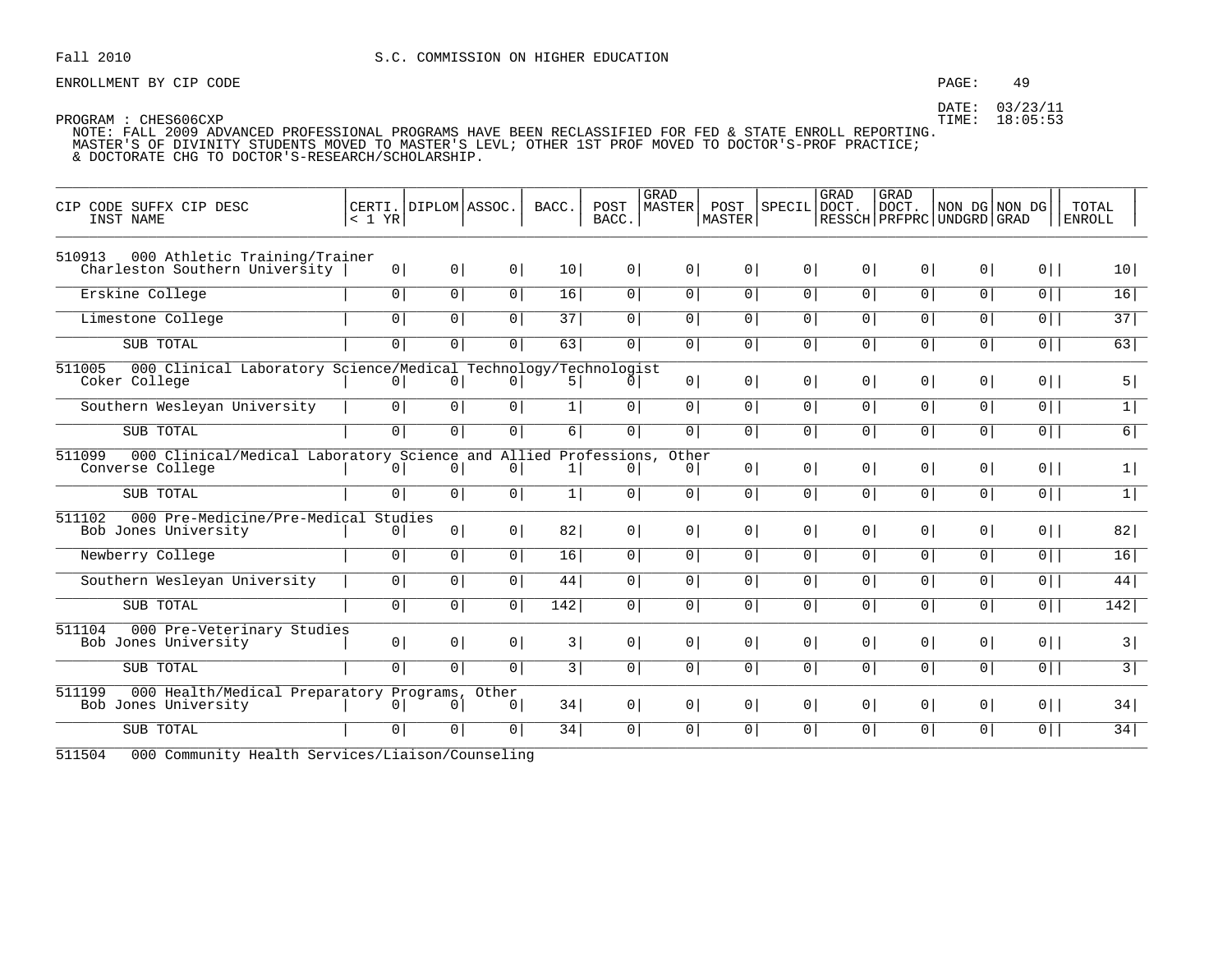### PAGE: 50

DATE: 03/23/11 TIME: 18:05:53

| CIP CODE SUFFX CIP DESC<br>INST NAME                                         | < 1 YR         | CERTI. DIPLOM ASSOC. |                | BACC.           | POST<br>BACC.  | GRAD<br><b>MASTER</b> | POST<br>MASTER | SPECIL DOCT.   | GRAD           | GRAD<br>DOCT.<br>RESSCH PRFPRC UNDGRD GRAD | NON DG NON DG  |                | TOTAL<br><b>ENROLL</b> |
|------------------------------------------------------------------------------|----------------|----------------------|----------------|-----------------|----------------|-----------------------|----------------|----------------|----------------|--------------------------------------------|----------------|----------------|------------------------|
| 000 Community Health Services/Liaison/Counseling<br>511504<br>Morris College | $\circ$        | 0 <sup>1</sup>       | 0 <sup>1</sup> | 53              | 0 <sup>1</sup> | 0 <sup>1</sup>        | 0 <sup>1</sup> | 0 <sup>1</sup> | 0 <sup>1</sup> | 0 <sup>1</sup>                             | 0 <sup>1</sup> | $0$            | 53                     |
| SUB TOTAL                                                                    | $\overline{0}$ | $\overline{0}$       | $\circ$        | 53              | $\overline{0}$ | 0 <sup>1</sup>        | 0 <sup>1</sup> | $\overline{0}$ | $\overline{0}$ | $\overline{0}$                             | $\overline{0}$ | $0$            | 53                     |
| 000 Marriage and Family Therapy/Counseling<br>511505<br>Converse College     | 0 <sup>1</sup> | $\overline{0}$       | 0 <sup>1</sup> | 0 <sup>1</sup>  | 0 <sup>1</sup> | 38                    | 0 <sup>1</sup> | 1              | 0              | 0 <sup>1</sup>                             | 0 <sup>1</sup> | $0$            | 39                     |
| SUB TOTAL                                                                    | 0              | 0 <sup>1</sup>       | 0 <sup>1</sup> | 0               | 0 <sup>1</sup> | 38                    | 0 <sup>1</sup> | 1              | 0 <sup>1</sup> | 0 <sup>1</sup>                             | 0              | $\overline{0}$ | 39                     |
| 511508<br>000 Mental Health Counseling/Counselor<br>South University         | 0 <sup>1</sup> | 0 <sup>1</sup>       | 0 <sup>1</sup> | 0 <sup>1</sup>  | 0 <sup>1</sup> | 207                   | 0 <sup>1</sup> | 0 <sup>1</sup> | 0              | 0 <sup>1</sup>                             | 0 <sup>1</sup> | $0$            | 207                    |
| SUB TOTAL                                                                    | $\overline{0}$ | 0 <sup>1</sup>       | 0 <sup>1</sup> | $\overline{0}$  | $\overline{0}$ | 207                   | 0 <sup>1</sup> | $\overline{0}$ | 0              | $\overline{0}$                             | $\overline{0}$ | $\overline{0}$ | 207                    |
| 512001<br>000 Pharmacy<br>Presbyterian College                               | 0 <sup>1</sup> | 0                    | 0 <sup>1</sup> | 0 <sup>1</sup>  | 0 <sup>1</sup> | 0 <sup>1</sup>        | 0 <sup>1</sup> | 0              | $0 \mid$       | 78                                         | 0 <sup>1</sup> | $0$            | 78                     |
| South University                                                             | $\overline{0}$ | $\overline{0}$       | 0 <sup>1</sup> | $\overline{0}$  | $\overline{0}$ | 0 <sup>1</sup>        | 0 <sup>1</sup> | $\overline{0}$ | $\overline{0}$ | 67                                         | $\circ$        | $\overline{0}$ | 67                     |
| SUB TOTAL                                                                    | 0              | 0 <sup>1</sup>       | 0 <sup>1</sup> | 0 <sup>1</sup>  | 0 <sup>1</sup> | 0 <sup>1</sup>        | 0 <sup>1</sup> | $\overline{0}$ | $\overline{0}$ | 145                                        | $\overline{0}$ | $\overline{0}$ | 145                    |
| 512202<br>000 Environmental Health<br>Benedict College                       | 0 <sup>1</sup> | 0 <sup>1</sup>       | $\circ$        | 17 <sup>1</sup> | 0 <sup>1</sup> | 0 <sup>1</sup>        | 0 <sup>1</sup> | 0 <sup>1</sup> | 0 <sup>1</sup> | 0 <sup>1</sup>                             | 0 <sup>1</sup> | $0$            | 17                     |
| SUB TOTAL                                                                    | $\circ$        | $\overline{0}$       | $\overline{0}$ | 17              | $\circ$        | $\overline{0}$        | 0 <sup>1</sup> | $\overline{0}$ | $\overline{0}$ | $\overline{0}$                             | $\circ$        | $0$            | 17                     |
| 000 Public Health, Other<br>512299<br>Benedict College                       | 0 <sup>1</sup> | 0 <sup>1</sup>       | 0 <sup>1</sup> | 70              | 0 <sup>1</sup> | 0 <sup>1</sup>        | 0 <sup>1</sup> | 0 <sup>1</sup> | 0 <sup>1</sup> | 0 <sup>1</sup>                             | $\circ$        | $0$            | 70                     |
| SUB TOTAL                                                                    | 0 <sup>1</sup> | $\overline{0}$       | 0 <sup>1</sup> | 70              | 0 <sup>1</sup> | 0 <sup>1</sup>        | $\overline{0}$ | 0 <sup>1</sup> | 0 <sup>1</sup> | $\overline{0}$                             | $\overline{0}$ | $\overline{0}$ | 70                     |
| 512301<br>000 Art Therapy/Therapist<br>Converse College                      | 0 <sup>1</sup> | 0 <sup>1</sup>       | $\circ$        | 16              | 0 <sup>1</sup> | 0                     | 0 <sup>1</sup> | 0 <sup>1</sup> | 0 <sup>1</sup> | 0 <sup>1</sup>                             | $\circ$        | $0$            | 16                     |
| SUB TOTAL                                                                    | 0              | $\overline{0}$       | $\overline{0}$ | 16              | $\circ$        | $\overline{0}$        | 0 <sup>1</sup> | 0 <sup>1</sup> | 0 <sup>1</sup> | $\circ$                                    | $\circ$        | $\overline{0}$ | 16                     |
| 000 Music Therapy/Therapist<br>512305<br>Charleston Southern University      | 0              | 0                    | $\circ$        | 33              | 0 <sup>1</sup> | 0                     | 0 <sup>1</sup> | 0 <sup>1</sup> | 0 <sup>1</sup> | 0 <sup>1</sup>                             | 0 <sup>1</sup> | $0$            | 33                     |
| SUB TOTAL                                                                    | 0              | 0 <sup>1</sup>       | 0 <sup>1</sup> | 33              | $\circ$        | 0 <sup>1</sup>        | 0 <sup>1</sup> | $\overline{0}$ | $\overline{0}$ | $\circ$                                    | $\circ$        | $\overline{0}$ | 33                     |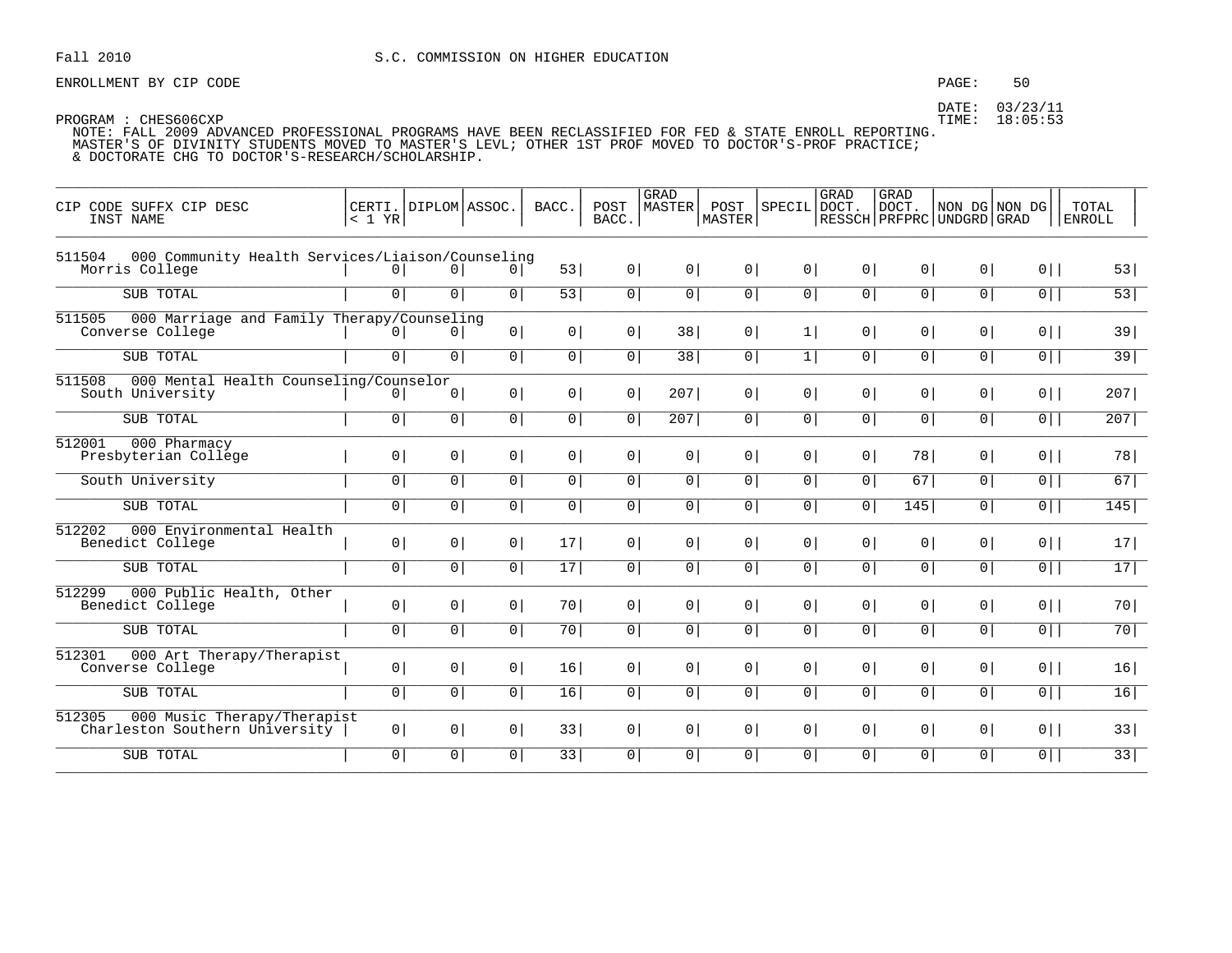ENROLLMENT BY CIP CODE **EXAMPLE SERVICE SERVICE SERVICE SERVICE** STEED FAGE: 51

DATE: 03/23/11

| CODE SUFFX CIP DESC<br>CTP<br>INST NAME                                              | < 1 YR         | CERTI. DIPLOM ASSOC. |                | BACC.                      | POST<br>BACC.                                | GRAD<br>MASTER  | POST<br><b>MASTER</b> | SPECIL DOCT.   | <b>GRAD</b>    | <b>GRAD</b><br>  DOCT.<br>RESSCH PRFPRC UNDGRD GRAD | NON DG NON DG  |                | TOTAL<br><b>ENROLL</b> |
|--------------------------------------------------------------------------------------|----------------|----------------------|----------------|----------------------------|----------------------------------------------|-----------------|-----------------------|----------------|----------------|-----------------------------------------------------|----------------|----------------|------------------------|
| 000 Therapeutic Recreation/Recreational Therapy<br>512309<br>Benedict College        | 0 <sup>1</sup> | 0 <sup>1</sup>       |                | 37                         | 0 <sup>1</sup>                               | 0 <sup>1</sup>  | 0                     | 0 <sup>1</sup> | 0              | 0 <sup>1</sup>                                      | 0 <sup>1</sup> | $0$            | 37                     |
| SUB TOTAL                                                                            | 0 <sup>1</sup> | 0 <sup>1</sup>       | 0 <sup>1</sup> | $\overline{37}$            | 0 <sup>1</sup>                               | $\overline{0}$  | 0                     | $\overline{0}$ | 0              | $\overline{0}$                                      | $\overline{0}$ | $\overline{0}$ | 37                     |
| 000 Registered Nursing/Registered Nurse<br>513801<br>Charleston Southern University  | 0 <sup>1</sup> | 0 <sup>1</sup>       | 0 <sup>1</sup> | 108                        | 0 <sup>1</sup>                               | 0 <sup>1</sup>  | 0 <sup>1</sup>        | 0 <sup>1</sup> | 0 <sup>1</sup> | 0 <sup>1</sup>                                      | 0 <sup>1</sup> | $0$            | 108                    |
| SUB TOTAL                                                                            | 0              | 0 <sup>1</sup>       | $\circ$        | 108                        | 0                                            | 0 <sup>1</sup>  | 0 <sup>1</sup>        | 0              | 0              | 0 <sup>1</sup>                                      | 0 <sup>1</sup> | $0$            | 108                    |
| 513801<br>001 Nursing - Registered Nurse Training<br>Bob Jones University            | 0              | 0                    | $\overline{0}$ | BSN Generic (No RN)<br>232 | 0 <sup>1</sup>                               | 0 <sup>1</sup>  | 0 <sup>1</sup>        | 0 <sup>1</sup> | 0 <sup>1</sup> | 0 <sup>1</sup>                                      | 0 <sup>1</sup> | $0$            | 232                    |
| Newberry College                                                                     | $\overline{0}$ | 0 <sup>1</sup>       | 0 <sup>1</sup> | 40 <sup>°</sup>            | 0 <sup>1</sup>                               | $\overline{0}$  | 0 <sup>1</sup>        | 0 <sup>1</sup> | 0 <sup>1</sup> | 0 <sup>1</sup>                                      | 0 <sup>1</sup> | $\overline{0}$ | 40                     |
| South University                                                                     | 0              | $\overline{0}$       | $\overline{0}$ | 75                         | 0 <sup>1</sup>                               | $\overline{0}$  | $\overline{0}$        | $\overline{0}$ | $\overline{0}$ | $\overline{0}$                                      | $\overline{0}$ | $\overline{0}$ | 75                     |
| SUB TOTAL                                                                            | $\overline{0}$ | 0 <sup>1</sup>       | 0 <sup>1</sup> | 347                        | 0 <sup>1</sup>                               | 0 l             | 0 <sup>1</sup>        | 0              | 0 <sup>1</sup> | 0 <sup>1</sup>                                      | 0 <sup>1</sup> | $0$            | 347                    |
| 002 Nursing - Registered Nurse Training,<br>513801<br>South University               | $\circ$        | 0                    | $\Omega$       | 16                         | BSN Completion (RN to BSN)<br>0 <sup>1</sup> | $\Omega$        | 0 <sup>1</sup>        | 0 <sup>1</sup> | 0 <sup>1</sup> | 0 <sup>1</sup>                                      | 0 <sup>1</sup> | $0$            | 16                     |
| SUB TOTAL                                                                            | $\overline{0}$ | 0 <sup>1</sup>       | 0 <sup>1</sup> | 16                         | 0 <sup>1</sup>                               | $\overline{0}$  | $\overline{0}$        | $\overline{0}$ | 0              | $\overline{0}$                                      | 0 <sup>1</sup> | $\overline{0}$ | 16                     |
| 513817<br>000 Nursing Education<br>Charleston Southern University                    | 0 <sup>1</sup> | 0 <sup>1</sup>       | 0 <sup>1</sup> | 0 <sup>1</sup>             | 0 <sup>1</sup>                               | 28              | 0 <sup>1</sup>        | 0 <sup>1</sup> | 0 <sup>1</sup> | 0 <sup>1</sup>                                      | 0 <sup>1</sup> | $0$            | 28                     |
| SUB TOTAL                                                                            | $\overline{0}$ | $\overline{0}$       | 0 <sup>1</sup> | 0 <sup>1</sup>             | 0 <sup>1</sup>                               | $\overline{28}$ | 0 <sup>1</sup>        | 0              | 0              | 0 <sup>1</sup>                                      | 0 <sup>1</sup> | $0$            | 28                     |
| 000 Business/Commerce, General<br>520101<br>Coker College                            | 0              | 0 <sup>1</sup>       | $\overline{0}$ | 184                        | 0 <sup>1</sup>                               | 0 <sup>1</sup>  | 0 <sup>1</sup>        | 0 <sup>1</sup> | 0 <sup>1</sup> | 0 <sup>1</sup>                                      | 0 <sup>1</sup> | $0$            | 184                    |
| Limestone College                                                                    | 0 <sup>1</sup> | 0 <sup>1</sup>       | 85             | $\circ$                    | 0 <sup>1</sup>                               | 0 <sup>1</sup>  | 0 <sup>1</sup>        | 0 <sup>1</sup> | 0 <sup>1</sup> | 0 <sup>1</sup>                                      | 0 <sup>1</sup> | 0              | 85                     |
| Southern Wesleyan University                                                         | $\overline{0}$ | 0 <sup>1</sup>       | 189            | 0 <sup>1</sup>             | $\overline{0}$                               | 0 <sup>1</sup>  | 0 <sup>1</sup>        | 0              | $\overline{0}$ | 0                                                   | $\overline{0}$ | $\overline{0}$ | 189                    |
| SUB TOTAL                                                                            | $\overline{0}$ | 0 <sup>1</sup>       | 274            | 184                        | 0 <sup>1</sup>                               | 0 <sup>1</sup>  | $\overline{0}$        | 0              | 0              | $\overline{0}$                                      | 0 <sup>1</sup> | $\overline{0}$ | 458                    |
| 520101<br>001 Business/Commerce, Computer Information Systems<br>Anderson University | 0 <sup>1</sup> | 0                    | $\overline{0}$ | 12                         | 0 <sup>1</sup>                               | 0 <sup>1</sup>  | 0                     | 0              | 0 <sup>1</sup> | 0 <sup>1</sup>                                      | 0 <sup>1</sup> | $0$            | 12                     |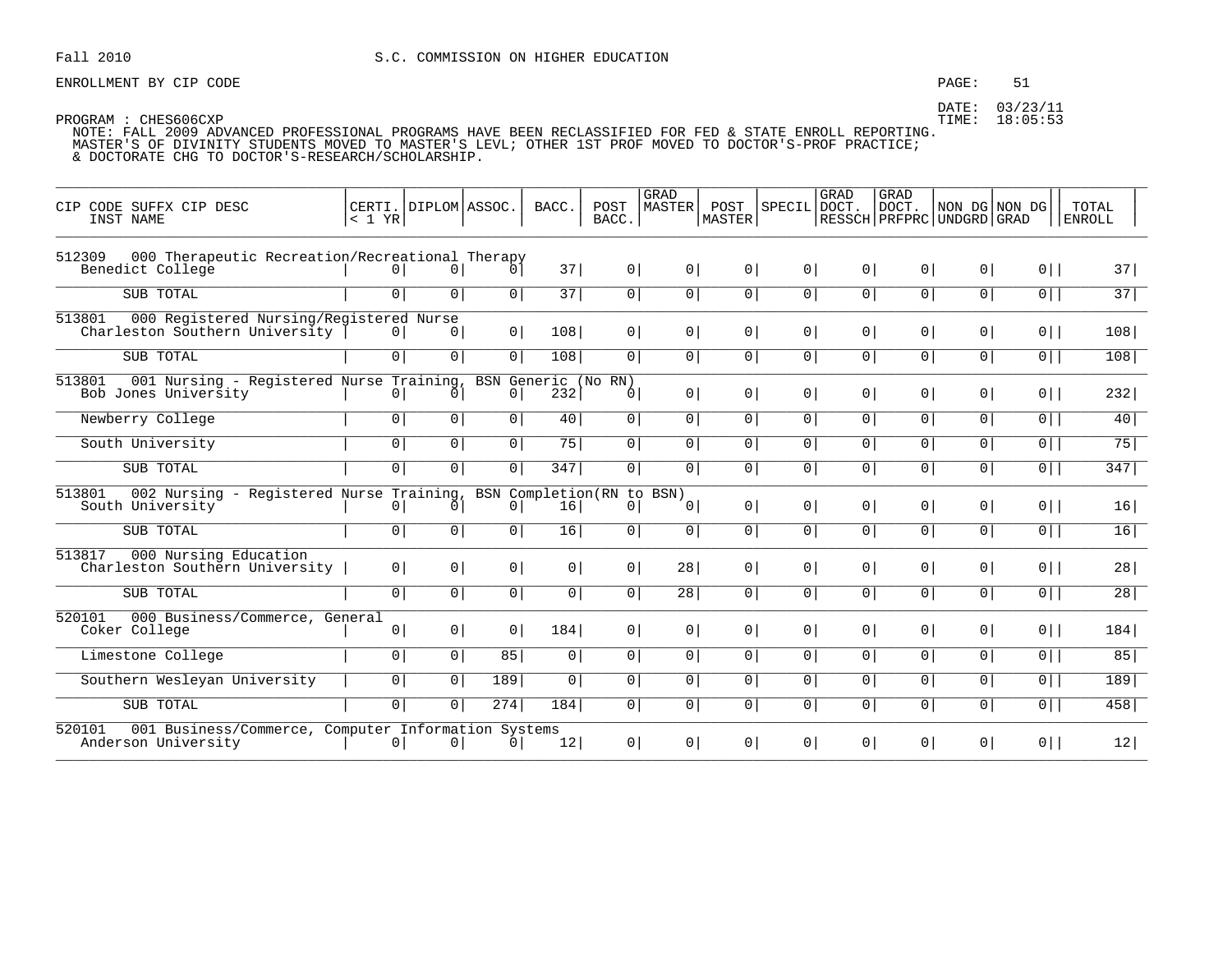ENROLLMENT BY CIP CODE **EXAMPLE SERVICE SERVICE SOME** PAGE: 52

|                                                                                    |                                    |                |                |                  |                | GRAD            |                             |                | <b>GRAD</b>    | <b>GRAD</b>    |                                            |                |                 |
|------------------------------------------------------------------------------------|------------------------------------|----------------|----------------|------------------|----------------|-----------------|-----------------------------|----------------|----------------|----------------|--------------------------------------------|----------------|-----------------|
| CIP CODE SUFFX CIP DESC<br>INST NAME                                               | CERTI.   DIPLOM   ASSOC.<br>< 1 YR |                |                | BACC.            | POST<br>BACC.  | MASTER          | POST<br>MASTER <sup>1</sup> | SPECIL DOCT.   |                | DOCT.          | NON DG NON DG<br>RESSCH PRFPRC UNDGRD GRAD |                | TOTAL<br>ENROLL |
|                                                                                    |                                    |                |                |                  |                |                 |                             |                |                |                |                                            |                |                 |
| 001 Business/Commerce, Computer Information Systems<br>520101                      |                                    |                |                |                  |                |                 |                             |                |                |                |                                            |                |                 |
| SUB TOTAL                                                                          | 0                                  | 0 <sup>1</sup> | 0 <sup>1</sup> | 12               | $0 \mid$       | 0 <sup>1</sup>  | 0                           | 0 <sup>1</sup> | 0 <sup>1</sup> | 0              | 0                                          | $0$            | 12              |
| 520101<br>002 Business/Commerce, Human Resources Management<br>Anderson University | 0 <sup>1</sup>                     | 0 <sup>1</sup> | 0 <sup>1</sup> | 149              | 0 <sup>1</sup> | 0 <sup>1</sup>  | $0 \mid$                    | 0 <sup>1</sup> | 0 <sup>1</sup> | 0 <sup>1</sup> | 1                                          | $0$            | 150             |
|                                                                                    |                                    |                |                |                  |                |                 |                             |                |                |                |                                            |                |                 |
| SUB TOTAL                                                                          | 0 <sup>1</sup>                     | 0 <sup>1</sup> | 0              | 149              | 0              | $\circ$         | 0                           | 0 <sup>1</sup> | 0 <sup>1</sup> | 0 <sup>1</sup> | 1                                          | $0$            | 150             |
| 520101<br>003 Business/Commerce, Accounting<br>Anderson University                 | $\circ$                            | 0 <sup>1</sup> | 0              | 52               | 0 <sup>1</sup> | 0 <sup>1</sup>  | 0                           | 0 <sup>1</sup> | 0 <sup>1</sup> | 0 <sup>1</sup> | 0 <sup>1</sup>                             | $0$            | 52              |
| SUB TOTAL                                                                          |                                    | 0 <sup>1</sup> |                | 52               |                |                 |                             | 0 <sup>1</sup> |                |                |                                            |                |                 |
|                                                                                    | $\overline{0}$                     |                | 0              |                  | $\overline{0}$ | $\circ$         | 0                           |                | 0              | 0 <sup>1</sup> | 0                                          | $0$            | 52              |
| 520101<br>004 Business/Commerce, Finance/Economics<br>Anderson University          | 0                                  | 0              | 0              | 20 <sub>1</sub>  | 0 <sup>1</sup> | 0 <sup>1</sup>  | 0                           | 0 <sup>1</sup> | 0 <sup>1</sup> | 0 <sup>1</sup> | 0 <sup>1</sup>                             | $0$            | 20              |
| SUB TOTAL                                                                          | $\overline{0}$                     | $\overline{0}$ | $\overline{0}$ | 20               | $\overline{0}$ | $\circ$         | $\overline{0}$              | 0 <sup>1</sup> | 0              | 0              | $\circ$                                    | $\overline{0}$ | 20              |
|                                                                                    |                                    |                |                |                  |                |                 |                             |                |                |                |                                            |                |                 |
| 006 Business/Commerce - Healthcare Management<br>520101<br>Anderson University     | 0 <sup>1</sup>                     | 0 <sup>1</sup> | 0 <sup>1</sup> | 37               | 0              | 0 <sup>1</sup>  | 0                           | 0 <sup>1</sup> | 0 <sup>1</sup> | 0 <sup>1</sup> | 0 <sup>1</sup>                             | $0$            | 37              |
| SUB TOTAL                                                                          | 0 <sup>1</sup>                     | 0 <sup>1</sup> | 0 <sup>1</sup> | $\overline{37}$  | $\overline{0}$ | 0 <sup>1</sup>  | 0                           | $\overline{0}$ | 0 <sup>1</sup> | 0 <sup>1</sup> | $\circ$                                    | $0$            | 37              |
| 000 Business Administration and Management, General<br>520201                      |                                    |                |                |                  |                |                 |                             |                |                |                |                                            |                |                 |
| Allen University                                                                   | 0                                  | 0 <sup>1</sup> | 0 <sup>1</sup> | 248              | 0              | $\circ$         | 0 <sup>1</sup>              | 0 <sup>1</sup> | 0 <sup>1</sup> | 0 <sup>1</sup> | 0 <sup>1</sup>                             | $0$            | 248             |
| Anderson University                                                                | 0 <sup>1</sup>                     | 0 <sup>1</sup> | $\overline{0}$ | $\circ$          | 0              | 52              | 0 <sup>1</sup>              | 0 <sup>1</sup> | 0 <sup>1</sup> | 0 <sup>1</sup> | 0 <sup>1</sup>                             | $0$            | $\overline{52}$ |
| Benedict College                                                                   | $\overline{0}$                     | $\overline{0}$ | $\overline{0}$ | $\overline{393}$ | $\overline{0}$ | $\circ$         | $\overline{0}$              | $\overline{0}$ | 0              | $\overline{0}$ | $\overline{0}$                             | $\overline{0}$ | 393             |
| Bob Jones University                                                               |                                    |                |                |                  |                |                 |                             | $\overline{0}$ | $\overline{0}$ | $\overline{0}$ |                                            |                | 245             |
|                                                                                    | 0                                  | 0              | $\overline{0}$ | 221              | $\overline{0}$ | $\overline{24}$ | $\overline{0}$              |                |                |                | $\overline{0}$                             | $\overline{0}$ |                 |
| Charleston Southern University                                                     | 0                                  | $\overline{0}$ | 0 <sup>1</sup> | 189              | 0              | 295             | 0                           | 0 <sup>1</sup> | 0 <sup>1</sup> | 0              | 0 <sup>1</sup>                             | $0$            | 484             |
| Claflin University                                                                 | 0                                  | $\boxed{0}$    | 0 <sup>1</sup> | 178              | $\overline{0}$ | 64              | $\overline{0}$              | 0 <sup>1</sup> | 0 <sup>1</sup> | 0              | 1                                          | $\overline{0}$ | 243             |
| Coker College                                                                      | $\overline{0}$                     | $\overline{0}$ | $\overline{0}$ | 5                | $\overline{0}$ | $\circ$         | $\overline{0}$              | $\overline{0}$ | $\overline{0}$ | $\overline{0}$ | $\overline{0}$                             | $\overline{0}$ | $5\vert$        |
| Columbia College                                                                   | 0                                  | $\overline{0}$ | $\overline{0}$ | 95               | $\overline{0}$ | 0 <sup>1</sup>  | $\overline{0}$              | 0 <sup>1</sup> | 0              | 0              | 0 <sup>1</sup>                             | $\overline{0}$ | 95              |
| Converse College                                                                   | $\overline{0}$                     | 0 <sup>1</sup> | 0              | 18               | 0              | $\overline{0}$  | 0                           | 0 <sup>1</sup> | 0 <sup>1</sup> | 0              | $\circ$                                    | $0$            | 18              |
|                                                                                    |                                    |                |                |                  |                |                 |                             |                |                |                |                                            |                |                 |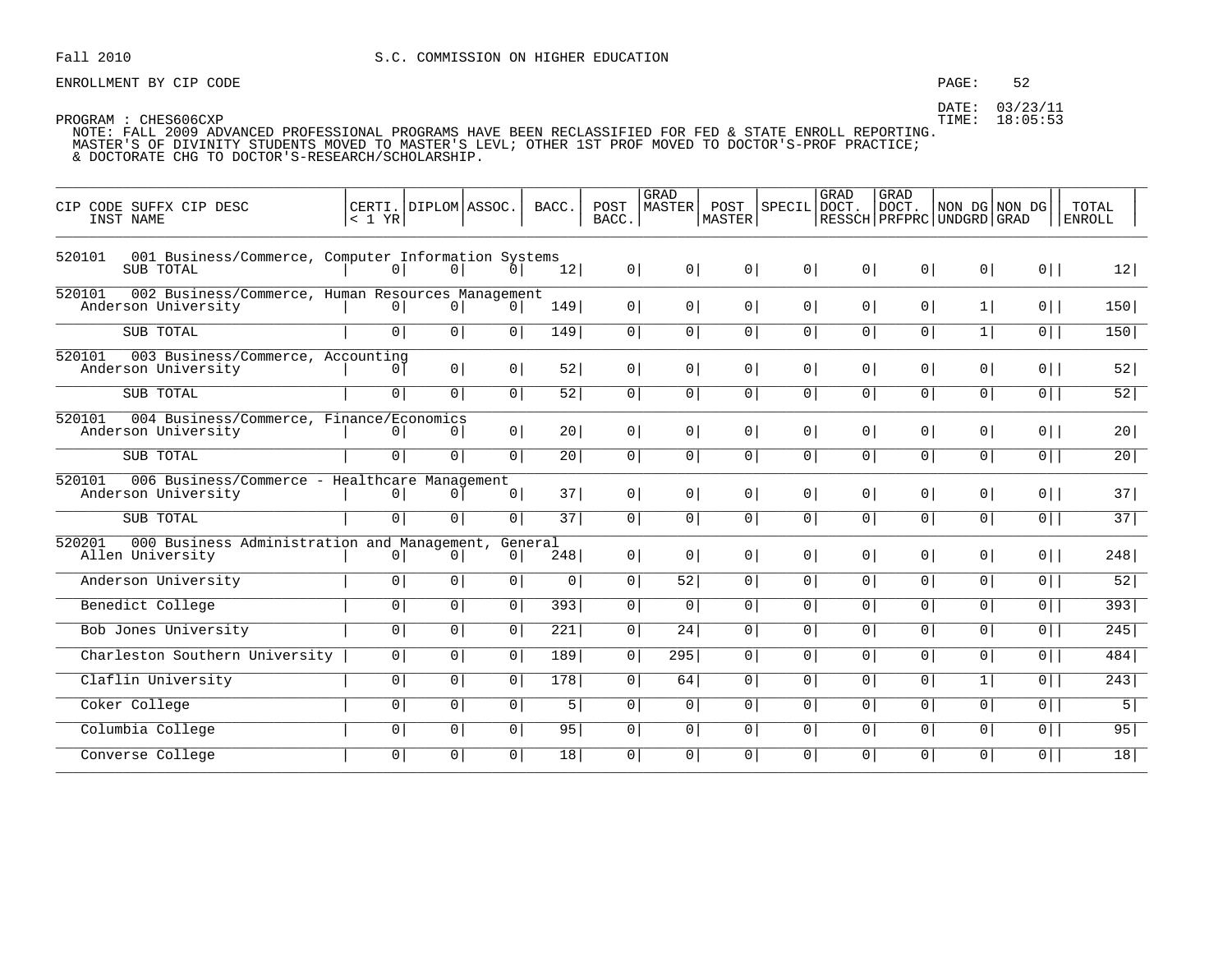ENROLLMENT BY CIP CODE **EXAMPLE SERVICE SERVICE SOME** PAGE: 53

| CODE SUFFX CIP DESC<br><b>CTP</b><br>INST NAME                                                 | < 1 YR         | CERTI. DIPLOM ASSOC. |                 | BACC.         | POST<br>BACC.  | GRAD<br>MASTER | POST<br>MASTER  | SPECIL DOCT.   | GRAD           | <b>GRAD</b><br>DOCT.<br>RESSCH   PRFPRC   UNDGRD   GRAD | NON DG NON DG  |                | TOTAL<br><b>ENROLL</b> |
|------------------------------------------------------------------------------------------------|----------------|----------------------|-----------------|---------------|----------------|----------------|-----------------|----------------|----------------|---------------------------------------------------------|----------------|----------------|------------------------|
| 000 Business Administration and Management, General<br>520201<br>Erskine College               | $\overline{0}$ | 0                    | 0 <sup>1</sup>  | 53            | $0 \mid$       | 0 <sup>1</sup> | 0               | 0 <sup>1</sup> | 0 <sup>1</sup> | 0 <sup>1</sup>                                          | 0 <sup>1</sup> | $0$            | 53                     |
| Furman University                                                                              | $\overline{0}$ | 0                    | $\overline{0}$  | 183           | $\overline{0}$ | 0 <sup>1</sup> | $\overline{0}$  | 0 <sup>1</sup> | $\overline{0}$ | $\overline{0}$                                          | 1              | $\overline{0}$ | 184                    |
| Morris College                                                                                 | 0 <sup>1</sup> | 0 <sup>1</sup>       | 0               | 150           | $\overline{0}$ | $\circ$        | 0 <sup>1</sup>  | 0 <sup>1</sup> | 0 <sup>1</sup> | 0 <sup>1</sup>                                          | 0 <sup>1</sup> | $\overline{0}$ | 150                    |
| Newberry College                                                                               | 0              | 0                    | 0               | 185           | 0              | $\overline{0}$ | 0               | 0 <sup>1</sup> | 0 <sup>1</sup> | 0                                                       | 0              | $\overline{0}$ | 185                    |
| North Greenville University                                                                    | $\overline{0}$ | $\overline{0}$       | $\overline{0}$  | 164           | $\overline{0}$ | 110            | $\overline{0}$  | $\overline{0}$ | $\overline{0}$ | $\overline{0}$                                          | $\overline{0}$ | $\overline{0}$ | 274                    |
| Presbyterian College                                                                           | 0              | $\overline{0}$       | 0 <sup>1</sup>  | 112           | $\overline{0}$ | $\circ$        | $\overline{0 }$ | 0 <sup>1</sup> | 0 <sup>1</sup> | 0                                                       | 0 <sup>1</sup> | $\overline{0}$ | 112                    |
| South University                                                                               | $\overline{0}$ | 0 <sup>1</sup>       | $\overline{28}$ | 103           | $\circ$        | 85             | 0 <sup>1</sup>  | 0 <sup>1</sup> | 0 <sup>1</sup> | 0 <sup>1</sup>                                          | $\circ$        | $\overline{0}$ | 216                    |
| Southern Wesleyan University                                                                   | 0 <sup>1</sup> | 0                    | $\overline{0}$  | 403           | $\overline{0}$ | $\circ$        | $\overline{0}$  | $\overline{0}$ | $\overline{0}$ | $\overline{0}$                                          | $\overline{0}$ | $\overline{0}$ | 403                    |
| Voorhees College                                                                               | 0 <sup>1</sup> | $\overline{0}$       | $\overline{0}$  | 18            | $\overline{0}$ | $\circ$        | 0               | 0 <sup>1</sup> | 0 <sup>1</sup> | 0                                                       | 0 <sup>1</sup> | $0$            | 18                     |
| SUB TOTAL                                                                                      | $\overline{0}$ | $\overline{0}$       | $\overline{28}$ | 2718          | $\overline{0}$ | 630            | $\overline{0}$  | 0 <sup>1</sup> | 0 <sup>1</sup> | 0 <sup>1</sup>                                          | 2              | $\overline{0}$ | 3378                   |
| 520201<br>002 Management<br>Southern Weslevan University                                       | 0 <sup>1</sup> | 0 <sup>1</sup>       | 0 <sup>1</sup>  | 188           | 0              | 0 <sup>1</sup> | 0               | 0 <sup>1</sup> | 0 <sup>1</sup> | 0 <sup>1</sup>                                          | 0 <sup>1</sup> | $0$            | 188                    |
| SUB TOTAL                                                                                      | $\overline{0}$ | $\overline{0}$       | $\overline{0}$  | 188           | $\overline{0}$ | $\circ$        | $\overline{0}$  | 0 <sup>1</sup> | $\overline{0}$ | $\overline{0}$                                          | $\overline{0}$ | $\overline{0}$ | 188                    |
| 004 Business Administration, Business Admin-Accelerated<br>520201<br>Anderson University       | 0              | 0 <sup>1</sup>       | 0 <sup>1</sup>  | 57            | 0              | $\circ$        | 0               | 0 <sup>1</sup> | 0 <sup>1</sup> | 0 <sup>1</sup>                                          | 3              | $0$            | 60                     |
| SUB TOTAL                                                                                      | 0              | 0 <sup>1</sup>       | 0               | 57            | 0              | 0 <sup>1</sup> | 0               | 0 <sup>1</sup> | 0 <sup>1</sup> | 0                                                       | 3              | $0$            | 60                     |
| 005 Business Administration, Computer Information<br>520201<br>Anderson University             | 0              | 0 <sup>1</sup>       | 0 <sup>1</sup>  | Systems<br>15 | 0              | 0 <sup>1</sup> | 0 <sup>1</sup>  | 0 <sup>1</sup> | 0 <sup>1</sup> | 0 <sup>1</sup>                                          | 2              | $0$            | 17 <sup>1</sup>        |
| SUB TOTAL                                                                                      | 0 <sup>1</sup> | 0                    | 0 <sup>1</sup>  | 15            | 0 <sup>1</sup> | $\overline{0}$ | 0               | 0 <sup>1</sup> | 0 <sup>1</sup> | 0 <sup>1</sup>                                          | 2              | $0$            | 17                     |
| 520204<br>001 Office Supervision and Management, Office Administration<br>Bob Jones University | $\Omega$       | 0 <sup>1</sup>       | 0 <sup>1</sup>  | 51            | 0              | 0 <sup>1</sup> | 0               | 0 <sup>1</sup> | 0 <sup>1</sup> | 0 <sup>1</sup>                                          | 0 <sup>1</sup> | $0$            | 51                     |
| SUB TOTAL                                                                                      | 0 <sup>1</sup> | 0 <sup>1</sup>       | 0 <sup>1</sup>  | 51            | 0              | $\circ$        | 0 <sup>1</sup>  | 0 <sup>1</sup> | 0 <sup>1</sup> | 0                                                       | $\circ$        | $0$            | 51                     |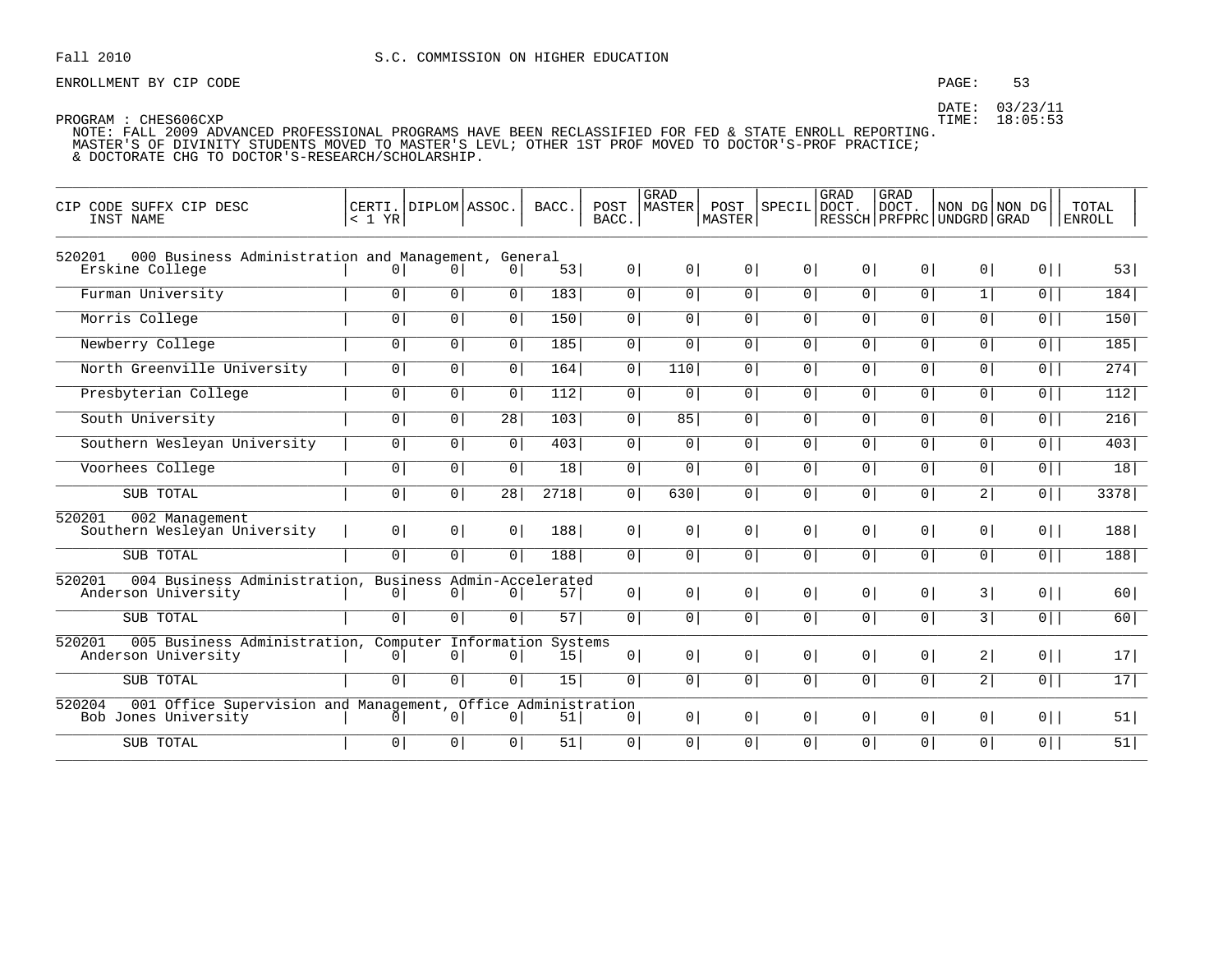### PAGE: 54

DATE: 03/23/11 TIME: 18:05:53

| CIP CODE SUFFX CIP DESC<br>INST NAME                                                                | < 1 YR         | CERTI. DIPLOM ASSOC. |                | BACC.           | POST<br>BACC.           | <b>GRAD</b><br><b>MASTER</b> | POST<br>MASTER | SPECIL         | GRAD<br>DOCT.  | GRAD<br>DOCT.<br>RESSCH   PRFPRC   UNDGRD   GRAD | NON DG NON DG  |                | TOTAL<br><b>ENROLL</b> |
|-----------------------------------------------------------------------------------------------------|----------------|----------------------|----------------|-----------------|-------------------------|------------------------------|----------------|----------------|----------------|--------------------------------------------------|----------------|----------------|------------------------|
| 520205<br>000 Operations Management and Supervision<br>Southern Wesleyan University                 | 0 I            | 0 <sup>1</sup>       | 0 <sup>1</sup> | 0 <sup>1</sup>  | 0 <sup>1</sup>          | 197                          | 0 <sup>1</sup> | 0 <sup>1</sup> | 0 <sup>1</sup> | 0 <sup>1</sup>                                   | 0 <sup>1</sup> | $0$            | 197                    |
| SUB TOTAL                                                                                           | $\overline{0}$ | $\overline{0}$       | $\circ$        | 0 <sup>1</sup>  | $\overline{0}$          | 197                          | 0 <sup>1</sup> | $\overline{0}$ | 0 <sup>1</sup> | 0 <sup>1</sup>                                   | $\overline{0}$ | $\overline{0}$ | 197                    |
| 520213<br>000 Organizational Leadership<br>Charleston Southern University                           | 0              | 0                    | 0 <sup>1</sup> | 0 <sup>1</sup>  | 0 <sup>1</sup>          | 2                            | 0 <sup>1</sup> | 0 <sup>1</sup> | 0 <sup>1</sup> | 0 <sup>1</sup>                                   | 0 <sup>1</sup> | $0$            | 2                      |
| SUB TOTAL                                                                                           | 0 <sup>1</sup> | 0 <sup>1</sup>       | $\overline{0}$ | 0 <sup>1</sup>  | 0 <sup>1</sup>          | 2                            | 0 <sup>1</sup> | 0 <sup>1</sup> | 0 <sup>1</sup> | 0 <sup>1</sup>                                   | 0 <sup>1</sup> | $\overline{0}$ | $\overline{2}$         |
| 520299<br>000 Business Administration, Management and Operations,<br>Charleston Southern University | 0 <sup>1</sup> | 0 <sup>1</sup>       | 0 <sup>1</sup> | 239             | Other<br>0 <sup>1</sup> | $\overline{0}$               | 0 <sup>1</sup> | 0 <sup>1</sup> | 0 <sup>1</sup> | 0 <sup>1</sup>                                   | 0 <sup>1</sup> | $0$            | 239                    |
| Limestone College                                                                                   | $\overline{0}$ | 0 <sup>1</sup>       | 0 <sup>1</sup> | 870             | 0                       | 0 <sup>1</sup>               | $\circ$        | 0              | 0 <sup>1</sup> | 0 <sup>1</sup>                                   | $\overline{0}$ | $\overline{0}$ | 870                    |
| Morris College                                                                                      | 0 <sup>1</sup> | $\overline{0}$       | 0 <sup>1</sup> | $\overline{35}$ | 0 <sup>1</sup>          | $\overline{0}$               | $\circ$        | 0 <sup>1</sup> | 0 <sup>1</sup> | 0 <sup>1</sup>                                   | $\overline{0}$ | $\overline{0}$ | 35                     |
| Voorhees College                                                                                    | 0 <sup>1</sup> | 0 <sup>1</sup>       | 0 <sup>1</sup> | 50              | 0                       | 0 <sup>1</sup>               | 0 <sup>1</sup> | 0 <sup>1</sup> | 0 <sup>1</sup> | 0 <sup>1</sup>                                   | 0 <sup>1</sup> | $\overline{0}$ | 50                     |
| SUB TOTAL                                                                                           | $\overline{0}$ | $\overline{0}$       | 0 <sup>1</sup> | 1194            | 0 <sup>1</sup>          | 0 <sup>1</sup>               | 0 <sup>1</sup> | 0 <sup>1</sup> | 0 <sup>1</sup> | 0 <sup>1</sup>                                   | $\overline{0}$ | $\overline{0}$ | 1194                   |
| 520301<br>000 Accounting<br>Benedict College                                                        | 0 <sup>1</sup> | 0 <sup>1</sup>       | 0 <sup>1</sup> | 128             | 0                       | 0 <sup>1</sup>               | 0 <sup>1</sup> | 0 <sup>1</sup> | 0 <sup>1</sup> | 0 <sup>1</sup>                                   | 0 <sup>1</sup> | $0$            | 128                    |
| Bob Jones University                                                                                | 0 <sup>1</sup> | 0 <sup>1</sup>       | 0 <sup>1</sup> | 111             | $\overline{0}$          | 12                           | 0 <sup>1</sup> | $\overline{0}$ | 0 <sup>1</sup> | 0 <sup>1</sup>                                   | $\overline{0}$ | $\overline{0}$ | 123                    |
| Charleston Southern University                                                                      | 0 <sup>1</sup> | 0 <sup>1</sup>       | 0 <sup>1</sup> | 42              | 0                       | 1                            | 0 <sup>1</sup> | 0              | 0 <sup>1</sup> | 0 <sup>1</sup>                                   | 0 <sup>1</sup> | $\overline{0}$ | 43                     |
| Columbia College                                                                                    | $\overline{0}$ | $\overline{0}$       | $\overline{0}$ | 62              | 0 <sup>1</sup>          | $\overline{0}$               | $\overline{0}$ | $\overline{0}$ | $\overline{0}$ | 0 <sup>1</sup>                                   | $\overline{0}$ | $\overline{0}$ | 62                     |
| Converse College                                                                                    | 0 <sup>1</sup> | $\overline{0}$       | 0              | 8               | $\mathsf{O}$            | $\mathbf 0$                  | 0 <sup>1</sup> | 0 <sup>1</sup> | 0 <sup>1</sup> | 0                                                | $\overline{0}$ | $\overline{0}$ | $\overline{8}$         |
| Furman University                                                                                   | 0 <sup>1</sup> | 0 <sup>1</sup>       | $\overline{0}$ | 69              | 0 <sup>1</sup>          | $\overline{0}$               | $\circ$        | 0 <sup>1</sup> | $\overline{0}$ | 0 <sup>1</sup>                                   | 1              | 0              | 70                     |
| North Greenville University                                                                         | $\overline{0}$ | $\overline{0}$       | 0 <sup>1</sup> | 41              | $\overline{0}$          | 0 <sup>1</sup>               | 0 <sup>1</sup> | 0 <sup>1</sup> | 0 <sup>1</sup> | 0 <sup>1</sup>                                   | $\overline{0}$ | $\overline{0}$ | 41                     |
| Southern Wesleyan University                                                                        | 0 <sup>1</sup> | 0 <sup>1</sup>       | 0              | 11              | $\mathsf{O}$            | $\mathbf 0$                  | 0 <sup>1</sup> | 0 <sup>1</sup> | 0 <sup>1</sup> | 0                                                | $\overline{0}$ | $\overline{0}$ | $\overline{11}$        |
| Voorhees College                                                                                    | 0 <sup>1</sup> | 0 <sup>1</sup>       | 0 <sup>1</sup> | 21              | 0 <sup>1</sup>          | 0 <sup>1</sup>               | 0 <sup>1</sup> | 0 <sup>1</sup> | 0 <sup>1</sup> | 0 <sup>1</sup>                                   | 0 <sup>1</sup> | 0              | 21                     |
| Wofford College                                                                                     | 0 <sup>1</sup> | 0 <sup>1</sup>       | 0 <sup>1</sup> | 43              | $\mathsf{O}$            | $\mathsf{O}$                 | 0 <sup>1</sup> | 0 <sup>1</sup> | 0 <sup>1</sup> | 0                                                | $\overline{0}$ | $\overline{0}$ | 43                     |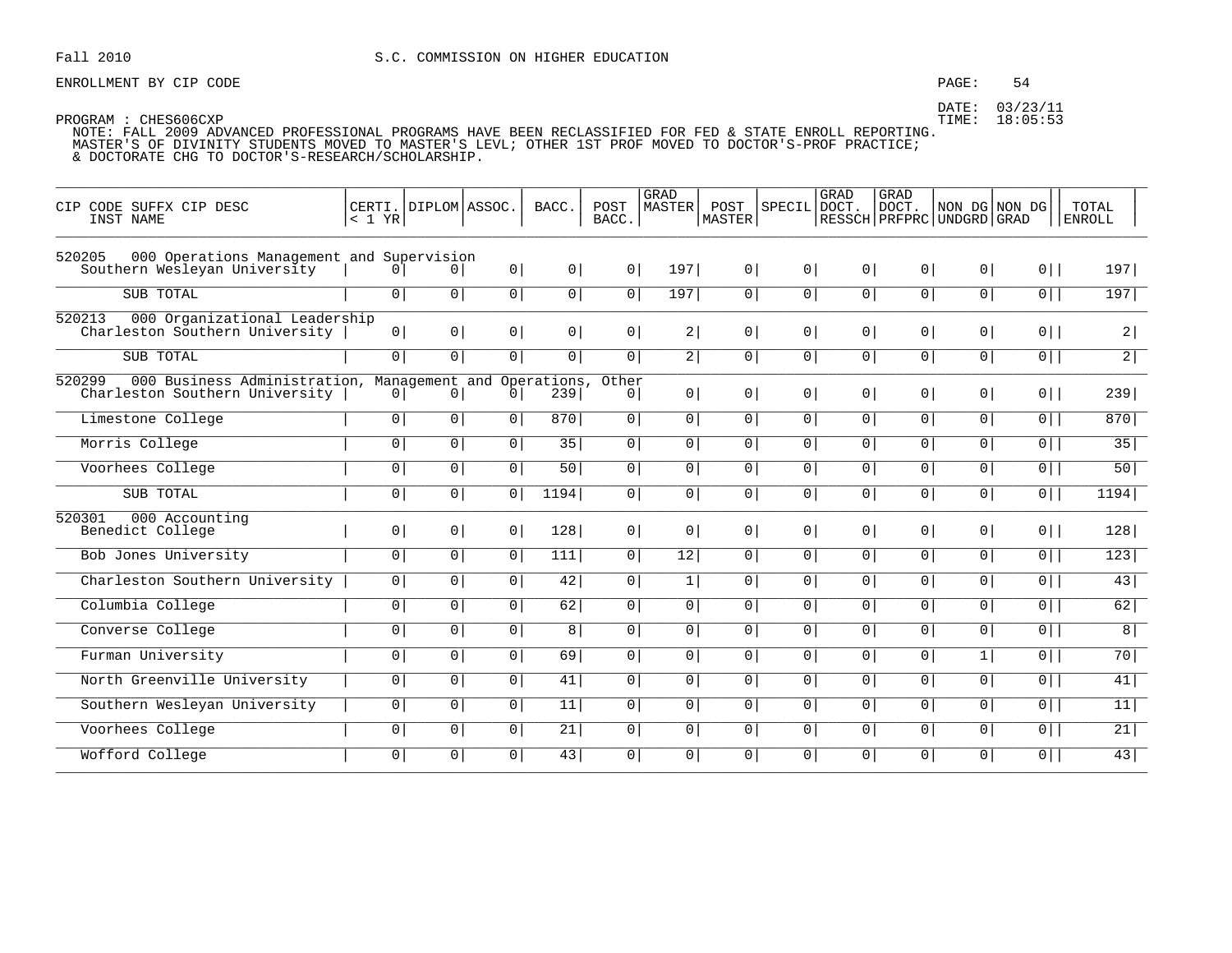### PAGE: 55

DATE: 03/23/11 TIME: 18:05:53

PROGRAM : CHES606CXP NOTE: FALL 2009 ADVANCED PROFESSIONAL PROGRAMS HAVE BEEN RECLASSIFIED FOR FED & STATE ENROLL REPORTING. MASTER'S OF DIVINITY STUDENTS MOVED TO MASTER'S LEVL; OTHER 1ST PROF MOVED TO DOCTOR'S-PROF PRACTICE; & DOCTORATE CHG TO DOCTOR'S-RESEARCH/SCHOLARSHIP.

| CODE SUFFX CIP DESC<br>CIP<br>INST NAME                                                   | CERTI.<br>< 1 YR | DIPLOM ASSOC.  |                | BACC.           | POST<br>BACC.  | GRAD<br><b>MASTER</b> | POST<br>MASTER | <b>SPECIL</b>  | GRAD<br>DOCT.  | GRAD<br>DOCT.<br>RESSCH   PRFPRC   UNDGRD   GRAD | NON DG NON DG  |                | TOTAL<br><b>ENROLL</b> |
|-------------------------------------------------------------------------------------------|------------------|----------------|----------------|-----------------|----------------|-----------------------|----------------|----------------|----------------|--------------------------------------------------|----------------|----------------|------------------------|
| 520301<br>000 Accounting<br>SUB TOTAL                                                     | 0 <sup>1</sup>   | 0 <sup>1</sup> | 0 <sup>1</sup> | 536             | 0 <sup>1</sup> | 13                    | 0 <sup>1</sup> | 0 <sup>1</sup> | 0 <sup>1</sup> | 0 <sup>1</sup>                                   | 1              | $0$            | 550                    |
| 520601<br>000 Business/Managerial Economics<br>Limestone College                          | 0                | 0 <sup>1</sup> | 0 <sup>1</sup> | 6               | 0 <sup>1</sup> | 0 <sup>1</sup>        | 0 <sup>1</sup> | $\circ$        | $\overline{0}$ | $\overline{0}$                                   | 0 <sup>1</sup> | $0$            | 6                      |
| Presbyterian College                                                                      | $\overline{0}$   | 0 <sup>1</sup> | 0 <sup>1</sup> | 8 <sup>1</sup>  | $\circ$        | 0                     | 0              | $\overline{0}$ | 0              | 0 <sup>1</sup>                                   | $\overline{0}$ | $\overline{0}$ | $\overline{8}$         |
| Wofford College                                                                           | 0 <sup>1</sup>   | 0 <sup>1</sup> | 0 <sup>1</sup> | 79              | 0 <sup>1</sup> | 0 <sup>1</sup>        | 0 <sup>1</sup> | 0 <sup>1</sup> | 0              | 0                                                | 1              | $0$            | 80                     |
| SUB TOTAL                                                                                 | $\overline{0}$   | $\overline{0}$ | $\overline{0}$ | 93              | $\overline{0}$ | 0 <sup>1</sup>        | 0 <sup>1</sup> | $\overline{0}$ | 0              | 0                                                | 1              | $\overline{0}$ | 94                     |
| 520801<br>000 Finance, General<br>Bob Jones University                                    | 0 <sup>1</sup>   | 0 <sup>1</sup> | 0 <sup>1</sup> | 1               | 0 <sup>1</sup> | $\overline{0}$        | 0 <sup>1</sup> | 0 <sup>1</sup> | 0 <sup>1</sup> | $\overline{0}$                                   | $\circ$        | $0$            | $\vert$                |
| Charleston Southern University                                                            | 0 <sup>1</sup>   | 0 <sup>1</sup> | $\overline{0}$ | 14              | $\overline{0}$ | $\overline{3}$        | 0 <sup>1</sup> | 0 <sup>1</sup> | 0 <sup>1</sup> | 0 <sup>1</sup>                                   | 0 <sup>1</sup> | $\overline{0}$ | 17                     |
| Wofford College                                                                           | 0 <sup>1</sup>   | 0 <sup>1</sup> | 0 <sup>1</sup> | 42              | 0 <sup>1</sup> | 0 <sup>1</sup>        | 0 <sup>1</sup> | 0              | 0              | 0                                                | $\overline{0}$ | $0$            | 42                     |
| SUB TOTAL                                                                                 | $\overline{0}$   | $\overline{0}$ | $\overline{0}$ | 57              | $\overline{0}$ | $\overline{3}$        | 0              | $\overline{0}$ | $\mathbf{0}$   | 0                                                | $\overline{0}$ | $\overline{0}$ | 60                     |
| 000 Human Resources Management/Personnel Administration,<br>521001<br>Anderson University | $\mathbf{0}$     | 0              | 0 <sup>1</sup> | 76              | General<br>0   | 0 <sup>1</sup>        | 0 <sup>1</sup> | 0 <sup>1</sup> | 0 <sup>1</sup> | 0 <sup>1</sup>                                   | 2              | $0$            | 78                     |
| Bob Jones University                                                                      | $\overline{0}$   | $\overline{0}$ | $\overline{0}$ | 16              | $\overline{0}$ | 0 <sup>1</sup>        | $\overline{0}$ | 0 <sup>1</sup> | 0 <sup>1</sup> | 0 <sup>1</sup>                                   | $\overline{0}$ | $\overline{0}$ | 16                     |
| SUB TOTAL                                                                                 | $\mathbf 0$      | $\overline{0}$ | 0 <sup>1</sup> | 92              | 0 <sup>1</sup> | 0 <sup>1</sup>        | 0 <sup>1</sup> | 0 <sup>1</sup> | 0 <sup>1</sup> | 0 <sup>1</sup>                                   | 2              | $\overline{0}$ | 94                     |
| 000 Organizational Behavior Studies<br>521003<br>Anderson University                      | $\mathbf{0}$     | 0 <sup>1</sup> | 0 <sup>1</sup> | 27              | 0 <sup>1</sup> | 0 <sup>1</sup>        | 0 <sup>1</sup> | 0 <sup>1</sup> | 0 <sup>1</sup> | 0 <sup>1</sup>                                   | 0 <sup>1</sup> | $0$            | 27                     |
| Claflin University                                                                        | $\overline{0}$   | $\overline{0}$ | $\overline{0}$ | 117             | $\overline{0}$ | $\overline{0}$        | 0 <sup>1</sup> | 0 <sup>1</sup> | 0 <sup>1</sup> | 0 <sup>1</sup>                                   | 0 <sup>1</sup> | $\overline{0}$ | 117                    |
| SUB TOTAL                                                                                 | $\overline{0}$   | 0 <sup>1</sup> | $\overline{0}$ | 144             | $\overline{0}$ | $\overline{0}$        | 0 <sup>1</sup> | 0 <sup>1</sup> | 0 <sup>1</sup> | 0 <sup>1</sup>                                   | 0 <sup>1</sup> | $\overline{0}$ | 144                    |
| 001 Organizational Behavior Studies<br>521003<br>Anderson University                      | 0                | 0 <sup>1</sup> | 0 <sup>1</sup> | 10              | 0 <sup>1</sup> | 0 <sup>1</sup>        | 0 <sup>1</sup> | 0 <sup>1</sup> | 0 <sup>1</sup> | 0 <sup>1</sup>                                   | 0 <sup>1</sup> | $0$            | 10 <sup>1</sup>        |
| SUB TOTAL                                                                                 | $\overline{0}$   | 0              | 0 <sup>1</sup> | 10 <sup>1</sup> | 0 <sup>1</sup> | $\overline{0}$        | 0 <sup>1</sup> | 0 <sup>1</sup> | 0 <sup>1</sup> | 0 <sup>1</sup>                                   | 0 <sup>1</sup> | $0$            | 10 <sup>1</sup>        |

521005 000 Human Resources Development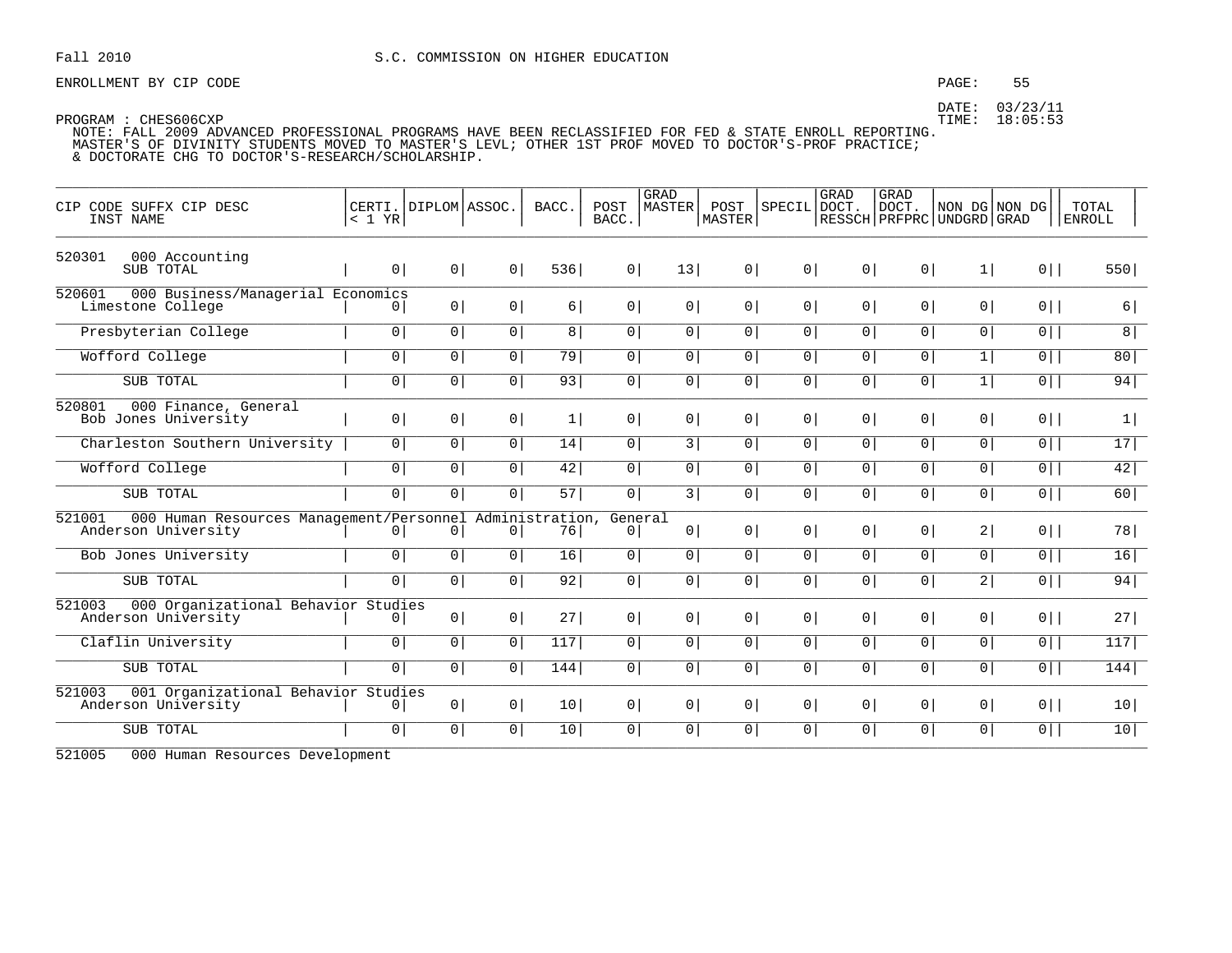### PAGE: 56

DATE: 03/23/11 TIME: 18:05:53

| CIP CODE SUFFX CIP DESC<br>INST NAME                                            | < 1 YR         | CERTI. DIPLOM ASSOC.      |                | BACC.            | POST<br>BACC.  | <b>GRAD</b><br>MASTER | POST<br>MASTER | SPECIL         | <b>GRAD</b><br>DOCT. | GRAD<br>DOCT.<br>RESSCH   PRFPRC   UNDGRD   GRAD | NON DG NON DG  |                | TOTAL<br><b>ENROLL</b> |
|---------------------------------------------------------------------------------|----------------|---------------------------|----------------|------------------|----------------|-----------------------|----------------|----------------|----------------------|--------------------------------------------------|----------------|----------------|------------------------|
| 521005<br>000 Human Resources Development<br>Limestone College                  | 0 <sup>1</sup> | 0                         | 0 <sup>1</sup> | 118              | 0 <sup>1</sup> | 0 <sup>1</sup>        | 0 <sup>1</sup> | 0 <sup>1</sup> | 0 <sup>1</sup>       | 0 <sup>1</sup>                                   | 0 <sup>1</sup> | $0$            | 118                    |
| Southern Wesleyan University                                                    | 0 <sup>1</sup> | 0                         | 0 <sup>1</sup> | $\mathsf{O}$     | $\overline{0}$ | 43                    | 0 <sup>1</sup> | 0 <sup>1</sup> | $\overline{0}$       | $\overline{0}$                                   | $\overline{0}$ | $\overline{0}$ | 43                     |
| SUB TOTAL                                                                       | 0 <sup>1</sup> | 0 <sup>1</sup>            | 0 <sup>1</sup> | 118              | $\overline{0}$ | 43                    | $\overline{0}$ | 0 <sup>1</sup> | $\circ$              | 0 <sup>1</sup>                                   | $\overline{0}$ | $\overline{0}$ | 161                    |
| 521101<br>000 International Business/Trade/Commerce<br>Bob Jones University     | $\overline{0}$ | 0                         | 28             | 35               | 0 <sup>1</sup> | $\circ$               | $\overline{0}$ | 0 <sup>1</sup> | 0 <sup>1</sup>       | $\overline{0}$                                   | $\overline{0}$ | $0$            | 63                     |
| North Greenville University                                                     | $\circ$        | $\overline{0}$            | $\overline{0}$ | 17               | $\overline{0}$ | $\overline{0}$        | $\circ$        | $\circ$        | $\overline{0}$       | $\circ$                                          | $\overline{0}$ | 0              | 17                     |
| SUB TOTAL                                                                       | $\overline{0}$ | $\overline{0}$            | 28             | 52               | 0              | $\overline{0}$        | 0 <sup>1</sup> | 0              | 0                    | 0 <sup>1</sup>                                   | $\overline{0}$ | $\overline{0}$ | 80                     |
| 521201<br>000 Management Information Systems,<br>Charleston Southern University | 0              | General<br>0 <sup>1</sup> | 0 <sup>1</sup> | 4                | 0 <sup>1</sup> | 2                     | 0 <sup>1</sup> | 0 <sup>1</sup> | 0 <sup>1</sup>       | 0 <sup>1</sup>                                   | 0 <sup>1</sup> | $0$            | 6                      |
| Claflin University                                                              | 0 <sup>1</sup> | 0 <sup>1</sup>            | 0              | 14               | 0              | 0                     | 0 <sup>1</sup> | 0 <sup>1</sup> | 0 <sup>1</sup>       | 0 <sup>1</sup>                                   | 0 <sup>1</sup> | $0$            | 14                     |
| SUB TOTAL                                                                       | $\overline{0}$ | $\overline{0}$            | $\overline{0}$ | $\overline{18}$  | 0 <sup>1</sup> | 2                     | 0 <sup>1</sup> | 0 <sup>1</sup> | $\overline{0}$       | $\circ$                                          | 0 <sup>1</sup> | $\overline{0}$ | 20                     |
| 521206<br>000 Information Resources Management<br>Southern Wesleyan University  | 0 <sup>1</sup> | 0 <sup>1</sup>            | 0 <sup>1</sup> | 6                | 0 <sup>1</sup> | 0 <sup>1</sup>        | 0 <sup>1</sup> | 0 <sup>1</sup> | 0 <sup>1</sup>       | 0 <sup>1</sup>                                   | 0 <sup>1</sup> | $0$            | 6                      |
| SUB TOTAL                                                                       | $\overline{0}$ | 0                         | 0              | 6                | $\overline{0}$ | $\overline{0}$        | 0 <sup>1</sup> | 0 <sup>1</sup> | $\overline{0}$       | 0 <sup>1</sup>                                   | 0 <sup>1</sup> | $\overline{0}$ | $\overline{6}$         |
| 521304<br>000 Actuarial Science<br>Bob Jones University                         | 0 <sup>1</sup> | 0 <sup>1</sup>            | 0 <sup>1</sup> | 5                | 0 <sup>1</sup> | 0 <sup>1</sup>        | 0 <sup>1</sup> | 0 <sup>1</sup> | 0 <sup>1</sup>       | 0 <sup>1</sup>                                   | 0 <sup>1</sup> | $0$            | 5                      |
| SUB TOTAL                                                                       | 0              | 0 <sup>1</sup>            | 0 <sup>1</sup> | 5                | 0              | 0                     | 0 <sup>1</sup> | 0              | 0                    | 0 <sup>1</sup>                                   | $\overline{0}$ | $0$            | $\overline{5}$         |
| 521401<br>000 Marketing/Marketing Management,<br>Benedict College               | 0 <sup>1</sup> | General<br>0 <sup>1</sup> | 0 <sup>1</sup> | 61               | 0              | 0 <sup>1</sup>        | 0 <sup>1</sup> | 0 <sup>1</sup> | 0 <sup>1</sup>       | 0 <sup>1</sup>                                   | 0 <sup>1</sup> | $0$            | 61                     |
| Bob Jones University                                                            | $\overline{0}$ | 0 <sup>1</sup>            | 0 <sup>1</sup> | $\left 2\right $ | $\overline{0}$ | $\overline{0}$        | 0 <sup>1</sup> | 0 <sup>1</sup> | $\overline{0}$       | 0 <sup>1</sup>                                   | 0 <sup>1</sup> | 0              | $\overline{2}$         |
| Charleston Southern University                                                  | $\circ$        | $\overline{0}$            | $\overline{0}$ | $\overline{28}$  | $\overline{0}$ | $\circ$               | $\overline{0}$ | $\overline{0}$ | $\circ$              | 0 <sup>1</sup>                                   | $\overline{0}$ | $\overline{0}$ | 28                     |
| Claflin University                                                              | 0 <sup>1</sup> | 0 <sup>1</sup>            | 0 <sup>1</sup> | 49               | 0              | 0                     | 0 <sup>1</sup> | 0 <sup>1</sup> | 0 <sup>1</sup>       | 0 <sup>1</sup>                                   | 0 <sup>1</sup> | $0$            | 49                     |
| Limestone College                                                               | $\overline{0}$ | 0 <sup>1</sup>            | 0 <sup>1</sup> | 54               | 0 <sup>1</sup> | 0 <sup>1</sup>        | $\overline{0}$ | $\overline{0}$ | 0 <sup>1</sup>       | $\circ$                                          | 0 <sup>1</sup> | $\overline{0}$ | $\overline{54}$        |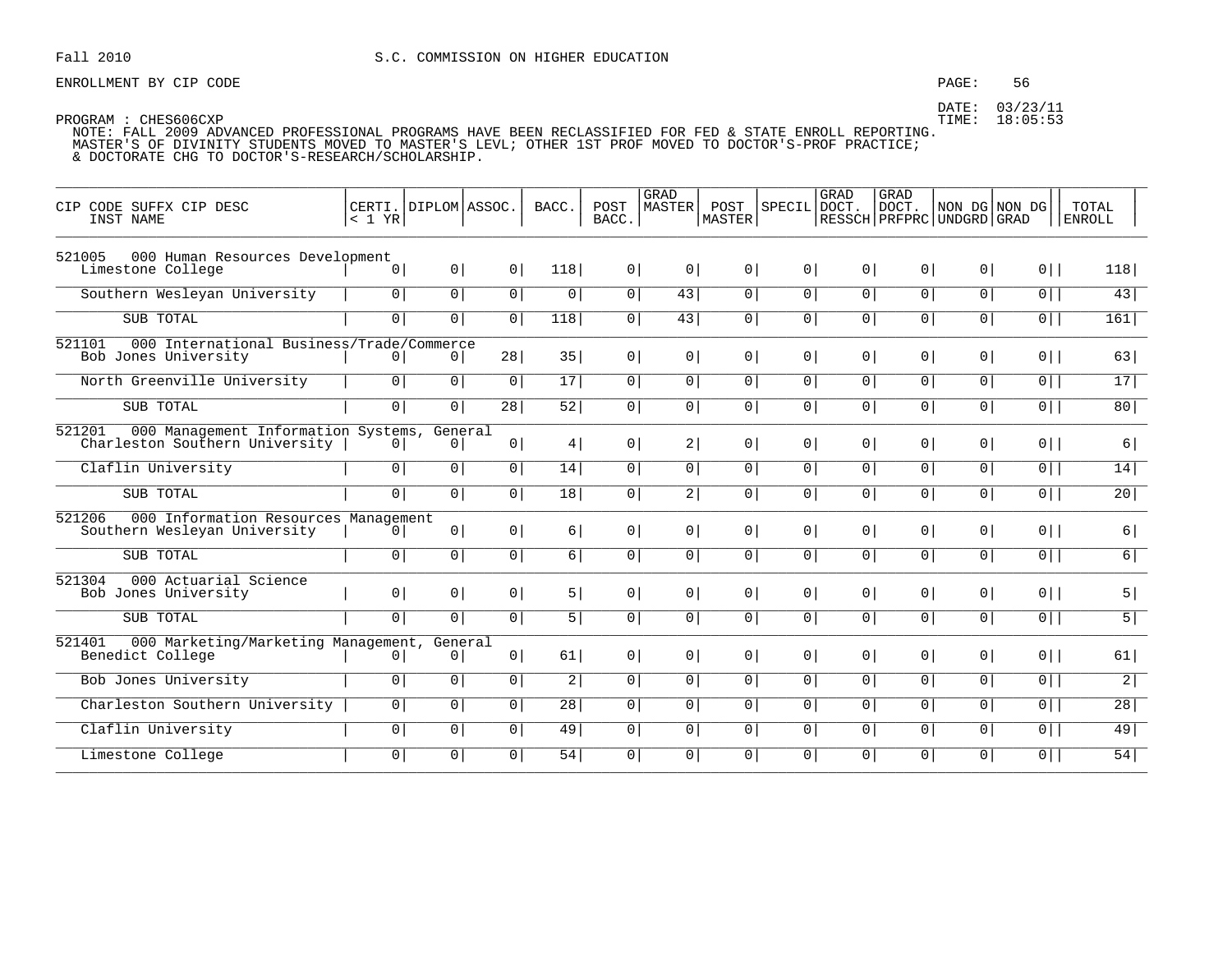### PAGE: 57

DATE: 03/23/11 TIME: 18:05:53

| CIP CODE SUFFX CIP DESC<br>INST NAME                                                 | < 1 YR                 | CERTI. DIPLOM ASSOC. |                                                       | BACC.           | POST<br>BACC.  | GRAD<br>MASTER                | POST<br> MASTER | <b>SPECIL</b>  | GRAD<br>DOCT.  | GRAD<br>DOCT.<br>RESSCH   PRFPRC   UNDGRD   GRAD | NON DG NON DG  |                | TOTAL<br><b>ENROLL</b> |
|--------------------------------------------------------------------------------------|------------------------|----------------------|-------------------------------------------------------|-----------------|----------------|-------------------------------|-----------------|----------------|----------------|--------------------------------------------------|----------------|----------------|------------------------|
| 521401<br>000 Marketing/Marketing Management, General<br>North Greenville University | $\Omega$               | $\Omega$             | 0 <sup>1</sup>                                        | 37              | 0 <sup>1</sup> | 0 <sup>1</sup>                | 0 <sup>1</sup>  | 0 <sup>1</sup> | 0 <sup>1</sup> | 0 <sup>1</sup>                                   | 0 <sup>1</sup> | $0$            | 37                     |
| SUB TOTAL                                                                            | $\overline{0}$         | 0 <sup>1</sup>       | 0 <sup>1</sup>                                        | 231             | $\overline{0}$ | $\overline{0}$                | $\overline{0}$  | $\overline{0}$ | $\overline{0}$ | $\overline{0}$                                   | $\overline{0}$ | $\overline{0}$ | 231                    |
| 529999<br>000 Business, Management,<br>Claflin University                            | Marketing,<br>$\Omega$ | $\circ$              | and Related Support Services, Other<br>$\overline{0}$ | 56              | $\Omega$       | 0 <sup>1</sup>                | 0 <sup>1</sup>  | 0 <sup>1</sup> | 0 <sup>1</sup> | 0 <sup>1</sup>                                   | 0 <sup>1</sup> | $0$            | 56                     |
| SUB TOTAL                                                                            | $\circ$                | 0 <sup>1</sup>       | 0                                                     | 56              | 0 <sup>1</sup> | $\circ$                       | 0 <sup>1</sup>  | 0 <sup>1</sup> | 0 <sup>1</sup> | 0 <sup>1</sup>                                   | $\overline{0}$ | $\overline{0}$ | 56                     |
| 540101<br>000 History, General<br>Anderson University                                | 0 <sup>1</sup>         | 0 <sup>1</sup>       | 0                                                     | 21              | $\overline{0}$ | 0 <sup>1</sup>                | 0 <sup>1</sup>  | 0 <sup>1</sup> | 0 <sup>1</sup> | 0 <sup>1</sup>                                   | 0 <sup>1</sup> | $0$            | 21                     |
| Benedict College                                                                     | $\overline{0}$         | 0 <sup>1</sup>       | 0 <sup>1</sup>                                        | 29              | 0 <sup>1</sup> | $\overline{0}$                | $\overline{0}$  | 0 <sup>1</sup> | $\circ$        | $\circ$                                          | $\overline{0}$ | $\overline{0}$ | $\overline{29}$        |
| Bob Jones University                                                                 | $\circ$                | 0 <sup>1</sup>       | $\overline{0}$                                        | 72              | 0 <sup>1</sup> | 8                             | 0 <sup>1</sup>  | 0              | $\overline{0}$ | 0 <sup>1</sup>                                   | 0 <sup>1</sup> | $\overline{0}$ | 80                     |
| Charleston Southern University                                                       | 0 <sup>1</sup>         | $\overline{0}$       | $\overline{0}$                                        | 18              | 0 <sup>1</sup> | 0 <sup>1</sup>                | 0 <sup>1</sup>  | $\mathbf{0}$   | 0 <sup>1</sup> | $\mathbf 0$                                      | $\overline{0}$ | $\overline{0}$ | 18                     |
| Claflin University                                                                   | $\overline{0}$         | 0 <sup>1</sup>       | 0 <sup>1</sup>                                        | 11              | $\overline{0}$ | $\overline{0}$                | $\overline{0}$  | $\overline{0}$ | 0              | $\overline{0}$                                   | $\overline{0}$ | 0              | 11                     |
| Coker College                                                                        | $\circ$                | 0 <sup>1</sup>       | 0 <sup>1</sup>                                        | 10              | 0 <sup>1</sup> | 0 <sup>1</sup>                | 0 <sup>1</sup>  | 0 <sup>1</sup> | 0 <sup>1</sup> | 0 <sup>1</sup>                                   | 0 <sup>1</sup> | $\overline{0}$ | 10                     |
| Columbia College                                                                     | 0 <sup>1</sup>         | 0 <sup>1</sup>       | 0 <sup>1</sup>                                        | 16              | 0 <sup>1</sup> | $\overline{0}$                | 0 <sup>1</sup>  | 0 <sup>1</sup> | 0 <sup>1</sup> | 0 <sup>1</sup>                                   | $\overline{0}$ | $\overline{0}$ | 16                     |
| Converse College                                                                     | $\circ$                | $\overline{0}$       | $\overline{0}$                                        | 24              | 0 <sup>1</sup> | $\overline{2}$ $\overline{1}$ | 0 <sup>1</sup>  | 0              | 0 <sup>1</sup> | 0 <sup>1</sup>                                   | 0 <sup>1</sup> | $\overline{0}$ | 26                     |
| Erskine College                                                                      | $\circ$                | $\overline{0}$       | $\overline{0}$                                        | $\overline{21}$ | $\overline{0}$ | $\circ$                       | 0 <sup>1</sup>  | $\overline{0}$ | $\overline{0}$ | $\overline{0}$                                   | $\overline{0}$ | 0              | 21                     |
| Furman University                                                                    | $\circ$                | 0 <sup>1</sup>       | $\overline{0}$                                        | 81              | 0 <sup>1</sup> | 0 <sup>1</sup>                | 0 <sup>1</sup>  | 0 <sup>1</sup> | 0 <sup>1</sup> | 0 <sup>1</sup>                                   | $\overline{0}$ | $\overline{0}$ | 81                     |
| Limestone College                                                                    | $\circ$                | 0 <sup>1</sup>       | 0 <sup>1</sup>                                        | $\overline{22}$ | 0 <sup>1</sup> | 0 <sup>1</sup>                | $\overline{0}$  | 0 <sup>1</sup> | 0 <sup>1</sup> | 0 <sup>1</sup>                                   | 0 <sup>1</sup> | $\overline{0}$ | $\overline{22}$        |
| Morris College                                                                       | $\circ$                | $\overline{0}$       | $\overline{0}$                                        | 3               | $\overline{0}$ | 0 <sup>1</sup>                | 0               | $\overline{0}$ | $\overline{0}$ | $\overline{0}$                                   | $\overline{0}$ | $\overline{0}$ | $\overline{3}$         |
| Newberry College                                                                     | 0 <sup>1</sup>         | 0 <sup>1</sup>       | 0 <sup>1</sup>                                        | 41              | 0 <sup>1</sup> | 0 <sup>1</sup>                | 0 <sup>1</sup>  | 0 <sup>1</sup> | 0 <sup>1</sup> | 0 <sup>1</sup>                                   | 0 <sup>1</sup> | $\overline{0}$ | 41                     |
| North Greenville University                                                          | $\overline{0}$         | 0 <sup>1</sup>       | $\overline{0}$                                        | 75              | 0 <sup>1</sup> | 0 <sup>1</sup>                | 0 <sup>1</sup>  | 0 <sup>1</sup> | 0 <sup>1</sup> | 0 <sup>1</sup>                                   | 0 <sup>1</sup> | $\overline{0}$ | 75                     |
| Presbyterian College                                                                 | $\overline{0}$         | $\overline{0}$       | $\overline{0}$                                        | 63              | $\overline{0}$ | $\circ$                       | 0 <sup>1</sup>  | 0              | $\overline{0}$ | 0                                                | 0 <sup>1</sup> | $0$            | 63                     |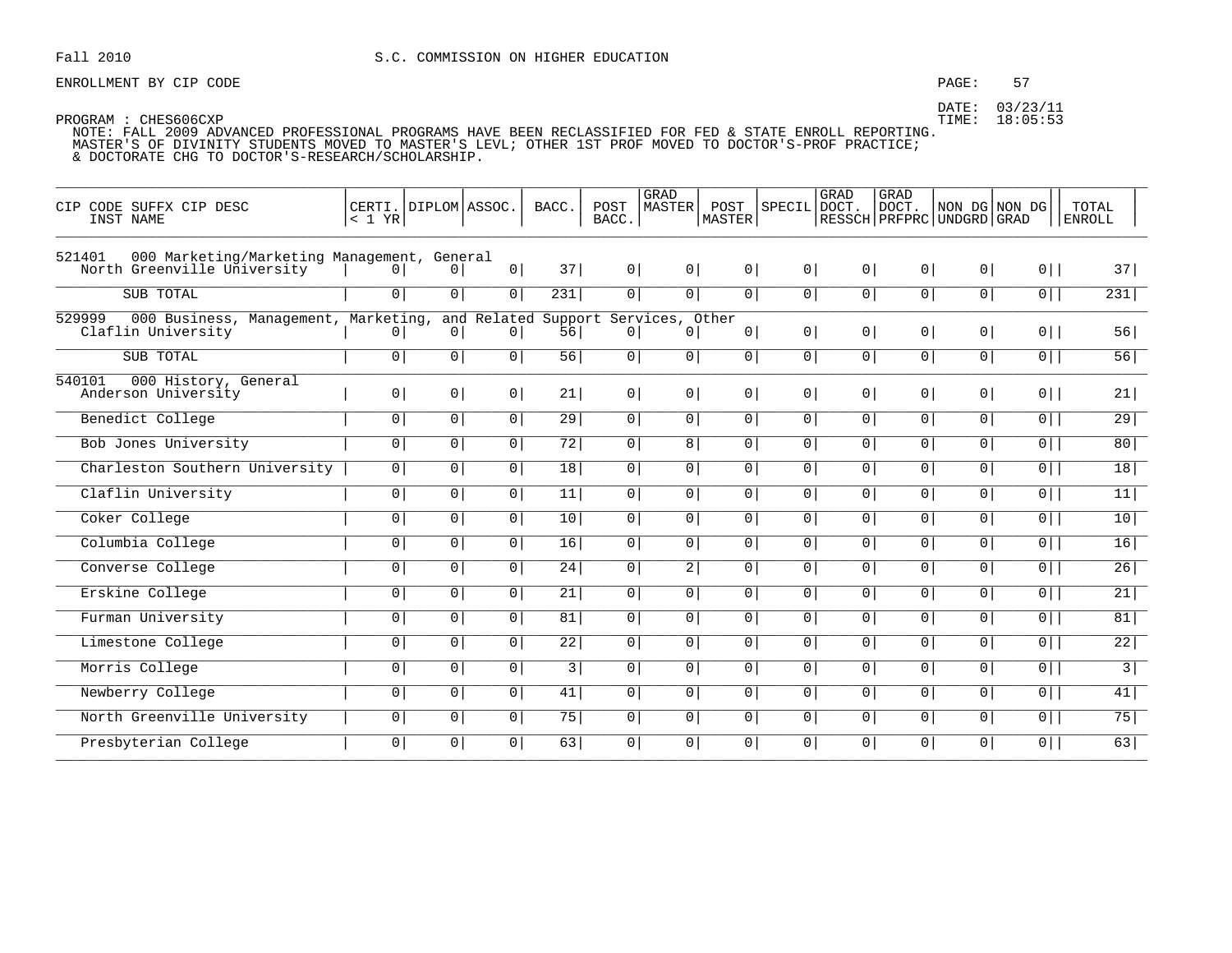ENROLLMENT BY CIP CODE STRAINING THE SERVICE OF SALE AND THE SERVICE OF SALE AND THE SERVICE OF SALE AND STRAINING SERVICE SERVICE SERVICE SERVICE SERVICE SERVICE SERVICE SERVICE SERVICE SERVICE SERVICE SERVICE SERVICE SER

DATE: 03/23/11

| CODE SUFFX CIP DESC<br>CIP<br>INST NAME                          | < 1 YR      | CERTI.   DIPLOM   ASSOC. |              | BACC. | POST<br>BACC.  | GRAD<br>MASTER | POST<br>MASTER | SPECIL         | GRAD<br>DOCT.  | <b>GRAD</b><br>DOCT. | RESSCH   PRFPRC   UNDGRD   GRAD | NON DG NON DG  | TOTAL<br><b>ENROLL</b> |
|------------------------------------------------------------------|-------------|--------------------------|--------------|-------|----------------|----------------|----------------|----------------|----------------|----------------------|---------------------------------|----------------|------------------------|
| 540101<br>000 History, General<br>Southern Wesleyan University   | $\mathbf 0$ | 0 <sup>1</sup>           | $\circ$      | 9     | 0              | 0 <sup>1</sup> | 0              | 0              | 0 <sup>1</sup> | 0                    | 0                               | 0              | 9                      |
| Wofford College                                                  | 0           | 0                        | 0            | 32    | 0              | 0              | 0              | 0 <sup>1</sup> |                |                      |                                 | 0              | 33                     |
| SUB TOTAL                                                        | 0           | 0                        | 0            | 548   | 0 <sup>1</sup> | 10             | 0 <sup>1</sup> | 0 <sup>1</sup> | 0              | 0                    |                                 | 0              | 559                    |
| 540102<br>History (United States)<br>000 American                |             |                          |              |       |                |                |                |                |                |                      |                                 |                |                        |
| Charleston Southern University                                   | 0           | $\overline{0}$           | $\mathsf{O}$ | 14    | 0 <sup>1</sup> | 0              | 0 <sup>1</sup> | 0              | 0 <sup>1</sup> | 0                    | 0                               | 0              | 14                     |
| SUB TOTAL                                                        | 0           | 0                        | 0            | 14    | 0              | 0 <sup>1</sup> | 0              | 0 <sup>1</sup> | 0              | 0                    | 0 <sup>1</sup>                  | 0 <sup>1</sup> | 14 <sub>1</sub>        |
| 540103<br>000 European History<br>Charleston Southern University | $\mathbf 0$ | 0 <sup>1</sup>           | 0            | 7     | 0 <sup>1</sup> | 0              | 0              | 0              | 0 <sup>1</sup> | $\circ$              | 0                               | 0              | 7                      |
| SUB TOTAL                                                        | 0           | $\overline{0}$           | 0            | 7 I   | 0 <sup>1</sup> | 0 <sup>1</sup> | 0 <sup>1</sup> | 0 <sup>1</sup> | 0 <sup>1</sup> | 0 <sup>1</sup>       | 0 <sup>1</sup>                  | 0 <sup>1</sup> | 7                      |